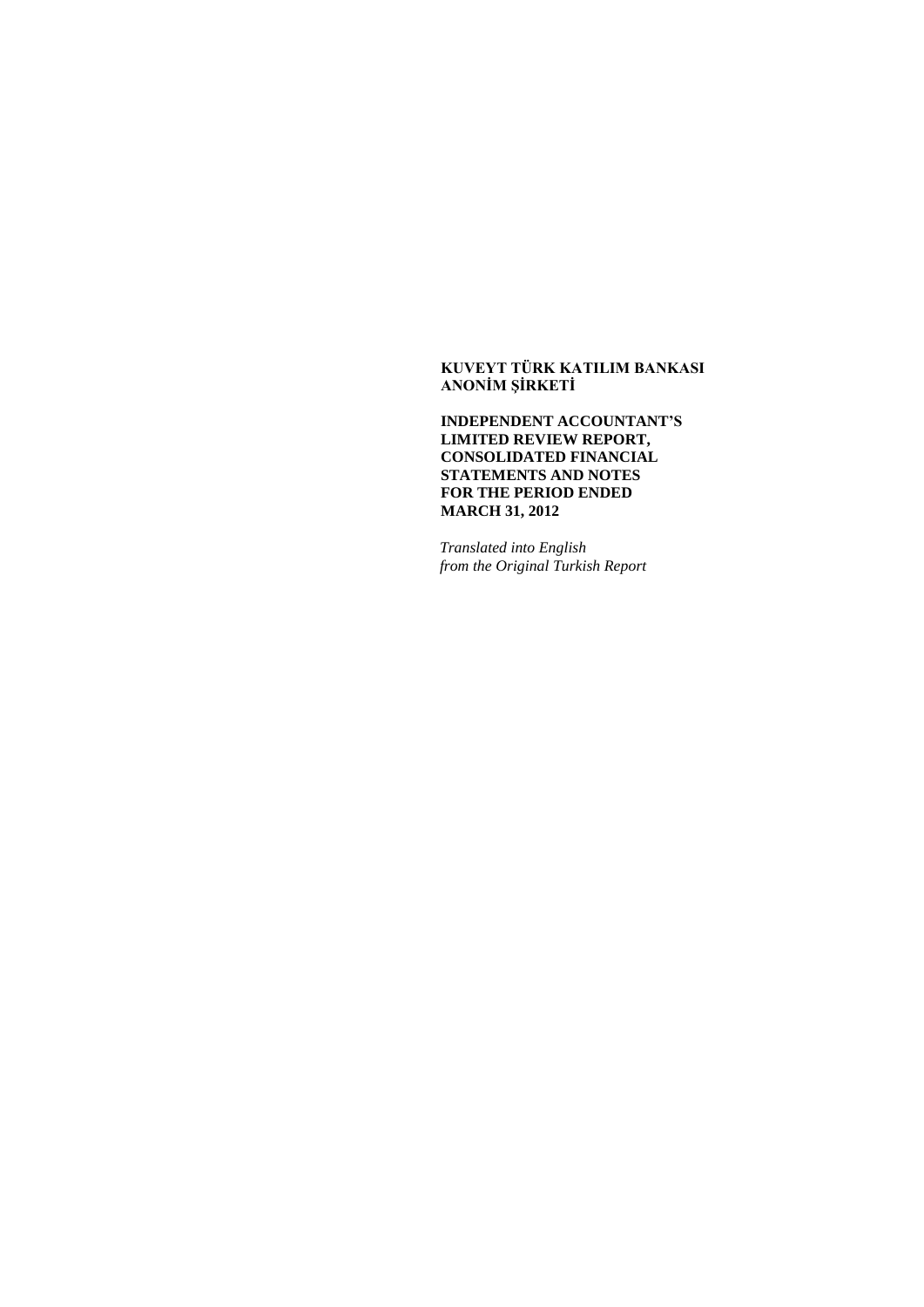To the Board of Directors of Kuveyt Türk Katılım Bankası A.Ş. Istanbul

# **KUVEYT TÜRK KATILIM BANKASI ANONİM ŞİRKETİ**

# INDEPENDENT ACCOUNTANT'S LIMITED REVIEW REPORT FOR THE INTERIM PERIOD JANUARY 1 – MARCH 31, 2012

We have reviewed the accompanying consolidated balance sheet of Kuveyt Türk Katılım Bankası A.Ş. ("The Bank") and its financial subsidiaries (the "Group") as of March 31, 2012 and the related consolidated statements of income, cash flows and changes in equity for the period then ended. These financial statements are the responsibility of the Bank's management. As independent accountants our responsibility is to issue a report based on the review performed on these financial statements.

We conducted our review in accordance with the accounting rules and policies, and the accounting and auditing standards, set out as per the Banking Act No: 5411. Those standards require that we plan and perform the review to obtain limited assurance as to whether the financial statements are free of material misstatement. A review is limited primarily to reviewing financial statements by applying analytical procedures, inquiring as to the integrity of the financial statements and making inquiries of management to obtain information, it is substantially less in scope than an audit and therefore provides a lesser assurance. We have not performed an audit and, accordingly, we do not express an audit opinion.

Based on our review, nothing has come to our attention that causes us to believe that the accompanying consolidated financial statements are not presented fairly, in all material respects, the financial position, the results of its operations and its cash flows, of the Group for the period ended March 31, 2012 in accordance with the prevailing accounting principles and standards set out as per the Article No: 37 and No: 38 of the Banking Act No: 5411, and other regulations, communiqués and circulars in respect of accounting and financial reporting and pronouncements made by the Banking Regulation and Supervision Agency ("BRSA").

#### **Other matters**

The financial statements of the Group for the year ended 31 December 2011 have been audited by other auditors whose report, dated 13 April 2012, expressed unqualified opinion. The financial statements of the Group for the period ended 31 March 2011 have been reviewed by other auditors. The auditors stated at their review report dated 7 June 2011 that nothing had come to their attention that caused them to believe that the consolidated financial statements were not presented fairly the financial position and the results of the Group's operations as of 31 March 2011.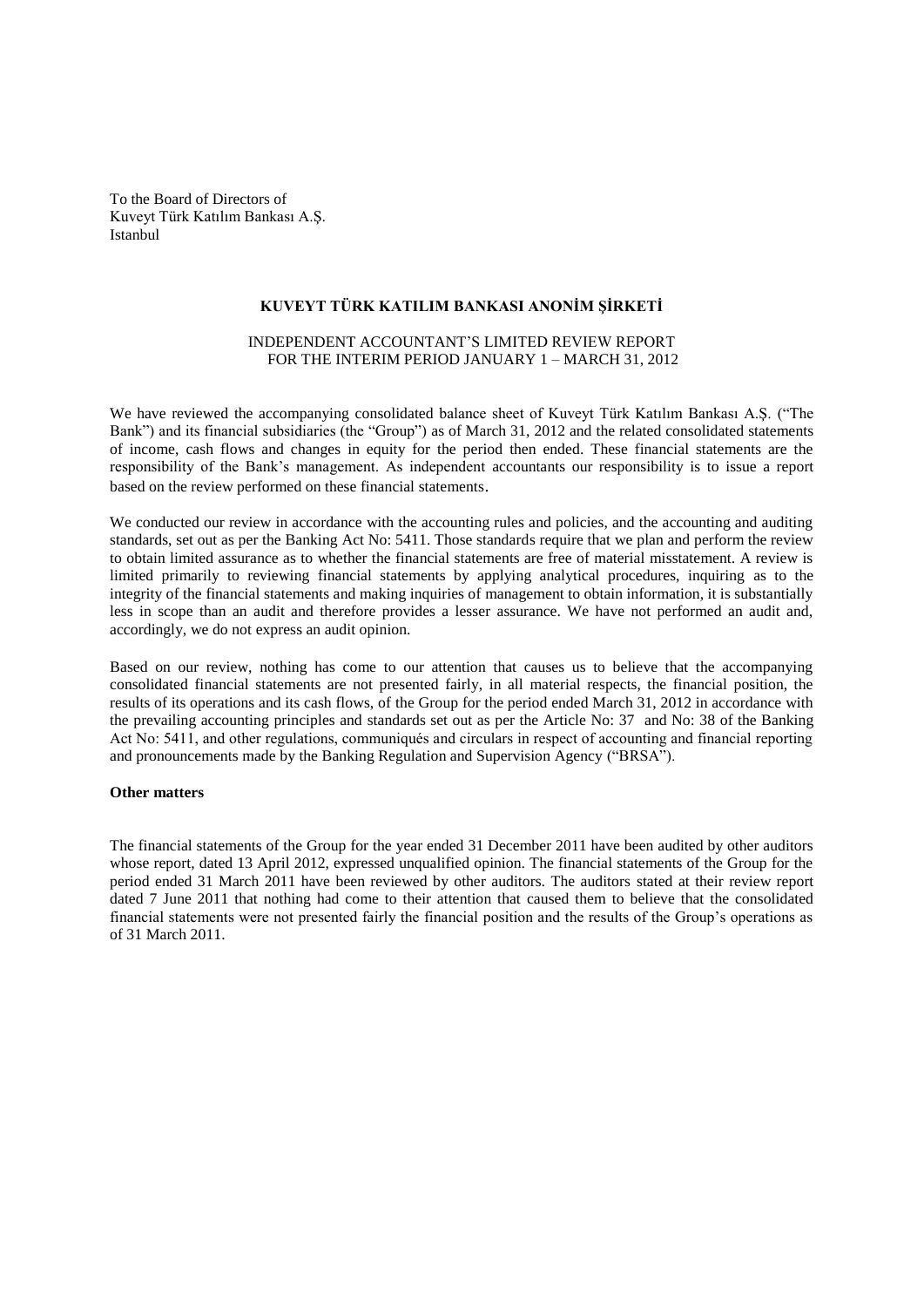## **Additional paragraph for English translation:**

The effect of the differences between the accounting principles summarized in Section 3 and the accounting principles generally accepted in countries in which the accompanying financial statements are to be distributed and International Financial Reporting Standards (IFRS) have not been quantified and reflected in the accompanying financial statements. The accounting principles used in the preparation of the accompanying consolidated financial statements differ materially from IFRS. Accordingly, the accompanying consolidated financial statements are not intended to present the Group's financial position and results of its operations in accordance with accounting principles generally accepted in such countries of users of the financial statements and IFRS.

Istanbul, May 25, 2012

DRT BAĞIMSIZ DENETİM VE SERBEST MUHASEBECİ MALİ MÜŞAVİRLİK A.Ş.

# Member of **DELOITTE TOUCHE TOHMATSU LIMITED**

Müjde Şehsuvaroğlu

Partner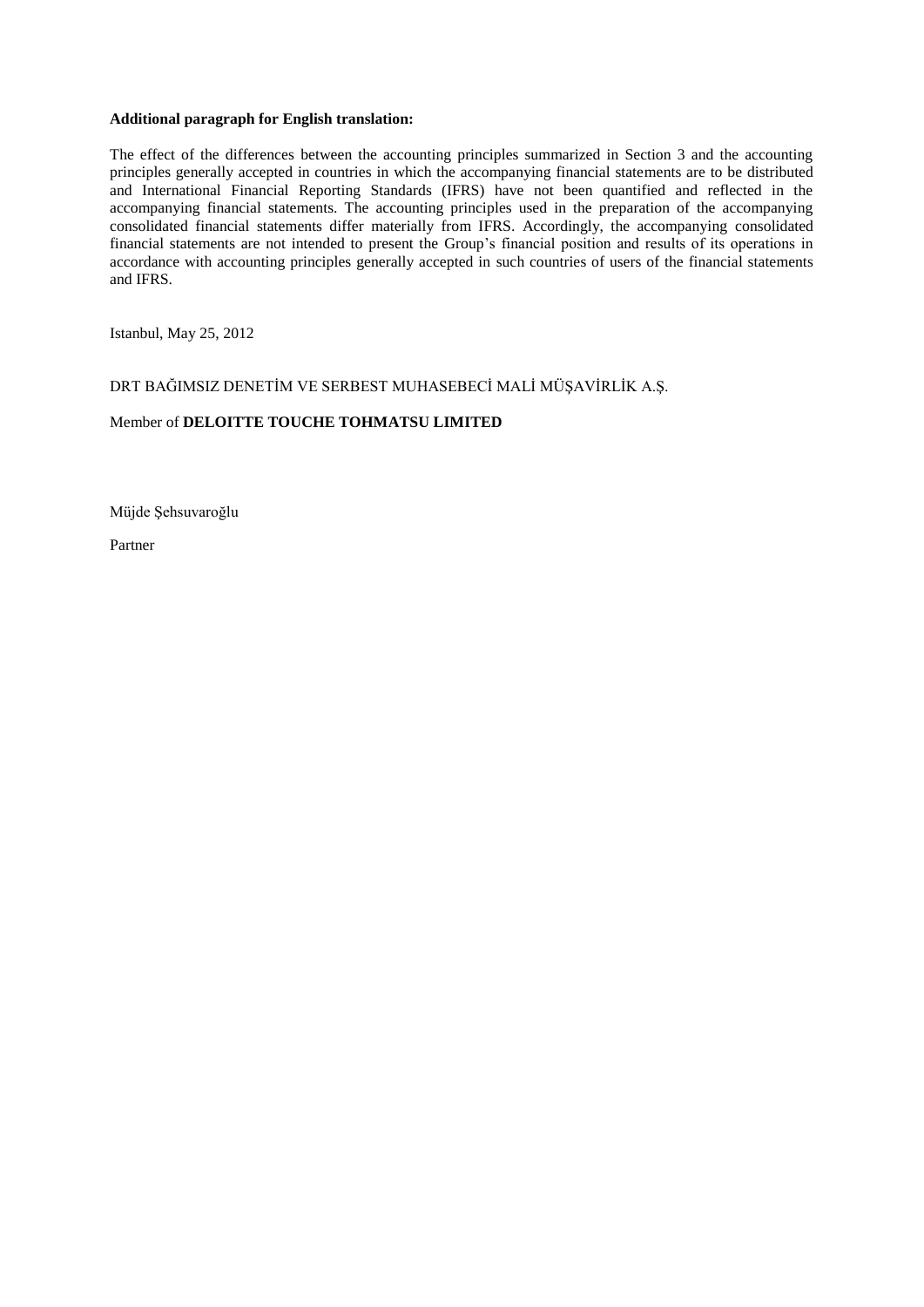#### **Index**

#### **Section One General information**

| I.            | History of the Parent Bank including its incorporation date, initial legal status and amendments to legal status                                                                              | $\mathbf{1}$   |
|---------------|-----------------------------------------------------------------------------------------------------------------------------------------------------------------------------------------------|----------------|
| П.            | Shareholding, shareholders jointly or individually having direct or indirect, control over the management and supervisions of the                                                             |                |
|               | parent bank and the disclosures on any related changes in the current year, if any and information about the Group that the Bank belongs to                                                   | $\mathbf{1}$   |
| Ш.            | Explanations on the chairman and members of the board of directors, members of audit committee, general managers and assistant general managers<br>and their shareholdings in the Parent Bank | $\mathbf{1}$   |
| IV.           | Information on qualified shareholders                                                                                                                                                         | $\overline{2}$ |
| V.            | Explanations of the Parent Bank's services and field of operations                                                                                                                            | $\overline{2}$ |
|               |                                                                                                                                                                                               |                |
|               | <b>Section Two</b>                                                                                                                                                                            |                |
|               | The consolidated financial statements                                                                                                                                                         |                |
|               |                                                                                                                                                                                               |                |
| I.<br>П.      | Consolidated Balance sheet (Statement of financial position)<br>Consolidated Statement of off-balance sheet contingencies and commitments (Statement of financial position)                   | 3<br>5         |
| Ш.            | Consolidated Statement of income                                                                                                                                                              | 6              |
| IV.           | Consolidated Statement of income and expenses accounted under equity (Other comprehensive income statement)                                                                                   | $\tau$         |
| V.            | Consolidated Statement of changes in shareholders' equity                                                                                                                                     | 8              |
| VI.           | Consolidated Statement of cash flows                                                                                                                                                          | 10             |
|               |                                                                                                                                                                                               |                |
|               | <b>Section Three</b>                                                                                                                                                                          |                |
|               | <b>Accounting principles</b>                                                                                                                                                                  |                |
| I.            | Explanations on basis of presentation                                                                                                                                                         | 11             |
| П.            | Explanations on strategy of using financial instruments and foreign currency transactions                                                                                                     | 12             |
| Ш.            | Information about the Parent Bank and its Consolidated Subsidiaries                                                                                                                           |                |
| IV.           | Explanations on forward, option contracts and derivative instruments                                                                                                                          | 14             |
| V.            | Explanations on profit share income and expenses                                                                                                                                              | 14             |
| VI.           | Explanations on fees and commission income and expenses                                                                                                                                       | 14             |
| VII.          | Explanations on financial assets                                                                                                                                                              | 15             |
| VIII.<br>IX.  | Explanations on impairment of financial assets<br>Explanations on offsetting of financial assets and liabilities                                                                              | 15<br>16       |
| Х.            | Explanations on sale and repurchase agreements and lending of securities                                                                                                                      | 16             |
| XI.           | Explanations on assets held for sale and discontinued operations and related liabilities                                                                                                      | 16             |
| XII.          | Explanations on goodwill and other intangible assets                                                                                                                                          | 17             |
| XIII.         | Explanations on tangible assets                                                                                                                                                               | 18             |
| XIV.          | Explanations on leasing transactions                                                                                                                                                          | 18             |
| XV.           | Explanations on provisions and contingent liabilities                                                                                                                                         | 19             |
| XVI.<br>XVII. | Explanations on liabilities relating to employee benefits<br>Explanations on taxation                                                                                                         | 19<br>20       |
| XVIII.        | Explanations on additional disclosures on borrowings                                                                                                                                          | 20             |
| XIX.          | Explanations on share certificates issued                                                                                                                                                     | 21             |
| XX.           | Explanations on acceptances and availed drafts                                                                                                                                                | 21             |
| XXI.          | Explanations on government grants                                                                                                                                                             | 22             |
| XXII.         | Explanations on segment reporting                                                                                                                                                             | 22             |
| XXIII.        | Explanations on other matters                                                                                                                                                                 | 22             |
| XXIV.         | Additional paragraph for convenience translation                                                                                                                                              | 22             |
|               | <b>Section Four</b>                                                                                                                                                                           |                |
|               | <b>Information on financial structure</b>                                                                                                                                                     |                |
|               |                                                                                                                                                                                               |                |
| I.            | Explanations on the consolidated capital adequacy standard ratio                                                                                                                              | 23             |
| П.            | Explanations on consolidated market risk                                                                                                                                                      | 25             |
| Ш.            | Explanations on consolidated currency risk                                                                                                                                                    | 26             |
| IV.           | Explanations on consolidated liquidity risk                                                                                                                                                   | 28             |
| V.<br>VI.     | Explanations on the activities carried out on behalf and account of other persons<br>Explanations on consolidated business segments                                                           | 28<br>29       |
|               |                                                                                                                                                                                               |                |
|               | <b>Section Five</b>                                                                                                                                                                           |                |
|               | Explanations and notes on the consolidated financial statements                                                                                                                               |                |
|               |                                                                                                                                                                                               |                |
| I.            | Explanations and notes related to consolidated assets                                                                                                                                         | 31             |
| Π.            | Explanations and notes related to consolidated liabilities                                                                                                                                    | 44             |
| Ш.<br>IV.     | Explanations and notes related to consolidated off-balance sheet contingencies and commitments<br>Explanations and notes related to the consolidated statement of income                      | 52<br>53       |
| V.            | Explanations and notes related to consolidated cash flow statement                                                                                                                            | 57             |
| VI.           | Explanations and notes related to the risk group of the Group                                                                                                                                 | 58             |
| VII.          | Explanations and notes related to subsequent events                                                                                                                                           | 59             |
|               |                                                                                                                                                                                               |                |
|               | <b>Section Six</b>                                                                                                                                                                            |                |
|               | <b>Other Explanations and Disclosures</b>                                                                                                                                                     |                |
| I.            | Other matters which must be explained in terms of explicitly, interpretability and understandability of the balance sheet                                                                     | 60             |
|               | <b>Section Seven</b>                                                                                                                                                                          |                |
|               | <b>Limited Review Report</b>                                                                                                                                                                  |                |
|               |                                                                                                                                                                                               |                |
| I.            | Explanations on limited review report                                                                                                                                                         | 61             |
| П.            | Notes and disclosures prepared by the independent auditors                                                                                                                                    | 61             |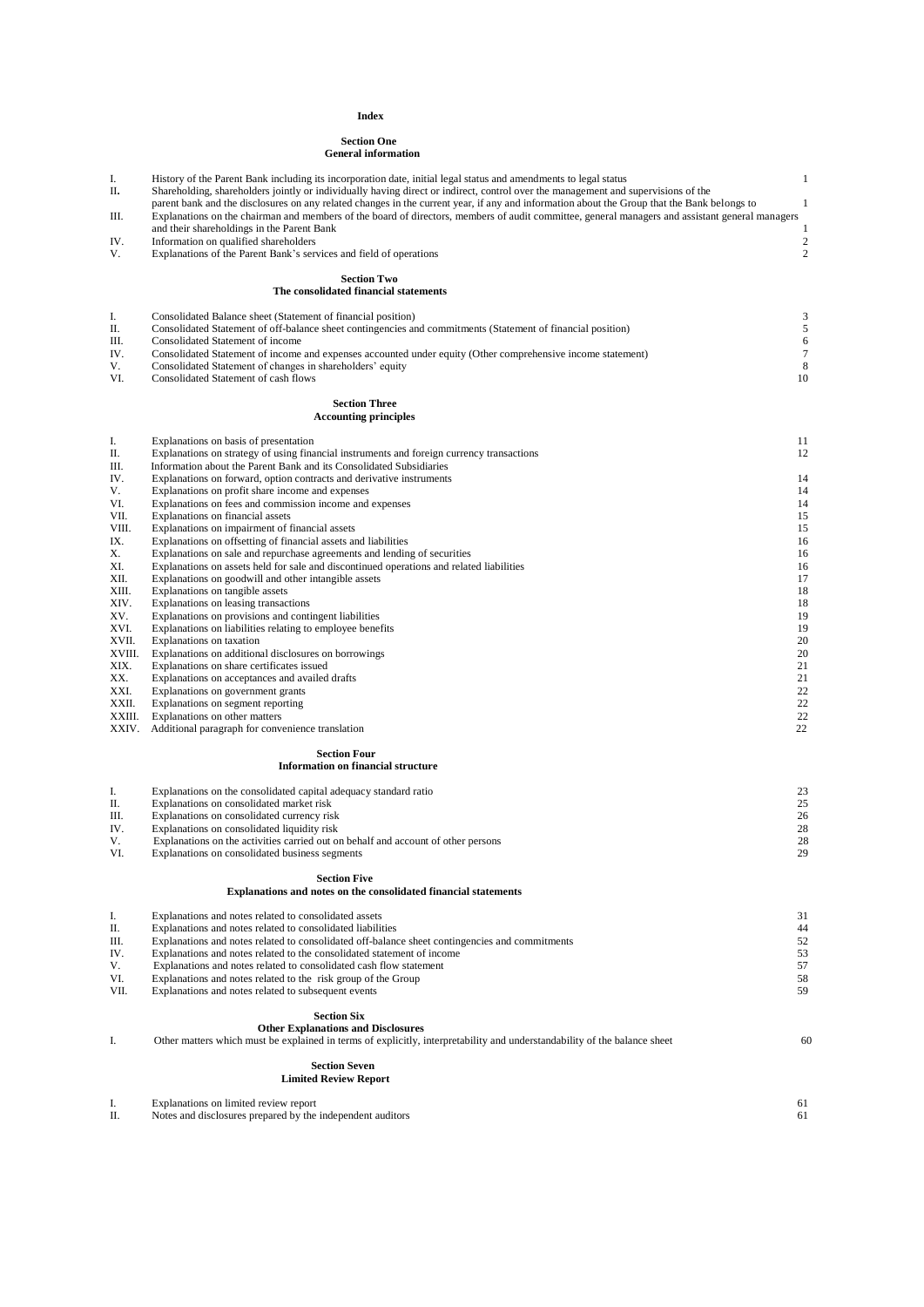#### **THE CONSOLIDATED FINANCIAL REPORT OF KUVEYT TÜRK KATILIM BANKASI A.Ş. FOR THE THREE MONTH PERIOD ENDED MARCH 31, 2012**

Address of the Bank Headquarters : Büyükdere Cad. No: 129/1 34394 Esentepe / İSTANBUL Bank's Phone and Facsimile Numbers : 0212 354 11 11 [www.kuveytturk.com.tr](http://www.kuveytturk.com.tr/) Electronic Mail Contact Info : kuveytturk@kuveytturk.com.tr

The consolidated financial report designed in line with the Banking Regulation and Supervision Agency's (The "BRSA") official communication on "Financial Statements to be Publicly Announced and the Related Policies and Disclosures" consists of the sections listed below:

- General Information About the Parent Bank
- Consolidated Interim Financial Statements of the Parent Bank
- Explanations on the Accounting Policies
- Information on Financial Structure of the Group which is under consolidation
- Footnotes and Explanations on Consolidated Financial Statements
- Limited Review Report

The subsidiaries, associates and jointly controlled entities, financial statements of which are consolidated within the framework of reporting package are as follows:

|                                    |                                                            | `ontrol<br><b>************</b> |
|------------------------------------|------------------------------------------------------------|--------------------------------|
| . .<br>                            | $T_{\rm inf}$ .<br>0 <sup>11</sup><br>Rantzaci<br>ı ho<br> | -                              |
| $\sim$<br>$\overline{\phantom{a}}$ | 1122<br>$\lambda$ /orialz -<br>$\sqrt{2}$                  | ۰<br>                          |

KT Turkey Sukuk Ltd., which is not Subsidiary of the Bank but over which the Bank has 100% controlling power, has been included in the consolidation due to the reason that this company is "Special Purpose Entity".

The consolidated financial statements and the explanatory footnotes and disclosures, unless otherwise indicated, are prepared in thousands of Turkish Lira, in accordance with the Communique on Banks' Accounting Practise and Maintaining Documents, Turkish Accounting Standards, Turkish Financial Reporting Standards and, related communique and the Banks' records, have been reviewed and presented as attached.

| Mohammad S.A.I.<br>Adnan Ertem<br>Shaheen H. A.<br>Ufuk Uyan           | Ahmet Karaca             |
|------------------------------------------------------------------------|--------------------------|
|                                                                        |                          |
| <b>ALGHANEEM</b><br>Alomar                                             |                          |
| Chairman of the<br>Chairman of the<br>Member of the<br>General Manager | <b>Assistant General</b> |
| <b>Audit Committee</b><br>Board of<br>Audit                            | Manager In Charge        |
| Committee<br><b>Directors</b>                                          | of                       |
|                                                                        | Financial                |
|                                                                        | Reporting                |

İsmail Hakkı Yeşilyurt External Reporting Manager

Contact information of the personnel in charge for addressing questions about this financial report:

**Name-Surname/Position:** İsmail Hakkı Yeşilyurt / External Reporting Manager Telephone: 0212 354 12 84 Facsimile: 0212 354 12 03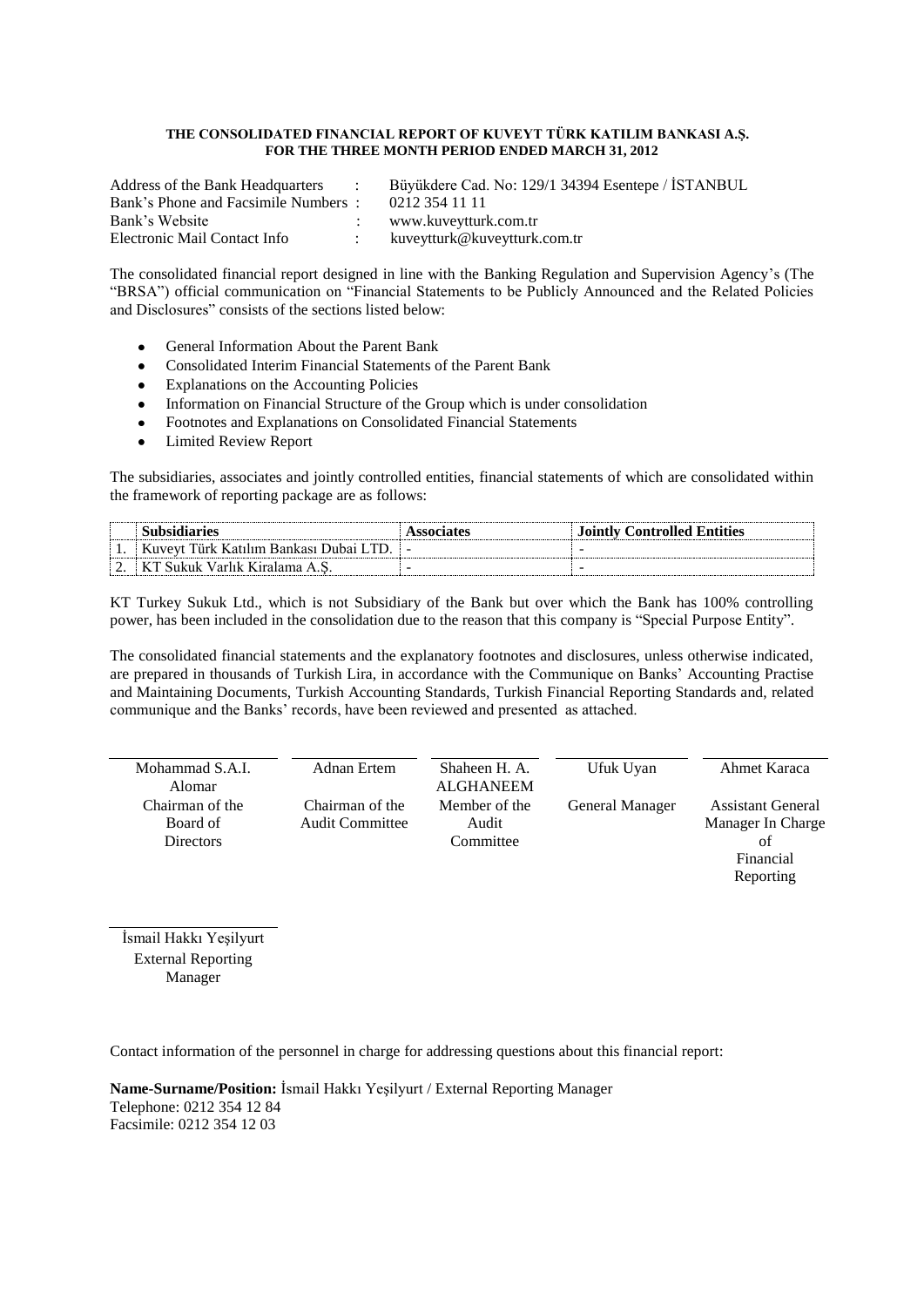(Amounts expressed in thousands of Turkish Lira (TL) unless otherwise stated.)

# **SECTION ONE**

## **GENERAL INFORMATION**

## **I. History of the Parent Bank including its incorporation date, initial legal status and amendments to legal status:**

Kuveyt Türk Katılım Bankası A.Ş. ("The Bank" or "The Parent Bank") was incorporated with the approval of the Central Bank of the Republic of Turkey (CBRT) on February 28, 1989 and commenced its operations on March 31, 1989, with the name of Kuveyt Türk Evkaf Finans Kurumu A.Ş. To comply with the Banking Act 5411, the title of the Bank has been changed to Kuveyt Türk Katılım Bankası A.Ş. with a change in the Articles of Association which was approved in the annual general meeting dated April 26, 2006. Main field of operation is, in addition to the Bank's equity, to collect funds from domestic and foreign customers through "Current Accounts" and "Profit Loss Sharing Accounts" and allocate such funds to the economy, to perform all kinds of financing activities in accordance with the regulations, to encourage the investments of all individuals and legal entities operating in agricultural, industrial, trading and service industries, participating into the operations of these entities or individuals and to form joint business partnerships and to perform all these activities in a noninterest environment.

## **II. Shareholding Structure, Shareholders Jointly or Individually Having Direct or Indirect, Control over the Management and Supervision of the Parent Bank and the Disclosures on Any Related Changes in the Current Period, if any and information about the Group that the Bank belongs to:**

As of March 31, 2012 and December 31, 2011, 62.24% of the Bank's shares are owned by Kuwait Finance House located in Kuwait, 18.72% by Vakıflar Genel Müdürlüğü Mazbut Vakıfları, 9.00% by The Public Institution For Social Security in Kuwait and 9.00% by Islamic Development Bank whereas the remaining 1.04% of the shares are owned by other real persons and legal entities.

## **III. Explanations on the Titles of Chairman and Members of the Board of Directors, Members of the Audit Committee, General Managers and Assistant General Managers and Their Shareholdings in the Parent Bank:**

|                                   |                                                     | Date of the | <b>Educational</b>      | Ownership    |
|-----------------------------------|-----------------------------------------------------|-------------|-------------------------|--------------|
| <b>Name</b>                       | <b>Title</b>                                        | assignment  | degree                  | percentage % |
|                                   |                                                     |             |                         |              |
| Mohammad S.A.I. ALOMAR            | Chairman of the BOD                                 | 19/07/2000  | Bachelor                |              |
| Abdullah TİVNİKLİ                 | Vice Chairman of the BOD                            | 16/05/2001  | Master                  | 0.0834%      |
| Azfar Hussain QARNI               | Member of BOD                                       | 23/05/2003  | Master                  |              |
| Dr. Adnan ERTEM                   | Member of BOD and Chairman of the Audit             | 22/12/2010  | Doctorate               |              |
|                                   | Committee                                           |             |                         |              |
| Nadir ALPASLAN                    | Member of BOD                                       | 15/04/2011  | <b>Bachelor</b>         |              |
| Khaled Nasser Abdulaziz AL FOUZAN | Member of BOD                                       | 02/08/2006  | Bachelor                |              |
| Fawaz KH E AL SALEH               | Member of BOD                                       | 20/10/2006  | Bachelor                | 0.0133%      |
| Shaheen H.A. AL GHANEM            | Member of BOD                                       | 18/12/2006  | Bachelor                |              |
| Ufuk UYAN                         | Member of BOD, General Manager                      | 10/05/1999  | Master                  | 0.0556%      |
| <b>Ahmet KARACA</b>               | <b>Assistant General Manager</b>                    | 12/07/2006  | Master                  | 0.0189%      |
| Ahmet Süleyman KARAKAYA           | Assistant General Manager, Corporate and            | 14/01/2003  | Bachelor                | 0.0008%      |
|                                   | <b>Commercial Banking</b>                           |             |                         |              |
| <b>Bilal SAYIN</b>                | Assistant General Manager, Lending                  | 20/08/2003  | Bachelor                | 0.0062%      |
| İrfan YILMAZ                      | Assistant General Manager, Retail Banking           | 27/10/2005  | <b>Bachelor</b>         | 0.0083%      |
| Dr. Rusen Ahmet ALBAYRAK          | Assistant General Manager, Banking Service Group    | 05/05/2005  | Doctorate               | 0.0061%      |
| Murat CETINKAYA                   | Assistant General Manager, Treasury, International  | 02/01/2008  | Bachelor                |              |
|                                   | and Investment Banking                              |             |                         |              |
| Nurettin KOLAC                    | Assistant General Manager, Legal and Risk Follow Up | 20/04/2010  | Bachelor                |              |
| Asım ÖZGÖZÜKARA                   | Auditor                                             | 22/11/1988  | Bachelor                |              |
| Güven OBALI                       | Auditor                                             | 11/12/2007  | Bachelor                |              |
| Miktad YETİM                      | Auditor                                             | 15/04/2010  | <b>Associate Degree</b> |              |

Chairman and members of the Board of Directors, members of auditing committee, general manager and assistant general managers own 0.19% of the Bank's share capital (December 31, 2011 – 0.19%).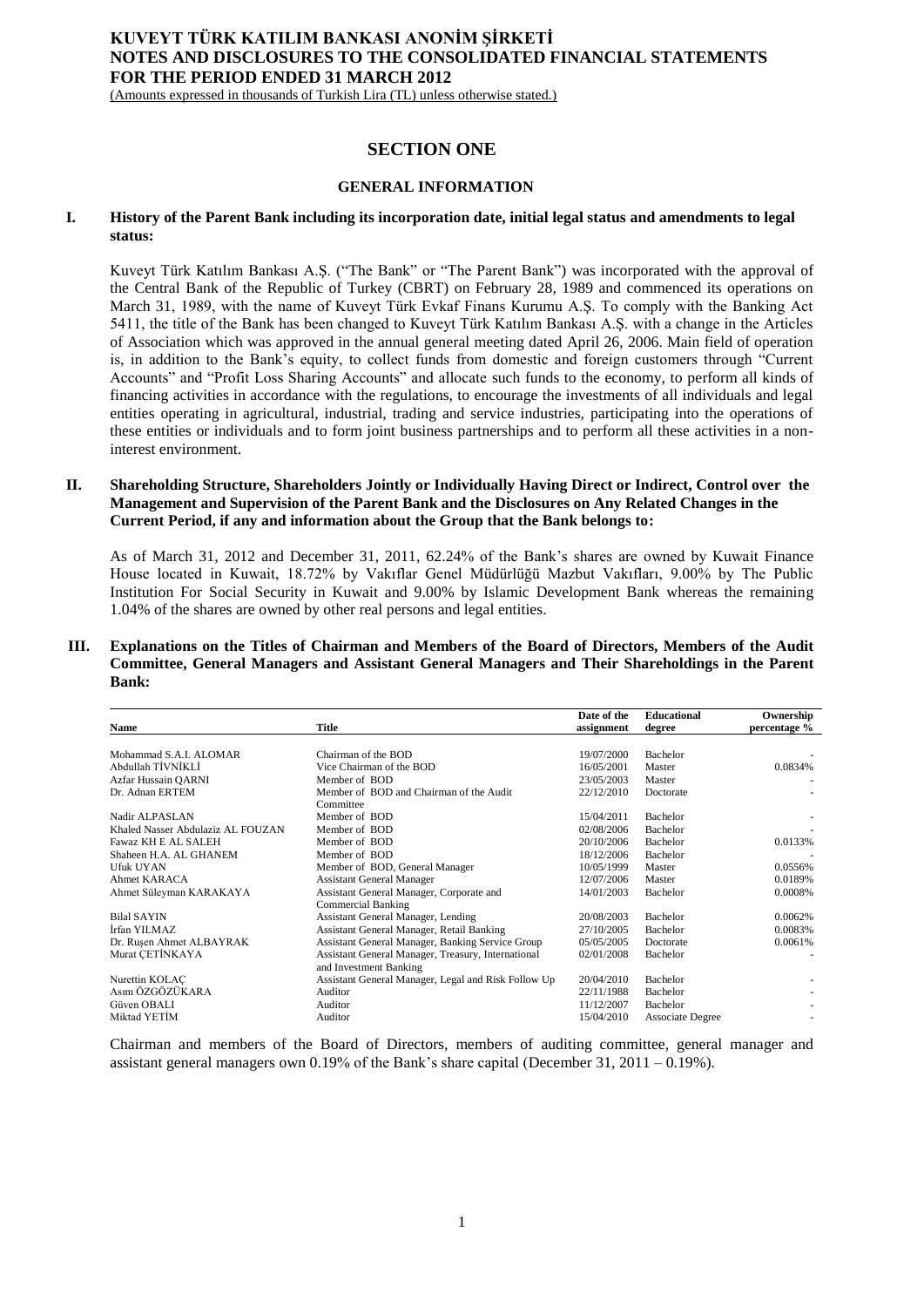(Amounts expressed in thousands of Turkish Lira (TL) unless otherwise stated.)

# **IV. Information on qualified shareholders:**

| <b>Name / Commercial Name</b>                                     | <b>Share</b><br>amount<br>(Nominal) | <b>Shareholding</b><br>percentage | <b>Paid shares</b><br>(Nominal) | <b>Unpaid</b><br>shares |
|-------------------------------------------------------------------|-------------------------------------|-----------------------------------|---------------------------------|-------------------------|
| Kuwait Finance House<br>Vakıflar Genel Müdürlüğü Mazbut Vakıfları | 591.292<br>177,833                  | 62.24%<br>18.72%                  | 591.292<br>177.833              |                         |
| <b>Total</b>                                                      | 769,125                             | 80.96%                            | 769,125                         |                         |

# **V. Explanations of the Parent Bank's services and field of operations:**

The Parent Bank's field of operations includes corporate banking, international banking services, and retail banking and credit card services. The Parent Bank's core business is operating in accordance with the principles of interest-free banking as a participation bank by collecting funds through current and profit/loss sharing accounts, and lending such funds to its customers. As of March 31, 2012, the Parent Bank is operating through 183 domestic branches (31 December 2011: 180) with 3,502 employees (December 31, 2011 – 3,332). Summary of some of the Parent Bank's operations described in the Articles of Association are as follows:

- To collect funds through "Current Accounts" and "Profit/Loss Sharing Accounts" and special fund pools  $\bullet$ in line with the regulations;
- To allocate funds to the economy and provide all kinds of cash, non-cash loans within the principles of non-interest banking;
- To offer financial and operational leasing;
- To handle all kinds of deposits and payments, including travelers' checks, credit cards and other payment instruments, provide member business services (POS), consulting, advisory, and safe deposit box services;
- To purchase financial instruments on money and capital markets in cash or installments, sell and mediate the sale and trade on the stock exchange in accordance with legislation and principles of non-interest banking;
- To purchase, acquire and construct any kind of real estate and if necessary lease or transfer ownership to other persons;
- To act as a representative, deputy or agent for corporations and enterprises (including insurance companies);
- To provide socially responsible aid for the benefit of the community in the light of the legislations.

The Parent Bank's activities are not limited to the list above. If another transaction is decided to be beneficial to the Parent Bank, the transaction must be recommended by the Board of Directors, approved by the General Committee and authorized by relevant legal authorities after which it also needs to be approved by the Ministry of Customs and Trade since it constitutes an amendment of the Article of Association. Decisions that have been approved through all these channels are included to the Article of Association.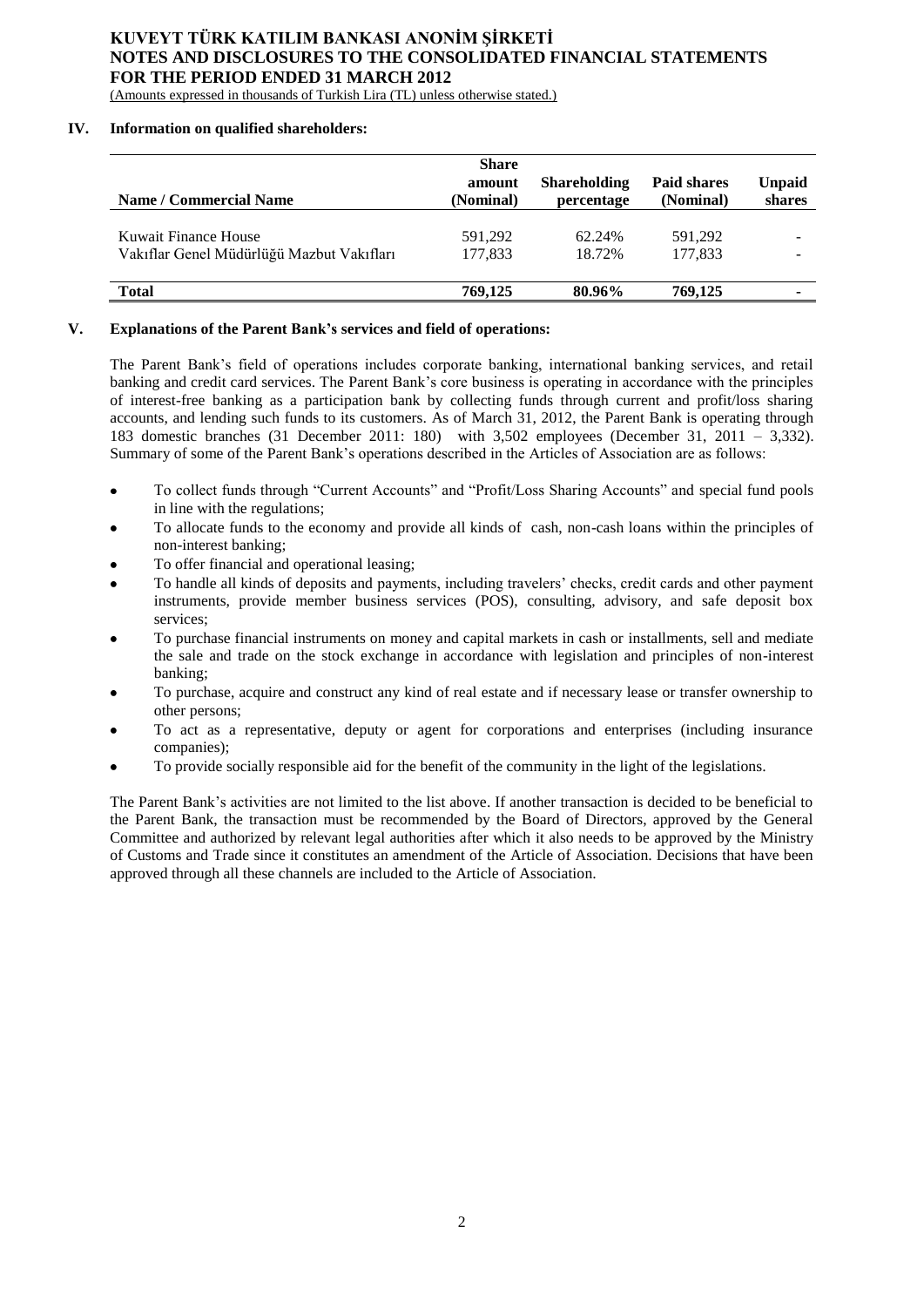# **SECTION TWO**

# **THE CONSOLIDATED FINANCIAL STATEMENTS**

- I. Consolidated Balance Sheet (Statement of Financial Position)
- II. Consolidated Statement of Off-Balance Sheet Commitments
- III. Consolidated Income Statement (Statement of Income / Loss)
- IV. Consolidated Statement of Profit and Loss Accounted for Under Equity (Statement of Other Comprehensive Income and Loss)
- V. Consolidated Statement of Changes in Shareholders' Equity
- VI. Consolidated Cash Flows Statement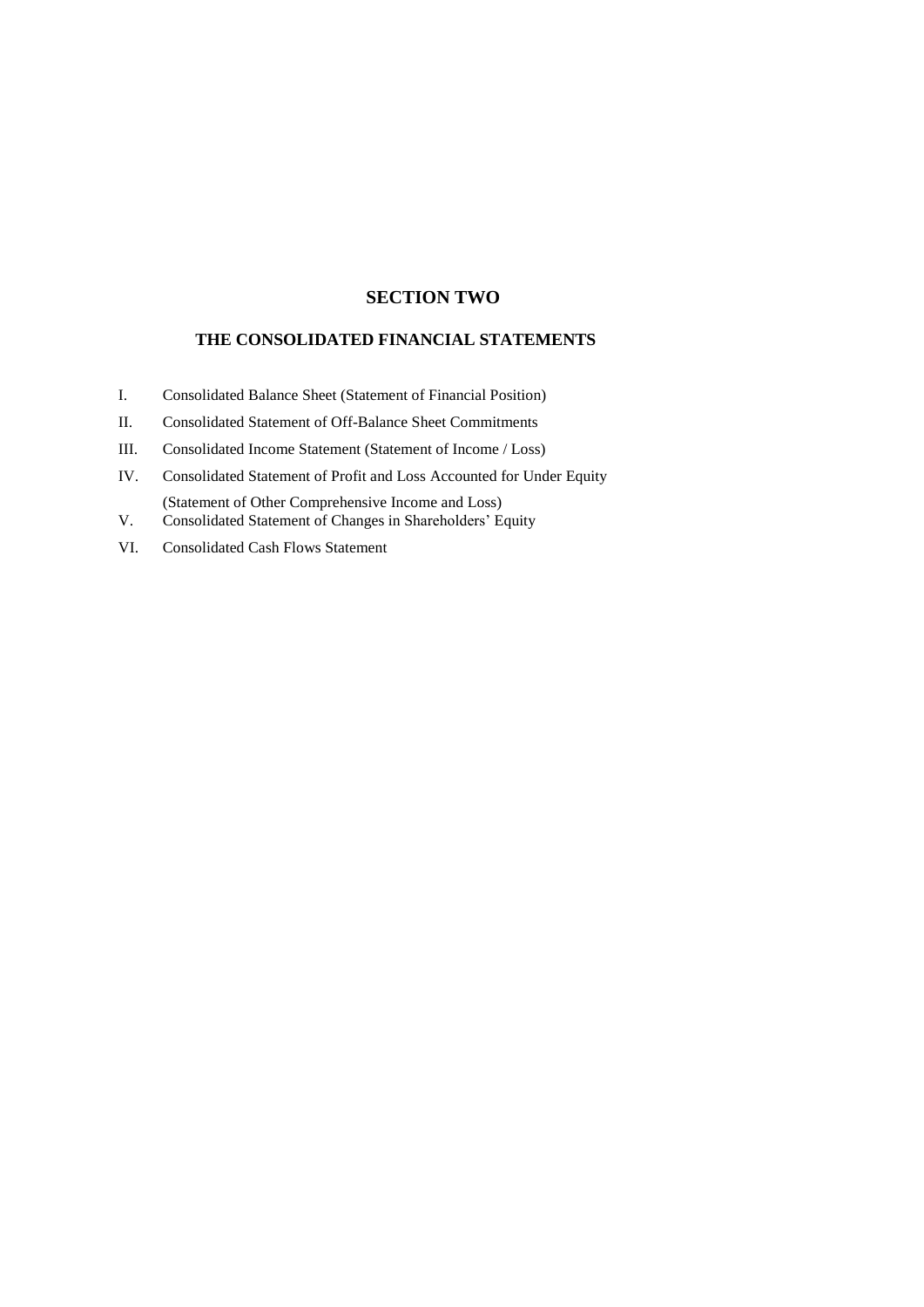# **KUVEYT TÜRK KATILIM BANKASI ANONİM ŞİRKETİ CONSOLIDATED BALANCE SHEET AS OF MARCH 31, 2012**

(Amounts expressed in thousands of Turkish Lira (TL) unless otherwise stated.)

# **I. CONSOLIDATED BALANCE SHEET – ASSETS (STATEMENT OF FINANCIAL POSITION)**

|            |                                                                                   |             |                | <b>Reviewed</b>                    |                                          | <b>Audited</b>            |                          |                                          |  |  |  |  |  |
|------------|-----------------------------------------------------------------------------------|-------------|----------------|------------------------------------|------------------------------------------|---------------------------|--------------------------|------------------------------------------|--|--|--|--|--|
|            |                                                                                   | <b>Note</b> |                | <b>Current period (31.03.2012)</b> |                                          | Prior period (31.12.2011) |                          |                                          |  |  |  |  |  |
|            |                                                                                   |             | TL             | FC                                 | <b>Total</b>                             | TL                        | FC                       | <b>Total</b>                             |  |  |  |  |  |
|            |                                                                                   |             |                |                                    |                                          |                           |                          |                                          |  |  |  |  |  |
| I.<br>П.   | CASH AND BALANCES WITH THE CENTRAL BANK<br>FINANCIAL ASSETS AT FAIR VALUE THROUGH | $(I-a)$     | 422,859        | 2,543,433                          | 2,966,292                                | 455,541                   | 2,384,401                | 2,839,942                                |  |  |  |  |  |
|            | PROFIT AND LOSS (Net)                                                             | $(I-b)$     | 40,041         | 20,674                             | 60.715                                   | 73,338                    | 13,882                   | 87,220                                   |  |  |  |  |  |
| 2.1        | Trading financial assets                                                          |             | 40,041         | 20,674                             | 60,715                                   | 73,338                    | 13.882                   | 87,220                                   |  |  |  |  |  |
| 2.1.1      | Public sector debt securities                                                     |             |                |                                    |                                          |                           |                          |                                          |  |  |  |  |  |
| 2.1.2      | Share certificates                                                                |             | $\sim$         |                                    | $\sim$                                   | $\sim$                    |                          |                                          |  |  |  |  |  |
| 2.1.3      | Derivative financial assets held for trading                                      |             | 34,513         | 20,674                             | 55,187                                   | 60,983                    | 13,882                   | 74,865                                   |  |  |  |  |  |
| 2.1.4      | Other marketable securities                                                       |             | 5,528          |                                    | 5,528                                    | 12,355                    |                          | 12,355                                   |  |  |  |  |  |
| 2.2        | Financial assets at fair value through profit and loss                            |             |                | ÷.                                 |                                          |                           |                          |                                          |  |  |  |  |  |
| 2.2.1      | Public sector debt securities                                                     |             |                |                                    |                                          |                           |                          |                                          |  |  |  |  |  |
| 2.2.2      | Share certificates                                                                |             |                |                                    |                                          |                           |                          |                                          |  |  |  |  |  |
| 2.2.3      | Loans                                                                             |             |                |                                    |                                          |                           |                          |                                          |  |  |  |  |  |
| 2.2.4      | Other marketable securities                                                       |             |                | 779,406                            |                                          |                           |                          |                                          |  |  |  |  |  |
| Ш.<br>IV.  | <b>BANKS</b><br>MONEY MARKET PLACEMENTS                                           | $(I-c)$     | 114,582        |                                    | 893,988                                  | 51.169                    | 781,240                  | 832,409                                  |  |  |  |  |  |
|            |                                                                                   |             |                | L,                                 |                                          |                           |                          |                                          |  |  |  |  |  |
| v.         | <b>FINANCIAL ASSETS AVAILABLE FOR SALE (Net)</b>                                  | $(I-d)$     | 7,074<br>7,074 |                                    | 7,074<br>7,074                           | 6,542<br>6,542            |                          | 6,542<br>6,542                           |  |  |  |  |  |
| 5.1<br>5.2 | Equity securities<br>Public sector debt securities                                |             |                |                                    |                                          |                           |                          |                                          |  |  |  |  |  |
| 5.3        | Other marketable securities                                                       |             |                |                                    |                                          |                           |                          |                                          |  |  |  |  |  |
| VI.        | <b>LOANS AND RECEIVABLES</b>                                                      |             | 9,286,836      |                                    |                                          |                           |                          |                                          |  |  |  |  |  |
| 6.1        | Loans and receivables                                                             | $(I-e)$     | 9,246,710      |                                    | 953,046 10,239,882<br>953.046 10.199.756 | 9,354,466<br>9,323,752    |                          | 926,231 10,280,697<br>926,231 10,249,983 |  |  |  |  |  |
| 6.1.1      | Loans to risk group of the bank                                                   |             |                | 51,994                             | 81,487                                   | 30,289                    | 56,483                   | 86.772                                   |  |  |  |  |  |
| 6.1.2      | Public sector debt securities                                                     |             | 29,493         |                                    |                                          |                           |                          |                                          |  |  |  |  |  |
| 6.1.3      | Other                                                                             |             | 9,217,217      |                                    | 901,052 10,118,269                       | 9,293,463                 |                          | 869,748 10,163,211                       |  |  |  |  |  |
| 6.2        | Non-performing loans                                                              |             | 238,094        | ÷,                                 | 238,094                                  | 209,428                   |                          | 209,428                                  |  |  |  |  |  |
| 6.3        | Specific provisions (-)                                                           |             | 197,968        |                                    | 197,968                                  | 178,714                   |                          | 178,714                                  |  |  |  |  |  |
| VII.       | HELD TO MATURITY INVESTMENTS (Net)                                                | $(I-f)$     |                |                                    |                                          |                           |                          |                                          |  |  |  |  |  |
| VIII.      | <b>INVESTMENTS IN ASSOCIATES (Net)</b>                                            | $(I-g)$     |                |                                    |                                          |                           |                          |                                          |  |  |  |  |  |
| 8.1        | Accounted for under equity method                                                 |             |                |                                    |                                          |                           |                          |                                          |  |  |  |  |  |
| 8.2        | Unconsolidated associates                                                         |             |                |                                    |                                          |                           |                          |                                          |  |  |  |  |  |
| 8.2.1      | Financial associates                                                              |             |                |                                    |                                          |                           |                          |                                          |  |  |  |  |  |
| 8.2.2      | Non-financial associates                                                          |             |                |                                    |                                          |                           |                          |                                          |  |  |  |  |  |
| IX.        | <b>INVESTMENTS IN SUBSIDIARIES (Net)</b>                                          | $(I-h)$     | 57,863         |                                    | 57,863                                   | 65,653                    |                          | 65,653                                   |  |  |  |  |  |
| 9.1        | Unconsolidated financial subsidiaries                                             |             |                |                                    |                                          |                           |                          |                                          |  |  |  |  |  |
| 9.2        | Unconsolidated non-financial subsidiaries                                         |             | 57,863         | L,                                 | 57,863                                   | 65,653                    |                          | 65,653                                   |  |  |  |  |  |
| Х.         | ENTITIES UNDER COMMON CONTROL (JOINT VENT.)                                       |             |                |                                    |                                          |                           |                          |                                          |  |  |  |  |  |
|            | (Net)                                                                             | $(I-i)$     |                |                                    |                                          |                           |                          |                                          |  |  |  |  |  |
| 10.1       | Accounted for under equity method                                                 |             |                |                                    |                                          |                           |                          |                                          |  |  |  |  |  |
| 10.2       | Unconsolidated                                                                    |             |                |                                    |                                          |                           |                          |                                          |  |  |  |  |  |
|            | 10.2.1 Financial subsidiaries                                                     |             |                |                                    |                                          |                           |                          |                                          |  |  |  |  |  |
|            | 10.2.2 Non-financial subsidiaries                                                 |             |                |                                    |                                          |                           |                          |                                          |  |  |  |  |  |
| XI.        | <b>FINANCE LEASE RECEIVABLES</b>                                                  | $(I-i)$     | 131,233        |                                    | 131,233                                  | 132,872                   |                          | 132,872                                  |  |  |  |  |  |
| 11.1       | Finance lease receivables                                                         |             | 166,462        |                                    | 166,462                                  | 169,214                   |                          | 169,214                                  |  |  |  |  |  |
| 11.2       | Operating lease receivables                                                       |             |                | ä,                                 | ×.                                       |                           |                          |                                          |  |  |  |  |  |
| 11.3       | Other                                                                             |             |                |                                    |                                          |                           |                          |                                          |  |  |  |  |  |
| 11.4       | Unearned income (-)                                                               |             | 35,229         |                                    | 35,229                                   | 36,342                    |                          | 36,342                                   |  |  |  |  |  |
| XII.       | DERIVATIVE FINANCIAL ASSETS FOR HEDGING                                           |             |                |                                    |                                          |                           |                          |                                          |  |  |  |  |  |
|            | <b>PURPOSES</b>                                                                   | $(I-k)$     |                |                                    |                                          |                           |                          |                                          |  |  |  |  |  |
| 12.1       | Fair value hedge                                                                  |             |                |                                    |                                          |                           |                          |                                          |  |  |  |  |  |
| 12.2       | Cash flow hedge                                                                   |             |                |                                    |                                          |                           |                          |                                          |  |  |  |  |  |
| 12.3       | Hedge of net investment risks in foreign operations                               |             |                |                                    |                                          |                           |                          |                                          |  |  |  |  |  |
|            | XIII. TANGIBLE ASSETS (Net)                                                       |             | 171,468        | 924                                | 172,392                                  | 171,013                   | 1,009                    | 172,022                                  |  |  |  |  |  |
|            | XIV. INTANGIBLE ASSETS (Net)                                                      |             | 30,723         | 1                                  | 30,724                                   | 26,453                    | 1                        | 26,454                                   |  |  |  |  |  |
| 14.1       | Goodwill                                                                          |             |                |                                    |                                          |                           |                          |                                          |  |  |  |  |  |
| 14.2       | Other                                                                             |             | 30,723         | 1                                  | 30,724                                   | 26,453                    | 1                        | 26,454                                   |  |  |  |  |  |
| XV.        | <b>INVESTMENT PROPERTIES (Net)</b>                                                |             |                |                                    |                                          |                           |                          |                                          |  |  |  |  |  |
| XVI.       | <b>TAX ASSET</b>                                                                  | $(I-1)$     | 13,685         |                                    | 13,685                                   | 32,827                    |                          | 32,827                                   |  |  |  |  |  |
| 16.1       | Current tax asset                                                                 |             |                |                                    |                                          |                           |                          |                                          |  |  |  |  |  |
| 16.2       | Deferred tax asset                                                                |             | 13,685         |                                    | 13,685                                   | 32,827                    |                          | 32,827                                   |  |  |  |  |  |
|            | XVII. ASSETS HELD FOR SALE AND DISCONTINUED                                       |             |                |                                    |                                          |                           |                          |                                          |  |  |  |  |  |
|            | <b>OPERATIONS</b> (Net)                                                           |             | 27,767         |                                    | 27,767                                   | 25,015                    |                          | 25,015                                   |  |  |  |  |  |
| 17.1       | Held for sale                                                                     |             | 27,767         | ÷,                                 | 27,767                                   | 25,015                    | $\overline{\phantom{a}}$ | 25,015                                   |  |  |  |  |  |
| 17.2       | Discontinued operations                                                           |             |                |                                    |                                          |                           |                          |                                          |  |  |  |  |  |
|            | <b>XVIII OTHER ASSETS</b>                                                         | $(I-m)$     | 188,999        | 53,298                             | 242,297                                  | 144,214                   | 68,488                   | 212,702                                  |  |  |  |  |  |
|            |                                                                                   |             |                |                                    |                                          |                           |                          |                                          |  |  |  |  |  |
|            | <b>TOTAL ASSETS</b>                                                               |             | 10,493,130     |                                    | 4,350,782 14,843,912 10,539,103          |                           |                          | 4,175,252 14,714,355                     |  |  |  |  |  |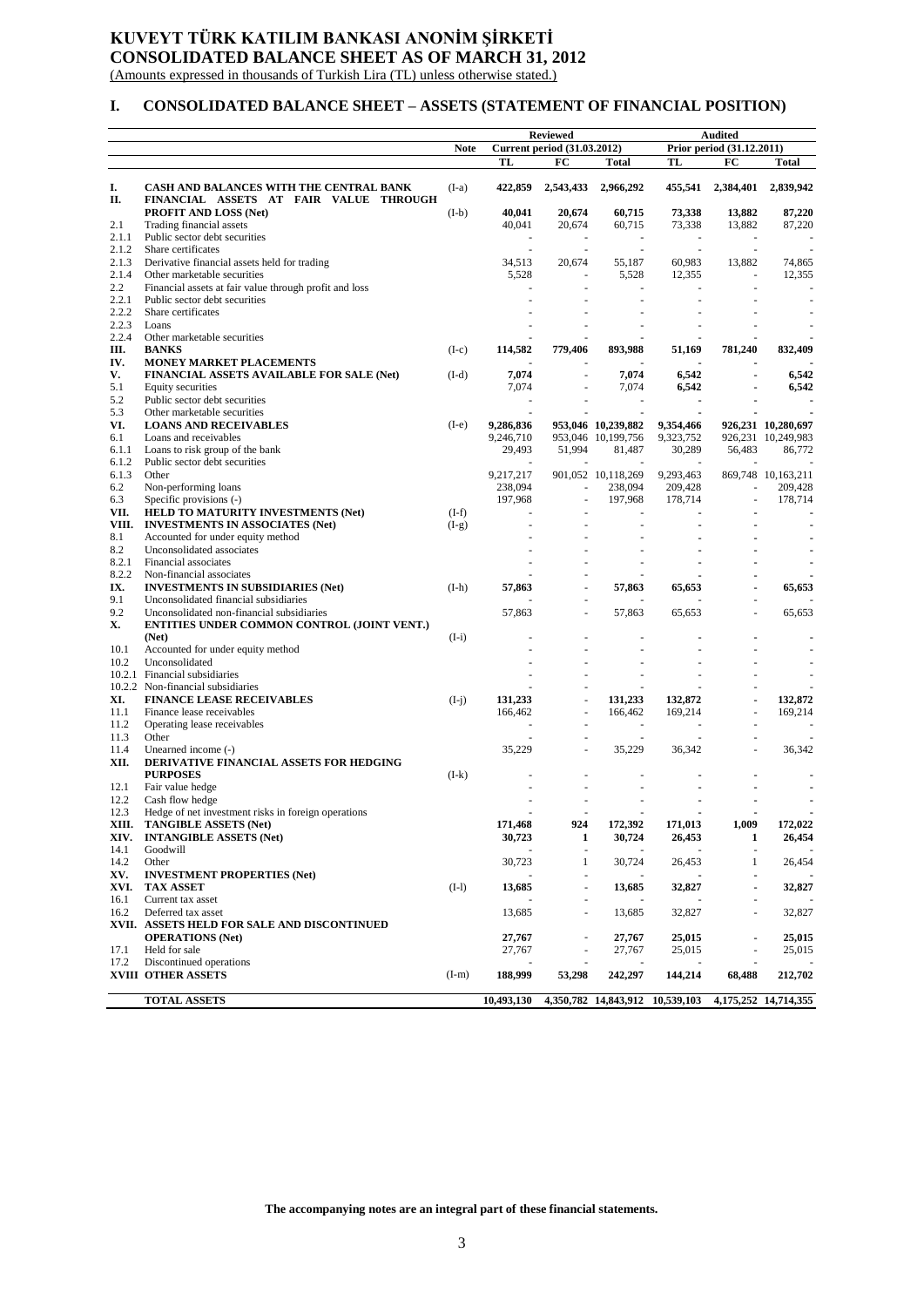# **KUVEYT TÜRK KATILIM BANKASI ANONİM ŞİRKETİ CONSOLIDATED BALANCE SHEET AS OF MARCH 31, 2012**

(Amounts expressed in thousands of Turkish Lira (TL) unless otherwise stated.)

# **I. CONSOLIDATED BALANCE SHEET – LIABILITIES AND EQUITY (STATEMENT OF FINANCIAL POSITION)**

|         |                                                                                        |             |           | Reviewed                           |                     |                     | Audited                   |                      |
|---------|----------------------------------------------------------------------------------------|-------------|-----------|------------------------------------|---------------------|---------------------|---------------------------|----------------------|
|         |                                                                                        | <b>Note</b> |           | <b>Current period (31.03.2012)</b> |                     |                     | Prior period (31.12.2011) |                      |
|         |                                                                                        |             | <b>TL</b> | FC                                 | <b>Total</b>        | TL                  | FC                        | <b>Total</b>         |
| I.      | <b>FUND COLLECTED</b>                                                                  | $(II-a)$    | 5,129,100 | 4,657,368                          |                     | 9,786,468 5,215,357 | 4,701,462                 | 9,916,819            |
| 1.1     | Funds from risk group of the bank                                                      |             | 34.809    | 87,139                             | 121.948             | 48.936              | 97.604                    | 146,540              |
| 1.2     | Other                                                                                  |             | 5,094,291 | 4,570,229                          | 9,664,520 5,166,421 |                     | 4,603,858                 | 9,770,279            |
| П.      | DERIVATIVE FINANCIAL LIABILITIES HELD FOR                                              |             |           |                                    |                     |                     |                           |                      |
|         | <b>TRADING</b>                                                                         | $(II-b)$    | 9,238     | 11,291                             | 20,529              | 8,566               | 29,699                    | 38,265               |
| Ш.      | <b>FUNDS BORROWED</b>                                                                  | $(II-c)$    |           | 1,818,290                          | 1,818,290           |                     | 1,524,922                 | 1,524,922            |
| IV.     | <b>MONEY MARKET BALANCES</b>                                                           |             |           |                                    |                     |                     |                           |                      |
| V.      | <b>MARKETABLE SECURITIES ISSUED (Net)</b>                                              |             |           | 813,351                            | 813,351             |                     | 867,927                   | 867,927              |
| VI.     | <b>SUNDRY CREDITORS</b>                                                                | $(II-d)$    | 76,669    | 66,551                             | 143,220             | 73,630              | 67,335                    | 140,965              |
| VII.    | <b>OTHER LIABILITIES</b>                                                               | $(II-d)$    | 193,941   | 26,180                             | 220,121             | 189,425             | 18,977                    | 208,402              |
| VIII.   | <b>FINANCE LEASE PAYABLES</b>                                                          | $(II-e)$    |           |                                    |                     |                     |                           |                      |
| 8.1     | Finance lease payables                                                                 |             |           |                                    |                     |                     |                           |                      |
| 8.2     | Operating lease payables                                                               |             |           |                                    |                     |                     |                           |                      |
| 8.3     | Other                                                                                  |             |           |                                    |                     |                     |                           |                      |
| 8.4     | Deferred finance lease expenses (-)                                                    |             |           |                                    |                     |                     |                           |                      |
| IX.     | DERIVATIVE FINANCIAL LIABILITIES FOR HEDGING                                           |             |           |                                    |                     |                     |                           |                      |
|         | <b>PURPOSES</b>                                                                        | $(II-f)$    |           |                                    |                     |                     |                           |                      |
| 9.1     | Fair value hedge                                                                       |             |           |                                    |                     |                     |                           |                      |
| 9.2     | Cash flow hedge                                                                        |             |           |                                    |                     |                     |                           |                      |
| 9.3     | Hedge of net investment in foreign operations                                          |             |           |                                    |                     |                     |                           |                      |
| X.      | <b>PROVISIONS</b>                                                                      | $(II-g)$    | 132,584   | 35,361                             | 167,945             | 148,514             | 37,748                    | 186,262              |
| 10.1    | General loan loss provisions                                                           |             | 95,915    | 15,925                             | 111,840             | 94,936              | 15,452                    | 110,388              |
| 10.2    | Restructuring provisions                                                               |             |           |                                    |                     |                     |                           |                      |
| 10.3    | Reserve for employee benefits                                                          |             | 19,446    | 270                                | 19,716              | 37,259              | 290                       | 37,549               |
| 10.4    | Insurance technical reserves (net)                                                     |             |           |                                    |                     |                     |                           |                      |
| 10.5    | Other provisions                                                                       |             | 17,223    | 19.166                             | 36,389              | 16,319              | 22,006                    | 38,325               |
| XI.     | <b>TAX LIABILITY</b>                                                                   | $(II-h)$    |           |                                    |                     | 3,683               |                           | 3,683                |
| 11.1    | Current tax liability                                                                  |             |           |                                    |                     | 3,683               | ä,                        | 3,683                |
| 11.2    | Deferred tax liability                                                                 |             |           |                                    |                     |                     |                           |                      |
| XII.    | PAYABLES RELATED TO ASSETS HELD FOR SALE AND                                           |             |           |                                    |                     |                     |                           |                      |
|         | <b>DISCONTINUED OPERATIONS (Net)</b>                                                   | $(II-i)$    |           |                                    |                     |                     |                           |                      |
| 12.1    | Held for sale                                                                          |             |           |                                    |                     |                     |                           |                      |
| 12.2    | Discontinued operations                                                                |             |           |                                    |                     |                     |                           |                      |
| XIII.   | <b>SUBORDINATED LOANS</b>                                                              | $(II-i)$    |           | 354,447                            | 354,447             |                     | 386,681                   | 386,681              |
| XIV.    | <b>SHAREHOLDERS' EQUITY</b>                                                            | $(II-k)$    | 1,519,816 | (275)                              | 1,519,541           | 1,440,263           | 166                       | 1,440,429            |
| 14.1    | Paid-in capital                                                                        |             | 950,000   |                                    | 950,000             | 950,000             |                           | 950,000              |
| 14.2    | Capital reserves                                                                       |             | 23,250    | L.                                 | 23,250              | 23,250              | $\overline{a}$            | 23,250               |
| 14.2.1  | Share premium                                                                          |             | 23,250    |                                    | 23,250              | 23,250              | $\overline{a}$            | 23,250               |
| 14.2.2  | Share cancellation profits                                                             |             |           |                                    | L,                  |                     |                           |                      |
| 14.2.3  | Marketable securities revaluation reserve                                              |             |           |                                    |                     |                     |                           |                      |
| 14.2.4  | Tangible assets revaluation reserve                                                    |             |           |                                    |                     |                     |                           |                      |
| 14.2.5  | Intangible assets revaluation reserve                                                  |             |           |                                    |                     |                     |                           |                      |
| 14.2.6  | Investment property revaluation reserve                                                |             |           |                                    |                     |                     |                           |                      |
| 14.2.7  | Bonus shares obtained from associates,<br>subsidiaries and jointly controlled entities |             |           |                                    |                     |                     |                           |                      |
| 14.2.8  | Hedging funds (effective portion)                                                      |             |           |                                    |                     |                     |                           |                      |
| 14.2.9  | Value increase on assets held for resale                                               |             |           |                                    |                     |                     |                           |                      |
| 14.2.10 | Other capital reserves                                                                 |             |           |                                    |                     |                     |                           |                      |
| 14.3    | Profit reserves                                                                        |             | 272,955   |                                    | 272,955             | 274,575             | ÷,                        | 274,575              |
| 14.3.1  | Legal reserves                                                                         |             | 34,923    |                                    | 34,923              | 34,923              |                           | 34,923               |
| 14.3.2  | Status reserves                                                                        |             |           |                                    |                     |                     |                           |                      |
| 14.3.3  | Extraordinary reserves                                                                 |             | 233,253   |                                    | 233,253             | 233,253             |                           | 233,253              |
| 14.3.4  | Other profit reserves                                                                  |             | 4,779     |                                    | 4,779               | 6,399               | $\overline{a}$            | 6,399                |
| 14.4    | Profit or loss                                                                         |             | 273,611   | (275)                              | 273,336             | 192,438             | 166                       | 192,604              |
| 14.4.1  | Prior period income/(losses)                                                           |             | 192,438   | 166                                | 192,604             |                     | (309)                     | (309)                |
| 14.4.2  | Current period income/(losses)                                                         |             | 81,173    | (441)                              | 80,732              | 192,438             | 475                       | 192,913              |
| 14.5    | Minority shares                                                                        | $(II-1)$    |           |                                    |                     |                     |                           |                      |
|         |                                                                                        |             |           |                                    |                     |                     |                           |                      |
|         | <b>TOTAL LIABILITIES AND EQUITY</b>                                                    |             | 7,061,348 | 7,782,564                          | 14,843,912          | 7,079,438           |                           | 7,634,917 14,714,355 |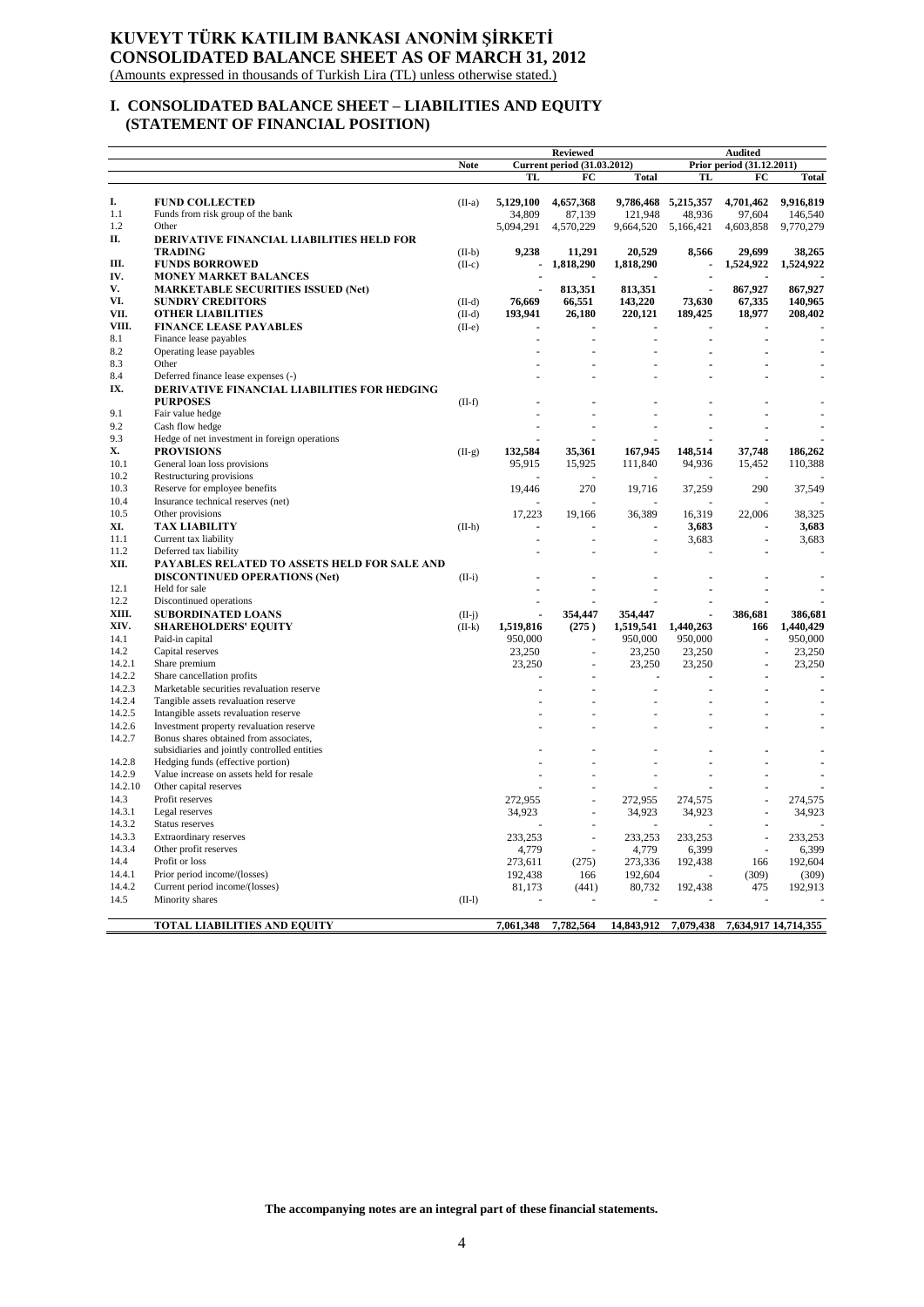# **KUVEYT TÜRK KATILIM BANKASI ANONİM ŞİRKETİ CONSOLIDATED STATEMENT OF OFF-BALANCE SHEET COMMITMENTS AND CONTINGENCIES AS OF MARCH 31, 2012**

(Amounts expressed in thousands of Turkish Lira (TL) unless otherwise stated.)

# **II. CONSOLIDATED STATEMENT OF OFF-BALANCE SHEET COMMITMENTS**

|                  |                                                                                   |              |                         | Reviewed                           |                         | <b>Audited</b>           |                           |                         |
|------------------|-----------------------------------------------------------------------------------|--------------|-------------------------|------------------------------------|-------------------------|--------------------------|---------------------------|-------------------------|
|                  |                                                                                   | <b>Notes</b> |                         | <b>Current period (31.03.2012)</b> |                         |                          | Prior period (31.12.2011) |                         |
|                  |                                                                                   |              | TL                      | FC                                 | <b>Total</b>            | TL                       | FC                        | <b>Total</b>            |
|                  |                                                                                   |              |                         |                                    |                         |                          |                           |                         |
| А.               | OFF BALANCE SHEET CONTINGENCIES AND<br><b>COMMITMENTS (I+II+III)</b>              |              |                         |                                    |                         |                          |                           |                         |
| I.               | <b>GUARANTEES</b>                                                                 | $(III-a)$    | 16,440,602<br>2,791,799 | 8,188,711<br>2,596,603             | 24,629,313<br>5,388,402 | 15,349,627<br>2,636,162  | 6,267,200<br>2,405,516    | 21,616,827<br>5,041,678 |
| 1.1.             | Letters of guarantees                                                             |              | 2,791,799               | 1,816,772                          | 4,608,571               | 2,636,162                | 1,719,813                 | 4,355,975               |
| 1.1.1.           | Guarantees subject to state tender law                                            |              | 120,772                 | 10,600                             | 131,372                 | 99,269                   | 11,197                    | 110,466                 |
| 1.1.2.           | Guarantees given for foreign trade operations                                     |              | 93,817                  | 1,282                              | 95,099                  | 71,723                   | 1,494                     | 73,217                  |
| 1.1.3.           | Other letters of guarantee                                                        |              | 2,577,210               | 1,804,890                          | 4,382,100               | 2,465,170                | 1,707,122                 | 4,172,292               |
| 1.2.             | <b>Bank</b> loans                                                                 |              |                         | 66,353                             | 66,353                  |                          | 59,492                    | 59,492                  |
| 1.2.1.           | Import letter of acceptances                                                      |              |                         | 66,353                             | 66,353                  | ÷,                       | 59,492                    | 59,492                  |
| 1.2.2.           | Other bank acceptances                                                            |              |                         |                                    |                         |                          |                           |                         |
| 1.3.             | Letter of credits                                                                 |              |                         | 667,867                            | 667,867                 | $\overline{a}$           | 606,486                   | 606,486                 |
| 1.3.1.           | Documentary letter of credits                                                     |              |                         | 231,985                            | 231,985                 | ÷                        | 229,993                   | 229,993                 |
| 1.3.2.<br>1.4.   | Other letter of credits<br>Prefinancing given as guarantee                        |              |                         | 435,882<br>3406                    | 435,882<br>3406         | ÷,<br>÷,                 | 376,493<br>1,414          | 376,493<br>1,414        |
| 1.5.             | Endorsements                                                                      |              |                         |                                    |                         |                          |                           |                         |
| 1.5.1.           | Endorsements to the central bank of republic of turkey                            |              |                         |                                    |                         |                          |                           |                         |
| 1.5.2.           | Other endorsements                                                                |              |                         |                                    |                         |                          |                           |                         |
| 1.6.             | Other guarantees                                                                  |              |                         | 42,205                             | 42,205                  | ÷,                       | 18,311                    | 18,311                  |
| 1.7.             | Other collaterals                                                                 |              |                         |                                    |                         |                          |                           |                         |
| П.               | <b>COMMITMENTS</b>                                                                | $(III-a)$    | 11,916,953              | 434,150                            | 12,351,103              | 10,806,653               | 521,693                   | 11,328,346              |
| 2.1.             | Irrevocable commitments                                                           |              | 1,323,655               | 434,150                            | 1,757,805               | 1,107,948                | 521,693                   | 1,629,641               |
| 2.1.1.           | Forward asset purchase commitments                                                |              | 140,450                 | 434,150                            | 574,600                 | 235,890                  | 521,693                   | 757,583                 |
| 2.1.2.           | Share capital commitment to associates and subsidiaries                           |              | 1,000                   |                                    | 1,000                   | 1,000                    |                           | 1,000                   |
| 2.1.3.           | Loan granting commitments                                                         |              | 23,549                  |                                    | 23,549                  | 24,951                   |                           | 24.951                  |
| 2.1.4.           | Securities underwriting commitments                                               |              |                         |                                    |                         |                          |                           |                         |
| 2.1.5.           | Commitments for reserve deposit requirements                                      |              |                         |                                    |                         |                          |                           |                         |
| 2.1.6.<br>2.1.7. | Payment commitment for checks<br>Tax and fund liabilities from export commitments |              | 936.584<br>106          |                                    | 936,584<br>106          | 652,891<br>106           |                           | 652,891<br>106          |
| 2.1.8.           | Commitments for credit card expenditure limits                                    |              | 221,966                 |                                    | 221,966                 | 193,110                  |                           | 193,110                 |
| 2.1.9.           | Commitments for promotions related with credit cards                              |              |                         |                                    |                         |                          |                           |                         |
|                  | and banking activities                                                            |              |                         |                                    |                         |                          |                           |                         |
| 2.1.10.          | Receivables from short sale commitments                                           |              |                         |                                    |                         |                          |                           |                         |
| 2.1.11.          | Payables for short sale commitments                                               |              |                         |                                    |                         |                          |                           |                         |
| 2.1.12.          | Other irrevocable commitments                                                     |              |                         |                                    |                         |                          |                           |                         |
| 2.2.             | Revocable commitments                                                             |              | 10,593,298              |                                    | 10,593,298              | 9,698,705                | ÷,                        | 9,698,705               |
| 2.2.1.           | Revocable loan granting commitments                                               |              | 10,593,298              |                                    | 10,593,298              | 9,698,705                |                           | 9,698,705               |
| 2.2.2.           | Other revocable commitments                                                       |              |                         |                                    |                         |                          |                           |                         |
| Ш.<br>3.1.       | <b>DERIVATIVE FINANCIAL INSTRUMENTS</b>                                           |              | 1,731,850               | 5,157,958                          | 6,889,808               | 1,906,812                | 3,339,991                 | 5,246,803               |
| 3.1.1.           | Derivative financial instruments for hedging purposes<br>Fair value hedge         |              |                         |                                    |                         |                          |                           |                         |
| 3.1.2.           | Cash flow hedge                                                                   |              |                         |                                    |                         |                          |                           |                         |
| 3.1.3.           | Hedge of net investment in foreign operations                                     |              |                         |                                    |                         |                          |                           |                         |
| 3.2.             | Held for trading transactions                                                     |              | 1,731,850               | 5,157,958                          | 6,889,808               | 1,906,812                | 3,339,991                 | 5,246,803               |
| 3.2.1            | Forward foreign currency buy/sell transactions                                    |              | 1,700,411               | 4,332,698                          | 6,033,109               | 1,906,812                | 3,162,218                 | 5,069,030               |
| 3.2.1.1          | Forward foreign currency transactions-buy                                         |              | 836,154                 | 2,157,073                          | 2,993,227               | 1,046,020                | 1,453,029                 | 2,499,049               |
| 3.2.1.2          | Forward foreign currency transactions-sell                                        |              | 864,257                 | 2,175,625                          | 3,039,882               | 860,792                  | 1,709,189                 | 2,569,981               |
| 3.2.2.           | Other forward buy/sell transactions                                               |              | 31,439                  | 825,260                            | 856,699                 | $\overline{\phantom{a}}$ | 177,773                   | 177,773                 |
| 3.3.             | Other                                                                             |              |                         |                                    |                         |                          |                           |                         |
| B.               | <b>CUSTODY AND PLEDGED ITEMS (IV+V+VI)</b>                                        |              | 35,101,320              | 61,455,868                         | 96,557,188              | 29,751,395               | 64,617,593                | 94,368,988              |
| IV.              | <b>ITEMS HELD IN CUSTODY</b>                                                      |              | 2,624,466               | 331,458                            | 2,955,924               | 2,488,099                | 325,130                   | 2,813,229               |
| 4.1.             | Assets under management                                                           |              |                         |                                    |                         |                          |                           |                         |
| 4.2.<br>4.3.     | Investment securities held in custody<br>Checks received for collection           |              | 4,291<br>2,250,899      | ÷,<br>257,690                      | 4,291<br>2,508,589      | 4,162<br>2,135,626       | $\overline{a}$<br>256,629 | 4,162<br>2,392,255      |
| 4.4.             | Commercial notes received for collection                                          |              | 369,276                 | 73,303                             | 442,579                 | 348,311                  | 68,001                    | 416,312                 |
| 4.5.             | Other assets received for collection                                              |              |                         |                                    | ч.                      |                          |                           |                         |
| 4.6.             | Assets received for public offering                                               |              |                         |                                    |                         |                          |                           |                         |
| 4.7.             | Other items under custody                                                         |              |                         |                                    |                         |                          |                           |                         |
| 4.8.             | Custodians                                                                        |              |                         | 465                                | 465                     |                          | 500                       | 500                     |
| V.               | <b>PLEDGED ITEMS</b>                                                              |              | 32,467,580              | 61,104,162                         | 93,571,742              | 27, 255, 887             | 64,271,439                | 91,527,326              |
| 5.1.             | Marketable securities                                                             |              | 62,529                  | 17,274                             | 79,803                  | 62,529                   | 18,588                    | 81,117                  |
| 5.2.             | Guarantee notes                                                                   |              | 102,293                 | 760,968                            | 863,261                 | 109,905                  | 826,960                   | 936,865                 |
| 5.3.             | Commodity                                                                         |              | 2,052,083               | 36,636                             | 2,088,719               | 1,953,255                | 39,429                    | 1,992,684               |
| 5.4.             | Warranty                                                                          |              |                         |                                    |                         |                          |                           |                         |
| 5.5.             | Properties<br>Other pledged items                                                 |              | 22,250,098              | 654,513                            | 22,904,611              | 20,260,793               | 653,017                   | 20,913,810              |
| 5.6.<br>5.7.     | Pledged items-depository                                                          |              | 8,000,577               | 59,634,771                         | 67,635,348              | 4,869,405                | 62,733,445                | 67,602,850              |
| VI.              | ACCEPTED INDEPENDET GUARANTEES AND                                                |              |                         |                                    |                         |                          |                           |                         |
|                  | <b>WARRANTIES</b>                                                                 |              | 9,274                   | 20,248                             | 29,522                  | 7,409                    | 21,024                    | 28,433                  |
|                  |                                                                                   |              |                         |                                    |                         |                          |                           |                         |
|                  | <b>TOTAL OFF BALANCE SHEET ACCOUNTS (A+B)</b>                                     |              | 51,541,922              | 69,644,579                         | 121,186,501             | 45,101,022               | 70,884,793                | 115,985,815             |
|                  |                                                                                   |              |                         |                                    |                         |                          |                           |                         |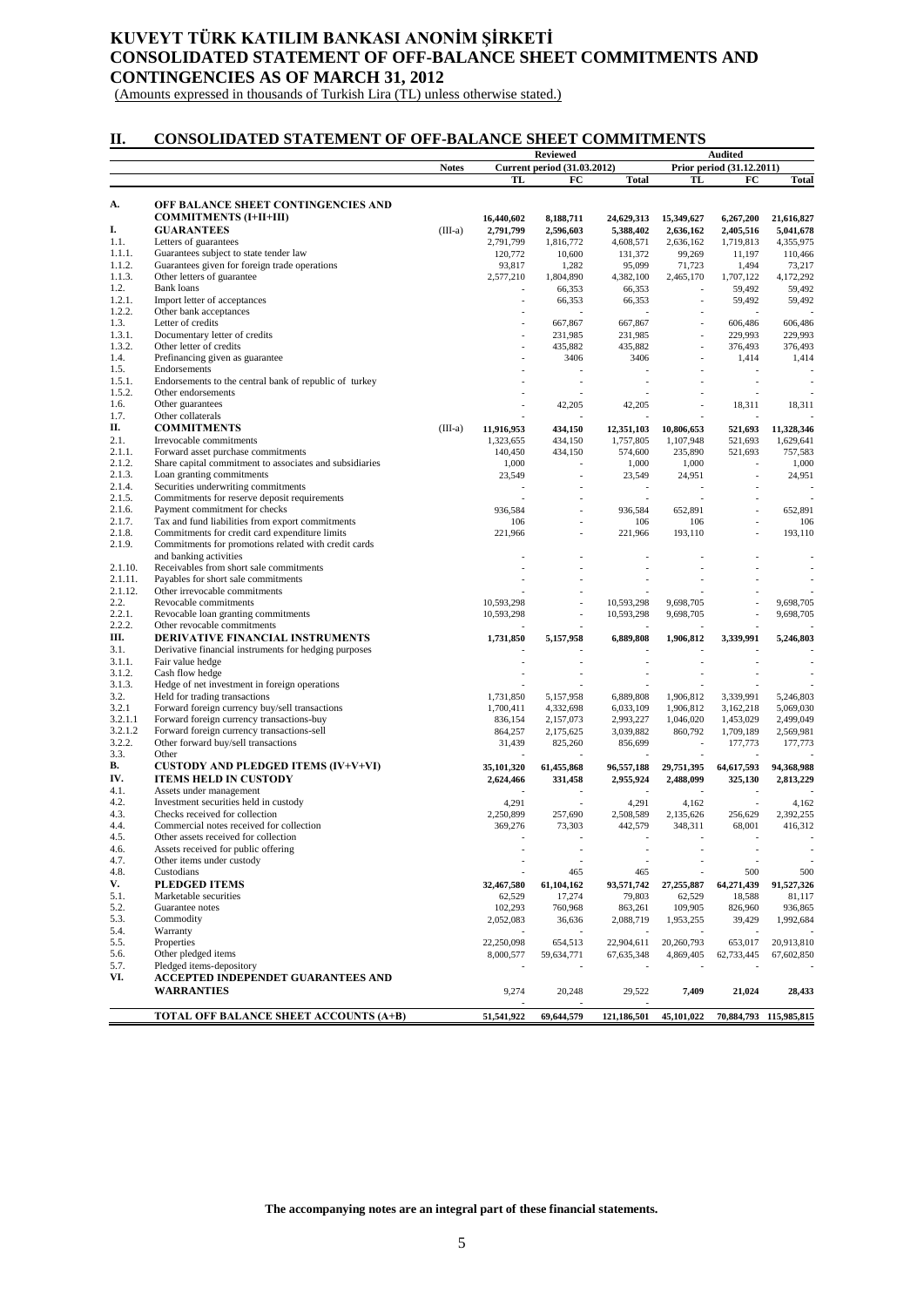# **KUVEYT TÜRK KATILIM BANKASI ANONİM ŞİRKETİ INCOME STATEMENT FOR THE PERIOD ENDED MARCH 31, 2012**

(Amounts expressed in thousands of Turkish Lira (TL) unless otherwise stated.)

# **III. CONSOLIDATED INCOME STATEMENT (STATEMENT OF INCOME / LOSS)**

|              |                                                                                                                             |              | <b>Reviewed</b>           | <b>Reviewed</b>           |
|--------------|-----------------------------------------------------------------------------------------------------------------------------|--------------|---------------------------|---------------------------|
|              |                                                                                                                             |              | <b>Current period</b>     | Prior period              |
|              |                                                                                                                             | <b>Notes</b> | 01.01.2012-<br>31.03.2012 | 01.01.2011-<br>31.03.2011 |
|              |                                                                                                                             |              | Total                     | Total                     |
| I.           |                                                                                                                             |              |                           |                           |
| 1.1          | <b>PROFIT SHARE INCOME</b><br>Profit share on loans                                                                         | $(IV-a)$     | 306,176<br>299,516        | 205,416<br>197,938        |
| 1.2          | Profit share on reserve deposits                                                                                            |              |                           |                           |
| 1.3          | Profit share on banks                                                                                                       |              | 708                       | 3,548                     |
| 1.4          | Profit share on money market placements                                                                                     |              |                           |                           |
| 1.5          | Profit share on marketable securities portfolio                                                                             |              |                           |                           |
| 1.5.1        | Held-for-trading financial assets                                                                                           |              |                           |                           |
| 1.5.2        | Financial assets at fair value through profit and loss                                                                      |              |                           |                           |
| 1.5.3        | Available-for-sale financial assets                                                                                         |              |                           |                           |
| 1.5.4        | Investment-held for maturity                                                                                                |              |                           |                           |
| 1.6          | Finance lease income                                                                                                        |              | 2,486                     | 1,618                     |
| 1.7          | Other profit share income                                                                                                   |              | 3,466                     | 2,312                     |
| П.           | <b>PROFIT SHARE EXPENSE</b>                                                                                                 | $(IV-b)$     | 133,973                   | 89,635                    |
| 2.1          | Expense on profit sharing accounts                                                                                          |              | 106,113                   | 83,313                    |
| 2.2          | Profit share expense on funds borrowed                                                                                      |              | 16,878                    | 4,203                     |
| 2.3<br>2.4   | Profit share expense on money market borrowings                                                                             |              |                           |                           |
| 2.5          | Expense on securities issued                                                                                                |              | 10,892                    | 2,119                     |
| Ш.           | Other profit share expense<br><b>NET PROFIT SHARE INCOME (I - II)</b>                                                       |              | 172,203                   | 115,781                   |
| IV.          | NET FEES AND COMMISSIONS INCOME/EXPENSE                                                                                     |              | 18,976                    | 16,270                    |
| 4.1          | Fees and commissions received                                                                                               |              | 31,794                    | 22,966                    |
| 4.1.1        | Non-cash loans                                                                                                              |              | 14,657                    | 11,429                    |
| 4.1.2        | Other                                                                                                                       | $(IV-1)$     | 17,137                    | 11,537                    |
| 4.2          | Fees and commissions paid                                                                                                   |              | 12,818                    | 6,696                     |
| 4.2.1        | Non-cash loans                                                                                                              |              | 7                         | 8                         |
| 4.2.2        | Other                                                                                                                       | $(IV-1)$     | 12,811                    | 6,688                     |
| V.           | <b>DIVIDEND INCOME</b>                                                                                                      | $(IV-c)$     |                           |                           |
| VI.          | <b>NET TRADING INCOME</b>                                                                                                   | $(IV-d)$     | 43,396                    | 20,137                    |
| 6.1          | Capital market transaction gains / (losses)                                                                                 |              | (262)                     | 110                       |
| 6.2.         | Gains/ (losses) from derivative financial instruments                                                                       |              | 24,805                    | 2,219                     |
| 6.3          | Foreign exchange gains / (losses)                                                                                           |              | 18,853                    | 17,808                    |
| VII.         | OTHER OPERATING INCOME                                                                                                      | $(IV-e)$     | 26,366                    | 29,534                    |
| VIII.        | <b>NET OPERATING INCOME (III+IV+V+VI+VII)</b>                                                                               |              | 260,941                   | 181,722                   |
| IX.<br>Х.    | <b>PROVISION FOR LOAN LOSSES AND OTHER RECEIVABLES (-)</b>                                                                  | $(IV-f)$     | 54,730                    | 51,901                    |
| XI.          | <b>OTHER OPERATING EXPENSES (-)</b><br>NET OPERATING PROFIT/(LOSS) (VIII-IX-X)                                              | $(IV-g)$     | 106,337<br>99,874         | 82,950<br>46,871          |
| XII.         | AMOUNT IN EXCESS RECORDED AS GAIN AFTER MERGER                                                                              |              |                           |                           |
| XIII.        | <b>GAIN/(LOSS) ON EQUITY METHOD</b>                                                                                         |              |                           |                           |
| XIV.         | <b>GAIN/(LOSS) ON NET MONETARY POSITION</b>                                                                                 |              |                           |                           |
| XV.          | <b>PROFIT/(LOSS) FROM CONTINUED OPERATIONS BEFORE TAXES (XI++XIV)</b>                                                       | $(IV-h)$     | 99,874                    | 46,871                    |
| XVI.         | TAX PROVISION FOR CONTINUED OPERATIONS (±)                                                                                  | $(IV-i)$     | (19, 142)                 | (9,170)                   |
| 16.1         | Provision for current income taxes                                                                                          |              |                           | (8,228)                   |
| 16.2         | Provision for deferred taxes                                                                                                |              | (19, 142)                 | (942)                     |
| XVII.        | NET PROFIT/(LOSS) FROM CONTINUED OPERATIONS (XV±XVI)                                                                        |              | 80,732                    | 37,701                    |
| XVIII.       | INCOME ON DISCONTINUED OPERATIONS                                                                                           |              |                           |                           |
| 18.1         | Income on assets held for sale                                                                                              |              |                           |                           |
| 18.2         | Income on sale of associates, subsidiaries and jointly controlled entities (joint vent.)                                    |              |                           |                           |
| 18.3         | Income on other discontinued operations                                                                                     |              |                           |                           |
| XIX.         | <b>LOSS FROM DISCONTINUED OPERATIONS (-)</b>                                                                                |              |                           |                           |
| 19.1         | Loss from assets held for sale                                                                                              |              |                           |                           |
| 19.2         | Loss on sale of associates, subsidiaries and jointly controlled entities (joint vent.)                                      |              |                           |                           |
| 19.3         | Loss from other discontinued operations                                                                                     |              |                           |                           |
| XX.          | <b>PROFIT / (LOSS) ON DISCONTINUED OPERATIONS BEFORE TAXES (XVIII-XIX)</b><br>TAX PROVISION FOR DISCONTINUED OPERATIONS (±) |              |                           |                           |
| XXI.<br>21.1 |                                                                                                                             | $(IV-j)$     |                           |                           |
| 21.2         | Provision for current income taxes<br>Provision for deferred taxes                                                          |              |                           |                           |
| XXII.        | NET PROFIT/LOSS FROM DISCONTINUED OPERATIONS (XX±XXI)                                                                       |              |                           |                           |
| XXIII.       | <b>NET PROFIT/LOSS (XVII+XXII)</b>                                                                                          | $IV-k)$      | 80,732                    | 37,701                    |
| 23.1         | Group's income/loss                                                                                                         |              | 80,732                    | 37,701                    |
| 23.2         | Minority interest income/loss (-)                                                                                           |              |                           |                           |
|              | Earnings per share income/loss (full TL)                                                                                    |              |                           |                           |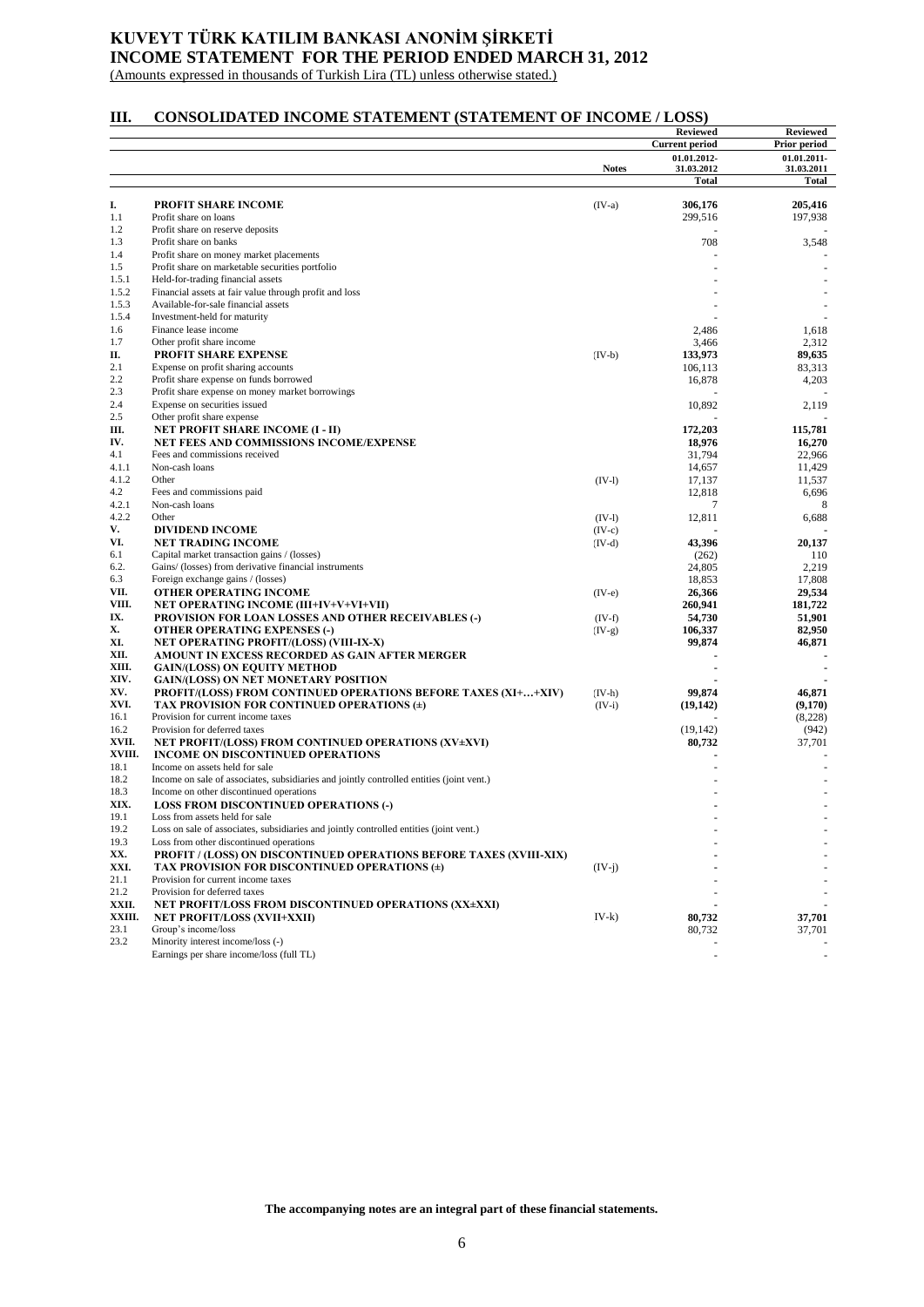# **KUVEYT TÜRK KATILIM BANKASI ANONİM ŞİRKETİ CONSOLIDATED STATEMENT OF PROFIT AND LOSS ACCOUNTED FOR UNDER EQUITY FOR THE PERIOD ENDED MARCH 31, 2012**

(Amounts expressed in thousands of Turkish Lira (TL) unless otherwise stated.)

## **IV. CONSOLIDATED STATEMENT OF PROFIT AND LOSS ACCOUNTED FOR UNDER EQUITY (STATEMENT OF OTHER COMPREHENSIVE INCOME AND LOSS)**

|                  |                                                                                        | <b>Reviewed</b>        | <b>Reviewed</b>        |
|------------------|----------------------------------------------------------------------------------------|------------------------|------------------------|
|                  |                                                                                        | <b>Current period</b>  | <b>Prior period</b>    |
|                  | Statement of income and expenses accounted under equity                                | $(01.01 - 31.03.2012)$ | $(01.01 - 31.03.2011)$ |
|                  |                                                                                        |                        |                        |
| I.               | Additions to marketable securities revaluation differences from                        |                        |                        |
|                  | available for sale financial assets                                                    |                        |                        |
| П.               | <b>Tangible assets revaluation differences</b>                                         |                        |                        |
| Ш.               | <b>Intangible assets revaluation differences</b>                                       |                        |                        |
| IV.              | Currency translation differences for foreign currency transactions                     | (1,620)                | 29                     |
| V.               | <b>Profit/loss from derivative financial instruments</b>                               |                        |                        |
|                  | for cash flow hedge purposes (effective portion of fair value differences)             |                        |                        |
| VI.              | Profit/loss from derivative financial instruments for hedge of net investment          |                        |                        |
|                  | in foreign operations (effective portion of fair value differences)                    |                        |                        |
| VII.             | The effect of corrections of errors and changes in accounting policies                 |                        |                        |
| VIII.            | Other profit loss items accounted under equity as per                                  |                        |                        |
|                  | <b>Turkish accounting standards</b>                                                    |                        |                        |
| IX.              | Deferred tax on valuation differences                                                  |                        |                        |
| Х.               | Total net profit/loss accounted under equity (I+II++IX)                                | (1,620)                | 29                     |
| XI.              | <b>Profit/loss</b>                                                                     |                        |                        |
| XI.1             | Change in fair value of marketable securities (transfer to profit/loss)                |                        |                        |
|                  | Reclassification of derivatives accounted for cash flow hedge purposes                 |                        |                        |
| X <sub>L</sub> 2 | to income statement                                                                    |                        |                        |
| XI.3             | Reclassification of hedge of net investments in foreign operations to income statement |                        |                        |
| XI.4             | Other                                                                                  |                        |                        |
| XII.             | Total profit/loss accounted for the period $(X \pm XI)$                                | (1,620)                | 29                     |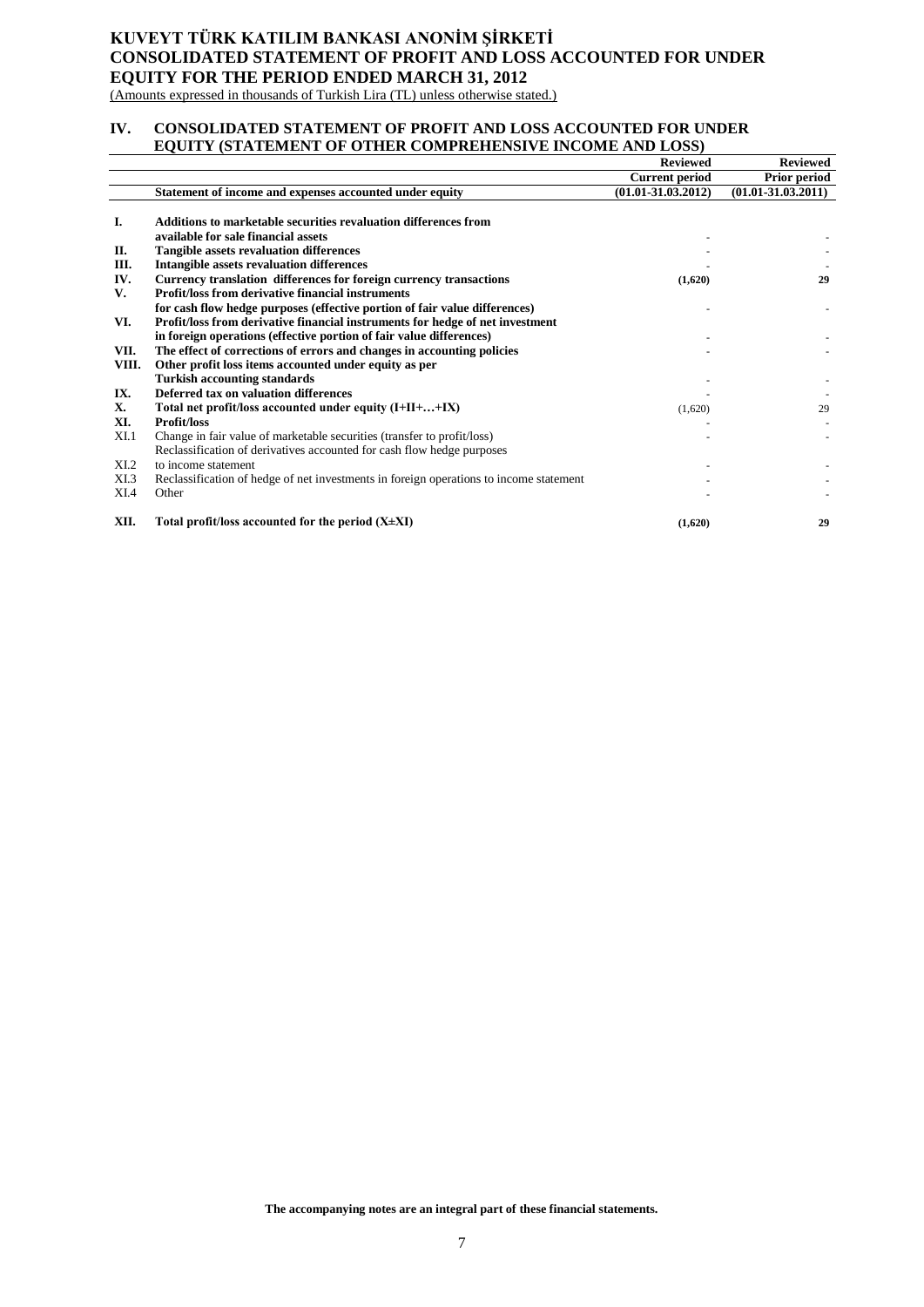# **KUVEYT TÜRK KATILIM BANKASI ANONİM ŞİRKETİ CONSOLIDATED STATEMENT OF CHANGE IN SHAREHOLDER' EQUITY FOR THE PERIOD ENDED MARCH 31, 2012**

(Amounts expressed in thousands of Turkish Lira (TL) unless otherwise stated.)

## **V. CONSOLIDATED STATEMENT OF CHANGES IN SHAREHOLDERS' EQUITY**

|       |                                                        | Note    | Paid-in<br>capital | <b>Effect</b> of<br>inflation<br>accounting<br>on paid-in capital<br>and other<br>capital reserves | <b>Share</b><br>premium  | <b>Share</b><br>certificate<br>cancellation<br>profits | Legal<br>reserves | Statutory Extraordinary<br>reserves | reserve | Other<br>reserve | 'urrent period Prior period<br>net income /<br>$(\text{loss})$ | net income<br>$(\text{loss})$ | Marketable<br>securities<br>revaluation<br>reserve | <b>Tangible and</b><br>intangible<br>assets<br>revaluation<br>fund | <b>Bonus</b><br>shares from<br>investments | Hedging<br>reserves | <b>Asset held</b><br>for sale and<br>disc.op.<br>valuation<br>fund | Total<br>excluding<br>minority<br>interest | Minority<br>interest     | Total<br>equity          |
|-------|--------------------------------------------------------|---------|--------------------|----------------------------------------------------------------------------------------------------|--------------------------|--------------------------------------------------------|-------------------|-------------------------------------|---------|------------------|----------------------------------------------------------------|-------------------------------|----------------------------------------------------|--------------------------------------------------------------------|--------------------------------------------|---------------------|--------------------------------------------------------------------|--------------------------------------------|--------------------------|--------------------------|
|       | Current period (01.01-31.03.2012)                      |         |                    |                                                                                                    |                          |                                                        |                   |                                     |         |                  |                                                                |                               |                                                    |                                                                    |                                            |                     |                                                                    |                                            |                          |                          |
|       | <b>Beginning balance</b>                               | 950,000 |                    | 23,250                                                                                             |                          | 34.923                                                 |                   | 233.253                             | 6.399   | 192.913          | (309)                                                          |                               |                                                    |                                                                    |                                            |                     |                                                                    | 1,440,429                                  | $\overline{\phantom{a}}$ | 1,440,429                |
|       | Changes in period                                      |         |                    |                                                                                                    |                          |                                                        |                   |                                     |         |                  |                                                                |                               |                                                    |                                                                    |                                            |                     |                                                                    |                                            |                          |                          |
| П.    | Increase/decrease related to merger                    |         |                    |                                                                                                    |                          |                                                        |                   |                                     |         |                  |                                                                |                               |                                                    |                                                                    |                                            |                     |                                                                    |                                            |                          | $\overline{a}$           |
| Ш.    | Marketable securities revaluation differences          |         |                    |                                                                                                    |                          |                                                        |                   |                                     |         |                  |                                                                |                               |                                                    |                                                                    |                                            |                     |                                                                    |                                            |                          |                          |
| IV.   | Hedging funds (effective portion)                      |         |                    |                                                                                                    |                          |                                                        |                   |                                     |         |                  |                                                                |                               |                                                    |                                                                    |                                            |                     |                                                                    |                                            |                          |                          |
| 4.1   | Cash-flow hedge                                        |         |                    |                                                                                                    |                          |                                                        |                   |                                     |         |                  |                                                                |                               |                                                    |                                                                    |                                            |                     |                                                                    |                                            |                          |                          |
| 4.2   | Hedge of net investment in foreign operations          |         |                    |                                                                                                    |                          |                                                        |                   |                                     |         |                  |                                                                |                               |                                                    |                                                                    |                                            |                     |                                                                    |                                            |                          |                          |
| V.    | Tangible assets revaluation differences                |         |                    |                                                                                                    |                          |                                                        |                   |                                     |         |                  |                                                                |                               |                                                    |                                                                    |                                            |                     |                                                                    |                                            |                          | $\sim$                   |
| VI.   | Intangible assets revaluation differences              |         |                    |                                                                                                    |                          |                                                        |                   |                                     |         |                  |                                                                |                               |                                                    |                                                                    |                                            |                     |                                                                    |                                            |                          | $\overline{\phantom{a}}$ |
| VII.  | Bonus shares obtained from associates.                 |         |                    |                                                                                                    |                          |                                                        |                   |                                     |         |                  |                                                                |                               |                                                    |                                                                    |                                            |                     |                                                                    |                                            |                          |                          |
|       | subsidiaries and jointly controlled operations         |         |                    |                                                                                                    |                          |                                                        |                   |                                     |         |                  |                                                                |                               |                                                    |                                                                    |                                            |                     |                                                                    |                                            | $\sim$                   |                          |
| VIII. | Foreign exchange differences                           |         |                    |                                                                                                    |                          |                                                        |                   |                                     | (1.620) |                  |                                                                |                               |                                                    |                                                                    |                                            |                     |                                                                    | (1,620)                                    | $\sim$                   | (1,620)                  |
| IX.   | Changes related to the disposal of assets              |         |                    |                                                                                                    |                          |                                                        |                   |                                     |         |                  |                                                                |                               |                                                    |                                                                    |                                            |                     |                                                                    |                                            |                          |                          |
| Х.    | Changes related to the reclassification of assets      |         |                    |                                                                                                    |                          |                                                        |                   |                                     |         |                  |                                                                |                               |                                                    |                                                                    |                                            |                     |                                                                    |                                            |                          |                          |
| XI.   | The effect of change in associate's equity             |         |                    |                                                                                                    |                          |                                                        |                   |                                     |         |                  |                                                                |                               |                                                    |                                                                    |                                            |                     |                                                                    |                                            |                          | $\sim$                   |
| XII.  | Capital increase                                       |         |                    |                                                                                                    |                          |                                                        |                   |                                     |         |                  |                                                                |                               |                                                    |                                                                    |                                            |                     |                                                                    |                                            |                          | $\sim$                   |
| 12.1  | Cash                                                   |         |                    |                                                                                                    |                          |                                                        |                   |                                     |         |                  |                                                                |                               |                                                    |                                                                    |                                            |                     |                                                                    |                                            |                          |                          |
| 12.2  | Internal sources                                       |         |                    |                                                                                                    |                          |                                                        |                   |                                     |         |                  |                                                                |                               |                                                    |                                                                    |                                            |                     |                                                                    |                                            |                          |                          |
| XIII. | Share issue premium                                    |         |                    |                                                                                                    |                          |                                                        |                   |                                     |         |                  |                                                                |                               |                                                    |                                                                    |                                            |                     |                                                                    |                                            |                          |                          |
| XIV.  | Share cancellation profits                             |         |                    |                                                                                                    |                          |                                                        |                   |                                     |         |                  |                                                                |                               |                                                    |                                                                    |                                            |                     |                                                                    |                                            |                          |                          |
| XV.   | Inflation adjustment to paid-in capital                |         |                    |                                                                                                    |                          |                                                        |                   |                                     |         |                  |                                                                |                               |                                                    |                                                                    |                                            |                     |                                                                    |                                            |                          | $\overline{a}$           |
| XVI.  | Other                                                  |         |                    |                                                                                                    |                          |                                                        |                   |                                     |         |                  |                                                                |                               |                                                    |                                                                    |                                            |                     |                                                                    |                                            |                          | $\blacksquare$           |
| XVII. | Net income/(loss) for the period                       |         |                    |                                                                                                    |                          |                                                        |                   |                                     |         | 80,732           |                                                                |                               |                                                    |                                                                    |                                            |                     |                                                                    | 80,732                                     | $\overline{\phantom{a}}$ | 80,732                   |
|       | XVIII. Profit distribution                             |         |                    |                                                                                                    |                          |                                                        |                   |                                     | $\sim$  | (192, 913)       | 192,913                                                        |                               |                                                    |                                                                    |                                            |                     |                                                                    |                                            | $\overline{\phantom{a}}$ | $\overline{\phantom{a}}$ |
| 18.1  | Dividends distributed                                  |         |                    |                                                                                                    |                          |                                                        |                   |                                     |         | $\sim$           | . .                                                            |                               |                                                    |                                                                    |                                            |                     |                                                                    |                                            |                          | $\sim$                   |
| 18.2  | Transfers to reserves                                  |         |                    |                                                                                                    |                          |                                                        |                   |                                     |         | . .              | . .                                                            |                               |                                                    |                                                                    |                                            |                     |                                                                    |                                            |                          |                          |
| 18.3  | Other                                                  |         |                    |                                                                                                    |                          |                                                        |                   |                                     |         | (192, 913)       | 192,913                                                        |                               |                                                    |                                                                    |                                            |                     |                                                                    |                                            |                          |                          |
|       |                                                        |         |                    |                                                                                                    |                          |                                                        |                   |                                     |         |                  |                                                                |                               |                                                    |                                                                    |                                            |                     |                                                                    |                                            |                          |                          |
|       | <b>Closing balance</b><br>$(I+II+III++XVI+XVII+XVIII)$ | 950,000 | $\sim$             | 23,250                                                                                             | $\overline{\phantom{a}}$ | 34,923                                                 | $\sim$            | 233,253                             | 4,779   | 80,732           | 192,604                                                        | $\sim$                        |                                                    | $\overline{\phantom{a}}$                                           | $\sim$                                     | $\sim$              | $\sim$                                                             | 1,519,541                                  | <b>A</b> 1               | 1,519,541                |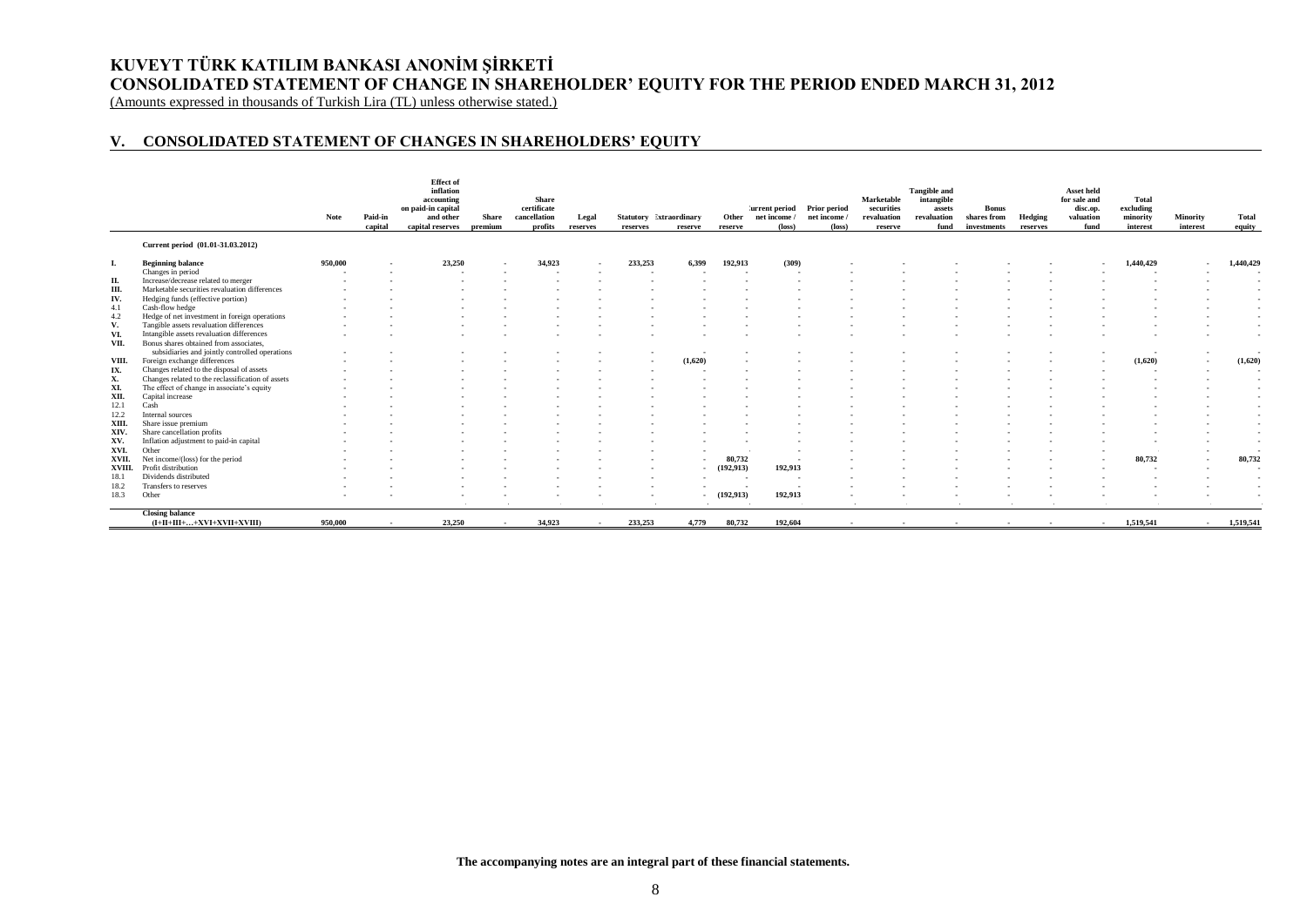# **KUVEYT TÜRK KATILIM BANKASI ANONİM ŞİRKETİ CONSOLIDATED STATEMENT OF CHANGE IN SHAREHOLDER' EQUITY FOR THE PERIOD ENDED MARCH 31, 2011**

(Amounts expressed in thousands of Turkish Lira (TL) unless otherwise stated.)

# **V. CONSOLIDATED STATEMENT OF CHANGES IN SHAREHOLDERS' EQUITY**

|     |                                                                                 | Note | Paid-in<br>capital | <b>Effect</b> of<br>inflation<br>accounting<br>on paid-in capital<br>and other<br>capital reserves | premium | <b>Share</b><br>certificate<br>Share cancellation<br>profits |        | reserves reserves | Legal Statutory Extraordinary<br>reserve | Other<br>reserve | Current period Prior period<br>net income / net income<br>$(\text{loss})$ | (loss)     | Marketable<br>securities<br>revaluation<br>reserve | <b>Tangible and</b><br>intangible<br>assets | <b>Bonus</b><br>revaluation hares from Hedging<br>fund nvestments reserves |     | <b>Asset held</b><br>for sale and<br>disc.op.<br>valuation<br>fund | Total<br>excluding<br>minority<br>interest | Minority<br>interest | Total<br>equity |
|-----|---------------------------------------------------------------------------------|------|--------------------|----------------------------------------------------------------------------------------------------|---------|--------------------------------------------------------------|--------|-------------------|------------------------------------------|------------------|---------------------------------------------------------------------------|------------|----------------------------------------------------|---------------------------------------------|----------------------------------------------------------------------------|-----|--------------------------------------------------------------------|--------------------------------------------|----------------------|-----------------|
|     | Previous period (01.01-31.03.2011)                                              |      |                    |                                                                                                    |         |                                                              |        |                   |                                          |                  |                                                                           |            |                                                    |                                             |                                                                            |     |                                                                    |                                            |                      |                 |
| L.  | <b>Beginning balance</b>                                                        |      | 850,000            | $\sim$                                                                                             | 23.250  |                                                              | 25.565 |                   | 196,712                                  | 2,106            | 150,545                                                                   | (206)      |                                                    |                                             |                                                                            |     |                                                                    | 1,256,972                                  | $\sim$               | 1,256,972       |
|     | Changes in period                                                               |      |                    |                                                                                                    |         |                                                              |        |                   |                                          |                  |                                                                           |            |                                                    |                                             |                                                                            |     |                                                                    |                                            |                      |                 |
| П.  | Increase/decrease related to merger                                             |      |                    |                                                                                                    |         |                                                              |        |                   |                                          |                  |                                                                           |            |                                                    |                                             |                                                                            |     |                                                                    |                                            |                      |                 |
| Ш.  | Marketable securities revaluation differences                                   |      |                    |                                                                                                    |         |                                                              |        |                   |                                          |                  |                                                                           |            |                                                    |                                             |                                                                            |     |                                                                    |                                            |                      |                 |
| IV. | Hedging funds (effective portion)                                               |      |                    |                                                                                                    |         |                                                              |        |                   |                                          |                  |                                                                           |            |                                                    |                                             |                                                                            |     |                                                                    |                                            |                      |                 |
| 4.1 | Cash-flow hedge                                                                 |      |                    |                                                                                                    |         |                                                              |        |                   |                                          |                  |                                                                           |            |                                                    |                                             |                                                                            |     |                                                                    |                                            |                      |                 |
| 4.2 | Hedge of net investment in foreign operations                                   |      |                    |                                                                                                    |         |                                                              |        |                   |                                          |                  |                                                                           |            |                                                    |                                             |                                                                            |     |                                                                    |                                            |                      |                 |
| V.  | Tangible assets revaluation differences                                         |      |                    |                                                                                                    |         |                                                              |        |                   |                                          |                  |                                                                           |            |                                                    |                                             |                                                                            |     |                                                                    |                                            |                      |                 |
| VI. | Intangible assets revaluation differences                                       |      |                    |                                                                                                    |         |                                                              |        |                   |                                          |                  |                                                                           |            |                                                    |                                             |                                                                            |     |                                                                    |                                            |                      |                 |
|     | VII. Bonus shares obtained from associates, subsidiaries and jointly controlled |      |                    |                                                                                                    |         |                                                              |        |                   |                                          |                  |                                                                           |            |                                                    |                                             |                                                                            |     |                                                                    |                                            |                      |                 |
|     | operations                                                                      |      |                    |                                                                                                    |         |                                                              |        |                   |                                          |                  |                                                                           |            |                                                    |                                             |                                                                            |     |                                                                    |                                            |                      | $\sim$          |
|     | VIII. Foreign exchange differences                                              |      |                    |                                                                                                    |         |                                                              |        |                   |                                          | 29               |                                                                           |            |                                                    |                                             |                                                                            |     |                                                                    |                                            |                      | 29              |
|     | IX. Changes related to the disposal of assets                                   |      |                    |                                                                                                    |         |                                                              |        |                   |                                          |                  |                                                                           |            |                                                    |                                             |                                                                            |     |                                                                    |                                            |                      |                 |
|     | Changes related to the reclassification of assets                               |      |                    |                                                                                                    |         |                                                              |        |                   |                                          |                  |                                                                           |            |                                                    |                                             |                                                                            |     |                                                                    |                                            |                      |                 |
| XI. | The effect of change in associate's equity                                      |      |                    |                                                                                                    |         |                                                              |        |                   |                                          |                  |                                                                           |            |                                                    |                                             |                                                                            |     |                                                                    |                                            |                      |                 |
|     | XII. Capital increase                                                           |      |                    |                                                                                                    |         |                                                              |        |                   |                                          |                  |                                                                           |            |                                                    |                                             |                                                                            |     |                                                                    |                                            |                      |                 |
|     | 12.1 Cash                                                                       |      |                    |                                                                                                    |         |                                                              |        |                   |                                          |                  |                                                                           |            |                                                    |                                             |                                                                            |     |                                                                    |                                            |                      |                 |
|     | 12.2 Internal sources                                                           |      |                    |                                                                                                    |         |                                                              |        |                   |                                          |                  |                                                                           |            |                                                    |                                             |                                                                            |     |                                                                    |                                            |                      |                 |
|     | XIII. Share issue premium                                                       |      |                    |                                                                                                    |         |                                                              |        |                   |                                          |                  |                                                                           |            |                                                    |                                             |                                                                            |     |                                                                    |                                            |                      |                 |
|     | XIV. Share cancellation profits                                                 |      |                    |                                                                                                    |         |                                                              |        |                   |                                          |                  |                                                                           |            |                                                    |                                             |                                                                            |     |                                                                    |                                            |                      |                 |
|     | XV. Inflation adjustment to paid-in capital                                     |      |                    |                                                                                                    |         |                                                              |        |                   |                                          |                  |                                                                           |            |                                                    |                                             |                                                                            |     |                                                                    |                                            |                      |                 |
|     | XVI. Other                                                                      |      |                    |                                                                                                    |         |                                                              |        |                   |                                          |                  |                                                                           |            |                                                    |                                             |                                                                            |     |                                                                    |                                            |                      |                 |
|     | XVII. Net income/(loss) for the period                                          |      |                    |                                                                                                    |         |                                                              |        |                   | $\sim$                                   |                  | 37,101                                                                    | ٠.         |                                                    |                                             |                                                                            |     |                                                                    | 37,701                                     |                      | 37,701          |
|     | <b>XVIII.</b> Profit distribution                                               |      |                    |                                                                                                    |         |                                                              |        |                   |                                          |                  | (159, 545)                                                                | (159, 545) |                                                    |                                             |                                                                            |     |                                                                    |                                            |                      |                 |
|     | 18.1 Dividends distributed                                                      |      |                    |                                                                                                    |         |                                                              |        |                   |                                          |                  |                                                                           |            |                                                    |                                             |                                                                            |     |                                                                    |                                            |                      |                 |
|     | 18.2 Transfers to reserves                                                      |      |                    |                                                                                                    |         |                                                              |        |                   |                                          |                  | (159, 545)                                                                | (159, 545) |                                                    |                                             |                                                                            |     |                                                                    |                                            |                      |                 |
|     | 18.3 Other                                                                      |      |                    |                                                                                                    |         |                                                              |        |                   |                                          |                  |                                                                           |            |                                                    |                                             |                                                                            |     |                                                                    |                                            |                      |                 |
|     | Closing balance (I+II+III++XVI+XVII+XVIII)                                      |      | 850,000            |                                                                                                    | 23,250  | $\overline{a}$                                               | 25,565 |                   | 196,712                                  | 2,135            | 37,701                                                                    | (159, 339) | $\sim$                                             | $\sim$                                      | $\sim$                                                                     | . . |                                                                    | 1,294,702                                  |                      | 1,294,702       |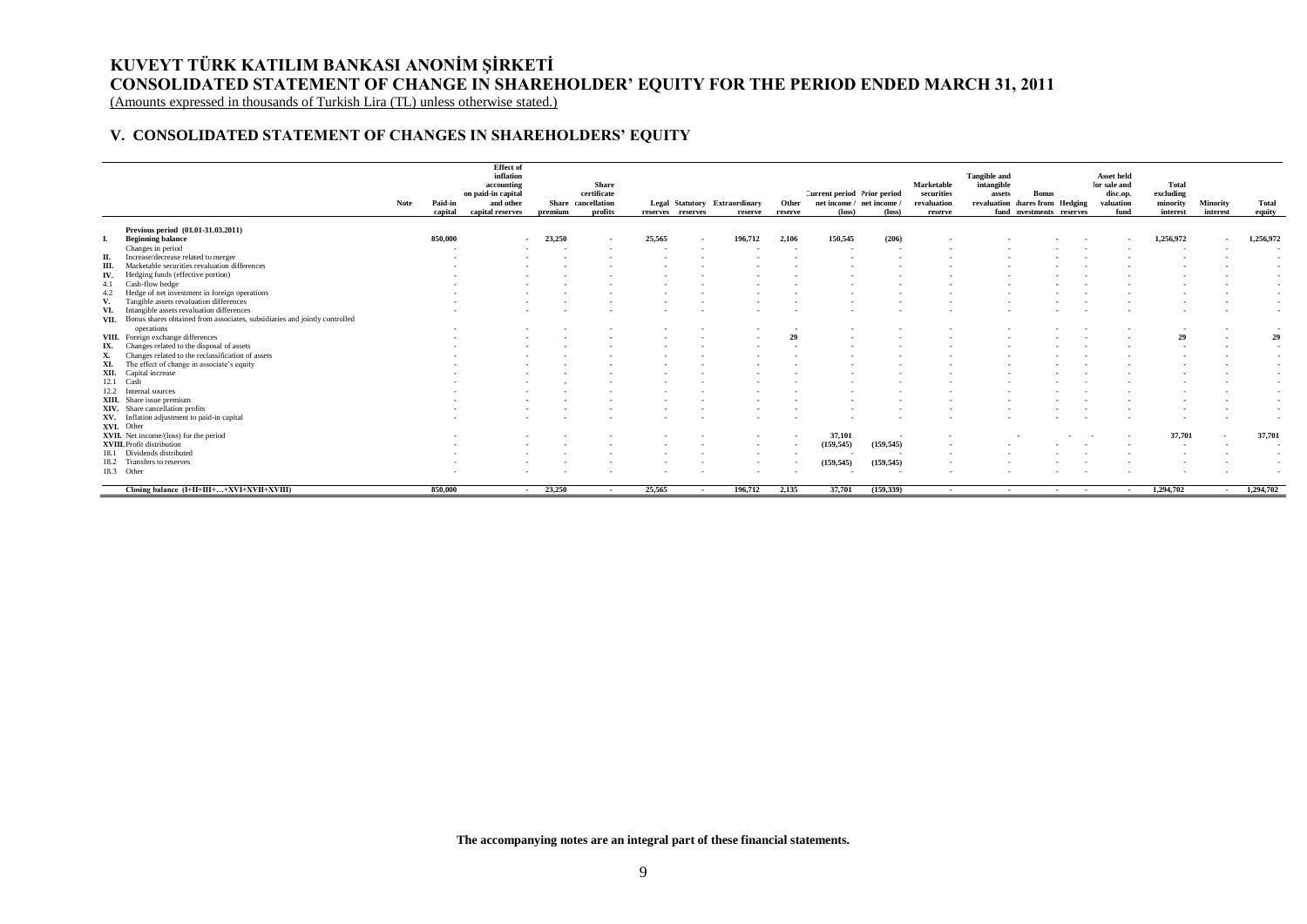# **KUVEYT TÜRK KATILIM BANKASI ANONİM ŞİRKETİ CONSOLIDATEDCASH FLOWSSTATEMENT FOR THE PERIOD ENDED MARCH 31, 2012**

(Amounts expressed in thousands of Turkish Lira (TL) unless otherwise stated.)

# **VI. CONSOLIDATED CASH FLOWS STATEMENT**

|        |                                                                                       |         |             | <b>Reviewed</b>                                       | <b>Reviewed</b>                              |
|--------|---------------------------------------------------------------------------------------|---------|-------------|-------------------------------------------------------|----------------------------------------------|
|        |                                                                                       |         | <b>Note</b> | <b>Current period</b><br>$01.01.2012 -$<br>31.03.2012 | Prior period<br>$01.01.2011 -$<br>31.03.2011 |
| А.     | <b>CASH FLOWS FROM BANKING OPERATIONS</b>                                             |         |             |                                                       |                                              |
| 1.1    | Operating profit (loss) before changes in operating assets and liabilities            |         |             | 104,661                                               | 53,502                                       |
| 1.1.1  | Profit share income received                                                          |         |             | 309.721                                               | 198,369                                      |
| 1.1.2  | Profit share expense paid                                                             |         |             | (130, 588)                                            | (89, 974)                                    |
| 1.1.3  | Dividend received                                                                     |         |             |                                                       |                                              |
| 1.1.4  | Fees and commissions received                                                         |         |             | 31,501                                                | 23,898                                       |
| 1.1.5  | Other income                                                                          |         |             | 9,875                                                 | 8,808                                        |
| 1.1.6  | Collections from previously written off loans                                         | $(I-e)$ |             | 14,260                                                | 28.438                                       |
| 1.1.7  | Payments to personnel and service suppliers                                           |         |             | (99,666)                                              | (68, 113)                                    |
| 1.1.8  | Taxes paid                                                                            |         |             | (7,940)                                               | (5,902)                                      |
| 1.1.9  | Others                                                                                |         |             | (22, 502)                                             | (42,022)                                     |
| 1.2    | Changes in operating assets and liabilities                                           |         |             | (10, 458)                                             | (335,993)                                    |
| 1.2.1  | Net (increase) decrease trading financial assets                                      |         |             | 6,827                                                 | 1,892                                        |
| 1.2.2  | Net (increase) decrease in financial assets at fair value through profit or loss      |         |             |                                                       |                                              |
| 1.2.3  | Net (increase) decrease in due from banks and other financial institutions            |         |             | (102, 872)                                            | (39,041)                                     |
| 1.2.4  | Net (increase) decrease in loans                                                      |         |             | (7, 727)                                              | (814, 723)                                   |
| 1.2.5  | Net (increase) decrease in other assets                                               |         |             | 8,103                                                 | (13,219)                                     |
| 1.2.6  | Net increase (decrease) in bank deposits                                              |         |             | (15, 646)                                             | 133,159                                      |
| 1.2.7  | Net increase (decrease) in other deposits                                             |         |             | (117, 025)                                            | 453,649                                      |
| 1.2.8  | Net increase (decrease) in funds borrowed                                             |         |             | 237,727                                               | 4,799                                        |
| 1.2.9  | Net increase (decrease) in due payables                                               |         |             |                                                       |                                              |
| 1.2.10 | Net increase (decrease) in other liabilities                                          |         |             | (19, 845)                                             | (64, 325)                                    |
| I.     | Net cash provided from (used in) banking operations                                   |         |             | 94,203                                                | (282, 491)                                   |
| В.     | <b>CASH FLOWS FROM INVESTING ACTIVITIES</b>                                           |         |             |                                                       |                                              |
| П.     | Net cash provided from (used in) investing activities                                 |         |             | (15,751)                                              | (14, 752)                                    |
| 2.1    | Cash paid for purchase jointly controlled operations, associates and subsidiaries     | $(I-h)$ |             |                                                       | (7,600)                                      |
| 2.2    | Cash obtained from sale of jointly controlled operations, associates and subsidiaries |         |             |                                                       |                                              |
| 2.3    | Fixed assets purchases                                                                |         |             | (12, 519)                                             | (9,211)                                      |
| 2.4    | Fixed assets sales                                                                    |         |             | 3,022                                                 | 6,978                                        |
| 2.5    | Cash paid for purchase of financial assets available for sale                         |         |             | (532)                                                 | (994)                                        |
| 2.6    | Cash obtained from sale of financial assets available for sale                        |         |             |                                                       |                                              |
| 2.7    | Cash paid for purchase of investment securities                                       |         |             |                                                       |                                              |
| 2.8    | Cash obtained from sale of investment securities                                      |         |             |                                                       |                                              |
| 2.9    | Other                                                                                 |         |             | (5, 722)                                              | (3,925)                                      |
| C.     | <b>CASH FLOWS FROM FINANCING ACTIVITIES</b>                                           |         |             |                                                       |                                              |
| Ш.     | Net cash provided from (used in) financing activities                                 |         |             |                                                       | 106,536                                      |
| 3.1    | Cash obtained from funds borrowed and securities issued                               |         |             |                                                       | 228,004                                      |
| 3.2    | Cash used for repayment of funds borrowed and securities issued                       |         |             |                                                       | (121, 468)                                   |
| 3.3    | Capital increase                                                                      |         |             |                                                       |                                              |
| 3.4    | Dividends paid                                                                        |         |             |                                                       |                                              |
| 3.5    | Payments for finance leases                                                           |         |             |                                                       |                                              |
| 3.6    | Other                                                                                 |         |             |                                                       |                                              |
| IV.    | Effect of change in foreign exchange rate on cash and cash equivalents                |         |             | 5,876                                                 | 7,589                                        |
| V.     | Net increase (decrease) in cash and cash equivalents $(I + II + III + IV)$            |         |             | 84,328                                                | (183, 118)                                   |
| VI.    | Cash and cash equivalents at the beginning of the period                              |         |             | 1,355,187                                             | 1,349,774                                    |
| VII.   | Cash and cash equivalents at the end of the period                                    |         |             | 1,439,515                                             | 1,166,656                                    |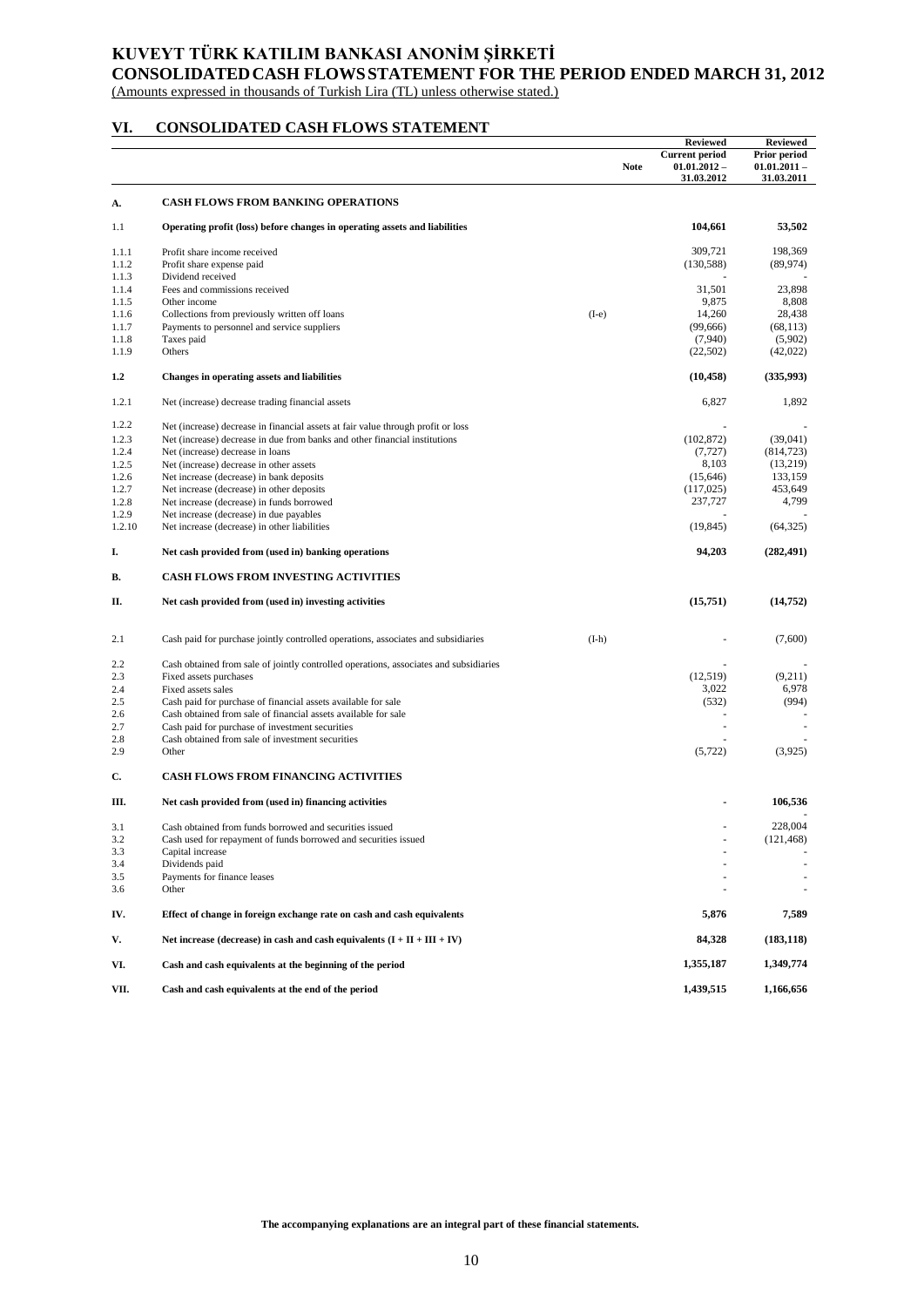(Amounts expressed in thousands of Turkish Lira (TL) unless otherwise stated.)

# **SECTION THREE**

# **ACCOUNTING PRINCIPLES**

### **I. Explanations on basis of presentation**

## **a. The preparation of the consolidated financial statements and related notes and explanations in accordance with the Turkish Accounting Standards and Regulation on Accounting Applications for Banks and Safeguarding of Documents':**

The consolidated financial statements have been prepared in accordance with the 'Regulation on Accounting Applications for Banks and Safeguarding of Documents' numbered 5411 published in the Official Gazette No.26333 dated November 1, 2006, which refers to 'Turkish Accounting Standards' (TAS) and 'Turkish Financial Reporting Standards' (TFRS) issued by the 'Turkish Accounting Standards Board' (TASB) and additional explanations and notes related to them and other decrees, notes and explanations related to accounting and financial reporting principles (all 'Turkish Accounting Standards' or 'TAS') published by the Banking Regulation and Supervision Agency. The format and content of the publicly announced unconsolidated financial statements and notes to these statements have been prepared in accordance with the "Communiqué on Publicly Announced Financial Statements, Explanations and Notes to Those Financial Statements", published in Official Gazette No. 26430, dated February 10, 2007, and amendments to this Communiqué. The Bank maintains its books in Turkish Lira in accordance with the Banking Act, Turkish Commercial Code and Turkish tax legislation.

In accordance with the Article 37 of the Banking Act 5411, the Banks must apply the uniform chart of accounts in their accounting systems in accordance with the procedures and principles identified by the Banking Regulation and Supervision Agency ("BRSA") by taking into account the international standards and opinions of the TASB and other associations of the banking sector into consideration; record all transactions in accordance with their underlying nature; prepare clear, reliable, comparable, suitable for audit, analysis and interpretation, timely and accurate financial reports in a form and content that meets the information requirements of users.

### **b. Classifications**

The Group classified borrowings through the rent certificates (Sukuk) amounting to TL 673,782 from "Funds Borrowed" to "Marketable Securities Issued (Net)" in the accompanying consolidated balance sheet in accordance with the current period presentation.

# **b. Accounting policies and valuation principles applied in the preparation of consolidated financial statements:**

Accounting policies and valuation methods used in the preparation of consolidated financial statements have been applied as specified in the related communiqués, pronouncements and regulations of TAS and BRSA. The accounting policies adopted in the preparation of the year-end financial statements are consistent with those adopted in the preparation of the financial statements as of December 31, 2011.

"Communiqué related to Changes in Communiqué on Financial Statements and Related Disclosures and Footnotes to be announced to Public by Banks" published in the Official Gazette dated January 23, 2011 and numbered 27824 has set out the financial statement formats for the banks which selected to early adopt TFRS 9 "Financial Instruments" before January 1, 2013. This standard will primarily have an effect on the classification and measurement of the Group's financial assets. The Bank has not early adopted this standard and is currently assessing the impact of adopting it. However, as the impact of adoption depends on the financial asset management models applied and the financial assets held by the Bank at the date of adoption, it is not practical or possible to quantify the effect at this stage. As of the date of these financial statements, the other TAS/TFRS standards announced but not yet effective are not expected to have significant impact on the Bank's accounting policies, financial position and performance.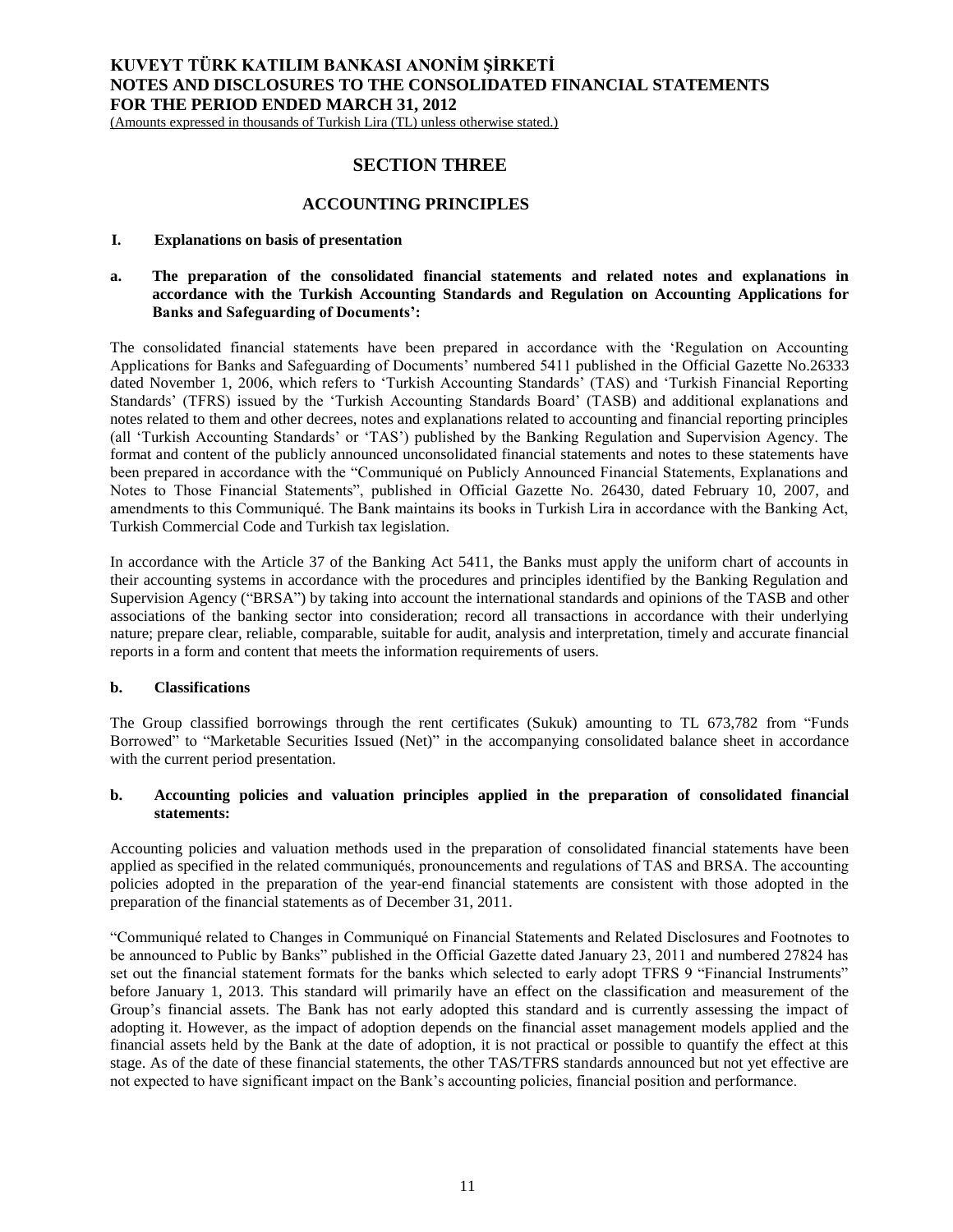(Amounts expressed in thousands of Turkish Lira (TL) unless otherwise stated.)

## **I. Explanations on basis of presentation (continued)**

# **c. Accounting policies and valuation principles applied in the preparation of unconsolidated financial statements (continued)**

The consolidated financial statements have been prepared in TL, under the historical cost convention except for the financial assets and liabilities held for trading carried at fair value.

The preparation of consolidated financial statements in conformity with TAS requires the Bank management to make assumptions and estimates with respect to assets and liabilities on the balance sheet and contingent issues outstanding as of the balance sheet date. These assumptions and estimates are mainly related with the determination of the fair values of the financial instruments and determination of the impairments on assets and these assumptions are being reviewed regularly and, when necessary, appropriate corrections are made and the effects of these corrections are reflected to the income statement.

## **c. Preparation of the consolidated financial statements in the current purchasing power of money:**

Until December 31, 2004, the financial statements of the Bank were subject to inflation adjustments in accordance with Turkish Accounting Standard No: 29 "Financial Reporting in Hyperinflationary Economies" ("TAS 29"). BRSA explained with its decision numbered 1623 and dated April 21, 2005 and its circular dated April 28, 2005 that the conditions for applying inflation accounting was no longer applicable and accordingly inflation accounting has not been applied beginning from January 1, 2005.

## **II. Explanations on strategy of using financial instruments and foreign currency transactions**

The Group follows an asset-liability management strategy that mitigates risk and increases earnings by balancing the funds borrowed and the investments in various financial assets. The main objective of asset-liability management is to limit the Bank's exposure to liquidity risk, currency risk and credit risk while increasing profitability and strengthening the Bank's equity. The assets-liabilities committee (ALCO) manages the assets and liabilities within the trading limits on the level of exposure placed by the Executive Risk Committee.

Gains and losses arising from foreign currency transactions have been recorded in the period in which the transaction took place. Foreign currency denominated monetary assets and liabilities are valued with the period end exchange rates published by the Central Bank of Turkey converting them into Turkish Lira. Valuation differences of foreign currencies have been recognized in the income statement under the 'Net foreign exchange income/expense' account. The foreign currency net investment in consolidated foreign subsidiaries is translated into Turkish Lira using the exchange rate prevailing at the balance sheet date for their assets and liabilities and average exchange rate for their income statement items. The currency translation gain arising from the consolidated subsidiaries' foreign currency differences has been recorded in "Other Profit Reserves" under shareholders' equity.

The Group's portion of risk regarding loans originating from participation accounts followed in receivables to be written off, doubtful commission, fees and other receivables, uncollectible loans and other receivables, along with foreign currency (FC) loans and receivables originating from the Bank's equity and private current accounts are converted to Turkish Lira with the rates prevailing at the date of the transfer of such receivables to non-performing loan portfolio. The participation accounts' portion of the risk of the foreign currency loans and FC pegged loans, originating from participation accounts, is evaluated with the current foreign currency rates and the differences are recorded foreign currency gains/losses account in the income statement.

The foreign currency exchange differences resulting from the translation of debt securities issued and monetary financial instruments into Turkish Lira are included in the income statement. There are no foreign currency differences capitalized by the Group.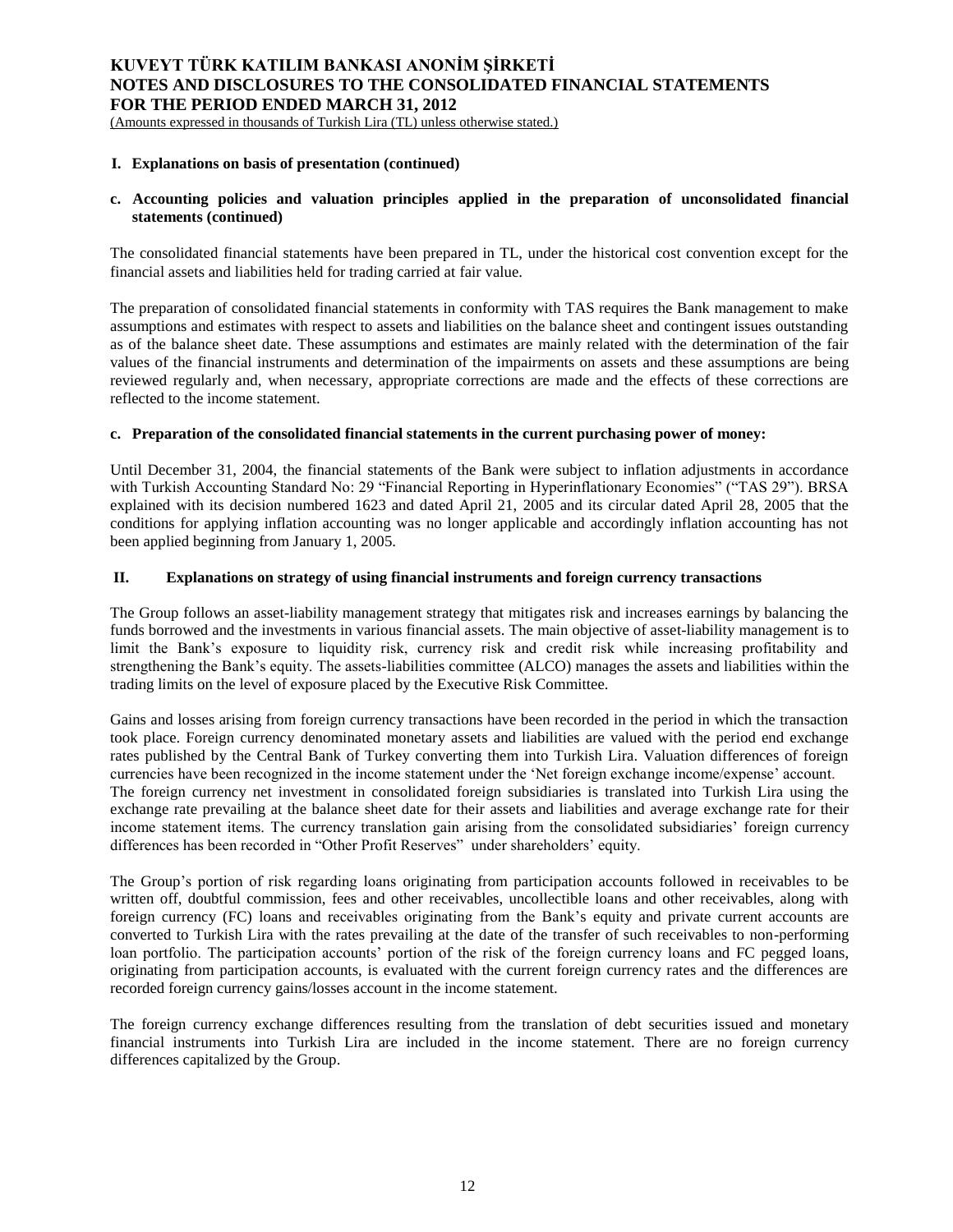(Amounts expressed in thousands of Turkish Lira (TL) unless otherwise stated.)

# **III. Information about the Parent Bank and its Consolidated Subsidiaries**

The consolidated financial statements have been prepared in accordance with the "Turkish Accounting Standard for the Consolidated and Separate Financial Statements ("TAS 27").

The subsidiaries included in consolidation and their places of incorporation, nature of activities and shareholding percentages are as follows:

| <b>Description</b>                           | <b>Address (City/Country)</b> | <b>Principal</b><br><b>Activity</b> | 31 March<br>2012 | 31 December<br>2011 |
|----------------------------------------------|-------------------------------|-------------------------------------|------------------|---------------------|
|                                              | Dubai/The United Arab         |                                     |                  |                     |
| Kuwait Turkish Participation Bank Dubai Ltd. | Emirates                      | Banking<br>Financial                | 100%             | 100%                |
| KT Sukuk Varlık Kiralama A.Ş.                | Istanbul/Turkey               | Corporation                         | 100%             | 100%                |

Consolidation principles of subsidiaries:

Subsidiaries are the entities controlled directly or indirectly by the Parent Bank. Subsidiaries are consolidated using the full consolidation method. Financial statements of related subsidiaries are consolidated from the date when the control is transferred to the Parent Bank.

Control is evident when the Parent Bank owns, either directly or indirectly, the majority of the share capital of the company or owns the privileged shares or the right of controlling the operations of the company in accordance with the agreements made with other shareholders or owns the right of appointment or the designation of the majority of the board of directors of the company.

In the full consolidation method, 100% of subsidiaries' assets, liabilities, income, expense and off-balance sheet items are combined with the Parent Bank's assets, liabilities, income, expense and off-balance sheet items. The carrying amount of the Group's investment in each subsidiary and the Group's portion of the cost value of the capital of each subsidiary are eliminated. Intragroup balances and intragroup transactions and resulting unrealized profits and losses are eliminated. Minority interests in the net income of consolidated subsidiaries are identified and adjusted against the income of the Group in order to arrive at the net income attributable to the Group and presented separately in the Group's income. Minority interests are presented in the consolidated balance sheet, in the shareholder's equity.

Accounting policies of subsidiaries have been changed where necessary to ensure consistency with the policies adopted by the Group.

The special purpose entity, Kuveyt Turk Sukuk Limited was established at August 24, 2010 which is not a subsidiary of the Bank. Since the Bank has 100% control power on the special purpose entity it is included in the scope of consolidation. The Parent Bank together with its consolidated subsidiaries is referred to as the "Group" in these consolidated financial statements.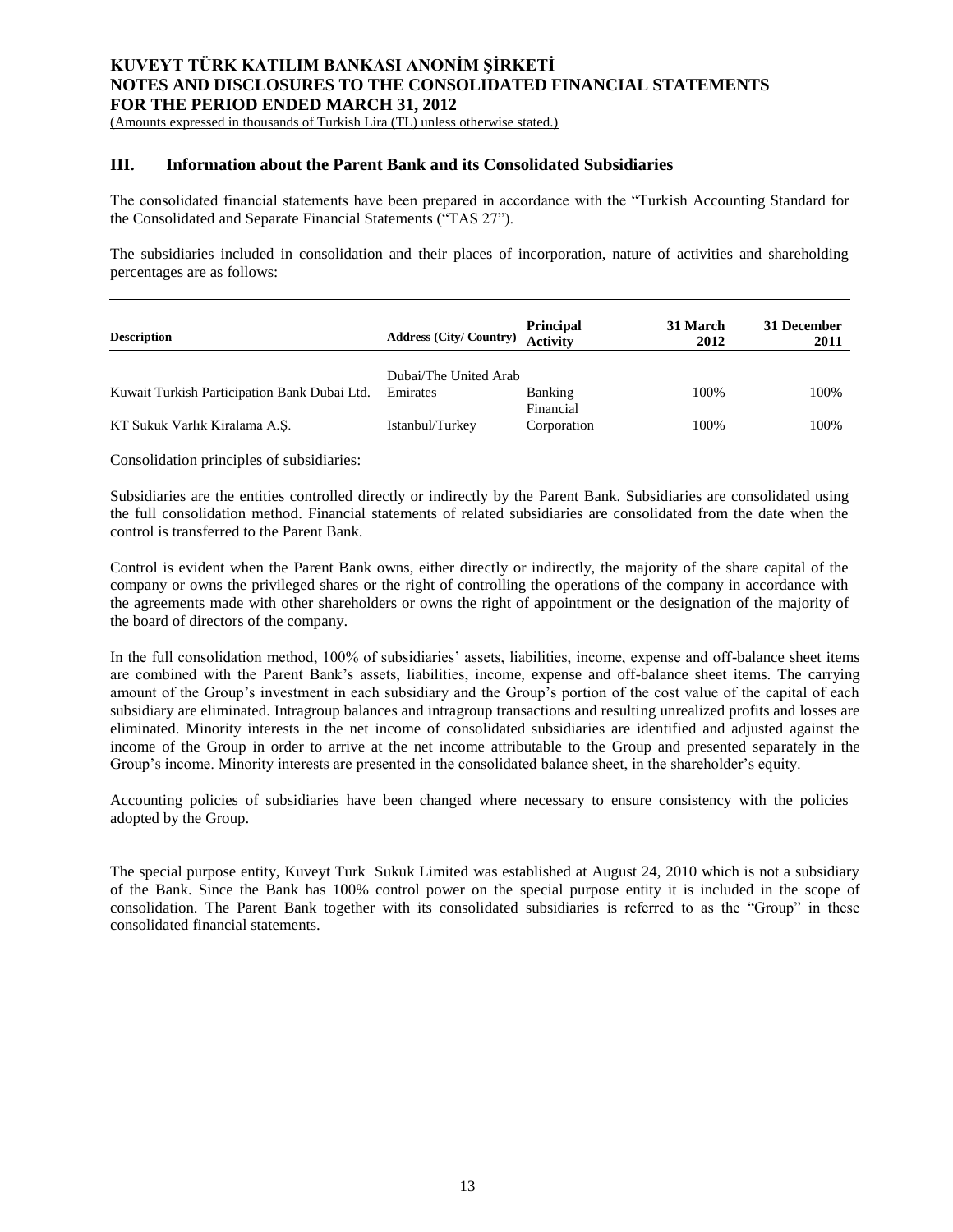(Amounts expressed in thousands of Turkish Lira (TL) unless otherwise stated.)

## **IV. Explanations on forward transactions and option contracts and derivative instruments:**

The Group enters into forward agreements to decrease its currency risk and to manage its foreign currency liquidity. The Bank classifies its derivative instruments as "Held for Hedging" and "Held for Trading" in accordance with TAS 39. Even though some derivative transactions economically hedge risk, since all necessary conditions for hedge accounting are not met, they are accounted for as "held for trading" within the framework of TAS 39, and are reflected in the "Derivative Financial Assets/Liabilities Held for Trading" account in the balance sheet.

The payables and receivables arising from derivative transactions are recorded in off-balance sheet accounts at their notional amounts.

Fair values of foreign currency forward transactions and swaps are calculated by using the discounted cash flow model. Differences resulting from the changes in the fair values of derivatives held for trading are accounted under 'Trading Income/Loss' line in the income statement.

Embedded derivatives are separated from the host contract if the economic characteristics and risks of the embedded derivative are not closely related to the economic characteristics and risks of the host contract, a separate instrument with the same terms as the embedded derivative would meet the definition of a derivative and the hybrid instrument is not measured at fair value with changes in fair value recognized in profit or loss. Embedded derivatives are accounted as derivative instruments in-line with TAS 39. If the embedded derivatives are closely related with the host contract, embedded derivatives are accounted for in-line with the relevant standard applicable for the host contract.

## **V. Explanations on profit share income and expense**

Profit share income is recognized in the income statement on an accrual basis by using the method of internal rate of return and is accounted under profit share income account in the financial statements. In accordance with the related regulation, the profit share accruals of non-performing loans are cancelled and are not recorded until the profit share income is realized

The Group calculates expense accrual in accordance with the unit value calculation method on profit/loss sharing accounts and reflects these amounts in "Funds Collected" account on the balance sheet.

# **VI. Explanations on fees and commission income and expenses**

Except for the fees and commission income and expenses obtained for some banking services which are recorded as income when collected, fees and commission income/expenses are reflected in the income statement over the period of the related transaction.

In accordance with the provisions of TAS commission and fees collected in advance for loans granted are deferred and reflected to the income statement by using the internal rate of return method. Unearned portion of the commission and fees relating to the future periods are recorded to the Deferred Revenues account under Other Liabilities on the balance sheet.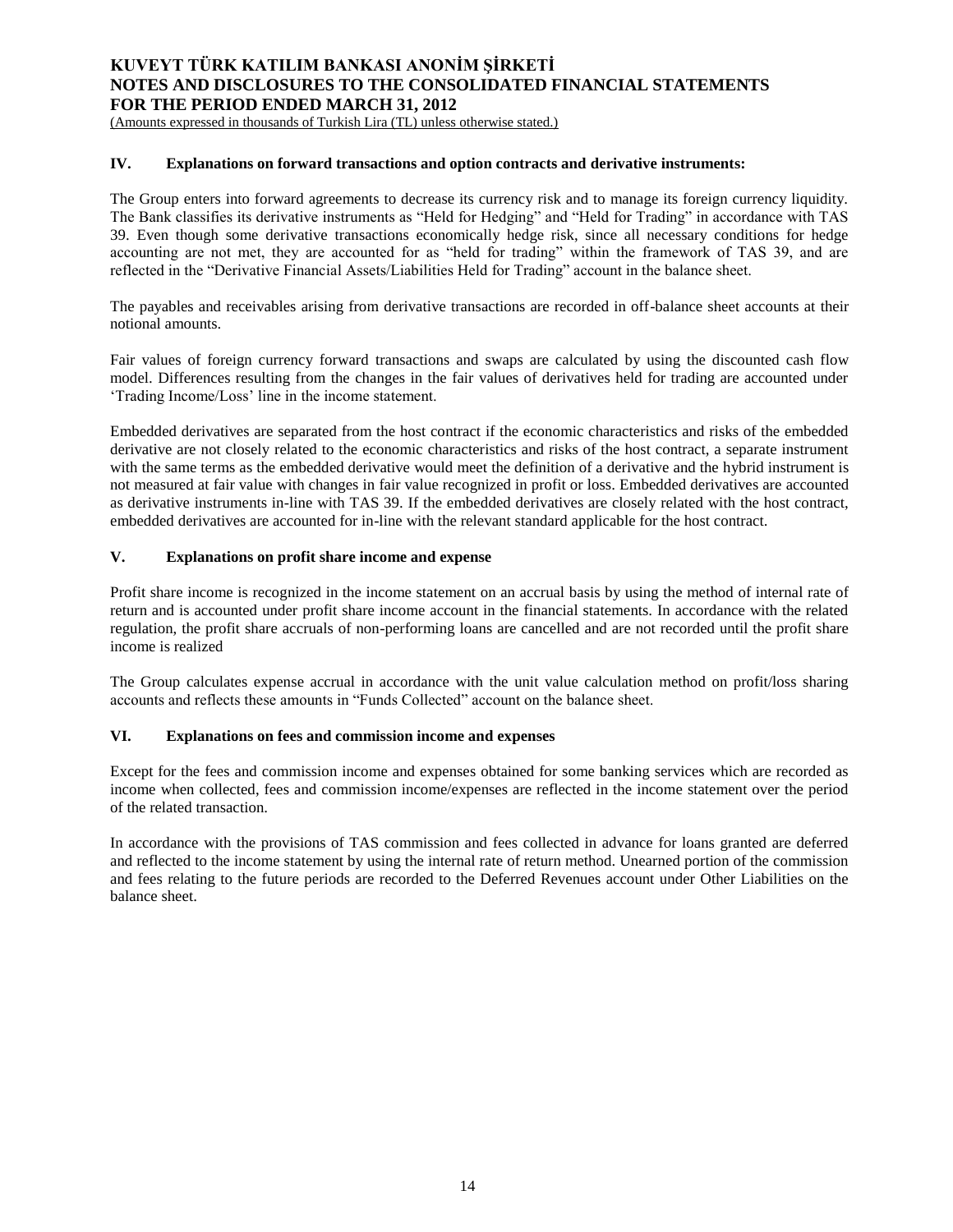(Amounts expressed in thousands of Turkish Lira (TL) unless otherwise stated.)

## **VII. Explanations on financial assets**

The Group classifies and accounts for its financial assets as 'Fair value through profit/loss', 'Available for sale', 'Loans and receivables' or 'Held to maturity'. Sale and purchase transactions of the financial assets mentioned above are recognized at the 'Settlement dates'. The appropriate classification of financial assets of the Bank is determined at the time of purchase by the Parent Bank management, taking into consideration the purpose of the investment.

## **a. Financial assets at fair value through profit or loss:**

This category has two sub categories: "Trading financial assets" and "Financial assets designated at fair value through profit/loss at initial recognition".

Trading financial assets are financial assets which are either acquired for generating a profit from short-term fluctuations in prices or dealers' margin, or are financial assets included in a portfolio and derivative instruments in which a pattern of short-term profit making exists.

Trading financial assets are initially recognized at transaction prices, which are assumed to be the fair value, and subsequently measured at fair value. All gains and losses arising from these valuations are reflected in the income statement.

Other than trading financial assets, the Group has no financial assets at fair value through profit or loss.

## **b. Financial assets available for sale:**

Financial assets available for sale are initially recognized at cost; which reflects their fair values; including the transaction costs. Financial assets classified as available for sale financial assets which do not have a quoted market price in an active market and whose fair values cannot be reliably measured are carried at cost, less impairment, if any.

### **c. Loans and receivables:**

Loans and receivables are non-derivative financial assets with fixed or determinable payments that are not listed in an active market and are not classified as held for trading, financial assets at the fair value through profit or loss or as available for sale. Loans and receivables are initially recognized at cost, which is assumed to reflect their fair value and subsequently recognized at the amortized cost calculated using the internal rate of return method. The expenses incurred for the assets received as collateral are not considered as transaction costs and are recognized in the expense accounts.

### **d. Held to maturity financial assets:**

Held to maturity financial assets are financial assets with fixed maturities and fixed or determinable payments where management has the intent and ability to hold the financial assets to maturity that are not classified under 'Loans and receivables'. Held to maturity financial assets are initially recognized at cost which is assumed to reflect their fair value, and subsequently carried at 'Amortized Cost' using the 'Internal Rate of Return'. Profit share income from held to maturity financial assets is reflected in the income statement. The Group does not have any held to maturity financial assets as of the balance sheet date.

# **VIII. Explanations on impairment of financial assets:**

At each balance sheet date an assessment is made as to whether there is objective evidence that a financial asset or group of financial assets is impaired. If such evidence exists, impairment is provided for financial asset categories as explained below.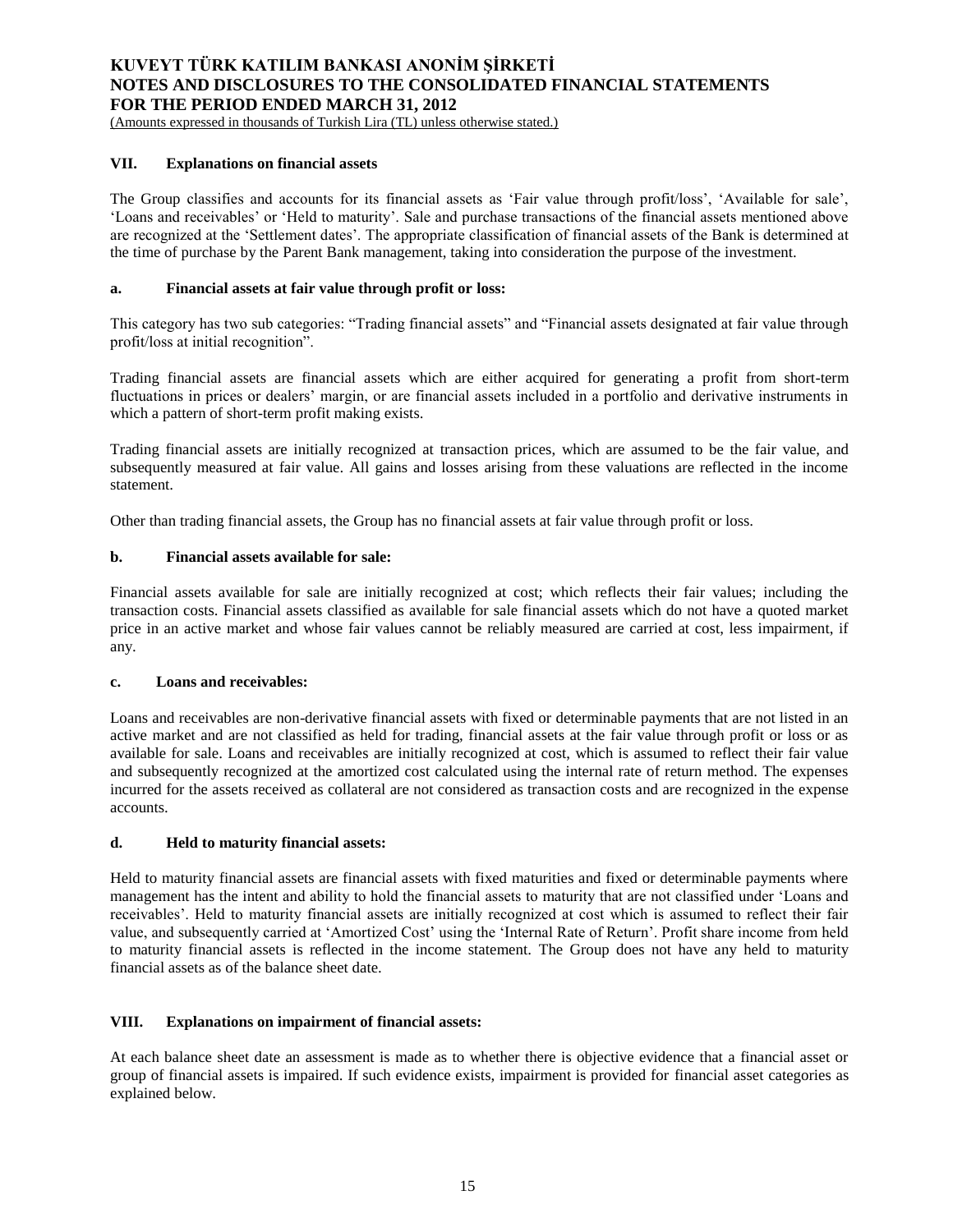(Amounts expressed in thousands of Turkish Lira (TL) unless otherwise stated.)

## **VIII. Explanations on impairment of financial assets: (continued)**

i) Loans and receivables:

If there is objective evidence that the loans might not be collected, the Parent Bank reclassifies such loans to III., IV. and V. groups and provides impairment reserve in accordance with the Communiqué of "Principles and Procedures for the Determination of the Quality of Loans and Other Receivables and Reserves to be provided for these Loans" published on November 1, 2006 in the official Gazette numbered 26333 and "Communiqué for the amendment of the Communiqué of "Principles and Procedures for the Determination of the Quality of Loans and Other Receivables and Reserves to be provided for these Loans" published on January 23, 2009 in the official Gazette numbered 27119. For the loans with poor financial position and/or payment capability, the Bank can provide a specific impairment reserve in excess of the amounts calculated using the minimum required rates for the related group.

Collections related to the provisions provided in the current period for such loans are deducted from 'Provisions for Loan losses and Other Receivables' account in the income statement. Subsequent recoveries of amounts previously written off or provisions made in prior periods are included in "other income" in the income statement.

In the case where there is evidence for the possibility of uncollectibility of loans, the Bank classifies related loans and receivables in non-performing loans and provides specific and general provision, in accordance with the Communiqué dated November 1, 2006, published on the Official Gazette No: 26333 and revised with the Communiqué dated March 6, 2010, published on the Official Gazette No: 27513 and the Communiqué dated January 23, 2009, published on the Official Gazette No: 2719 "Methods and Principles for the Determination of Loans and Other Receivables to be Reserved for and Allocation of Reserves". In addition, in the current period, the Group aligned general provision calculation with the regulation within the context of regulations published in the Official Gazette No: 27968 dated June 18, 2011, Official Gazette No: 27947 dated May, 28 2011 and Official Gazette No: 28158 dated December 30, 2011.

ii) Financial assets held to maturity:

If there is objective evidence indicating that the value of financial assets held to maturity is impaired, the amount of the loss is measured as the difference between the present value of future estimated cash flows discounted using the original profit share and the carrying value; provision is made for impairment and the provision is associated with expense accounts.

iii) Financial assets available for sale:

If there is objective evidence indicating that the fair value of an available for sale financial asset, for which decreases in the fair value has been accounted under the equity, has been impaired then the total loss which was accounted directly in the equity is transferred from equity to the income statement.

Impairment losses recognized in the income statement related to the investments in equity instruments classified as available for sale financial assets cannot be reversed through the income statement. If there is objective evidence that an impairment loss on an unquoted equity instrument that is not carried at fair value because its fair value cannot be reliably measured, the amount of the loss is measured as the difference between the asset's carrying amount and the present value of the estimated future cash flows discounted at the current market rate of return for a similar financial asset. Impairment losses on equity instruments cannot be reversed.

# **IX. Explanations on offsetting of financial assets and liabilities**

Financial assets and liabilities are offset and the net amount is reported in the balance sheet when the Group has a legally enforceable right to offset the recognized amounts and there is an intention to collect/pay the related financial assets and liabilities on a net basis, or to realize the asset and settle the liability simultaneously.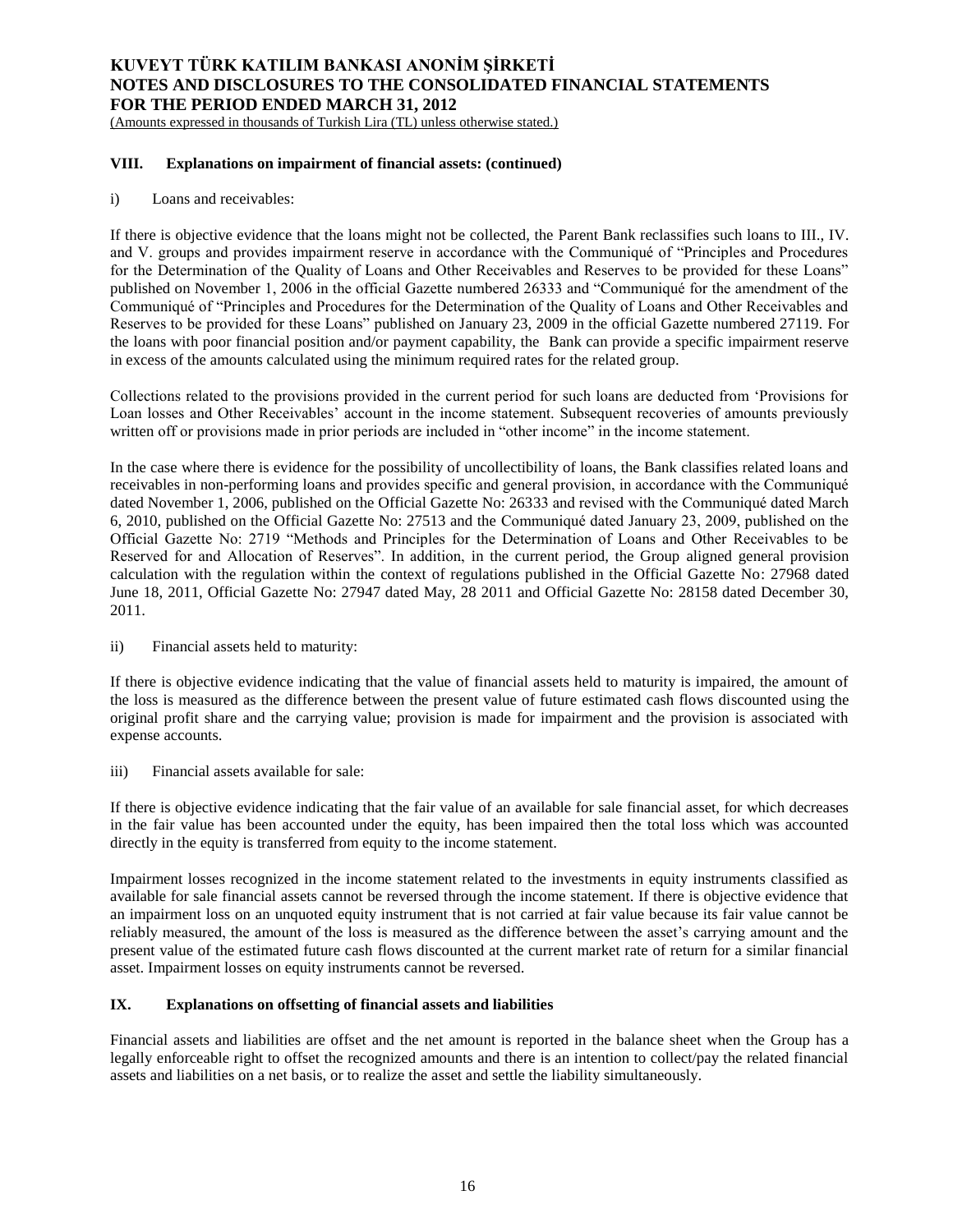(Amounts expressed in thousands of Turkish Lira (TL) unless otherwise stated.)

## **X. Explanations on sale and repurchase agreements and lending of securities**

The Group has no sale and repurchase agreements transactions and lending securities transactions.

## **XI. Explanations on assets held for sale and discontinued operations and related liabilities**

As mandated by the Banking Act 5411 Article 57 "banks cannot participate in commercial real-estate and commodity trade with the exception of real-estate and commodity based agreements within the scope of Capital Markets Act No. 2499, and precious metal trade as seen appropriate by the board, and cannot participate in partnerships with firms whose main business activity is commercial real-estate, with the exception of real-estate investment partnerships and companies that finance mortgaged residential estates. The rules and procedures regarding the sales of real-estate and commodities that were acquired due to receivables and debtors' obligations to the bank are determined by the board."

The principles for valuation and accounting for disposal of assets acquired by banks in return for their nonperforming loans are determined by the official communication of "Principles and Procedures on Bank's Disposal of Precious Metals and Assets Held for Sale" No. 26333 published on November 1, 2006 in the Official Gazette.

Assets that meet the criteria for classification as assets held for sale are measured at the lower of the carrying amount of assets and fair value less any costs to be incurred for disposal. Assets held for sale are not amortized and presented in the financial statements separately. In order to classify an asset as held for sale, the sale should be highly probable and the asset (or disposal group) should be available for immediate sale in its present condition. Highly saleable condition requires a plan by the management regarding the sale of the asset (or the disposal group) together with an active program for the determination of buyers as well as for the completion of the plan. Also the asset (or the disposal group) should be actively in the market at a price consistent with its fair value. In addition, the sale is expected to be recognized as a completed sale within one year after the classification date and the necessary transactions and procedures to complete the plan should demonstrate the fact that there is remote possibility of making any significant changes in the plan or cancellation of the plan. Various events and conditions may extend the completion period of the disposal over one year. If such delay arises from any events and conditions beyond the control of the entity and there is sufficient evidence that the entity has an ongoing disposal plan for these assets, such assets (or disposal group) can remain to be classified as assets (or disposal group) held for sale. Extension of the period necessary to complete the sale, does not avoid the classification of the related asset (or disposal group) to be classified as asset held for sale.

Although the Group has assets acquired due to receivables and debtors' obligations to the Bank, such assets are classified as fixed assets rather than assets held for sale and are amortized due to inability to dispose them or to produce a solid plan for disposal within a year within the provisions of banking legislation.

On the other hand properties acquired by the Group due to receivables and debtors' obligations to the Bank are reflected as assets held for sale in the financial statements provided that there is a contracted term sale agreement.

A discontinued operation is a component of an entity that either has been disposed of, or is classified as held for sale. Discontinued operations are presented separately in the income statement. The Parent Bank has no discontinued operations.

# **XII. Explanations on goodwill and other intangible assets**

Intangible assets are stated at cost adjusted for inflation until December 31, 2004, less provision for impairment, if any, and accumulated amortization and amortized with straight-line method.

The other intangible assets of the Group comprise mainly computer software. The useful lives of such assets acquired prior to 2004 have been determined as 5 years and for the year 2004 and forthcoming years, as 3 years.

There is no goodwill related to associates and subsidiaries.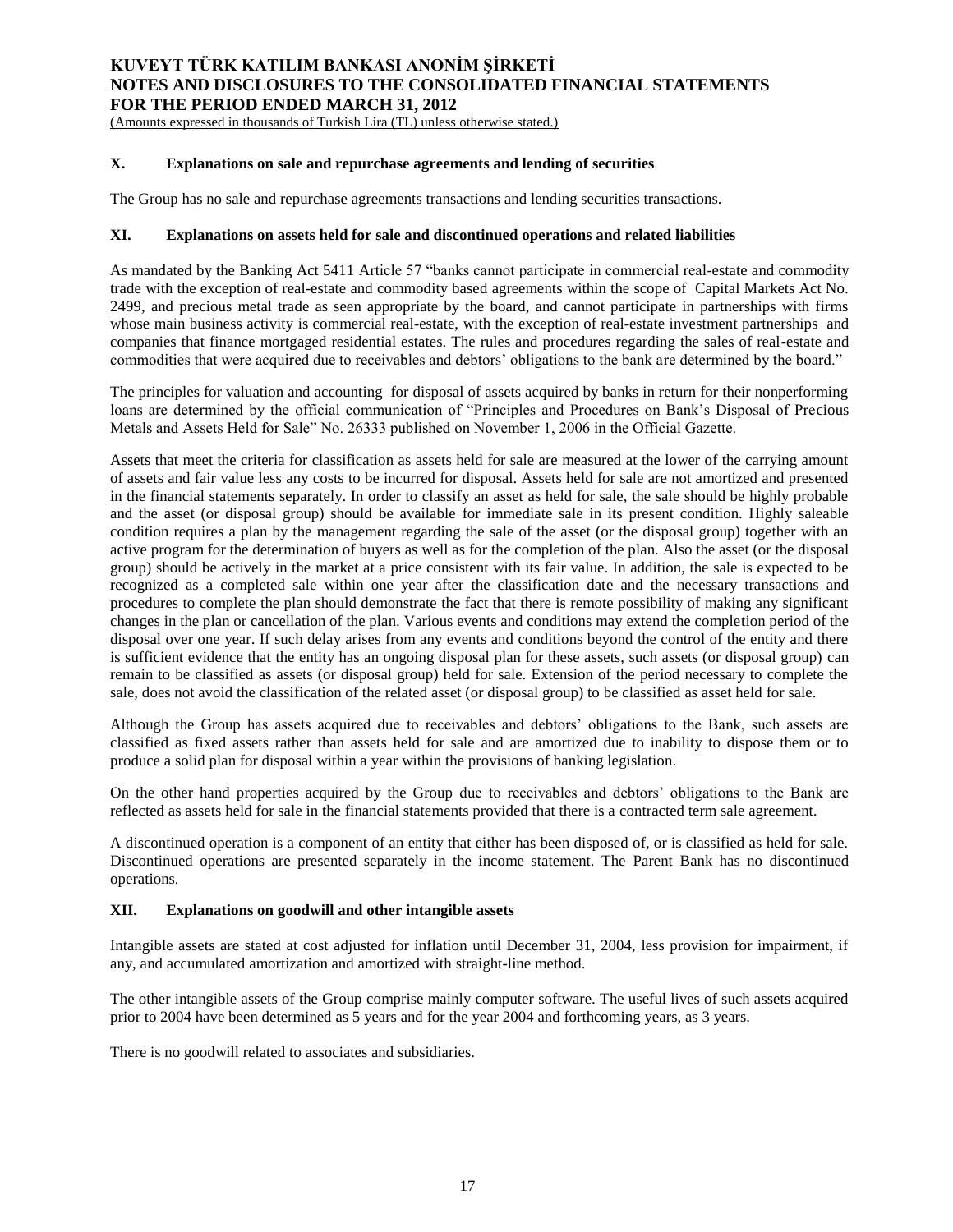(Amounts expressed in thousands of Turkish Lira (TL) unless otherwise stated.)

## **XIII. Explanations on tangible assets**

Fixed assets are stated at cost adjusted for inflation until December 31, 2004, less accumulated depreciation and provision for impairment, if any.

Depreciation is calculated on a straight-line basis over the estimated useful life of the assets. The annual rates used for amortization are as follows:

| Property                |                   | 2% |
|-------------------------|-------------------|----|
| Movables, Leased assets | $6.67\%$ - $20\%$ |    |

Depreciation is calculated on a pro-rata basis for the assets that have been placed in use for less than one year as of the balance sheet date. Leasehold improvements are depreciated over the term of the lease agreements by straight-line method.

If the recoverable amount (the higher of value in use and fair value) of a tangible asset is less than its carrying value, impairment loss is provided and the carrying value is written down to its recoverable amount.

Gains or losses resulting from disposals of the fixed assets are recorded in the income statement as the difference between the net proceeds and net book value of the asset.

Expenses for repairs are capitalized if the expenditure increases economic life of the asset; other repair costs are expensed.

Property held for long-term rental yields and/or capital appreciation is classified as investment property. Investment properties are stated at cost less accumulated depreciation and any impairment in value. Depreciation is calculated on a straight-line basis over the estimated useful lives of the properties.

### **XIV. Explanations on leasing transactions**

### *Bank as a lessee*

Assets acquired under finance lease contracts are recorded both as an asset and a liability at the beginning date of the lease. The basis for the determination of these amounts is the lower of fair value of the leased asset or the present value of the lease payments. The direct costs incurred during a finance lease transaction are capitalized as additions to the cost of the leased asset. Lease payments include the financing costs incurred due to the leasing transaction and the principal amount of the leased asset for the current period.

Depreciation is calculated on a straight-line basis over the estimated useful life of the leased assets and if a diminution in recoverable value of the leased asset is identified, a provision for impairment is recognized.

Operating lease payments are recognized as an expense in the income statement on a straight-line basis over the lease term.

## *Bank as a lessor*

The Parent Bank, as a participation bank, acts as a lessor in finance leasing transactions. The Group presents finance leased assets as a receivable equal to the net investment in the lease. Finance income is based on a pattern reflecting a constant periodic rate of return on the net investment outstanding.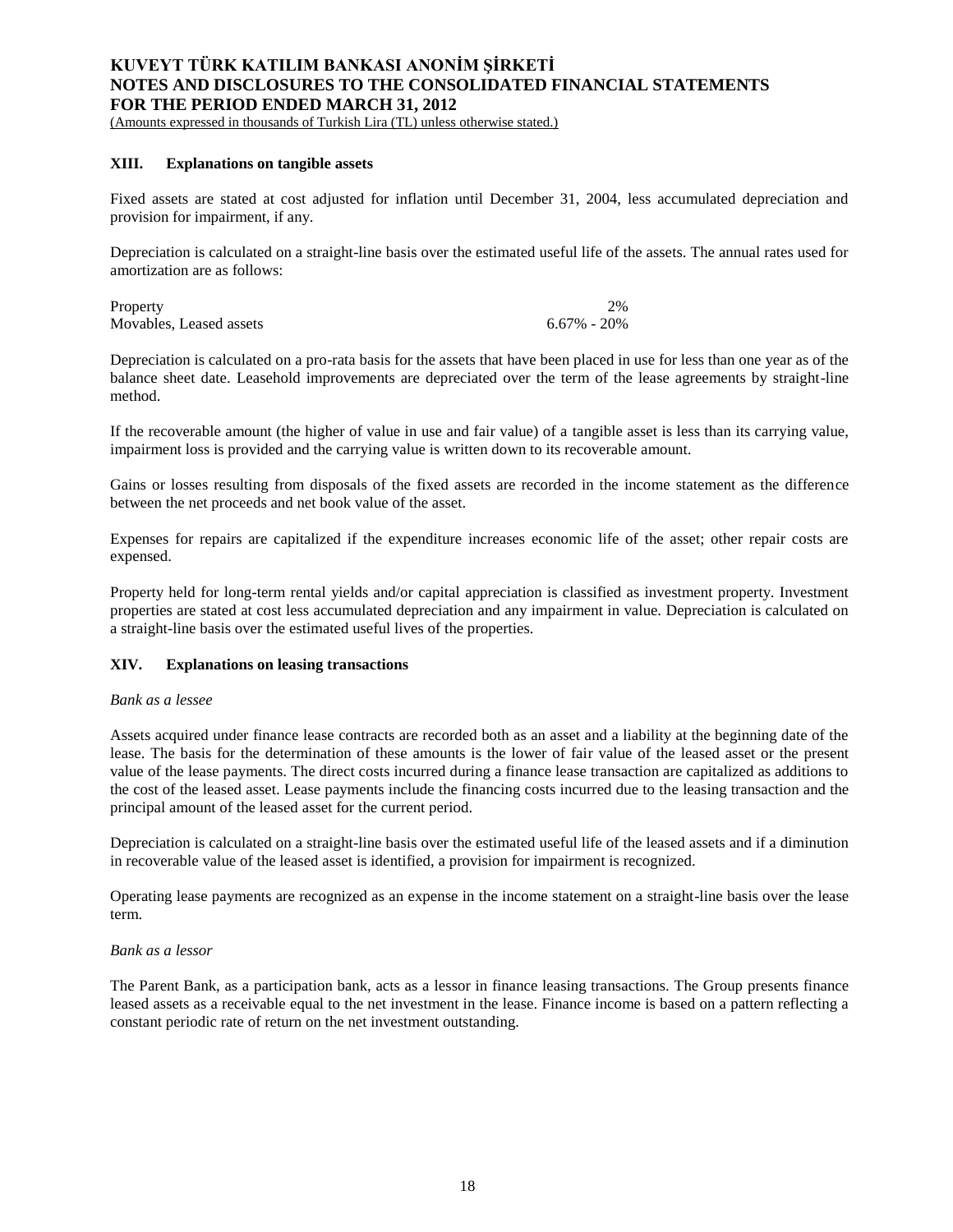(Amounts expressed in thousands of Turkish Lira (TL) unless otherwise stated.)

## **XV. Explanations on provisions and contingent liabilities**

Provisions and contingent liabilities are accounted for in accordance with "Turkish Accounting Standard for Provisions, Contingent Liabilities and Contingent Assets" (TAS 37).

Provisions are recognized when there is a present obligation, legal or constructive, as a result of a past event, it is probable that an outflow of resources embodying economic benefits will be required to settle the obligation and a reliable estimate can be made of the amount of the obligation.

Provisions are recognized for obligations which arose from prior periods in current financial year, only if, the possibility of realization is high and a reliable estimation can be made. A provision is provided if liabilities have been originated as a result of past events in the period they arise, if it is probable that the liability will be settled and a reliable estimate for the liability amount can be made.

When a reliable estimate of the amount of the obligation cannot be made or it is not probable that an outflow of resources will be required to settle the obligation, the obligation is considered as a "Contingent" liability and is disclosed in the related notes to the financial statements.

## **XVI. Explanations on liabilities relating to employee benefits**

## **a) Defined benefit plans:**

In accordance with existing social legislation, the Group is required to make severance pay to each employee who has completed over one year of service with the Group and who retires or quits the employment to receive old age or disability benefits, to fulfill the compulsory military service, because of the marriage (for females) or because of the other compulsive reasons as defined in the laws and whose employment is terminated due to reasons other than resignation or misconduct.

The retirement pay provision recognized in the accompanying financial statements, is calculated based on" Turkish Accounting Standard on Employee Benefits (TAS 19)", by using the "projection method" and based on upon factors derived using the past experience of the Bank with respect to completion of service period and eligibility to receive retirement pay and discounted by using the current market yield rate of government bonds at the balance sheet date.

The Bank's employees are not members of any pension fund, foundations, union or other similar entities.

## **b) Defined contribution plans:**

The Parent Bank pays defined contribution plans to publicly administered Social Security Funds for its employees as mandated by the Social Security Association. The Parent Bank has no further payment obligations other than this contribution share. The contributions are recognized as employee benefit expense when they are due.

## **c) Short term benefits to employees:**

In accordance with "TAS 19", vacation pay liabilities are defined as "Short Term Benefits to Employees" and accrued as earned and not discounted.

Group management calculates bonus accrual if it foresees that the budgeted year-end figures approved by the Board of Directors are attainable.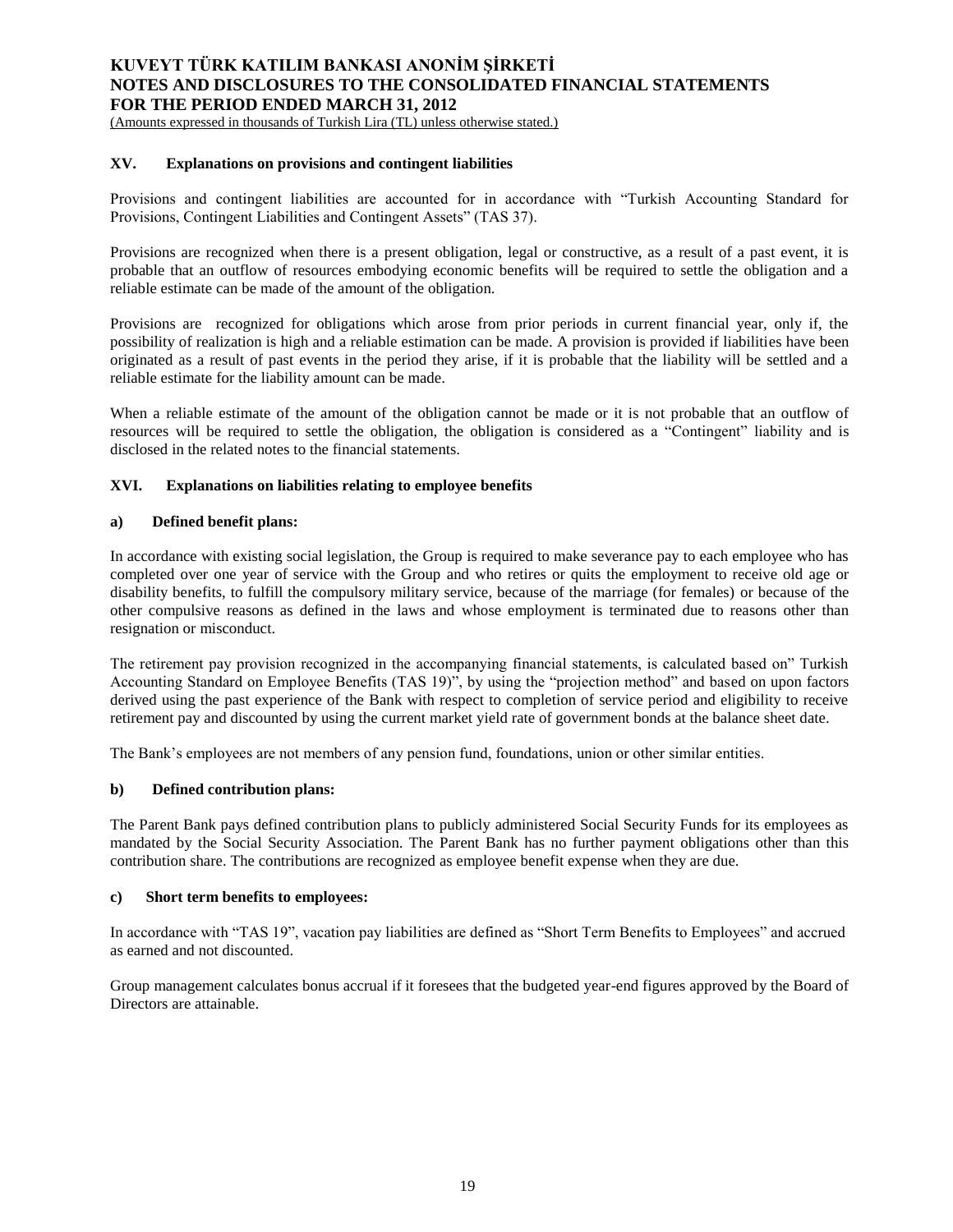(Amounts expressed in thousands of Turkish Lira (TL) unless otherwise stated.)

## **XVII. Explanations on taxation**

#### *Current tax*

The corporate tax rate in Turkey is 20%. This rate is applied on taxable income which is calculated by adjusting the income before tax for certain disallowable expenses, tax exempt income and other allowances. No further tax is applicable unless the profit is distributed. According to the tax code, each quarter advance tax amount is calculated using a rate of 20% over tax base and paid, then the paid advance taxes are deducted from the corporate tax liability that is calculated for the year.

Withholding taxes is not applied to dividends distributed to companies resident in Turkey or companies who earn income in Turkey through their resident representatives in Turkey. With the Council of Minister's decision numbered 2009/14593 and 2009/14594 which are published in official gazette numbered 27130 and dated February 3, 2009, some deduction rates in 15<sup>th</sup> and 30<sup>th</sup> articles of the corporate tax law numbered 5520 were re-determined. In accordance with this, dividends distributed to companies other than companies resident in Turkey or companies who earn income in Turkey through their resident representatives in Turkey are subject to 15% withholding taxes. Double tax treaty agreements are also taken into consideration during the application of withholding taxes on dividends distributed to real persons and to foreign based taxpayers. Addition of profit to share capital is not considered as dividend distributed therefore no withholding taxes is applied.

Corporate tax returns are filed by the twenty fifth day of the fourth month following the balance sheet date and taxes is paid in one installment by the end of that month.

Corporate tax losses can be carried forward for a maximum period of five years following the year in which the losses were incurred. The tax authorities can inspect tax returns and the related accounting records for a retrospective maximum period of five years.

In Turkey, there is no procedure for a final and definite agreement on tax assessments. Companies file their tax returns to their tax offices until the end of  $25<sup>th</sup>$  of the fourth month following the accounting period. The tax authorities have the right to inspect the tax returns and their underlying accounting records in a five years period and can revise the amount of taxes if any errors have been notified during the inspection.

# *Deferred tax*

The Group calculates and accounts for deferred income taxes for temporary differences arising between the tax bases of assets and liabilities and their carrying amounts in these financial statements in accordance with "Turkish Accounting Standard for Income Taxes" ("TAS 12"). Deferred tax asset is calculated on all temporary differences other than general provisions to the extent that is probable that taxable profit will be available and deferred tax liability is calculated for all temporary differences. Deferred tax asset and liabilities are shown in the accompanying financial statements on a net basis.

## **XVIII. Explanations on additional disclosures on borrowings**

Borrowings other than funds collected are measured at amortized cost using the internal rate of return method after the initial recognition. The Group does not apply hedging techniques on related borrowings.

The Group has not issued convertible bonds.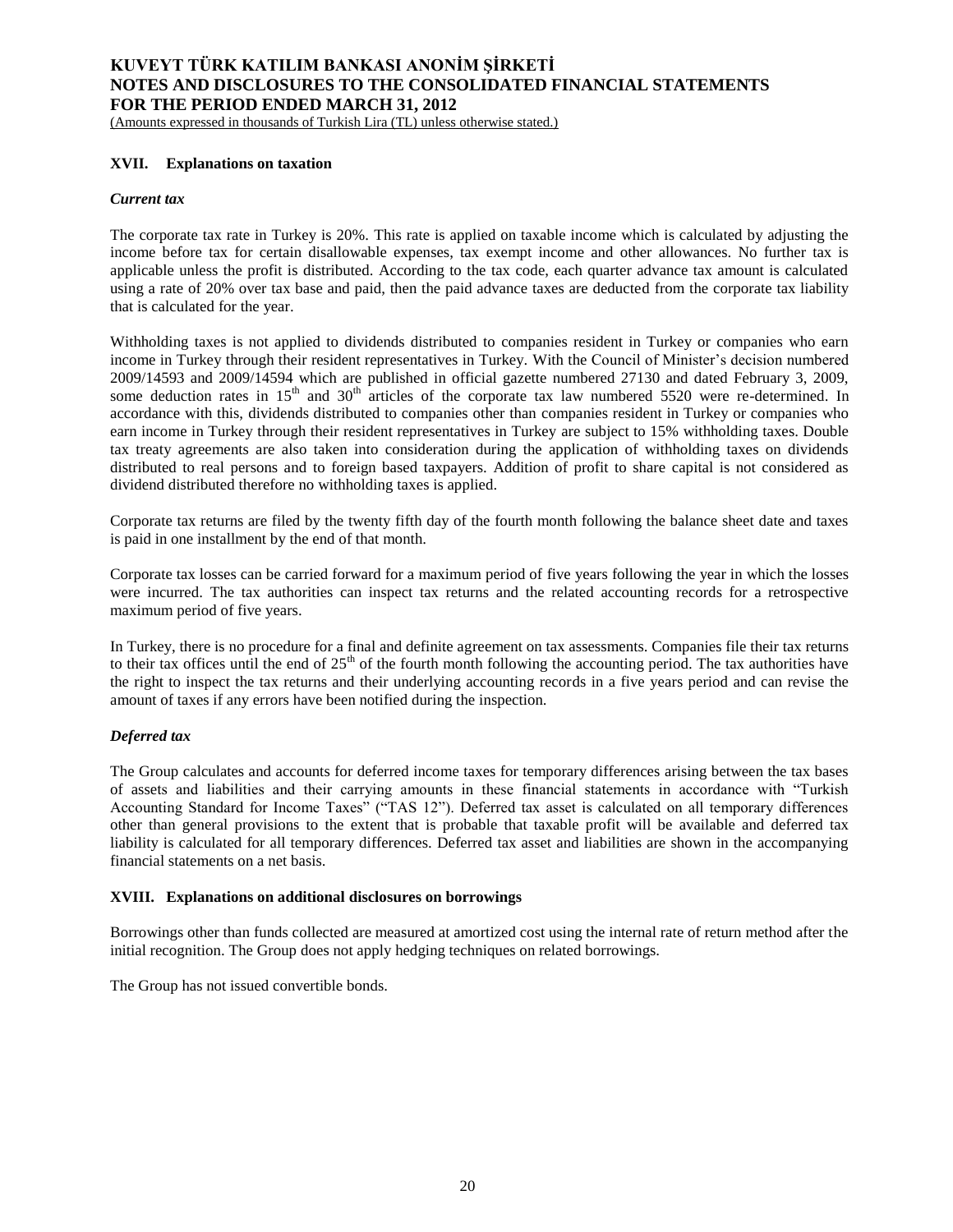(Amounts expressed in thousands of Turkish Lira (TL) unless otherwise stated.)

## **XVIII. Explanations on additional disclosures on borrowings (continued)**

## *Borrowing through the rent certificates (Sukuk)*

In order to collect funds from various investors, the Parent Bank issued a 5 year term rent certificate amounting to USD 350 million on October 31, 2011 with a profit share rate of 5.875%. The Parent Bank has performed this issue through KT Sukuk Varlık Kiralama A.Ş., which is a subsidiary of the Parent Bank that is established specifically for this transaction (the issuance of the rent certificates). Funds collected by KT Sukuk Varlık Kiralama A.Ş. from rent certificate investors, amounting USD 350 million, is transferred to the Parent Bank in exchange of some of the real estate assets, loan receivables and leasing receivables of the Parent Bank. Within the scope of the aforementioned transaction, the Parent Bank has sold its real estate properties with a net book value of TL 61,195 to KT Sukuk Varlık Kiralama A.Ş. for a consideration equal to their market price of TL 248,734 (USD 136,870 thousand) and leased back these real estate assets for 5 years with a repurchase option at the end of the fifth year.

In accordance with BDDK's letter numbered B.02.1.BDK.0.06.00.00-045.01(3/8)-5397 and dated March13, 2012 this transaction is accounted for as "sale and lease back" transaction in accordance with TAS 17. As a consequence of this accounting treatment, the net book value of the real estate property transferred and leased back increased from TL 61,195 to TL 248,734. The difference of TL 187,539 between the net book value of TL 61,195 before the aforementioned transaction and the net book value of TL 248,734 after the aforementioned transaction will be recognized as income in 5 years using the effective interest method and accounted for as deferred income under other liabilities. As of March 31, 2012, TL 4,661 of the aforementioned deferred income is recognized as income in the income statement.

As a result of the lease back of the real estate property, the total amount of semi-annual rental payments to be made to KT Sukuk Varlık Kiralama A.Ş. in 5 years and total amounting to USD 177,076 thousand is discounted with a profit share rate of 5.875% to the date of the transaction as USD 136,870 thousand and accounted for as financial lease payables at the stand alone financial statements.

The remaining part of the total funds of USD 350 million transferred by KT Sukuk Varlık Kiralama A.Ş. to the Bank which is not part of the sale and leaseback transaction and amounting to USD 213,130 thousand is accounted for as funds borrowed of the stand alone balance sheet.

While preparing the consolidated financial statements as per TFRS Interpretation 27, the below eliminations and classifications have been performed for borrowings through the rent certificate (Sukuk) which are accounted at the stand alone financial statements as mentioned above .

The difference between the sales price and the net carrying value before the disposal amounting to TL 186,256 (31 December 2011: TL 186,914) of the real estate property concerning rent certificate is eliminated from "Tangible Assets", deferred income amounting to TL 179,649 (31 December 2011: TL 184,310) is eliminated from "Other Liabilities", current period PL effect of deferred income from real estate property amounting to TL 4,661 (31 December 2011: TL 3,229) and amortization expense based on the revaluation of property amounting to TL 658 (31 December 2011: TL 625) is eliminated from "Profit and Loss".

### **XIX. Explanations on share certificates issued**

The Group has no material costs for issuance of share certificates.

### **XX. Explanations on acceptances and availed drafts**

Acceptances and availed drafts are realized simultaneously with the payment dates of the customers and they are presented as commitments in off-balance sheet accounts.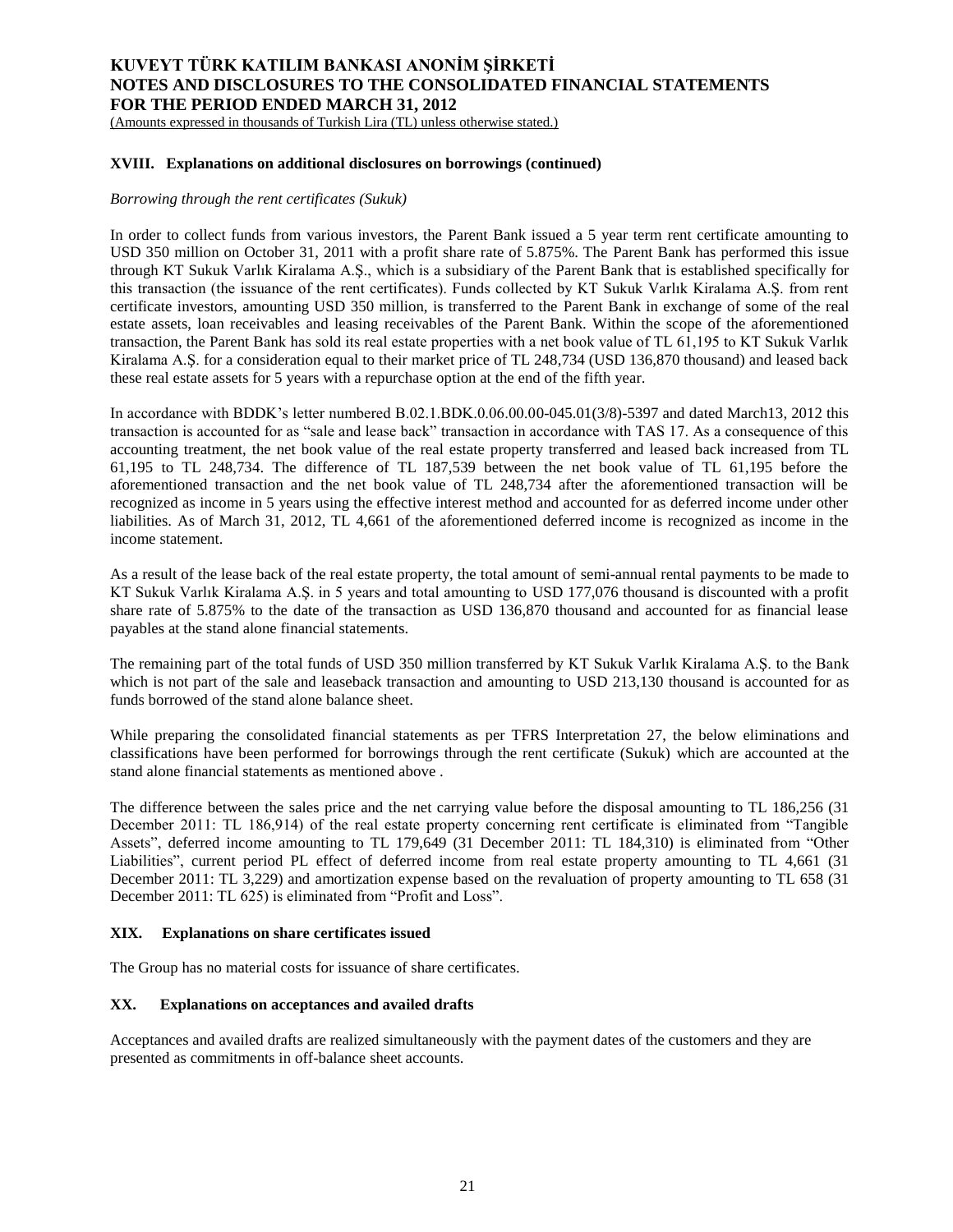(Amounts expressed in thousands of Turkish Lira (TL) unless otherwise stated.)

## **XXI. Explanations on government grants**

There are no government grants received by the Group.

### **XXII. Explanations on segment reporting**

The Group operates in three main segments; Corporate and Commercial Banking; Retail Banking; International Banking, Treasury and Investment Banking. Each segment operates with unique products, and the operational results are followed based on these segments.

Segment reporting is disclosed in Section Four, Note VI.

### **XXIII. Explanations on other matters**

There are no other matters to be disclosed by the Group.

## **XXIV. Additional paragraph for convenience translation**

The effects of differences between accounting principles and standards set out by regulations in conformity with article 37 of the Banking Act No. 5411, the accounting principles generally accepted in countries in which the accompanying financial statements are to be distributed and International Financial Reporting Standards (IFRS) have not been quantified in the accompanying unconsolidated financial statements. Accordingly, the accompanying unconsolidated financial statements are not intended to present the financial position, results of operations and changes in financial position and cash flows in accordance with the accounting principles generally accepted in such countries and IFRS.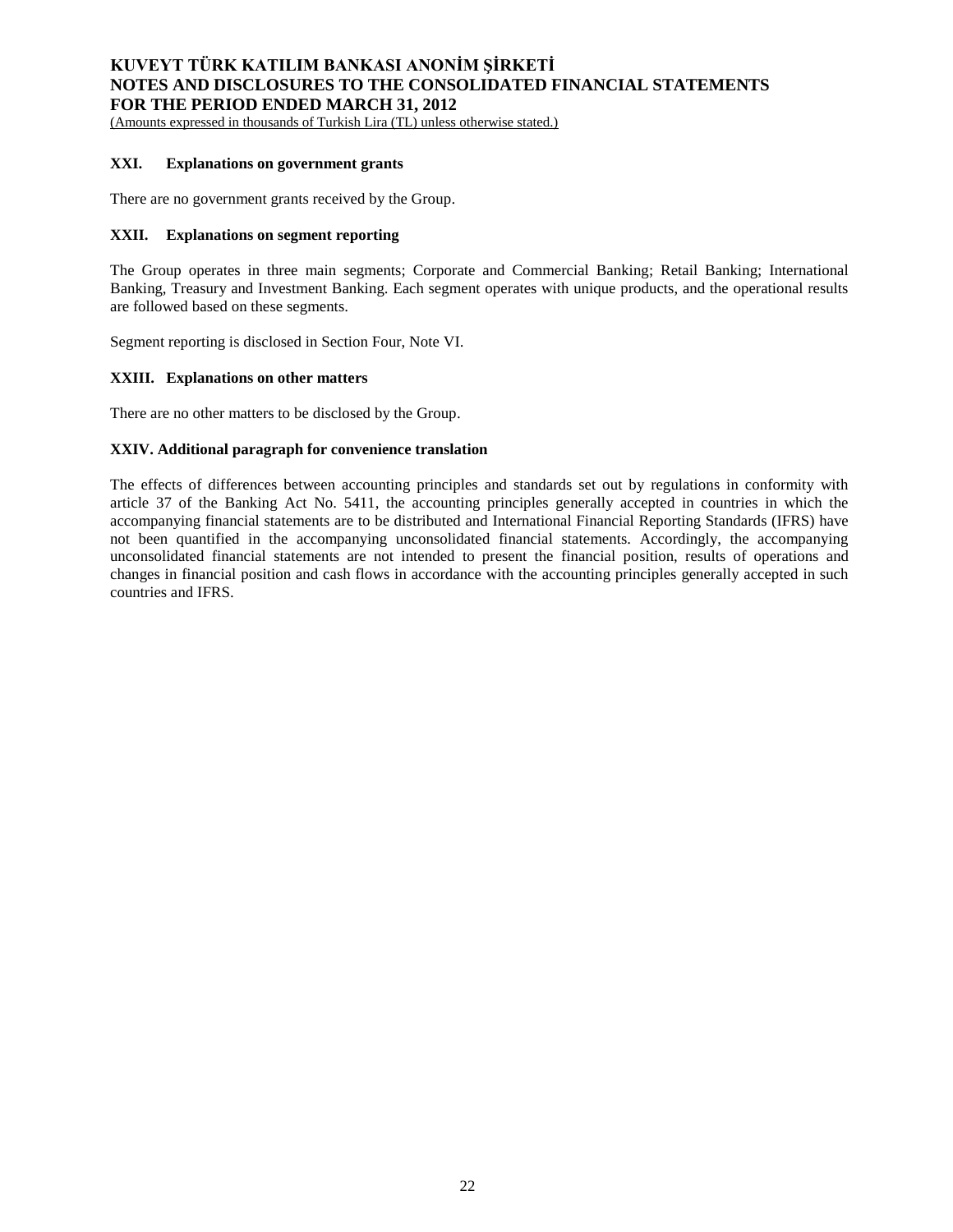(Amounts expressed in thousands of Turkish Lira (TL) unless otherwise stated.)

# **SECTION FOUR**

## **INFORMATION ON FINANCIAL STRUCTURE**

#### **I. Explanations on consolidated capital adequacy standard ratio**

Capital adequacy ratio is calculated in accordance with the "The Regulation on Measurement and Assessment of Capital Adequacy Ratios of Banks" published in the Official Gazette No: 26333, dated November 1, 2006 and "The Regulation on Amendments to the Regulation on Measurement and Assessment of Capital Adequacy Ratios of Banks" published in the Official Gazette No: 26669, 26824 27320 and 27968 dated October 10, 2007, March 22, 2008, August 15, 2009, and June 18, 2011 respectively. For the calculation of the capital adequacy ratio, the accounting records prepared in compliance with the current legislation are used. The calculation of Capital Adequacy Ratio includes the methods used in determining the Capital Adequacy Ratio, determination of risk weighted assets and non-cash loans in line with the relevant banking regulation and measuring the market risk and operational risk ratio in line with the same regulation. Moreover, market risk value is calculated in accordance with the "The Regulation on Measurement and Assessment of Capital Adequacy Ratios of Banks" and factored into capital adequacy ratio. Based on the "Measurement and Assessment of Capital Adequacy of Banks", the capital adequacy ratio of the Bank is 15.56% (December 31, 2011 – 16.28%).

## **Information for capital adequacy standard ratio:**

|                                                                                    |           |                |         | <b>Risk weights</b> |           |        |        |
|------------------------------------------------------------------------------------|-----------|----------------|---------|---------------------|-----------|--------|--------|
|                                                                                    |           |                |         | <b>Consolidated</b> |           |        |        |
|                                                                                    | $0\%$     | 10%            | 20%     | 50%                 | 100%      | 150%   | 200%   |
| Amount subject to credit risk                                                      |           |                |         |                     |           |        |        |
| Balance sheet items (Net)                                                          | 3,144,957 |                | 854,516 | 4,490,067           | 4,595,793 | 8.010  | 11,956 |
| Cash and cash equivalents                                                          | 1,638,010 |                |         |                     |           |        |        |
| Matured marketable securities                                                      |           |                |         |                     |           |        |        |
| The Central Bank of the Republic of Turkey                                         | 345,243   |                |         |                     |           |        |        |
| Domestic Banks, Foreign Banks,                                                     |           |                |         |                     |           |        |        |
| Foreign Head Offices and Branches                                                  |           |                | 819,232 |                     | 75,755    |        |        |
| Money market placements                                                            |           |                |         |                     |           |        |        |
| Receivables from reverse repo transactions                                         |           |                |         |                     |           |        |        |
| Reserve deposits                                                                   | 892,592   |                |         |                     |           | ٠      |        |
| Loans                                                                              | 245,593   |                | 34,021  | 4,343,432           | 3,792,811 | 8.010  | 11.956 |
| Non-performing loans (Net)                                                         |           |                |         |                     | 34,502    |        |        |
| Financial lease receivables                                                        | 448       |                |         | 20,938              | 108,651   |        |        |
| Available-for-sale financial assets                                                |           |                |         |                     | 7,074     |        |        |
| Held to maturity investments                                                       |           |                |         |                     |           |        |        |
| Receivables from installment sales of assets                                       |           |                |         |                     | 23,236    |        |        |
| Miscellaneous receivables                                                          |           |                |         |                     | 16,513    |        |        |
| Accrued profit share and income accruals<br>Investment in associates, subsidiaries | 7,107     |                | 985     | 125,697             | 109,762   |        |        |
| and joint ventures (Business Partnerships) (net)                                   |           |                |         |                     | 75,830    |        |        |
| Tangible assets                                                                    |           |                |         |                     | 358,421   |        |        |
| Other assets                                                                       | 15,964    |                |         |                     | 178,193   |        |        |
| <b>Off-balance sheet items</b>                                                     | 376,005   |                | 44,531  | 383,362             | 2,405,331 |        |        |
| Guarantees and commitments                                                         | 376,005   |                | 7,949   | 383,362             | 2,365,913 |        |        |
| Derivative financial instruments                                                   |           |                | 36,582  |                     | 39,418    |        |        |
| Accounts without weighted risk                                                     |           |                |         |                     |           |        |        |
| <b>Total risk weighted assets</b>                                                  | ٠         | $\blacksquare$ | 179,809 | 2,436,715           | 7.001.124 | 12,015 | 23.912 |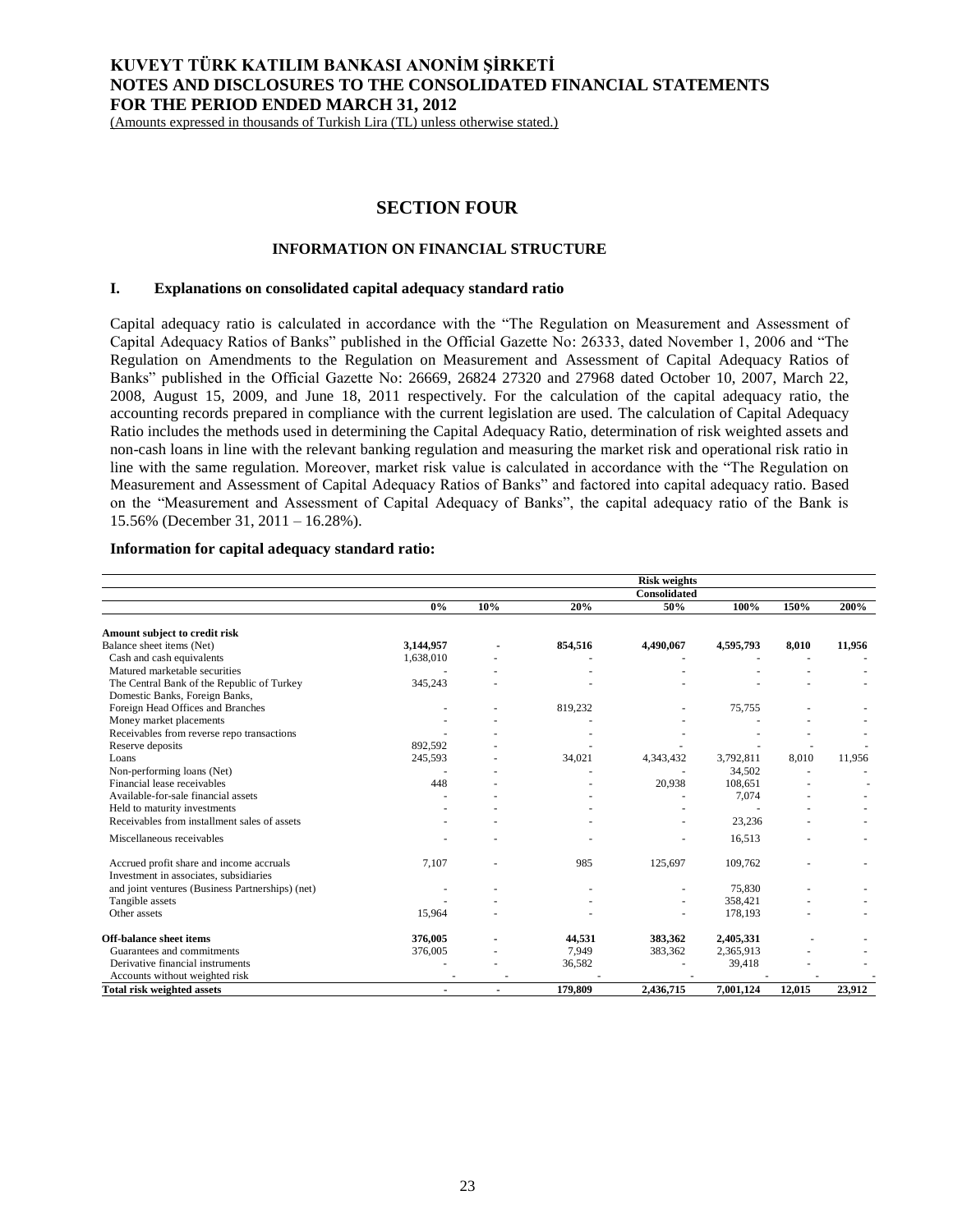(Amounts expressed in thousands of Turkish Lira (TL) unless otherwise stated.)

# **II. Explanations on consolidated capital adequacy standard ratio (cont'd)**

# **Information for capital adequacy standard ratio: (cont'd)**

|                                                  | <b>Risk weights</b> |                          |         |                    |           |        |        |  |  |
|--------------------------------------------------|---------------------|--------------------------|---------|--------------------|-----------|--------|--------|--|--|
|                                                  |                     |                          |         | <b>Parent Bank</b> |           |        |        |  |  |
|                                                  | 0%                  | 10%                      | 20%     | 50%                | 100%      | 150%   | 200%   |  |  |
| Amount subject to credit risk                    |                     |                          |         |                    |           |        |        |  |  |
| Balance sheet items (Net)                        | 3,144,954           |                          | 854,238 | 4,490,067          | 4,780,748 | 8,010  | 11,956 |  |  |
| Cash and cash equivalents                        | 1,638,009           |                          |         |                    |           |        |        |  |  |
| Matured marketable securities                    |                     |                          |         |                    |           |        |        |  |  |
| The Central Bank of the Republic of Turkey       | 345,243             |                          |         |                    |           |        |        |  |  |
| Domestic Banks, Foreign Banks,                   |                     |                          |         |                    |           |        |        |  |  |
| Foreign Head Offices and Branches                |                     |                          | 819,232 |                    | 75,755    |        |        |  |  |
| Money market placements                          |                     |                          |         |                    |           |        |        |  |  |
| Receivables from reverse repo transactions       |                     |                          |         |                    |           |        |        |  |  |
| Reserve deposits                                 | 892.592             |                          |         |                    |           |        |        |  |  |
| Loans                                            | 245,591             |                          | 34,021  | 4,343,432          | 3,792,811 | 8,010  | 11,956 |  |  |
| Non-performing loans (Net)                       |                     |                          |         |                    | 34,502    |        |        |  |  |
| Financial lease receivables                      | 448                 |                          |         | 20,938             | 108,651   |        |        |  |  |
| Available-for-sale financial assets              |                     |                          |         |                    | 7,074     |        |        |  |  |
| Held to maturity investments                     |                     |                          |         |                    |           |        |        |  |  |
| Receivables from installment sales of assets     |                     |                          |         |                    | 23,236    |        |        |  |  |
| Miscellaneous receivables                        |                     |                          |         |                    | 16,513    |        |        |  |  |
| Accrued profit share and income accruals         | 7,107               |                          | 985     | 125,697            | 109,762   |        |        |  |  |
| Investment in associates, subsidiaries           |                     |                          |         |                    |           |        |        |  |  |
| and joint ventures (Business Partnerships) (net) |                     |                          |         |                    | 75,830    |        |        |  |  |
| Tangible assets                                  |                     |                          |         |                    | 358,421   |        |        |  |  |
| Other assets                                     | 15,964              |                          |         |                    | 178,193   |        |        |  |  |
| <b>Off-balance sheet items</b>                   | 373,752             |                          | 44,531  | 383,362            | 2,405,331 |        |        |  |  |
| Guarantees and commitments                       | 373,752             |                          | 7,949   | 383,362            | 2,365,913 |        |        |  |  |
| Derivative financial instruments                 |                     |                          | 36,582  |                    | 39,418    |        |        |  |  |
| Accounts without weighted risk                   |                     |                          |         |                    |           |        |        |  |  |
| <b>Total Value at risk</b>                       | 3,518,706           | $\overline{\phantom{a}}$ | 898,769 | 4,873,429          | 7,186,079 | 8,010  | 11,956 |  |  |
| <b>Total risk weighted assets</b>                |                     | $\blacksquare$           | 179,754 | 2,436,715          | 7,186,079 | 12,015 | 23,912 |  |  |

# **Summary of the capital adequacy standard ratio of the Group:**

|                                                    | <b>Parent Bank</b>                           |           | Consolidated          |                     |
|----------------------------------------------------|----------------------------------------------|-----------|-----------------------|---------------------|
|                                                    | <b>Prior period</b><br><b>Current period</b> |           | <b>Current period</b> | <b>Prior period</b> |
|                                                    |                                              |           |                       |                     |
| Total Risk Weighted Assets (TRWA)                  | 9.838.475                                    | 9.751.631 | 9.653.575             | 9,567,431           |
| Amount Subject to Market Risk (ASMR)               | 226,663                                      | 213,025   | 229.638               | 235,975             |
| Amount Subject to Operational Risk (ASOR)          | 1.192.286                                    | 989.285   | 1.192.286             | 989.761             |
| Shareholders' Equity                               | 1,726,694                                    | 1,754,966 | 1,723,079             | 1,757,416           |
| Shareholders' Equity / (TRWA + ASMR + ASOR) $*100$ | 15.34                                        | 16.02     | 15.56                 | 16.28               |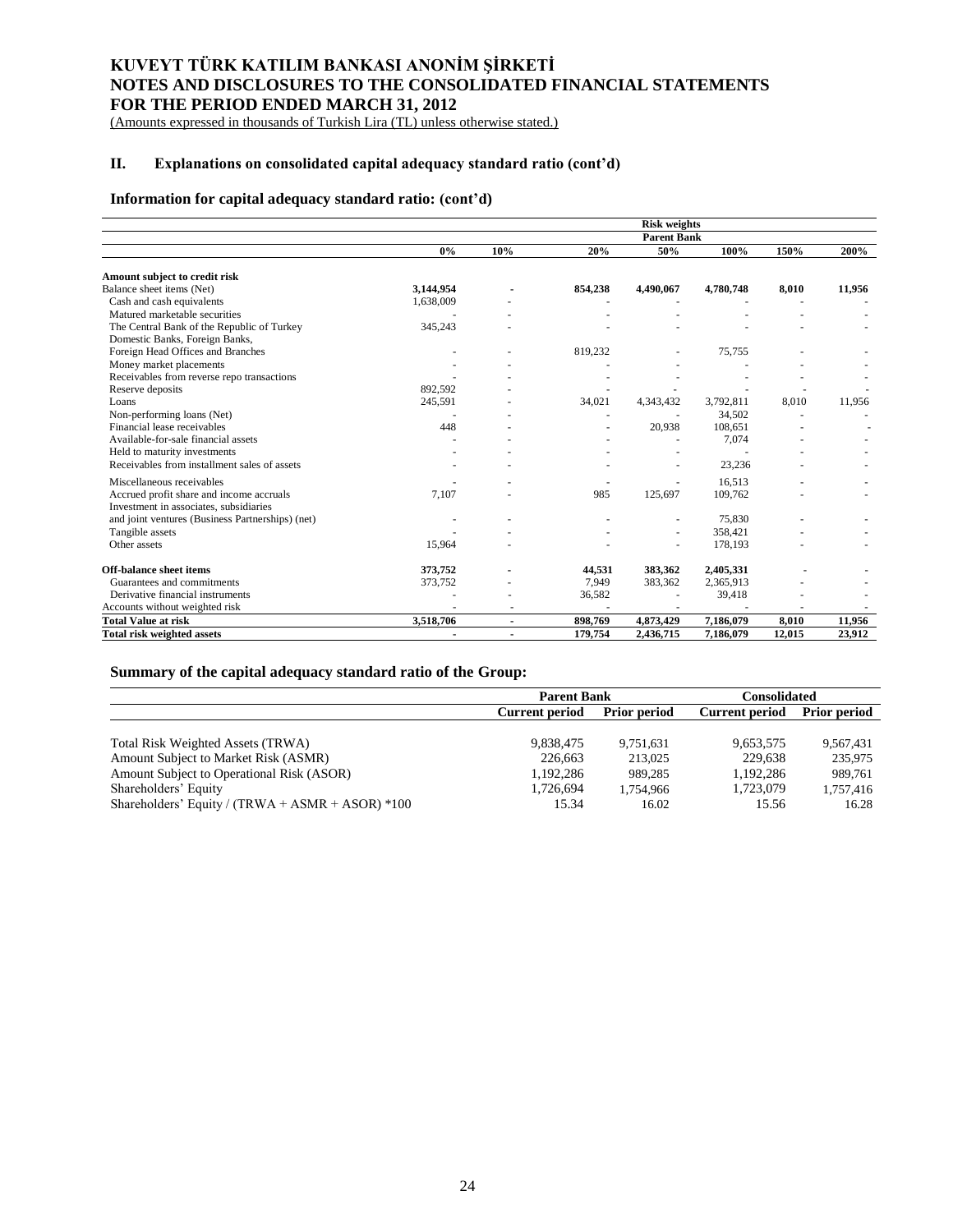(Amounts expressed in thousands of Turkish Lira (TL) unless otherwise stated.)

## **Components of shareholders' equity:**

|                                                                                                                                                                                                                          | <b>Current period</b> | <b>Prior period</b> |
|--------------------------------------------------------------------------------------------------------------------------------------------------------------------------------------------------------------------------|-----------------------|---------------------|
|                                                                                                                                                                                                                          |                       |                     |
| Core capital                                                                                                                                                                                                             |                       |                     |
| Paid-in capital subordinated to all other receivables in case of liquidation of the Bank                                                                                                                                 | 950,000               | 950,000             |
| Nominal capital                                                                                                                                                                                                          | 950,000               | 950,000             |
| Capital commitments (-)                                                                                                                                                                                                  |                       |                     |
| Inflation indexation difference on paid-in capital subordinated to all other receivables in case of the liquidation of the Bank                                                                                          |                       |                     |
| Share premium                                                                                                                                                                                                            | 23,250                | 23,250              |
| Share cancellations profits                                                                                                                                                                                              |                       |                     |
| <b>Legal reserves</b>                                                                                                                                                                                                    | 34,923                | 34,923              |
| First legal reserve (Turkish Commercial Code 466/1)<br>Second legal reserve (Turkish Commercial Code 466/2)                                                                                                              | 28,354<br>6,569       | 28,355<br>6,568     |
|                                                                                                                                                                                                                          |                       |                     |
| Other legal reserve per special legislation<br>Status reserves                                                                                                                                                           |                       |                     |
| <b>Extraordinary reserves</b>                                                                                                                                                                                            | 238,032               | 239,652             |
| Reserves allocated by the General Assembly                                                                                                                                                                               | 234,763               | 234,763             |
| Retained earnings                                                                                                                                                                                                        |                       |                     |
| Accumulated losses                                                                                                                                                                                                       |                       |                     |
| Foreign currency share capital exchange difference                                                                                                                                                                       | 3,269                 | 4,889               |
| Inflation Adjustments to Legal Reserve, status reserves and extraordinary reserves                                                                                                                                       |                       |                     |
| Profit                                                                                                                                                                                                                   | 273,336               | 192,604             |
| Current year profit                                                                                                                                                                                                      | 80,732                | 192,913             |
| Prior years' profits                                                                                                                                                                                                     | 192,604               | (309)               |
| Provision for possible losses up to 25% of the core capital                                                                                                                                                              |                       | 1,886               |
| Gains on sale of associates and subsidiaries and properties to be added to capital                                                                                                                                       |                       |                     |
| Primary subordinated loans up to 15% of the core capital                                                                                                                                                                 |                       |                     |
| Losses that cannot be covered by reserves (-)                                                                                                                                                                            |                       |                     |
| Net current period loss                                                                                                                                                                                                  |                       |                     |
| Prior years' losses                                                                                                                                                                                                      |                       |                     |
| Operational Leases Improvement Costs(-)                                                                                                                                                                                  | (25,781)              | (24, 661)           |
| Prepaid Expenses (-) (*)                                                                                                                                                                                                 |                       |                     |
| Intangible Assets (-)                                                                                                                                                                                                    | (30, 724)             | (26, 454)           |
| Deferred Tax Asset in excess of 10% of Core Capital (-)                                                                                                                                                                  |                       |                     |
| Excess amount in the Article 56, Clause 3 of the Banking Law (-)                                                                                                                                                         |                       |                     |
| <b>Total core capital</b>                                                                                                                                                                                                | 1,463,036             | 1,391,200           |
| Supplementary capital                                                                                                                                                                                                    |                       |                     |
| General provisions                                                                                                                                                                                                       | 73,728                | 76,283              |
| 45% of the revaluation reserve for movable fixed assets                                                                                                                                                                  |                       |                     |
| 45% of the of revaluation reserve for properties                                                                                                                                                                         |                       |                     |
| Bonus shares of investment in associates, subsidiaries and joint ventures                                                                                                                                                |                       |                     |
| Primary subordinated loans excluded in the calculation of the core capital                                                                                                                                               |                       |                     |
| Secondary subordinated loans                                                                                                                                                                                             | 229,406               | 304,163             |
| 45 % of the marketable securities value increase fund                                                                                                                                                                    |                       |                     |
| Associates and subsidiaries                                                                                                                                                                                              |                       |                     |
| Available for sale securities                                                                                                                                                                                            |                       |                     |
| Indexation differences for capital reserves, profit reserves and retained earnings (Except for                                                                                                                           |                       |                     |
| indexation differences for legal reserves, statutory reserves and extraordinary reserves)                                                                                                                                | 303,134               | 380,446             |
| <b>Total supplementary capital</b><br><b>TIER III capital</b>                                                                                                                                                            |                       |                     |
| Capital                                                                                                                                                                                                                  | 1.766.170             | 1.771.646           |
| Deductions from the capital                                                                                                                                                                                              | 43,091                | 14,230              |
|                                                                                                                                                                                                                          |                       |                     |
| Shareholdings of banks and financial institutions (Domestic, Foreign) in which the Bank has investments of ten percent or more                                                                                           |                       |                     |
| Shareholdings of banks and financial institutions (Domestic, Foreign) in which the Bank has investments less than ten percent total of<br>which exceed ten percent of Bank's Core and Supplementary Capital              |                       |                     |
| Loans to Banks, Financial Institutions (domestic/foreign) or Qualified Shareholders in                                                                                                                                   |                       |                     |
| the form of Secondary Subordinated Debts and Debt Instruments purchased from<br>Such Parties qualified as Primary or Secondary Subordinated Debts                                                                        |                       |                     |
| Loan granted to Customer against the Articles 50 and 51 of the Banking Law                                                                                                                                               |                       |                     |
| The net book value of properties exceeding fifty percent of equity and properties held for sale and properties and commodity to be                                                                                       |                       |                     |
| disposed, acquired in exchange of loans and receivables according to the Article 57 of the Banking Law and have not been disposed yet                                                                                    |                       |                     |
| after 5 years from foreclosure                                                                                                                                                                                           | 1,861                 | 1,974               |
| Securitization Positions Preferred to be Deducted from Equity rather than to be subjected to 1250 % Risk Weighted Resulting from the<br>Law numbered 45 on Principles and Procedures in Calculating the Capital Adequacy |                       |                     |
| Other                                                                                                                                                                                                                    | 41,230                | 12,256              |
|                                                                                                                                                                                                                          |                       |                     |
| Total shareholder's equity                                                                                                                                                                                               | 1,723,079             | 1,757,416           |

(\*) In accordance with the 'Communiqué to change the Regulation on own funds of Banks' published in the official gazette dated March 10, 2011 and numbered 27870, prepaid expenses are not any more deducted from the core cap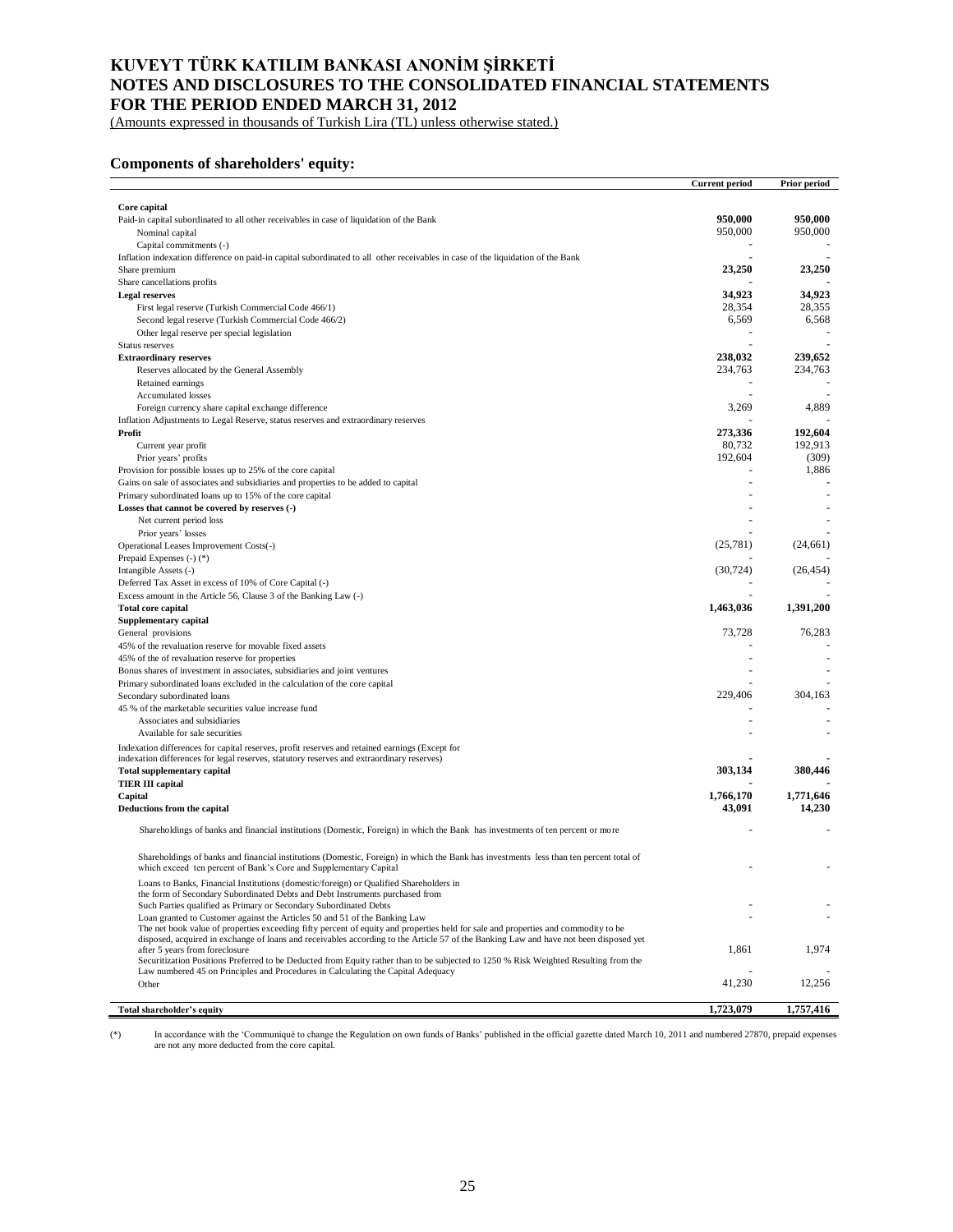(Amounts expressed in thousands of Turkish Lira (TL) unless otherwise stated.)

## **II. Explanations on consolidated market risk**

The Group has established market risk operations and has taken the necessary precautions in order to manage market risk within its financial risk management purposes under "Risk Management Systems" in accordance with BRSA Regulation on "Banks' Internal Systems" published in the Official Gazette No. 26333 dated November 1, 2006.

Organizational and functional internal applications of risk management systems have been determined by the Board of Directors in accordance with the regulation mentioned above. The Parent Bank approved the regulation related to the "Risk Management Systems and Working Procedures and Principles of the Risk Management Presidency". With this internal regulation and Treasury Directorship's Marketing and Liquidity Risk Management Policy and Application Procedures which are also approved by the Board of Directors, the procedures with respect to management of market risk are determined. Additionally, the Board of Directors, without transfer of its responsibility, requires the consent of the risk management group and the top management of the Parent Bank to take necessary actions in order to identify, measure, control and manage the risks that the Bank is exposed to.

Additionally, in accordance with the official communication on "Measurement and Assessment of Capital Adequacy of Banks", published in the same Official Gazette as mentioned above, and in the context of other related regulations, the Bank has started to calculate and report to BRSA the amount subject to market risk with the Standard Method and the amount thus calculated has been considered in the capital adequacy calculation of the Bank.

The capital which should be kept against general market risk and specifics risks, is calculated and monthly reported in accordance with the "Marketing risk measurement process with standard method" which is the third chapter of "Calculation of Marketing Risk Amount" of the "Communiqué on the "Measurement and Assessment of Capital Adequacy of Banks". As of March 31, 2012, the details of market risk calculated in accordance with the mentioned method are as follows:

### **a. Information related to market risk:**

|                                                                                               | Amount  |
|-----------------------------------------------------------------------------------------------|---------|
|                                                                                               |         |
| (I) Capital Obligation against General Market Risk - Standard Method                          | 2,897   |
| (II) Capital Obligation against Specific Risk - Standard Method                               | 111     |
| III) Capital Obligation against Currency Risk - Standard Method                               | 7,516   |
| (IV) Capital Obligation against Commodity Risk - Standard Method                              | 7,847   |
| (V) Capital Obligation against Settlement Risk - Standard Method                              |         |
| (VI) Total Capital Obligation against Market Risks of Options - Standard                      |         |
| (VII) Total Capital Obligation against Market Risks of Banks applying Risk Measurement Models |         |
| (VIII) Total Capital Obligation against Market Risk $(I+II+III+IV+V+VI)$                      | 18,731  |
| $(IX)$ Value-At-Market Risk $(12.5 \times VIII)$                                              | 229,638 |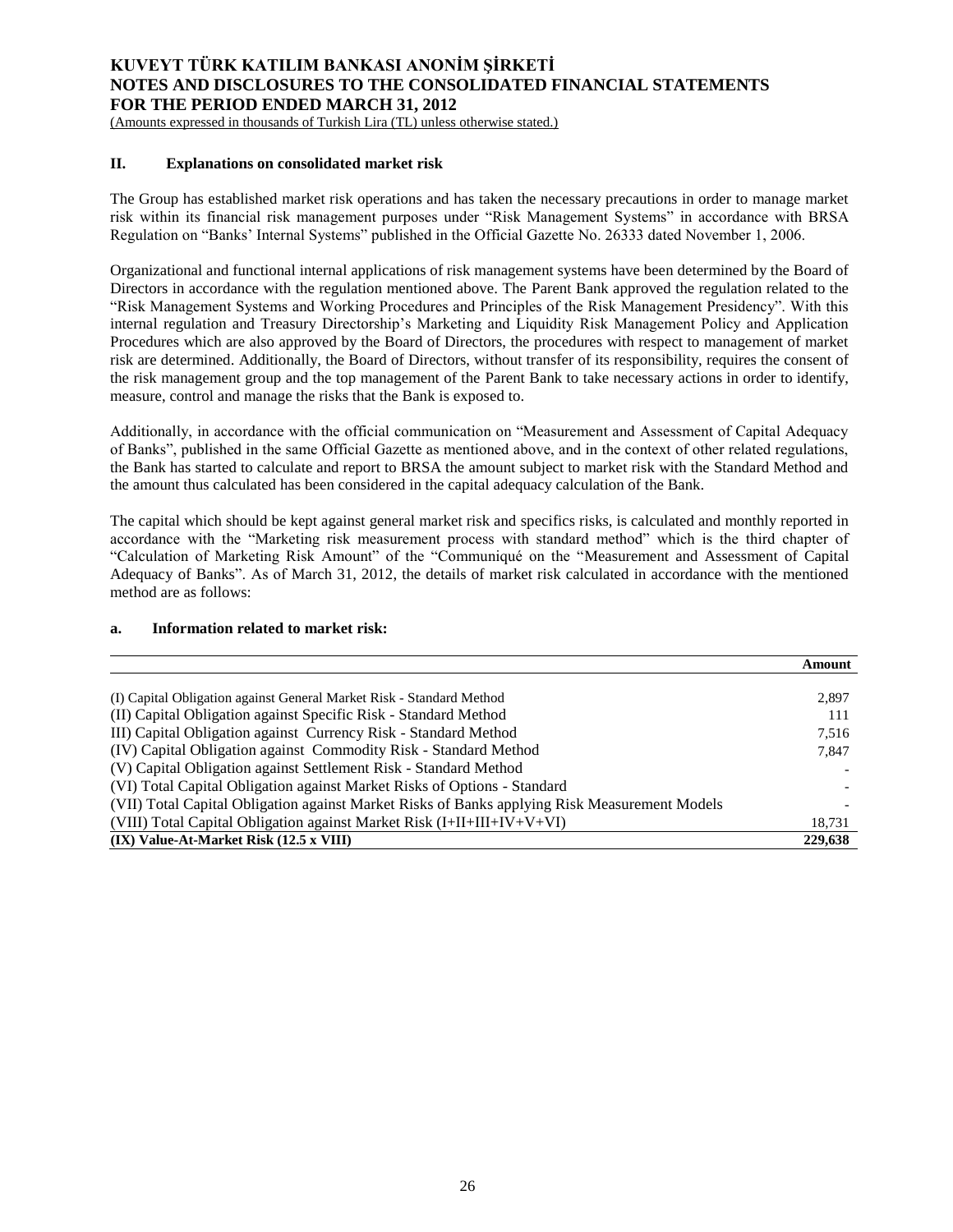(Amounts expressed in thousands of Turkish Lira (TL) unless otherwise stated.)

## **III. Explanations on consolidated currency risk**

Foreign currency risk represents the Group's exposure to loss due to the changes in foreign currency exchange rates. All foreign currency assets, liabilities and foreign currency forward transactions are considered in calculation of capital to be employed for foreign currency risk according to Standard Method.

The Parent Bank monitors daily the designated limits set by the Board of Directors and additionally observes the possible value changes in foreign currency positions. The limits are determined and followed both for the net foreign currency position and for the cross exchange rate risk within the position. As a tool of foreign currency risk management, foreign currency forward transactions are used when necessary to mitigate the risk.

As of March 31, 2012, the Group carries a net foreign currency long position of TL 63,772 (December 31, 2011 – TL 4,655 long position) comprising TL 18,601 long balance sheet position (December 31, 2011 - TL 4,655 long position) and TL 45,171 off balance sheet short position (December 31, 2011 – TL 5,118 long position).

The announced current foreign exchange buying rates of the Parent Bank as of March 31, 2012 and the previous five working days are as follows (Full TL):

|            | 26.03.2012 | 27.03.2012 | 28.03.2012 | 29.03.2012 | 30.03.2012 | <b>Balance sheet</b><br>evaluation rate |
|------------|------------|------------|------------|------------|------------|-----------------------------------------|
| <b>USD</b> | 1.7918     | 1.7859     | 1.7762     | 1.7738     | 1.7717     | 1.7717                                  |
| <b>EUR</b> | 2.3736     | 2.3651     | 2.3715     | 2.3685     | 2.3554     | 2.3554                                  |
| <b>GBP</b> | 2.8399     | 2.8298     | 2.8353     | 2.8233     | 2.8144     | 2.8144                                  |
| <b>CHF</b> | 1.9658     | 1.9587     | 1.9628     | 1.9604     | 1.951      | 1.951                                   |
| JPY        | 2.165      | 2.153      | 2.14       | 2.135      | 2.148      | 2.148                                   |

The simple arithmetic averages of the major current foreign exchange buying rates of the Parent Bank for the thirty days preceding the balance sheet date are as follows (full TL):

|            | <b>Monthly average FC</b><br>purchase rate |
|------------|--------------------------------------------|
| <b>USD</b> | 1.7784                                     |
| <b>EUR</b> | 2.3488                                     |
| <b>GBP</b> | 2.8115                                     |
| <b>CHF</b> | 1.9438                                     |
| <b>JPY</b> | 2.1556                                     |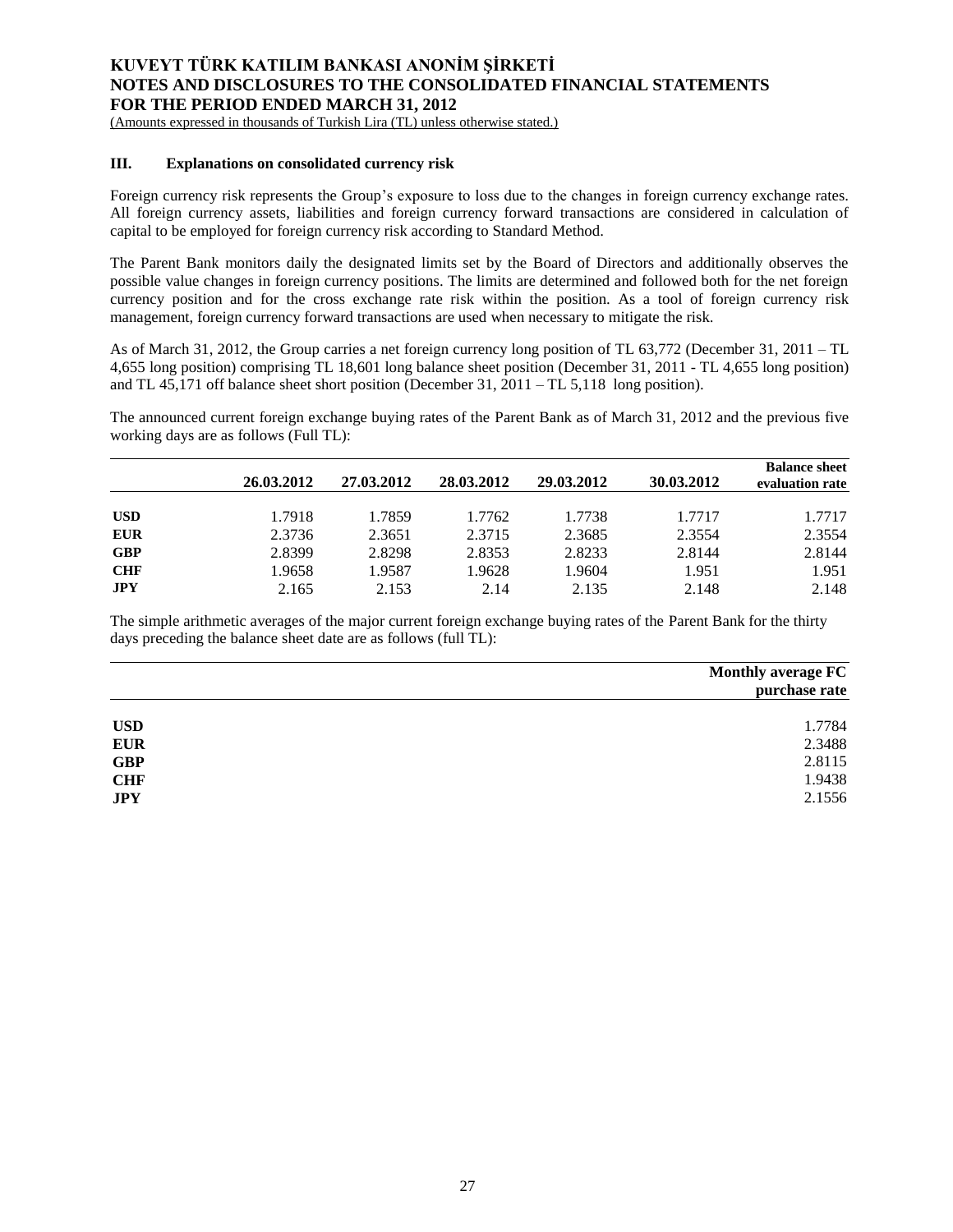(Amounts expressed in thousands of Turkish Lira (TL) unless otherwise stated.)

### **III. Explanations on consolidated currency risk (continued)**

#### **Currency risk of the Bank:**

| <b>Current period</b><br>Assets<br>Cash (cash in vault, effectives, money in transit, cheques purchased)<br>and balances with the Central Bank of the Republic of Turkey (****)<br>25,391<br>748,390<br>88<br>2,543,433<br>1,769,564<br><b>Banks</b><br>204,661<br>533,840<br>3,232<br>37,673<br>779,406<br>Financial assets at fair value through profit and loss<br>$\overline{\phantom{a}}$<br>÷,<br>Money market placements<br>÷,<br>÷,<br>Available-for-sale financial assets (**)<br>714<br>714<br>Loans and finance lease receivables (*)<br>4,396,949<br>824,902<br>3,409,627<br>162,420<br>÷,<br>Subsidiaries, associates and joint ventures (**)<br>÷<br>Held-to-maturity investments<br>÷<br>۰<br>Derivative financial assets for hedging purposes<br>÷<br>409<br>Tangible assets<br>515<br>924<br>Intangible assets<br>1<br>-1<br>÷.<br>÷.<br>Other assets<br>9<br>37<br>2,162<br>51,018<br>53,226<br><b>Total assets</b><br>1,057,631<br>4,743,999<br>3,329<br>1,969,694<br>7,774,653<br><b>Liabilities</b><br>Current account and funds collected from Banks via participation accounts<br>2,298<br>9,296<br>74,523<br>86,117<br>÷,<br>Current and profit sharing accounts FC<br>834,784<br>1,691,541<br>1,725<br>2,043,201<br>4,571,251<br>Money market borrowings<br>ä,<br>÷,<br>$\overline{\phantom{a}}$<br>Funds provided from other financial institutions<br>205,025<br>1,967,712<br>2,172,737<br>÷,<br>Marketable securities issued<br>813,351<br>813,351<br>÷,<br>÷,<br>Miscellaneous payables<br>4,398<br>59,102<br>66,551<br>3,051<br>Derivative financial liabilities for hedging purposes<br>Other liabilities<br>14,363<br>30,877<br>805<br>46,045<br><b>Total liabilities</b><br>1,060,868<br>4,571,879<br>1,725<br>2,121,580<br>7,756,052<br>Net balance sheet position<br>(3,237)<br>172,120<br>1,604<br>(151, 886)<br>18,601<br>Net off-balance sheet position<br>14,590<br>(131, 957)<br>(1,481)<br>164,019<br>45,171<br>Financial derivative assets<br>656,783<br>422<br>1,591,035<br>570,400<br>2,818,640<br>Financial derivative liabilities<br>642,193<br>1,722,992<br>1,903<br>406,381<br>2,773,469<br>Non-cash loans (***)<br>699,508<br>1,498,839<br>31,893<br>366,363<br>2,596,603<br>Prior period<br><b>Total</b> assets<br>1,046,960<br>4,653,404<br>21,654<br>1,872,866<br>7,594,884<br>Total liabilities<br>1,095,444<br>4,454,204<br>22,565<br>2,018,016<br>7,590,229<br>Net balance sheet position<br>(48, 484)<br>199,200<br>(911)<br>(145, 150)<br>4,655<br>Net off-balance sheet position<br>48,043<br>930<br>5,118<br>(189,210)<br>145,355<br>Financial derivative assets<br>493,855<br>1,523<br>229,786<br>1,208,237<br>1,933,401<br>593<br>Financial derivative liabilities<br>445,812<br>84,431<br>1,397,447<br>1,928,283<br>62,825<br>Non-cash loans (***)<br>585,755<br>1,422,316<br>334,620<br>2,405,516 | <b>EURO</b> | <b>USD</b> | Yen | Other FC | <b>Total</b> |
|------------------------------------------------------------------------------------------------------------------------------------------------------------------------------------------------------------------------------------------------------------------------------------------------------------------------------------------------------------------------------------------------------------------------------------------------------------------------------------------------------------------------------------------------------------------------------------------------------------------------------------------------------------------------------------------------------------------------------------------------------------------------------------------------------------------------------------------------------------------------------------------------------------------------------------------------------------------------------------------------------------------------------------------------------------------------------------------------------------------------------------------------------------------------------------------------------------------------------------------------------------------------------------------------------------------------------------------------------------------------------------------------------------------------------------------------------------------------------------------------------------------------------------------------------------------------------------------------------------------------------------------------------------------------------------------------------------------------------------------------------------------------------------------------------------------------------------------------------------------------------------------------------------------------------------------------------------------------------------------------------------------------------------------------------------------------------------------------------------------------------------------------------------------------------------------------------------------------------------------------------------------------------------------------------------------------------------------------------------------------------------------------------------------------------------------------------------------------------------------------------------------------------------------------------------------------------------------------------------------------------------------------------------------------------------------------------------------------------------------------------------------------------------------------------------------------------------------------------------------|-------------|------------|-----|----------|--------------|
|                                                                                                                                                                                                                                                                                                                                                                                                                                                                                                                                                                                                                                                                                                                                                                                                                                                                                                                                                                                                                                                                                                                                                                                                                                                                                                                                                                                                                                                                                                                                                                                                                                                                                                                                                                                                                                                                                                                                                                                                                                                                                                                                                                                                                                                                                                                                                                                                                                                                                                                                                                                                                                                                                                                                                                                                                                                                  |             |            |     |          |              |
|                                                                                                                                                                                                                                                                                                                                                                                                                                                                                                                                                                                                                                                                                                                                                                                                                                                                                                                                                                                                                                                                                                                                                                                                                                                                                                                                                                                                                                                                                                                                                                                                                                                                                                                                                                                                                                                                                                                                                                                                                                                                                                                                                                                                                                                                                                                                                                                                                                                                                                                                                                                                                                                                                                                                                                                                                                                                  |             |            |     |          |              |
|                                                                                                                                                                                                                                                                                                                                                                                                                                                                                                                                                                                                                                                                                                                                                                                                                                                                                                                                                                                                                                                                                                                                                                                                                                                                                                                                                                                                                                                                                                                                                                                                                                                                                                                                                                                                                                                                                                                                                                                                                                                                                                                                                                                                                                                                                                                                                                                                                                                                                                                                                                                                                                                                                                                                                                                                                                                                  |             |            |     |          |              |
|                                                                                                                                                                                                                                                                                                                                                                                                                                                                                                                                                                                                                                                                                                                                                                                                                                                                                                                                                                                                                                                                                                                                                                                                                                                                                                                                                                                                                                                                                                                                                                                                                                                                                                                                                                                                                                                                                                                                                                                                                                                                                                                                                                                                                                                                                                                                                                                                                                                                                                                                                                                                                                                                                                                                                                                                                                                                  |             |            |     |          |              |
|                                                                                                                                                                                                                                                                                                                                                                                                                                                                                                                                                                                                                                                                                                                                                                                                                                                                                                                                                                                                                                                                                                                                                                                                                                                                                                                                                                                                                                                                                                                                                                                                                                                                                                                                                                                                                                                                                                                                                                                                                                                                                                                                                                                                                                                                                                                                                                                                                                                                                                                                                                                                                                                                                                                                                                                                                                                                  |             |            |     |          |              |
|                                                                                                                                                                                                                                                                                                                                                                                                                                                                                                                                                                                                                                                                                                                                                                                                                                                                                                                                                                                                                                                                                                                                                                                                                                                                                                                                                                                                                                                                                                                                                                                                                                                                                                                                                                                                                                                                                                                                                                                                                                                                                                                                                                                                                                                                                                                                                                                                                                                                                                                                                                                                                                                                                                                                                                                                                                                                  |             |            |     |          |              |
|                                                                                                                                                                                                                                                                                                                                                                                                                                                                                                                                                                                                                                                                                                                                                                                                                                                                                                                                                                                                                                                                                                                                                                                                                                                                                                                                                                                                                                                                                                                                                                                                                                                                                                                                                                                                                                                                                                                                                                                                                                                                                                                                                                                                                                                                                                                                                                                                                                                                                                                                                                                                                                                                                                                                                                                                                                                                  |             |            |     |          |              |
|                                                                                                                                                                                                                                                                                                                                                                                                                                                                                                                                                                                                                                                                                                                                                                                                                                                                                                                                                                                                                                                                                                                                                                                                                                                                                                                                                                                                                                                                                                                                                                                                                                                                                                                                                                                                                                                                                                                                                                                                                                                                                                                                                                                                                                                                                                                                                                                                                                                                                                                                                                                                                                                                                                                                                                                                                                                                  |             |            |     |          |              |
|                                                                                                                                                                                                                                                                                                                                                                                                                                                                                                                                                                                                                                                                                                                                                                                                                                                                                                                                                                                                                                                                                                                                                                                                                                                                                                                                                                                                                                                                                                                                                                                                                                                                                                                                                                                                                                                                                                                                                                                                                                                                                                                                                                                                                                                                                                                                                                                                                                                                                                                                                                                                                                                                                                                                                                                                                                                                  |             |            |     |          |              |
|                                                                                                                                                                                                                                                                                                                                                                                                                                                                                                                                                                                                                                                                                                                                                                                                                                                                                                                                                                                                                                                                                                                                                                                                                                                                                                                                                                                                                                                                                                                                                                                                                                                                                                                                                                                                                                                                                                                                                                                                                                                                                                                                                                                                                                                                                                                                                                                                                                                                                                                                                                                                                                                                                                                                                                                                                                                                  |             |            |     |          |              |
|                                                                                                                                                                                                                                                                                                                                                                                                                                                                                                                                                                                                                                                                                                                                                                                                                                                                                                                                                                                                                                                                                                                                                                                                                                                                                                                                                                                                                                                                                                                                                                                                                                                                                                                                                                                                                                                                                                                                                                                                                                                                                                                                                                                                                                                                                                                                                                                                                                                                                                                                                                                                                                                                                                                                                                                                                                                                  |             |            |     |          |              |
|                                                                                                                                                                                                                                                                                                                                                                                                                                                                                                                                                                                                                                                                                                                                                                                                                                                                                                                                                                                                                                                                                                                                                                                                                                                                                                                                                                                                                                                                                                                                                                                                                                                                                                                                                                                                                                                                                                                                                                                                                                                                                                                                                                                                                                                                                                                                                                                                                                                                                                                                                                                                                                                                                                                                                                                                                                                                  |             |            |     |          |              |
|                                                                                                                                                                                                                                                                                                                                                                                                                                                                                                                                                                                                                                                                                                                                                                                                                                                                                                                                                                                                                                                                                                                                                                                                                                                                                                                                                                                                                                                                                                                                                                                                                                                                                                                                                                                                                                                                                                                                                                                                                                                                                                                                                                                                                                                                                                                                                                                                                                                                                                                                                                                                                                                                                                                                                                                                                                                                  |             |            |     |          |              |
|                                                                                                                                                                                                                                                                                                                                                                                                                                                                                                                                                                                                                                                                                                                                                                                                                                                                                                                                                                                                                                                                                                                                                                                                                                                                                                                                                                                                                                                                                                                                                                                                                                                                                                                                                                                                                                                                                                                                                                                                                                                                                                                                                                                                                                                                                                                                                                                                                                                                                                                                                                                                                                                                                                                                                                                                                                                                  |             |            |     |          |              |
|                                                                                                                                                                                                                                                                                                                                                                                                                                                                                                                                                                                                                                                                                                                                                                                                                                                                                                                                                                                                                                                                                                                                                                                                                                                                                                                                                                                                                                                                                                                                                                                                                                                                                                                                                                                                                                                                                                                                                                                                                                                                                                                                                                                                                                                                                                                                                                                                                                                                                                                                                                                                                                                                                                                                                                                                                                                                  |             |            |     |          |              |
|                                                                                                                                                                                                                                                                                                                                                                                                                                                                                                                                                                                                                                                                                                                                                                                                                                                                                                                                                                                                                                                                                                                                                                                                                                                                                                                                                                                                                                                                                                                                                                                                                                                                                                                                                                                                                                                                                                                                                                                                                                                                                                                                                                                                                                                                                                                                                                                                                                                                                                                                                                                                                                                                                                                                                                                                                                                                  |             |            |     |          |              |
|                                                                                                                                                                                                                                                                                                                                                                                                                                                                                                                                                                                                                                                                                                                                                                                                                                                                                                                                                                                                                                                                                                                                                                                                                                                                                                                                                                                                                                                                                                                                                                                                                                                                                                                                                                                                                                                                                                                                                                                                                                                                                                                                                                                                                                                                                                                                                                                                                                                                                                                                                                                                                                                                                                                                                                                                                                                                  |             |            |     |          |              |
|                                                                                                                                                                                                                                                                                                                                                                                                                                                                                                                                                                                                                                                                                                                                                                                                                                                                                                                                                                                                                                                                                                                                                                                                                                                                                                                                                                                                                                                                                                                                                                                                                                                                                                                                                                                                                                                                                                                                                                                                                                                                                                                                                                                                                                                                                                                                                                                                                                                                                                                                                                                                                                                                                                                                                                                                                                                                  |             |            |     |          |              |
|                                                                                                                                                                                                                                                                                                                                                                                                                                                                                                                                                                                                                                                                                                                                                                                                                                                                                                                                                                                                                                                                                                                                                                                                                                                                                                                                                                                                                                                                                                                                                                                                                                                                                                                                                                                                                                                                                                                                                                                                                                                                                                                                                                                                                                                                                                                                                                                                                                                                                                                                                                                                                                                                                                                                                                                                                                                                  |             |            |     |          |              |
|                                                                                                                                                                                                                                                                                                                                                                                                                                                                                                                                                                                                                                                                                                                                                                                                                                                                                                                                                                                                                                                                                                                                                                                                                                                                                                                                                                                                                                                                                                                                                                                                                                                                                                                                                                                                                                                                                                                                                                                                                                                                                                                                                                                                                                                                                                                                                                                                                                                                                                                                                                                                                                                                                                                                                                                                                                                                  |             |            |     |          |              |
|                                                                                                                                                                                                                                                                                                                                                                                                                                                                                                                                                                                                                                                                                                                                                                                                                                                                                                                                                                                                                                                                                                                                                                                                                                                                                                                                                                                                                                                                                                                                                                                                                                                                                                                                                                                                                                                                                                                                                                                                                                                                                                                                                                                                                                                                                                                                                                                                                                                                                                                                                                                                                                                                                                                                                                                                                                                                  |             |            |     |          |              |
|                                                                                                                                                                                                                                                                                                                                                                                                                                                                                                                                                                                                                                                                                                                                                                                                                                                                                                                                                                                                                                                                                                                                                                                                                                                                                                                                                                                                                                                                                                                                                                                                                                                                                                                                                                                                                                                                                                                                                                                                                                                                                                                                                                                                                                                                                                                                                                                                                                                                                                                                                                                                                                                                                                                                                                                                                                                                  |             |            |     |          |              |
|                                                                                                                                                                                                                                                                                                                                                                                                                                                                                                                                                                                                                                                                                                                                                                                                                                                                                                                                                                                                                                                                                                                                                                                                                                                                                                                                                                                                                                                                                                                                                                                                                                                                                                                                                                                                                                                                                                                                                                                                                                                                                                                                                                                                                                                                                                                                                                                                                                                                                                                                                                                                                                                                                                                                                                                                                                                                  |             |            |     |          |              |
|                                                                                                                                                                                                                                                                                                                                                                                                                                                                                                                                                                                                                                                                                                                                                                                                                                                                                                                                                                                                                                                                                                                                                                                                                                                                                                                                                                                                                                                                                                                                                                                                                                                                                                                                                                                                                                                                                                                                                                                                                                                                                                                                                                                                                                                                                                                                                                                                                                                                                                                                                                                                                                                                                                                                                                                                                                                                  |             |            |     |          |              |
|                                                                                                                                                                                                                                                                                                                                                                                                                                                                                                                                                                                                                                                                                                                                                                                                                                                                                                                                                                                                                                                                                                                                                                                                                                                                                                                                                                                                                                                                                                                                                                                                                                                                                                                                                                                                                                                                                                                                                                                                                                                                                                                                                                                                                                                                                                                                                                                                                                                                                                                                                                                                                                                                                                                                                                                                                                                                  |             |            |     |          |              |
|                                                                                                                                                                                                                                                                                                                                                                                                                                                                                                                                                                                                                                                                                                                                                                                                                                                                                                                                                                                                                                                                                                                                                                                                                                                                                                                                                                                                                                                                                                                                                                                                                                                                                                                                                                                                                                                                                                                                                                                                                                                                                                                                                                                                                                                                                                                                                                                                                                                                                                                                                                                                                                                                                                                                                                                                                                                                  |             |            |     |          |              |
|                                                                                                                                                                                                                                                                                                                                                                                                                                                                                                                                                                                                                                                                                                                                                                                                                                                                                                                                                                                                                                                                                                                                                                                                                                                                                                                                                                                                                                                                                                                                                                                                                                                                                                                                                                                                                                                                                                                                                                                                                                                                                                                                                                                                                                                                                                                                                                                                                                                                                                                                                                                                                                                                                                                                                                                                                                                                  |             |            |     |          |              |
|                                                                                                                                                                                                                                                                                                                                                                                                                                                                                                                                                                                                                                                                                                                                                                                                                                                                                                                                                                                                                                                                                                                                                                                                                                                                                                                                                                                                                                                                                                                                                                                                                                                                                                                                                                                                                                                                                                                                                                                                                                                                                                                                                                                                                                                                                                                                                                                                                                                                                                                                                                                                                                                                                                                                                                                                                                                                  |             |            |     |          |              |
|                                                                                                                                                                                                                                                                                                                                                                                                                                                                                                                                                                                                                                                                                                                                                                                                                                                                                                                                                                                                                                                                                                                                                                                                                                                                                                                                                                                                                                                                                                                                                                                                                                                                                                                                                                                                                                                                                                                                                                                                                                                                                                                                                                                                                                                                                                                                                                                                                                                                                                                                                                                                                                                                                                                                                                                                                                                                  |             |            |     |          |              |
|                                                                                                                                                                                                                                                                                                                                                                                                                                                                                                                                                                                                                                                                                                                                                                                                                                                                                                                                                                                                                                                                                                                                                                                                                                                                                                                                                                                                                                                                                                                                                                                                                                                                                                                                                                                                                                                                                                                                                                                                                                                                                                                                                                                                                                                                                                                                                                                                                                                                                                                                                                                                                                                                                                                                                                                                                                                                  |             |            |     |          |              |
|                                                                                                                                                                                                                                                                                                                                                                                                                                                                                                                                                                                                                                                                                                                                                                                                                                                                                                                                                                                                                                                                                                                                                                                                                                                                                                                                                                                                                                                                                                                                                                                                                                                                                                                                                                                                                                                                                                                                                                                                                                                                                                                                                                                                                                                                                                                                                                                                                                                                                                                                                                                                                                                                                                                                                                                                                                                                  |             |            |     |          |              |
|                                                                                                                                                                                                                                                                                                                                                                                                                                                                                                                                                                                                                                                                                                                                                                                                                                                                                                                                                                                                                                                                                                                                                                                                                                                                                                                                                                                                                                                                                                                                                                                                                                                                                                                                                                                                                                                                                                                                                                                                                                                                                                                                                                                                                                                                                                                                                                                                                                                                                                                                                                                                                                                                                                                                                                                                                                                                  |             |            |     |          |              |
|                                                                                                                                                                                                                                                                                                                                                                                                                                                                                                                                                                                                                                                                                                                                                                                                                                                                                                                                                                                                                                                                                                                                                                                                                                                                                                                                                                                                                                                                                                                                                                                                                                                                                                                                                                                                                                                                                                                                                                                                                                                                                                                                                                                                                                                                                                                                                                                                                                                                                                                                                                                                                                                                                                                                                                                                                                                                  |             |            |     |          |              |
|                                                                                                                                                                                                                                                                                                                                                                                                                                                                                                                                                                                                                                                                                                                                                                                                                                                                                                                                                                                                                                                                                                                                                                                                                                                                                                                                                                                                                                                                                                                                                                                                                                                                                                                                                                                                                                                                                                                                                                                                                                                                                                                                                                                                                                                                                                                                                                                                                                                                                                                                                                                                                                                                                                                                                                                                                                                                  |             |            |     |          |              |
|                                                                                                                                                                                                                                                                                                                                                                                                                                                                                                                                                                                                                                                                                                                                                                                                                                                                                                                                                                                                                                                                                                                                                                                                                                                                                                                                                                                                                                                                                                                                                                                                                                                                                                                                                                                                                                                                                                                                                                                                                                                                                                                                                                                                                                                                                                                                                                                                                                                                                                                                                                                                                                                                                                                                                                                                                                                                  |             |            |     |          |              |
|                                                                                                                                                                                                                                                                                                                                                                                                                                                                                                                                                                                                                                                                                                                                                                                                                                                                                                                                                                                                                                                                                                                                                                                                                                                                                                                                                                                                                                                                                                                                                                                                                                                                                                                                                                                                                                                                                                                                                                                                                                                                                                                                                                                                                                                                                                                                                                                                                                                                                                                                                                                                                                                                                                                                                                                                                                                                  |             |            |     |          |              |
|                                                                                                                                                                                                                                                                                                                                                                                                                                                                                                                                                                                                                                                                                                                                                                                                                                                                                                                                                                                                                                                                                                                                                                                                                                                                                                                                                                                                                                                                                                                                                                                                                                                                                                                                                                                                                                                                                                                                                                                                                                                                                                                                                                                                                                                                                                                                                                                                                                                                                                                                                                                                                                                                                                                                                                                                                                                                  |             |            |     |          |              |
|                                                                                                                                                                                                                                                                                                                                                                                                                                                                                                                                                                                                                                                                                                                                                                                                                                                                                                                                                                                                                                                                                                                                                                                                                                                                                                                                                                                                                                                                                                                                                                                                                                                                                                                                                                                                                                                                                                                                                                                                                                                                                                                                                                                                                                                                                                                                                                                                                                                                                                                                                                                                                                                                                                                                                                                                                                                                  |             |            |     |          |              |
|                                                                                                                                                                                                                                                                                                                                                                                                                                                                                                                                                                                                                                                                                                                                                                                                                                                                                                                                                                                                                                                                                                                                                                                                                                                                                                                                                                                                                                                                                                                                                                                                                                                                                                                                                                                                                                                                                                                                                                                                                                                                                                                                                                                                                                                                                                                                                                                                                                                                                                                                                                                                                                                                                                                                                                                                                                                                  |             |            |     |          |              |
|                                                                                                                                                                                                                                                                                                                                                                                                                                                                                                                                                                                                                                                                                                                                                                                                                                                                                                                                                                                                                                                                                                                                                                                                                                                                                                                                                                                                                                                                                                                                                                                                                                                                                                                                                                                                                                                                                                                                                                                                                                                                                                                                                                                                                                                                                                                                                                                                                                                                                                                                                                                                                                                                                                                                                                                                                                                                  |             |            |     |          |              |
|                                                                                                                                                                                                                                                                                                                                                                                                                                                                                                                                                                                                                                                                                                                                                                                                                                                                                                                                                                                                                                                                                                                                                                                                                                                                                                                                                                                                                                                                                                                                                                                                                                                                                                                                                                                                                                                                                                                                                                                                                                                                                                                                                                                                                                                                                                                                                                                                                                                                                                                                                                                                                                                                                                                                                                                                                                                                  |             |            |     |          |              |
|                                                                                                                                                                                                                                                                                                                                                                                                                                                                                                                                                                                                                                                                                                                                                                                                                                                                                                                                                                                                                                                                                                                                                                                                                                                                                                                                                                                                                                                                                                                                                                                                                                                                                                                                                                                                                                                                                                                                                                                                                                                                                                                                                                                                                                                                                                                                                                                                                                                                                                                                                                                                                                                                                                                                                                                                                                                                  |             |            |     |          |              |
|                                                                                                                                                                                                                                                                                                                                                                                                                                                                                                                                                                                                                                                                                                                                                                                                                                                                                                                                                                                                                                                                                                                                                                                                                                                                                                                                                                                                                                                                                                                                                                                                                                                                                                                                                                                                                                                                                                                                                                                                                                                                                                                                                                                                                                                                                                                                                                                                                                                                                                                                                                                                                                                                                                                                                                                                                                                                  |             |            |     |          |              |
|                                                                                                                                                                                                                                                                                                                                                                                                                                                                                                                                                                                                                                                                                                                                                                                                                                                                                                                                                                                                                                                                                                                                                                                                                                                                                                                                                                                                                                                                                                                                                                                                                                                                                                                                                                                                                                                                                                                                                                                                                                                                                                                                                                                                                                                                                                                                                                                                                                                                                                                                                                                                                                                                                                                                                                                                                                                                  |             |            |     |          |              |
|                                                                                                                                                                                                                                                                                                                                                                                                                                                                                                                                                                                                                                                                                                                                                                                                                                                                                                                                                                                                                                                                                                                                                                                                                                                                                                                                                                                                                                                                                                                                                                                                                                                                                                                                                                                                                                                                                                                                                                                                                                                                                                                                                                                                                                                                                                                                                                                                                                                                                                                                                                                                                                                                                                                                                                                                                                                                  |             |            |     |          |              |

(\*) Includes foreign currency indexed loans amounting to TL 3,443,903 (December 31, 2011 – TL 3,432,816) followed as TL on the balance sheet.<br>(\*\*) Includes TL 714 (December 31, 2011 – TL 714) of foreign currency denominat Includes TL 714 (December 31, 2011 – TL 714) of foreign currency denominated available for sale financial assets, which are followed in Turkish

Lira as TL 7,074 on the balance sheet.

(\*\*\*) Does not have any effect to the net off-balance sheet position.

(\*\*\*\*) Precious metals are included in "Other FC" column.

Foreign currency amounts that are not included in the currency risk table due to the legislation related to calculation of foreign currency net position to equity standard ratio, are explained by their gradation in the financial statements below;

- Derivative financial assets held for trading : TL 20,674 (December 31, 2011 TL 13,882)
- Prepaid expenses : TL 72 (December 31, 2011 TL 16 )
- Derivative financial liabilities held for trading : TL 11,291 (December 31, 2011 TL 29,699)

Receivables/Payables related to derivative financial instruments include foreign currency purchase/sale transactions that are amounting to;

- Forward foreign currency purchase transactions: TL 203,797 (December 31, 2011 TL 338,718)
- Forward foreign currency sale transactions: TL 230,353 (December 31, 2011 TL 182,975)
- Future precious metal purchase transactions: TL 457,770 (December 31, 2011 TL141,654)
- Future precious metal sale transactions: TL 367,491 (December 31, 2011 TL 36,119)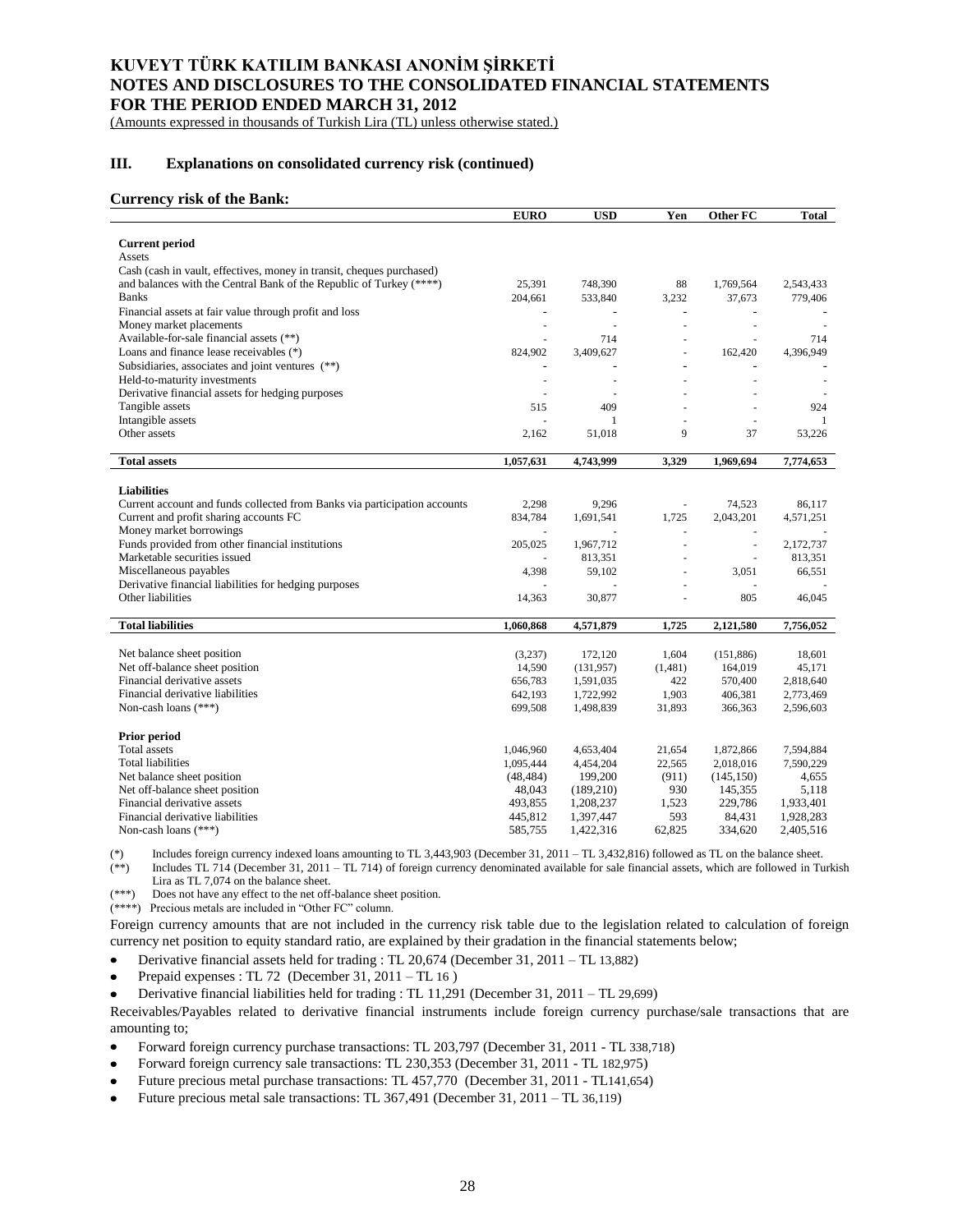(Amounts expressed in thousands of Turkish Lira (TL) unless otherwise stated.)

## **IV. Explanations on liquidity risk**

Liquidity risk represents risk of not having sufficient cash or cash inflows to completely meet the cash outflows on time as a result of imbalance in cash flows.

Liquidity risk may also result from inability to penetrate to market or change positions quickly at suitable prices and amounts due to market disruptions or barriers. To mitigate liquidity risk, the Group diversifies funding sources (customer funds and funds borrowed from abroad) and keeps a certain level of assets as cash and cash equivalents.

The Group determines the liquidity position daily and the treasury department manages market transactions in accordance with the liquidity position of the Group. Indicators of liquidity conditions are analyzed at the weekly Asset/Liability meetings with the participation of top management.

#### **Presentation of assets and liabilities according to their remaining maturities:**

|                                                                                               |               | Up to 1   | $1 - 3$     | $3 - 12$  | $1 - 5$   | Over       | <b>Unallocated</b> |              |
|-----------------------------------------------------------------------------------------------|---------------|-----------|-------------|-----------|-----------|------------|--------------------|--------------|
|                                                                                               | <b>Demand</b> | month     | months      | months    | vears     | 5 years    | $(*)$              | <b>Total</b> |
| <b>Current period</b>                                                                         |               |           |             |           |           |            |                    |              |
| <b>Assets</b>                                                                                 |               |           |             |           |           |            |                    |              |
| Cash (cash in vault, effectives, cash in transit,<br>cheques purchased) and balances with the |               |           |             |           |           |            |                    |              |
| Central Bank of the Republic of Turkey                                                        | 1,983,255     | 983.037   |             |           |           |            |                    | 2,966,292    |
| <b>Banks</b>                                                                                  | 521,291       | 372,697   |             |           |           |            |                    | 893,988      |
| Financial assets at fair value through profit and loss                                        | 5,526         | 18,516    | 24,419      | 12,148    | 106       |            |                    | 60,715       |
| Money market placements                                                                       |               |           |             |           |           |            |                    |              |
| Available-for-sale financial assets                                                           |               |           |             |           |           |            | 7,074              | 7,074        |
| Loans                                                                                         | ÷,            | 1,365,204 | 1,786,711   | 3,873,280 | 3,047,121 | 258,673    | 40,126             | 10,371,115   |
| Held-to-maturity investments                                                                  |               |           |             |           |           |            |                    |              |
| Other assets $(*)$                                                                            | 9,359         | 208,999   | 1,687       | 725       | 14,347    |            | 309,611            | 544,728      |
| <b>Total assets</b>                                                                           | 2,519,431     | 2,948,453 | 1,812,817   | 3,886,153 | 3,061,574 | 258,673    | 356,811            | 14,843,912   |
| <b>Liabilities</b>                                                                            |               |           |             |           |           |            |                    |              |
| Current account and funds collected                                                           |               |           |             |           |           |            |                    |              |
| from banks via participation accounts                                                         | 92,055        |           | 4,780       |           |           |            |                    | 96.835       |
| Current and profit sharing accounts                                                           | 2,472,697     | 1,985,222 | 3,751,830   | 881,921   | 597,963   |            |                    | 9,689,633    |
| Funds provided from other financial institutions                                              |               | 264,105   | 456,340     | 865,239   | 232,606   | 354,447    | ä,                 | 2,172,737    |
| Money market borrowings                                                                       |               |           |             |           |           |            |                    |              |
| Marketable securities issued                                                                  |               |           |             |           | 813,351   |            |                    | 813.351      |
| Miscellaneous payables                                                                        | 124,257       | 18,963    |             |           |           |            |                    | 143,220      |
| Other liabilities (*)                                                                         |               | 229,448   | 8,660       | 2,542     |           |            | 1,687,486          | 1,928,136    |
| <b>Total liabilities</b>                                                                      | 2,689,009     | 2,497,738 | 4,221,610   | 1,749,702 | 1,643,920 | 354,447    | 1,687,486          | 14,843,912   |
|                                                                                               |               |           |             |           |           |            |                    |              |
| Net liquidity gap                                                                             | (169, 578)    | 450,715   | (2,408,793) | 2,136,451 | 1,417,654 | (95, 774)  | (1,330,675)        |              |
| Prior period                                                                                  |               |           |             |           |           |            |                    |              |
| <b>Total assets</b>                                                                           | 2,508,666     | 2,753,197 | 1,796,043   | 3,950,835 | 3,118,634 | 257,765    | 329,215            | 14,714,355   |
| <b>Total liabilities</b>                                                                      | 2,991,854     | 2,805,492 | 3,559,353   | 1,722,525 | 947,978   | 1,060,462  | 1,626,691          | 14,714,355   |
| Net liquidity gap                                                                             | (483, 188)    | (52, 295) | (1,763,310) | 2,228,310 | 2,170,656 | (802, 697) | (1, 297, 476)      |              |

(\*) Certain assets in the balance sheet that are necessary for the banking operations but cannot be readily convertible into cash in the near future, such as tangible assets, investments in associates and subsidiaries, stationary supplies and prepaid expenses are included under unallocated assets. The unallocated other liabilities column consists of equity and provisions balances.

# **V. Explanations on the activities carried out on behalf and account of other persons:**

The Group does not perform purchases, sales and custody services in the name of others. The Group has no faith based transactions.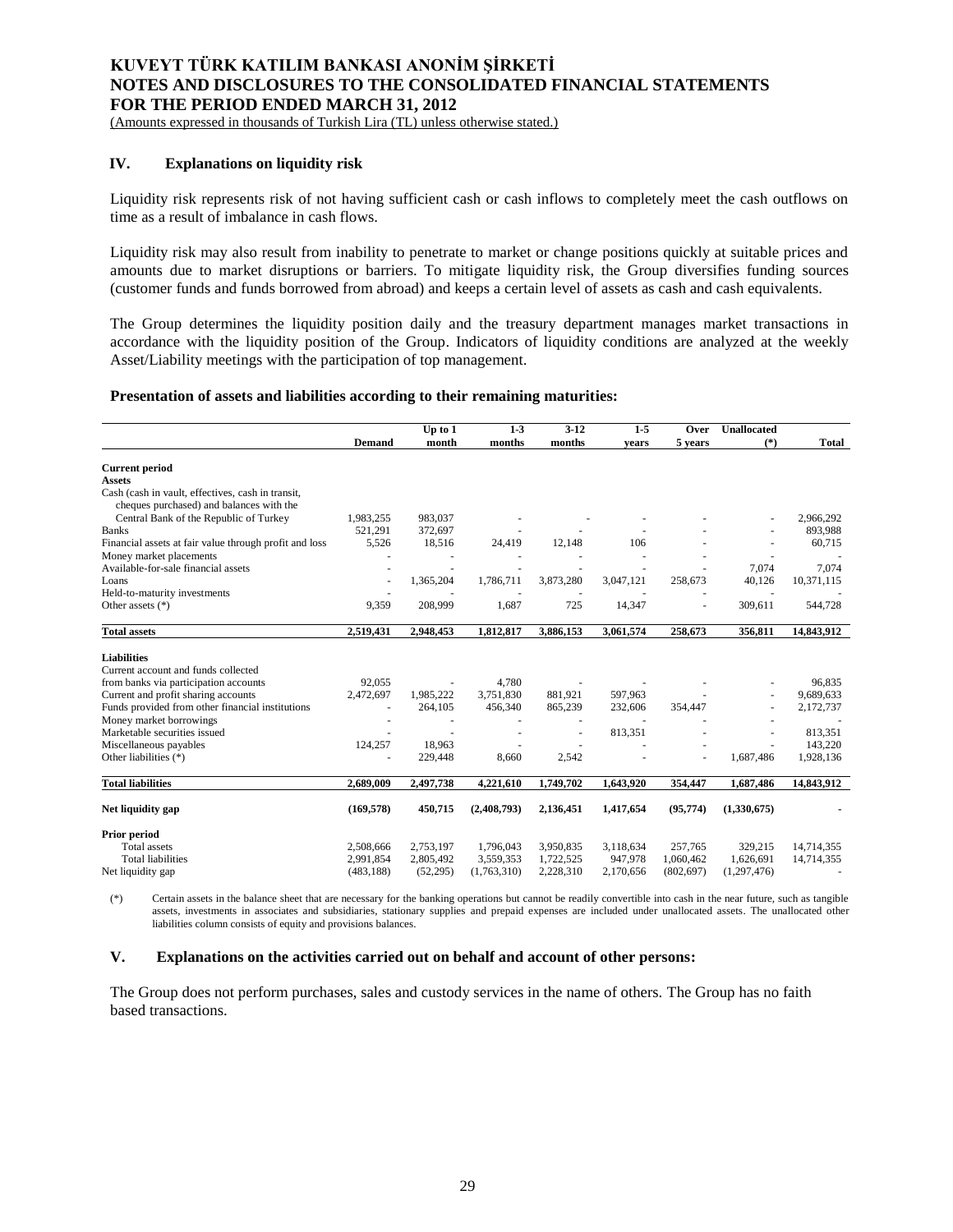(Amounts expressed in thousands of Turkish Lira (TL) unless otherwise stated.)

## **VI. Explanations on business segments**

The Group operates in Corporate and Commercial Banking, Retail Banking, International Banking – Treasury and Investment Banking sectors.

Corporate and Commercial Banking: to meet the financial needs of the customers', unique cash flow and financial solutions are provided to customers through loans, non-cash loans, foreign trade financing services and similar customized products. Domestic and foreign business opportunities are supported by using different corporate banking instruments to serve the sustainability of the production of entities.

Retail Banking; there are four main activities: fund collection, consumer financing, credit cards and alternative distribution channels. The Bank serves in the range of products of profit share accounts creation, banking services, Trade Finance, Checks, POS services, Credit Cards, ATM services, Online Banking and Mobile Banking in these fields.

International Banking: In International Banking, the relationships with foreign correspondent banks and investment institutes are executed directly or via branches abroad, representative offices and agencies. The aim of international banking is to enable foreign trade financing and develop mutual long term financing agreements with foreign banks. The Matched Murabaha is offered to SME's and international investors to meet the financing needs of SME's with international funds. Besides supplying syndicated loans for the Bank, investment banking also supplies syndicated loans in corporate basis for the firms and groups in Turkey. The Treasury in addition to monitoring foreign currency position and liquidity of the Bank, also conducts spot and forward transactions in TL or foreign currencies, performs derivative transactions (Forward, SWAP) with banks and customers, trades of gold within the context of membership of Istanbul Gold Exchange, trades share certificates in Istanbul Stock Exchange and international markets and conducts Murabaha transactions with foreign banks.

| <b>Current Period</b>                                | <b>Retail</b> | Corporate and<br>commercial | Treasury,<br>investment<br>banking<br>and<br>international |                    | <b>Bank's total</b> |
|------------------------------------------------------|---------------|-----------------------------|------------------------------------------------------------|--------------------|---------------------|
| March 31, 2012                                       | banking       | banking                     | banking                                                    | <b>Unallocated</b> | operation           |
| Operating income                                     | 152,685       | 225,826                     | 29,221                                                     |                    | 407,732             |
| Operating expenses                                   | (100, 235)    | (75,963)                    | (30.014)                                                   | (101, 646)         | (307, 858)          |
| Transfers between segments                           | 62,185        | (40, 384)                   | (21, 801)                                                  |                    |                     |
|                                                      |               |                             |                                                            |                    |                     |
| Net operating income(loss)<br>Income from associates | 114,635       | 109,479                     | (22, 594)                                                  | (101, 646)         | 99,874              |
|                                                      |               |                             |                                                            |                    |                     |
| Income (loss) before tax                             | 114,635       | 109,479                     | (22, 594)                                                  | (101, 646)         | 99,874              |
| Provision for taxation                               |               |                             |                                                            | (19, 142)          | (19, 142)           |
| Net income for the period                            | 114,635       | 109,479                     | (22, 594)                                                  | (120, 788)         | 80,732              |
| Segment assets                                       | 3,684,556     | 6,686,559                   | 3,928,069                                                  |                    | 14,299,184          |
| Associates, subsidiaries and joint ventures          |               |                             |                                                            | 57,863             | 57,863              |
| <b>Undistributed assets</b>                          |               |                             |                                                            | 486,865            | 486,865             |
| <b>Total assets</b>                                  | 3,684,556     | 6,686,559                   | 3,928,069                                                  | 544,728            | 14,843,912          |
| Segment liabilities                                  | 7,230,240     | 2,557,201                   | 3,005,644                                                  |                    | 12,793,085          |
| <b>Undistributed liabilities</b>                     |               |                             |                                                            | 531,286            | 531,286             |
| Shareholders' equity                                 |               |                             |                                                            | 1,519,541          | 1,519,541           |
| <b>Total liabilities</b>                             | 7.230.240     | 2,557,201                   | 3.005.644                                                  | 2.050.826          | 14,843,912          |

### **Specific balance sheet and income statement items according to segments:**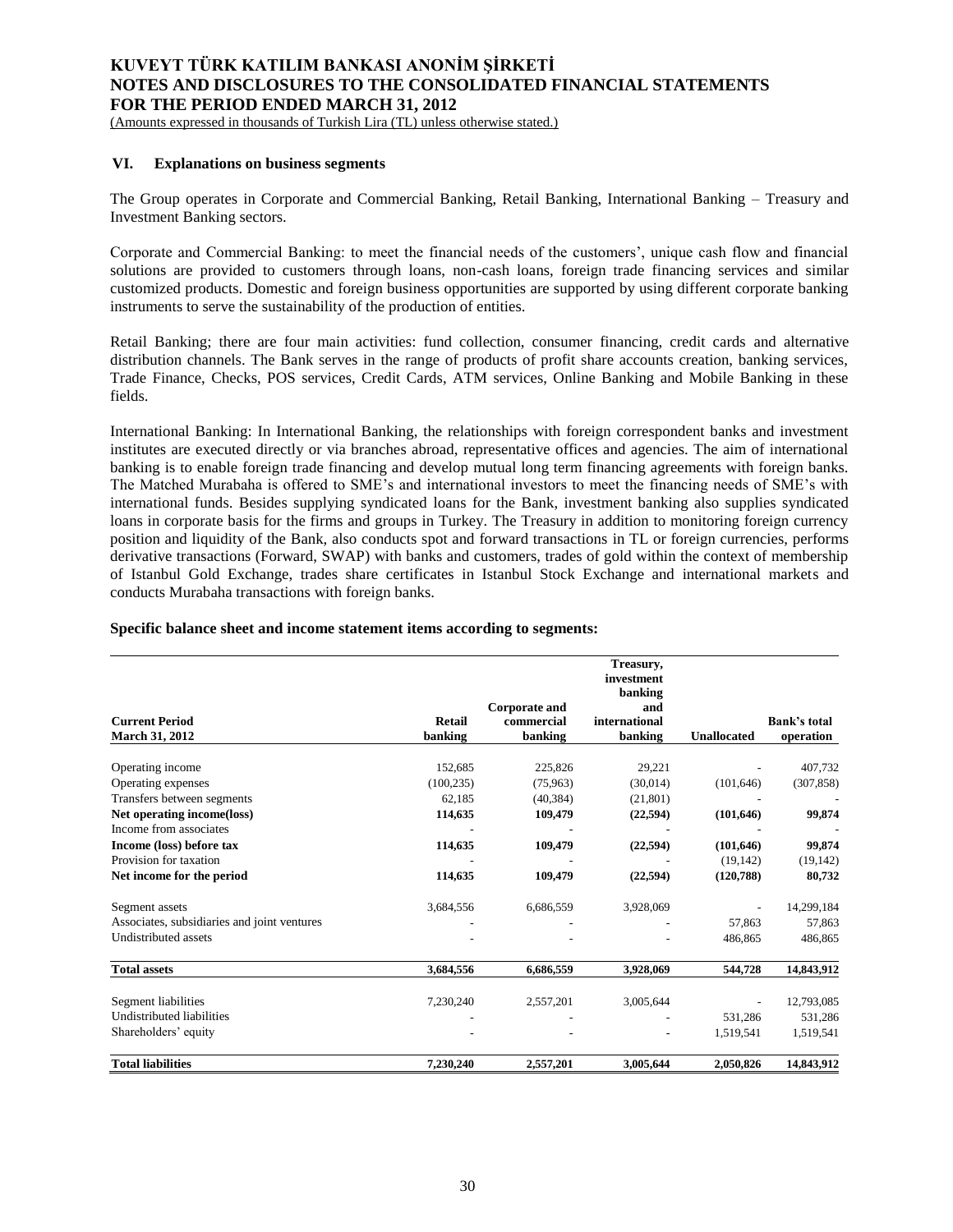(Amounts expressed in thousands of Turkish Lira (TL) unless otherwise stated.)

|                                             |               |                             | Treasury,<br>investment<br>banking<br>and |                    |                     |
|---------------------------------------------|---------------|-----------------------------|-------------------------------------------|--------------------|---------------------|
| <b>Prior Period</b>                         | <b>Retail</b> | Corporate and<br>commercial | international                             |                    | <b>Bank's total</b> |
| <b>March 31, 2011</b>                       | banking       | banking                     | banking                                   | <b>Unallocated</b> | operation           |
| Operating income                            | 98,460        | 166,542                     | 13,051                                    |                    | 278,053             |
| Operating expenses                          | (90, 884)     | (53,984)                    | (7,225)                                   | (79,089)           | (231, 182)          |
| Transfers between segments                  | 7,279         | (17, 117)                   | 9,838                                     |                    |                     |
| Net operating income/loss                   | 14,855        | 95,441                      | 15,664                                    | (79,089)           | 46,871              |
| Income from associates                      |               |                             |                                           |                    |                     |
| Income (loss) before tax                    | 14,855        | 95,441                      | 15,664                                    | (79,089)           | 46,871              |
| Provision for taxation                      |               |                             |                                           | (9,170)            | (9,170)             |
| Net income for the period                   | 14,855        | 95,441                      | 15,664                                    | (88,259)           | 37,701              |
| Segment assets                              |               |                             |                                           |                    |                     |
| Associates, subsidiaries and joint ventures | 3,452,310     | 6,961,259                   | 3,766,113                                 |                    | 14,179,682          |
| <b>Undistributed assets</b>                 |               |                             |                                           | 65,563             | 65,563              |
|                                             |               |                             |                                           | 469,020            | 469,020             |
| <b>Total assets</b>                         |               |                             |                                           |                    |                     |
|                                             | 3,452,310     | 6,961,259                   | 3,766,113                                 | 534,673            | 14,714,355          |
| Segment liabilities                         |               |                             |                                           |                    |                     |
| <b>Undistributed liabilities</b>            | 7,076,224     | 2,842,103                   | 2,816,287                                 |                    | 12,734,614          |
| Shareholders' equity                        |               |                             |                                           | 539,312            | 539,312             |
|                                             |               |                             |                                           | 1,440,429          | 1,440,429           |
| <b>Total liabilities</b>                    | 7,076,224     | 2,842,103                   | 2,816,287                                 | 1,979,741          | 14,714,355          |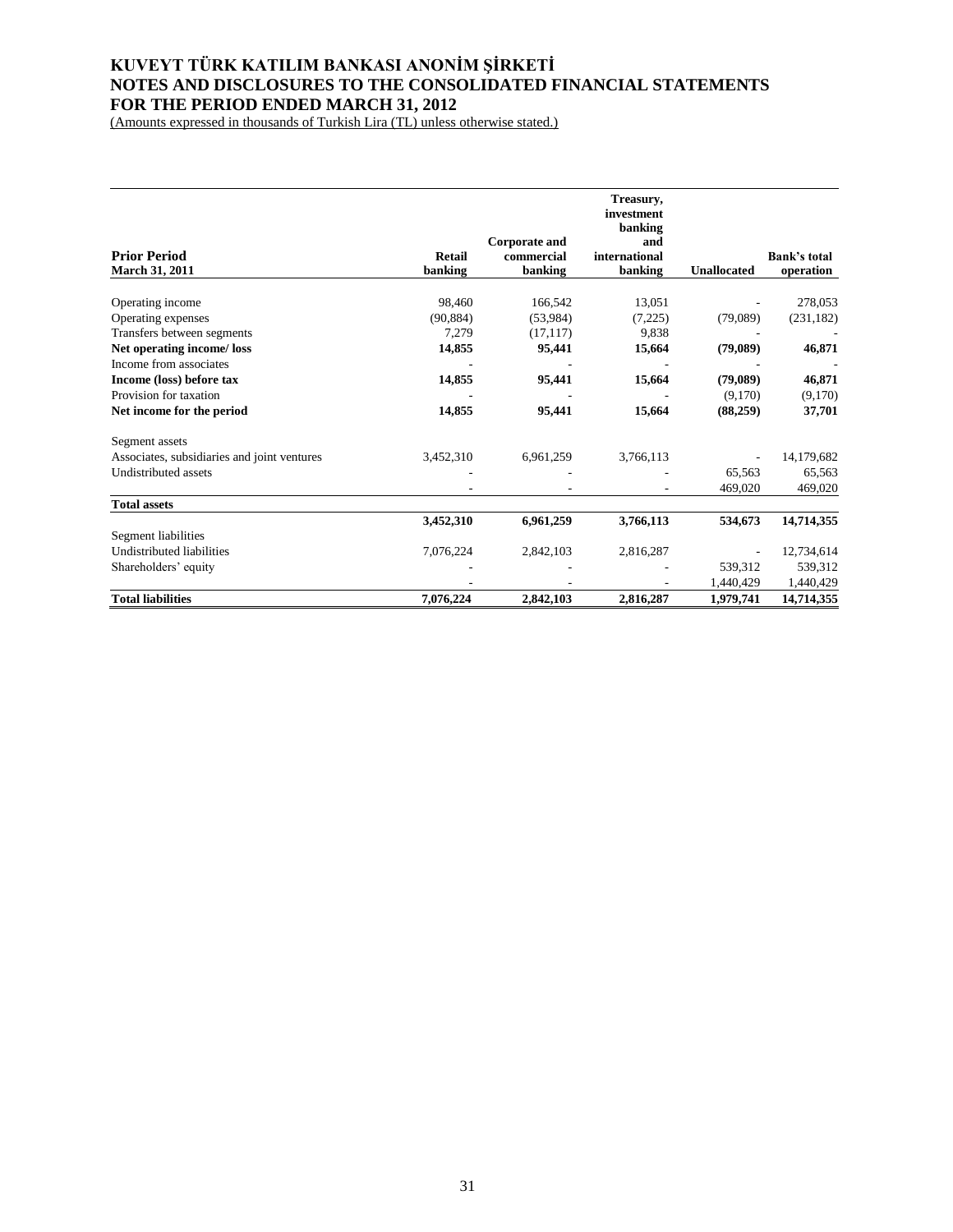(Amounts expressed in thousands of Turkish Lira (TL) unless otherwise stated.)

# **SECTION FIVE**

## **EXPLANATIONS AND NOTES ON THE UNCONSOLIDATED FINANCIAL STATEMENTS**

#### **I. Explanations and notes related to assets:**

### **a. Cash and balances with the Central Bank of Republic of Turkey:**

#### **1. Cash and balances with the Central Bank of Republic of Turkey:**

|                                                                                | Current period          |                                 |                         | <b>Prior period</b>            |  |
|--------------------------------------------------------------------------------|-------------------------|---------------------------------|-------------------------|--------------------------------|--|
|                                                                                | TL                      | FC                              | TL                      | FC                             |  |
| Cash/foreign currency<br>The Central Bank of Republic of Turkey<br>Other $(*)$ | 78,993<br>343,811<br>55 | 121,236<br>984.469<br>1,437,728 | 105,855<br>349,686<br>- | 64,977<br>924,366<br>1,395,058 |  |
| <b>Total</b>                                                                   | 422,859                 | 2,543,433                       | 455,541                 | 2,384,401                      |  |

(\*) As of March 31, 2012, precious metal depot account amounting to TL 1,437,622 (December 31, 2011 - 1,394,279 TL ) and money in transit amounting to TL 161 (December 31, 2011 – TL 779 ) is reflected in this line.

## **2. Balances with the Central Bank of Turkey:**

|                                                                                     | <b>Current period</b> |                  |                            | <b>Prior period</b> |
|-------------------------------------------------------------------------------------|-----------------------|------------------|----------------------------|---------------------|
|                                                                                     | TL                    | FC               | TL                         | FC                  |
| Unrestricted demand deposit<br>Unrestricted time deposit<br>Restricted time deposit | 343,811<br>-<br>-     | 1.432<br>983,037 | 349,686<br>$\qquad \qquad$ | 1,531<br>922,835    |
| <b>Total</b>                                                                        | 343,811               | 984,469          | 349,686                    | 924,366             |

In accordance with the "Communiqué Regarding the Reserve Requirements No. 2005/1", the Bank is required to maintain reserves in Central Bank of Turkey in TL liabilities and US Dollars or Euro for foreign currency liabilities. In accordance with "Amendments in Communiqué No. 2012/3 for Communiqué Regarding the Reserve Requirements dated March 28, 2012 and published in the Official Gazette No. 28247", up to 40% of the reserve requirement amount for TL liabilities can be held as foreign currency (US Dollar or Euro). The upper limit for reserve requirement that can be held as standard gold has increased from 10% to 20% and the upper limit for foreign currency liabilities except precious metal accounts that can be held as standard gold has decreased from 10% to 0%.

The reserve rates for TL liabilities vary between 5% and 11% for TL deposits and other liabilities according to their maturities as of March 31, 2012 (December 31, 2011 – 5% and 11% for all TL liabilities). The reserve rates for foreign currency liabilities vary between 6% and 11% for deposit and other foreign currency liabilities according to their maturities as of March 31, 2012 (December 31, 2011 – 6% and 11% for all FC liabilities).

## **b. Information on financial assets at fair value through profit and loss:**

1. As of March 31, 2012, there are no financial assets at fair value through profit and loss subject to repurchase transactions, given as a collateral or blocked (December 31, 2011 – None).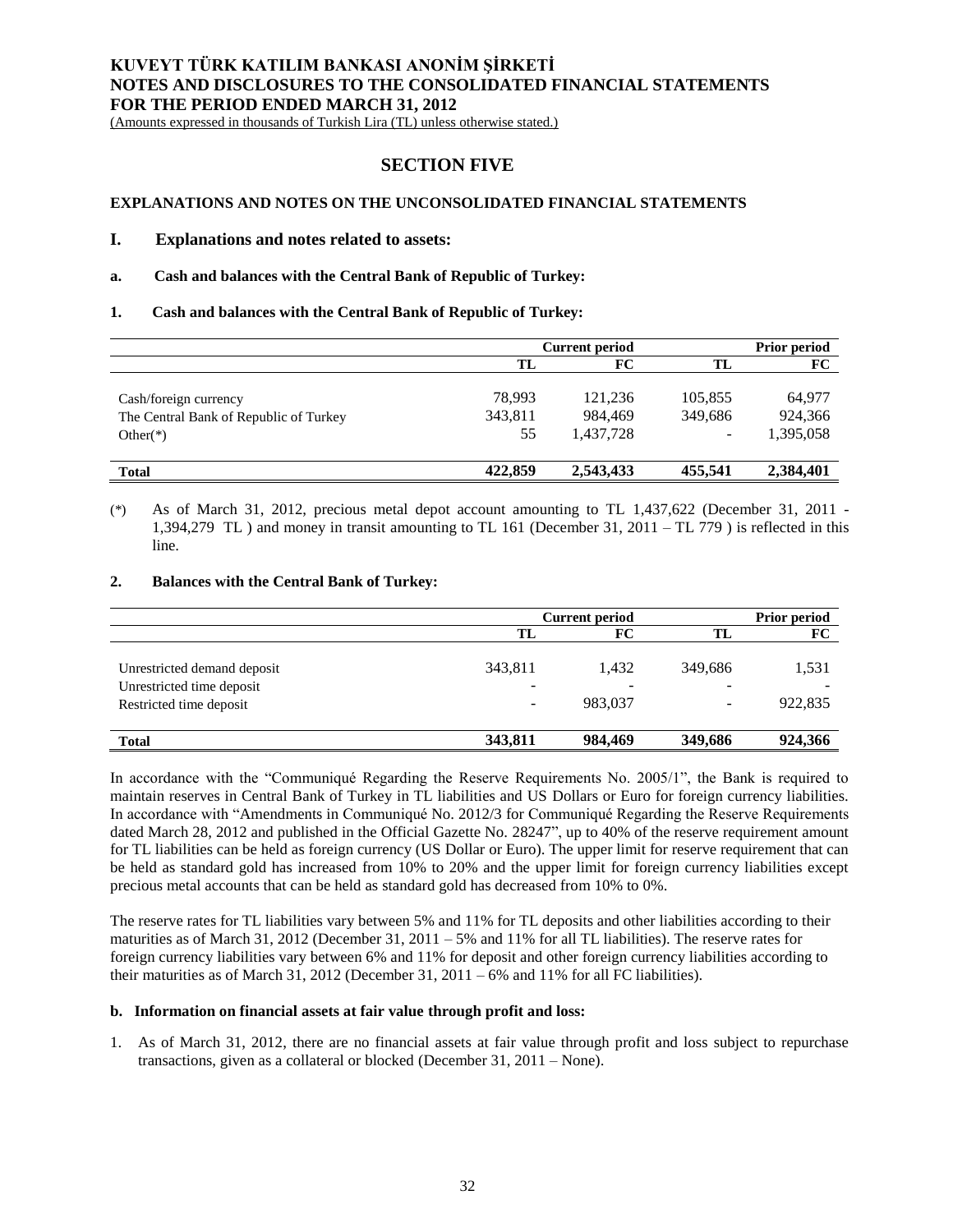(Amounts expressed in thousands of Turkish Lira (TL) unless otherwise stated.)

## **I. Explanations and notes related to assets: (continued)**

### 2. Positive Differences Related to Derivative Financial Assets Held-for-Trading:

| Derivative financial assets held-for-trading | <b>Current period</b> | Prior period             |                          |        |
|----------------------------------------------|-----------------------|--------------------------|--------------------------|--------|
|                                              | TL                    | FC                       | TL                       | FC     |
| Forward transactions                         | 30,474                | 11,512                   | 56,119                   | 13,573 |
| Swap transactions                            | 4,039                 | 9,162                    | 4,864                    | 309    |
| <b>Futures transactions</b>                  | -                     | $\qquad \qquad$          | ۰                        |        |
| Options                                      | -                     | $\overline{\phantom{0}}$ | $\overline{\phantom{0}}$ |        |
| Other                                        | -                     | $\overline{\phantom{0}}$ | $\overline{\phantom{0}}$ | -      |
|                                              |                       |                          |                          |        |
|                                              |                       |                          |                          |        |

# **Total 34,513 20,674 60,983 13,882**

# **II. Information on Banks:**

| <b>Information on Banks:</b>    |                       |                     |        |         |
|---------------------------------|-----------------------|---------------------|--------|---------|
|                                 | <b>Current period</b> | <b>Prior period</b> |        |         |
|                                 | TL                    | FC                  | TL     | FC      |
| <b>Banks</b>                    | 114,582               | 779,406             | 51,169 | 781,240 |
| Domestic                        | 9.232                 | 361,236             | 50,451 | 346,683 |
| Foreign                         | 105,350               | 418.170             | 718    | 434,557 |
| Branches and head office abroad |                       |                     |        |         |
| <b>Total</b>                    | 114,582               | 779,406             | 51,169 | 781,240 |

### **2. 2. Information on foreign bank accounts:**

|                                  | <b>Current period</b> | Prior period                             |         |                   |
|----------------------------------|-----------------------|------------------------------------------|---------|-------------------|
|                                  | Unrestricted          | <b>Restricted</b><br><b>Unrestricted</b> |         | <b>Restricted</b> |
|                                  | Amount                | Amount                                   | Amount  | Amount            |
| <b>EU</b> Countries              | 356,249               | ۰                                        | 240,490 |                   |
| USA and Canada                   | 88,950                |                                          | 84,838  |                   |
| OECD Countries <sup>(*)</sup>    | 3,935                 |                                          | 21,815  |                   |
| <b>Off-shore Banking Regions</b> | 53,442                |                                          | 709     |                   |
| Other                            | 20,944                |                                          | 87.423  |                   |
| <b>Total</b>                     | 523,520               |                                          | 435,275 |                   |

(\*) OECD countries other than European Union countries, USA and Canada.

### **d. Information on financial assets available-for-sale:**

1. There are no financial assets available for sale subject to repurchase transactions, given as a guarantee or blocked (December 31, 2011 – None).

2. Information on Financial Assets Available-for-Sale:

|                              | <b>Current period</b> | <b>Prior period</b> |
|------------------------------|-----------------------|---------------------|
| <b>Debt Securities</b>       |                       |                     |
| Quoted on stock exchange     |                       |                     |
| Not quoted on stock exchange |                       |                     |
| Share certificates           | 7,074                 | 6,542               |
| Quoted on stock exchange     |                       |                     |
| Not quoted on stock exchange | 7.074                 | 6,542               |
| Impairment provision         |                       |                     |
| <b>Total</b>                 | 7,074                 | 6,542               |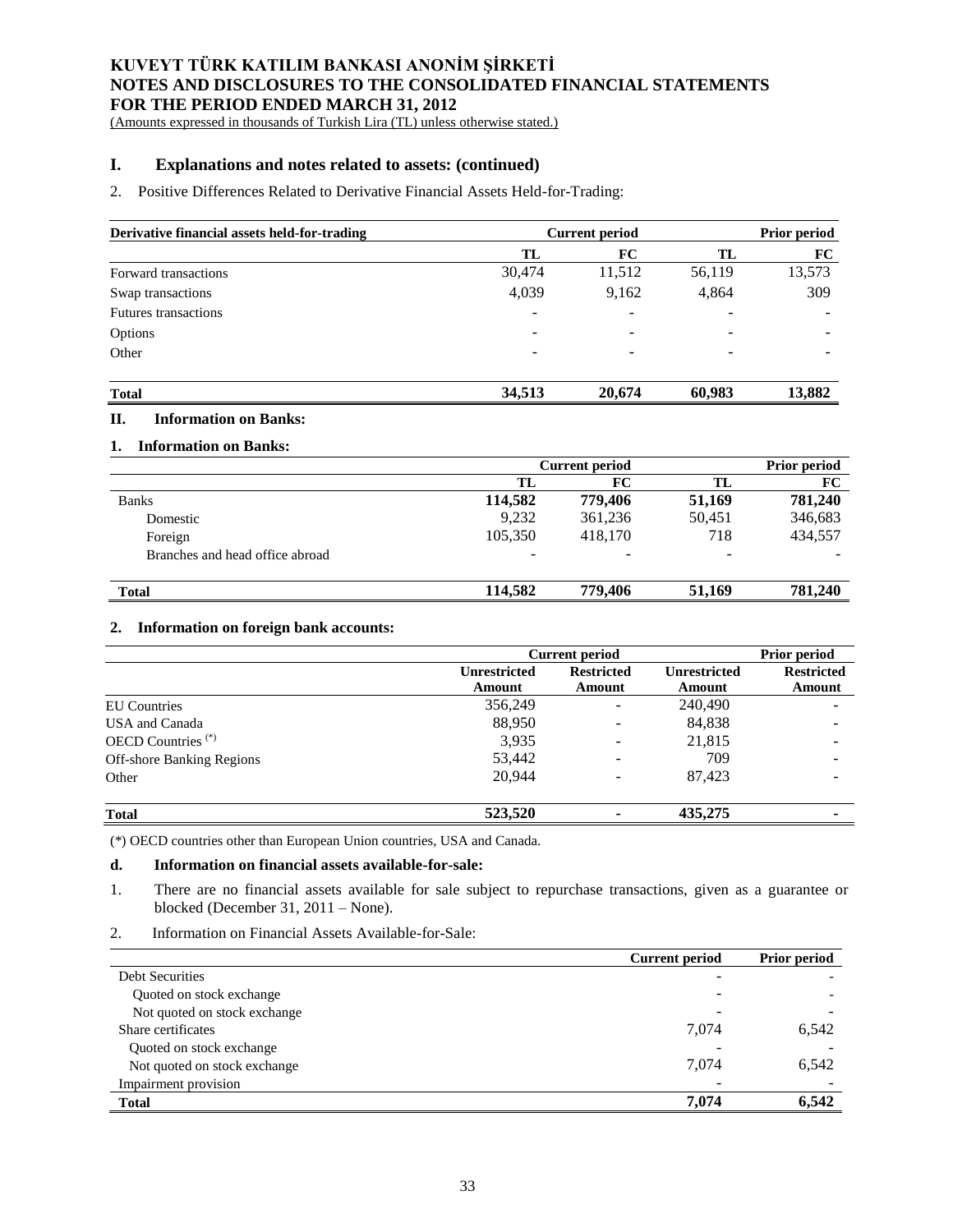(Amounts expressed in thousands of Turkish Lira (TL) unless otherwise stated.)

## **I. Explanations and notes related to assets: (continued)**

#### **e. Information on loans and receivables:**

1. All types of loans and advances given to shareholders and employees of the Bank:

|                                        | Current period |                 |        | <b>Prior period</b> |  |
|----------------------------------------|----------------|-----------------|--------|---------------------|--|
|                                        | Cash           | <b>Non-Cash</b> | Cash   | <b>Non-Cash</b>     |  |
| Direct Loans Granted to Shareholders   | 700            | 1.225           |        | 298                 |  |
| Corporate Shareholders                 |                | 1,225           | 6      |                     |  |
| Real Person Shareholders               | 700            |                 | 88     | 298                 |  |
| Indirect Loans Granted to Shareholders | 80,787         | 2.965           | 86,678 | 2.919               |  |
| Loans Granted to Employees             | 3.917          | 17              | 3.772  | 17                  |  |
| Total                                  | 85,405         | 4.207           | 90.544 | 3.234               |  |

2. Information on first and second category loans and other receivables including restructured or rescheduled loans:

|                                        |                  | <b>Standard loans and</b><br>other receivables | <b>Loans and other receivables</b><br>under close monitoring |                     |  |
|----------------------------------------|------------------|------------------------------------------------|--------------------------------------------------------------|---------------------|--|
|                                        | <b>Loans</b> and | <b>Restructured</b>                            | <b>Loans</b> and                                             | <b>Restructured</b> |  |
|                                        | other            | <sub>or</sub>                                  | other                                                        | or                  |  |
| <b>Cash Loans</b>                      | receivables      | rescheduled                                    | receivables                                                  | rescheduled         |  |
| Loans                                  | 9,682,625        | 146,143                                        | 200,794                                                      | 167,338             |  |
| Financing of documents on goods        |                  |                                                |                                                              |                     |  |
| Export loans                           | 74,766           | 504                                            | 80                                                           |                     |  |
| Import loans                           | 845,784          |                                                | 3,152                                                        |                     |  |
| <b>Business loans</b>                  | 5,772,737        | 138,981                                        | 109,802                                                      | 159,892             |  |
| Consumer loans                         | 1,671,820        | 2,814                                          | 33,668                                                       | 6,909               |  |
| Credit cards                           | 104,737          |                                                | 2,190                                                        |                     |  |
| Investments on profit/loss partnership |                  |                                                |                                                              |                     |  |
| Precious metals loans                  | 159,155          |                                                | 1,329                                                        |                     |  |
| Loans given to financial sector        | 18               |                                                |                                                              |                     |  |
| Loans given abroad                     | 164,014          | 962                                            |                                                              |                     |  |
| Other                                  | 889,594          | 2,882                                          | 50,572                                                       | 537                 |  |
| Other receivables                      | 878              |                                                | 1,978                                                        |                     |  |
| <b>Total</b>                           | 9,683,503        | 146,143                                        | 202,772                                                      | 167,338             |  |

In accordance with the Communiqué "Principles and Procedures for the Determination of the Quality of Loans and Other Receivables and Reserves to be provided for These Loans'' published in Official Gazette dated May 28, 2011 and numbered 27947, information related to the restructuring (after publish date of the aforementioned Communiqué) of the standard loans and loans and other receivables under close monitoring with respect to the payment schedules and terms is as follows (last installment dates and principal amounts are taken into the account):

| Number of amendments on<br>the payment plan | $0-1$ month | 1-3 months     | 3-6 months | $6$ months $-1$<br>year | $1-5$ years   | More than 5<br>vears | <b>Total</b> |
|---------------------------------------------|-------------|----------------|------------|-------------------------|---------------|----------------------|--------------|
|                                             | ۰           | ٠              | 1,616      | 12,464                  | 17,866        | ۰                    | 31,946       |
| 2                                           |             | ٠              | ۰          | ٠                       |               |                      |              |
| <b>Total</b>                                |             | $\blacksquare$ | 1,616      | 12,464                  | 17,866        |                      | 31,946       |
|                                             |             |                |            |                         |               |                      |              |
|                                             |             |                |            |                         |               |                      |              |
| Number of amendments on                     |             |                |            | $6$ months $-1$         |               | More than 5          |              |
| the payment plan                            | 0-1 month   | 1-3 months     | 3-6 months | year                    | $1 - 5$ years | vears                | <b>Total</b> |
|                                             | ۰           | 253            | 226        | 7,125                   | 16,348        | ۰                    | 23,952       |
| 2                                           | ۰           | ٠              | ۰.         | ٠                       |               | ۰                    |              |
|                                             |             |                |            |                         |               |                      |              |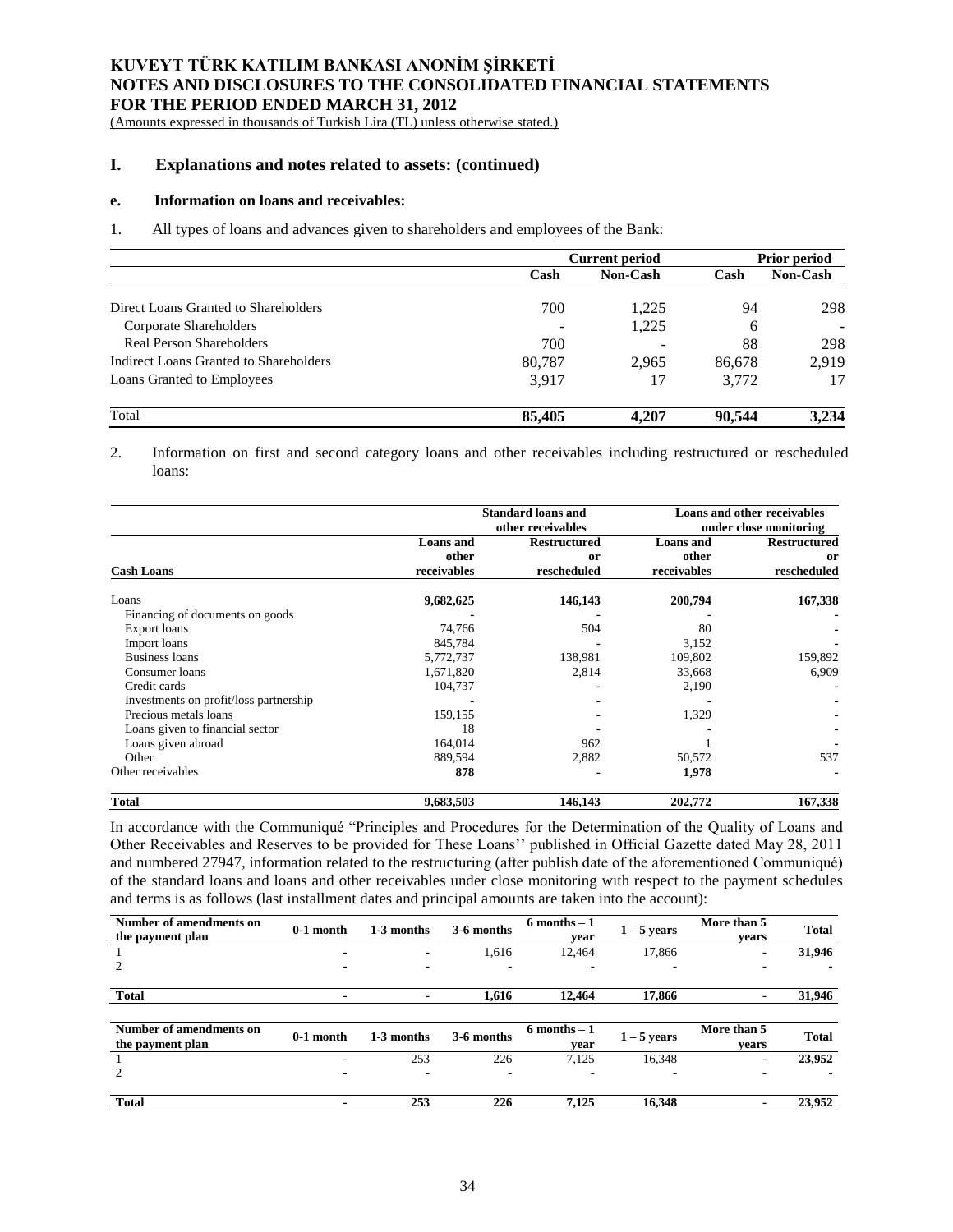(Amounts expressed in thousands of Turkish Lira (TL) unless otherwise stated.)

# **I. Explanations and notes related to assets: (continued)**

## 3. Breakdown of loans and other receivables according to their maturities:

|                                        |             | <b>Standard loans and</b><br>other receivables | <b>Loans and other receivables</b><br>under close monitoring |                     |  |
|----------------------------------------|-------------|------------------------------------------------|--------------------------------------------------------------|---------------------|--|
|                                        | Loans and   | <b>Restructured</b>                            | Loans and                                                    | <b>Restructured</b> |  |
|                                        | other       | or                                             | other                                                        | or                  |  |
| <b>Cash loans</b>                      | receivables | rescheduled                                    | receivables                                                  | rescheduled         |  |
| Short-term loans and other receivables | 3,197,695   | 80                                             | 35,839                                                       | 3,122               |  |
| Loans                                  | 3,196,817   | 80                                             | 33,861                                                       | 3,122               |  |
| Other receivables                      | 878         | ٠                                              | 1.978                                                        |                     |  |
| Medium and long-term loans and other   |             |                                                |                                                              |                     |  |
| receivables $(*)$                      | 6,485,808   | 146,063                                        | 166,933                                                      | 164,216             |  |
| Loans                                  | 6,485,808   | 146,063                                        | 166,933                                                      | 164.216             |  |
| Other receivables                      | ۰           | ۰                                              | ۰                                                            |                     |  |
| <b>Total</b>                           | 9,683,503   | 146,143                                        | 202,772                                                      | 167,338             |  |

(\*) Loans with have original maturities longer than a year are classified as "Medium and Long Term Loans".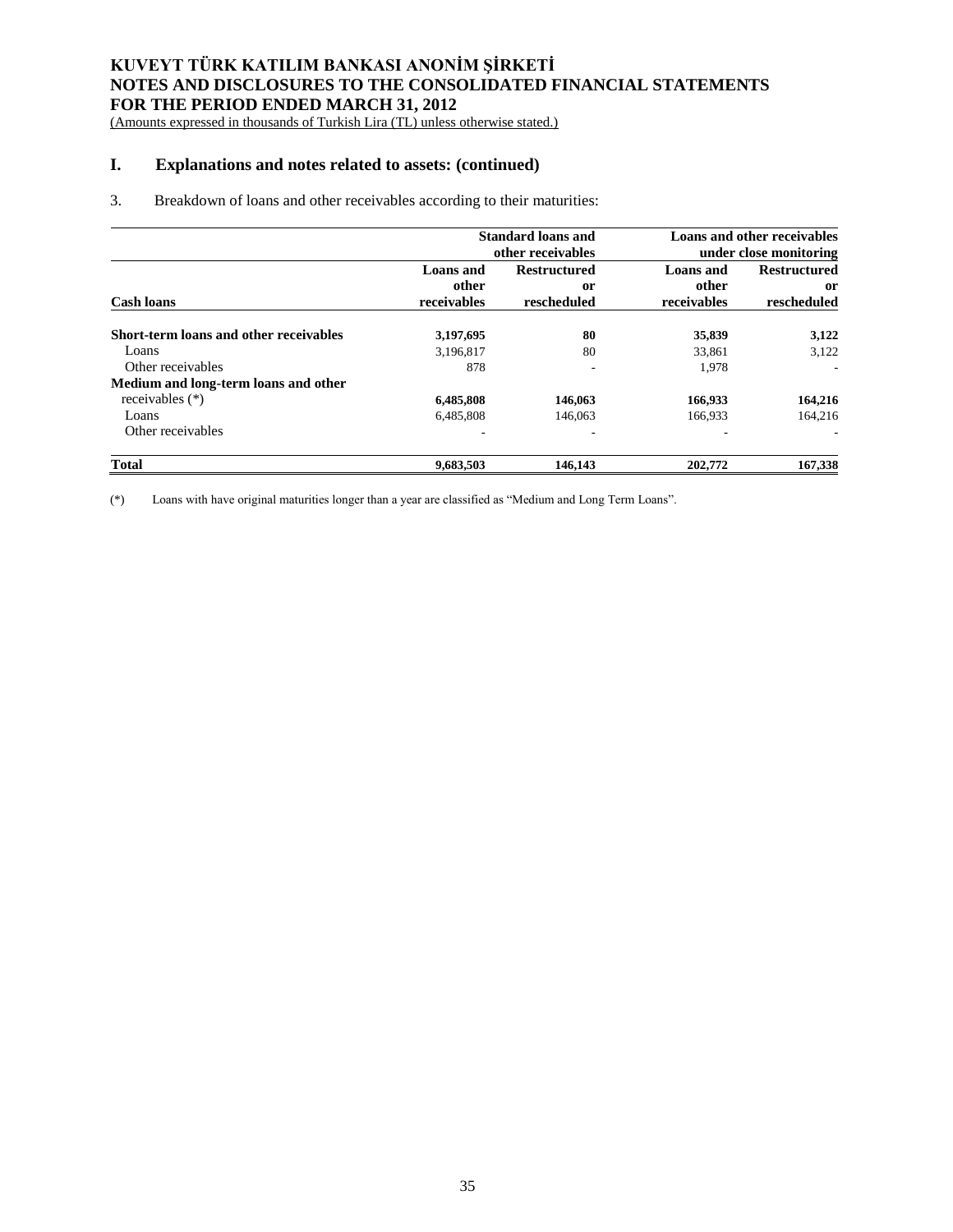(Amounts expressed in thousands of Turkish Lira (TL) unless otherwise stated.)

# **I. Explanations and notes related to assets: (continued)**

4. Information on consumer loans, retail credit cards, loans given to personnel and personnel credit cards:

|                                           |                | <b>Medium</b> and |                |
|-------------------------------------------|----------------|-------------------|----------------|
|                                           | Short term     | long term         | <b>Total</b>   |
|                                           |                |                   |                |
| <b>Consumer Loans-TL</b>                  | 4,518          | 1,654,870         | 1,659,388      |
| <b>Housing Loans</b>                      | 803            | 1,536,455         | 1,537,258      |
| Vehicle Loans                             | 1,348          | 110,082           | 111,430        |
| <b>Consumer Loans</b>                     | 2,299          | 7,936             | 10,235         |
| Other                                     | 68             | 397               | 465            |
| <b>Consumer Loans-FC Indexed</b>          |                | 41,080            | 41,080         |
| Housing Loans                             |                | 40,725            | 40,725         |
| Vehicle Loans                             |                | 228               | 228            |
| <b>Consumer Loans</b>                     |                | 118               | 118            |
| Other                                     |                | 9                 | 9              |
| <b>Consumer Loans-FC</b>                  |                | 13,547            | 13,547         |
| <b>Housing Loans</b>                      |                | 13,031            | 13,031         |
| Vehicle Loans                             |                |                   |                |
| <b>Consumer Loans</b>                     |                |                   |                |
| Other                                     |                | 516               | 516            |
| <b>Retail Credit Cards-TL</b>             | 49,761         | 15,736            | 65,497         |
| With Installment                          | 11,602         | 15,736            | 27,338         |
| Without Installment                       | 38,159         |                   | 38,159         |
| <b>Retail Credit Cards-FC</b>             |                |                   |                |
| With Installment                          |                |                   |                |
| Without Installment                       |                |                   |                |
| <b>Personnel Loans-TL</b>                 | 58             | 1,133             | 1,191          |
| Housing Loans                             |                | 406               | 406            |
| Vehicle Loans                             | 25             | 597               | 622            |
| <b>Consumer Loans</b>                     | 33             | 130               | 163            |
| Other                                     |                |                   |                |
| <b>Personnel Loans-FC Indexed</b>         |                | 5                 | 5              |
| <b>Housing Loans</b>                      |                |                   |                |
| Vehicle Loans                             |                | 3                 | 3              |
| <b>Consumer Loans</b>                     |                | $\overline{c}$    | $\overline{c}$ |
| Other                                     |                |                   |                |
| <b>Personnel Loans-FC</b>                 |                |                   |                |
|                                           |                |                   |                |
| <b>Housing Loans</b><br>Vehicle Loans     |                |                   |                |
| <b>Consumer Loans</b>                     |                |                   |                |
| Other                                     |                |                   |                |
|                                           |                |                   |                |
| <b>Personnel Credit Cards-TL</b>          | 2,588          | 228               | 2,816          |
| With Installment                          | 1,022          | 228               | 1,250          |
| Without Installment                       | 1,566          |                   | 1,566          |
| <b>Personnel Credit Cards-FC</b>          | $\blacksquare$ | $\blacksquare$    |                |
| Installment based                         |                |                   |                |
| Without-installment                       |                |                   |                |
| <b>Overdraft Account-TL (Real Person)</b> | $\blacksquare$ | ۰                 | $\sim$         |
| <b>Overdraft Account-FC (Real Person)</b> | $\blacksquare$ |                   |                |
| <b>Total</b>                              |                |                   |                |
|                                           | 56,925         | 1,726,599         | 1,783,524      |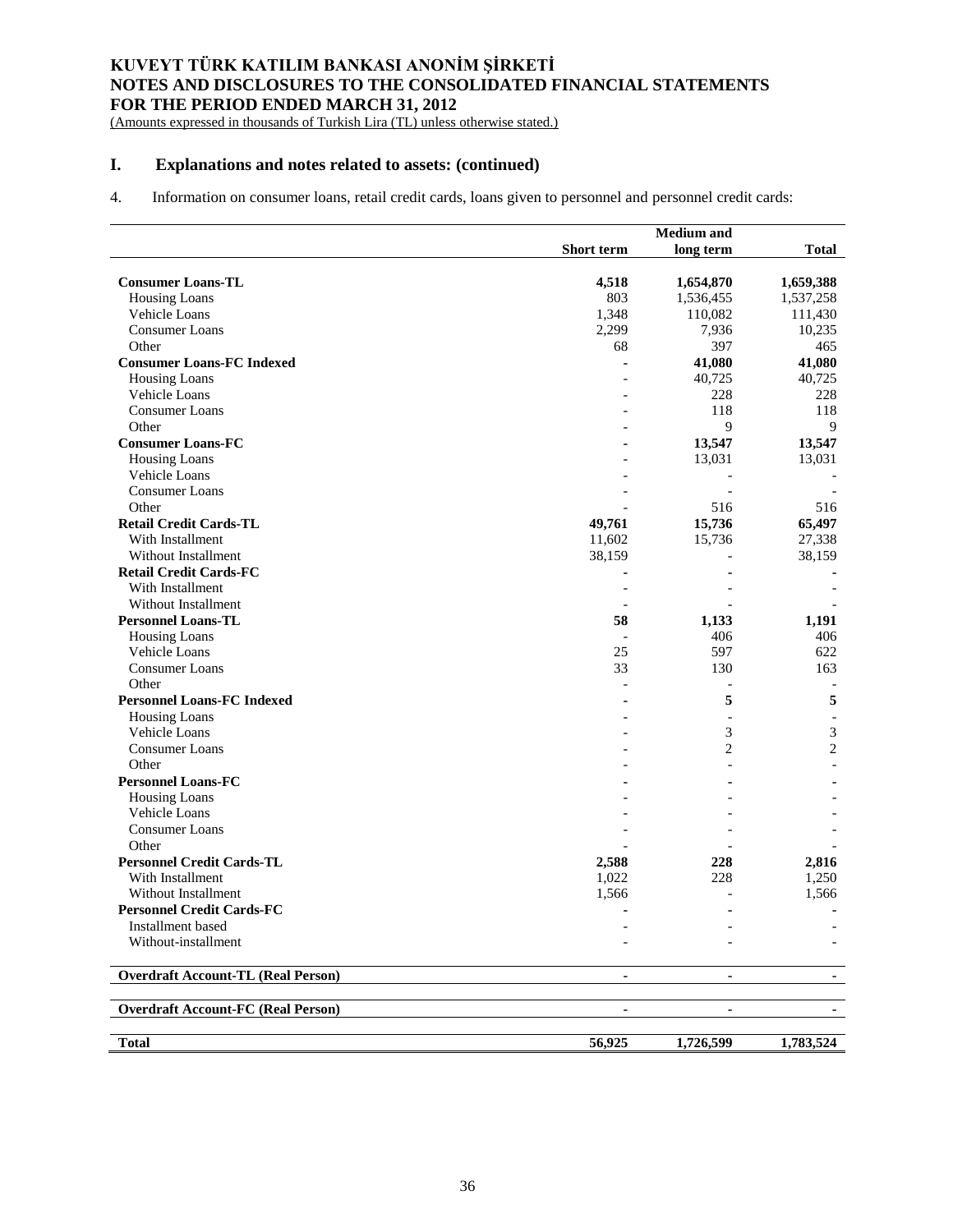(Amounts expressed in thousands of Turkish Lira (TL) unless otherwise stated.)

# **I. Explanations and notes related to assets: (continued)**

## 5. Information on commercial installment loans and corporate credit cards:

|                                                |                   | <b>Medium</b> and |              |  |
|------------------------------------------------|-------------------|-------------------|--------------|--|
|                                                | <b>Short term</b> | long term         | <b>Total</b> |  |
| <b>Commercial Installment Loans-TL</b>         | 37,249            | 1,287,364         | 1,324,613    |  |
| <b>Business Loans</b>                          | 2,617             | 227,413           | 230,030      |  |
| Vehicle Loans                                  | 22,509            | 578,101           | 600,610      |  |
| <b>Consumer Loans</b>                          |                   | 34,772            | 34,772       |  |
| Other                                          | 12,123            | 447,078           | 459,201      |  |
| <b>Commercial Installment Loans-FC Indexed</b> | 16,002            | 529,043           | 545,045      |  |
| <b>Business Loans</b>                          | 3,953             | 121,536           | 125,489      |  |
| Vehicle Loans                                  | 4,411             | 174,116           | 178,527      |  |
| <b>Consumer Loans</b>                          |                   |                   |              |  |
| Other                                          | 7,638             | 233,391           | 241,029      |  |
| <b>Commercial Installment Loans-FC</b>         |                   | 90,953            | 90,953       |  |
| <b>Business Loans</b>                          |                   | 39,843            | 39,843       |  |
| Vehicle Loans                                  |                   | 1,773             | 1,773        |  |
| Consumer Loans                                 |                   |                   |              |  |
| Other                                          |                   | 49,337            | 49,337       |  |
| <b>Corporate Credit Cards-TL</b>               | 38,614            |                   | 38,614       |  |
| With Installment                               | 5,924             |                   | 5,924        |  |
| Without Installment                            | 32,690            |                   | 32,690       |  |
| <b>Corporate Credit Cards-FC</b>               |                   |                   |              |  |
| With Installment                               |                   |                   |              |  |
| <b>Without Installment</b>                     |                   |                   |              |  |
| <b>Overdraft Account-TL (Legal Entity)</b>     | ۰                 | ٠                 |              |  |
| <b>Overdraft Account-FC (Legal Entity)</b>     | ۰                 | $\blacksquare$    |              |  |
| <b>Total</b>                                   | 91.865            | 1,907,360         | 1.999.225    |  |

6. Breakdown of domestic and foreign loans:

|                | <b>Current period</b> | <b>Prior period</b> |
|----------------|-----------------------|---------------------|
| Domestic loans | 10,034,779            | 10,098,047          |
| Foreign loans  | 164,977               | 151,936             |
| <b>Total</b>   | 10,199,756            | 10,249,983          |

7. Loans granted to subsidiaries and associates:

None (December 31, 2011 – None).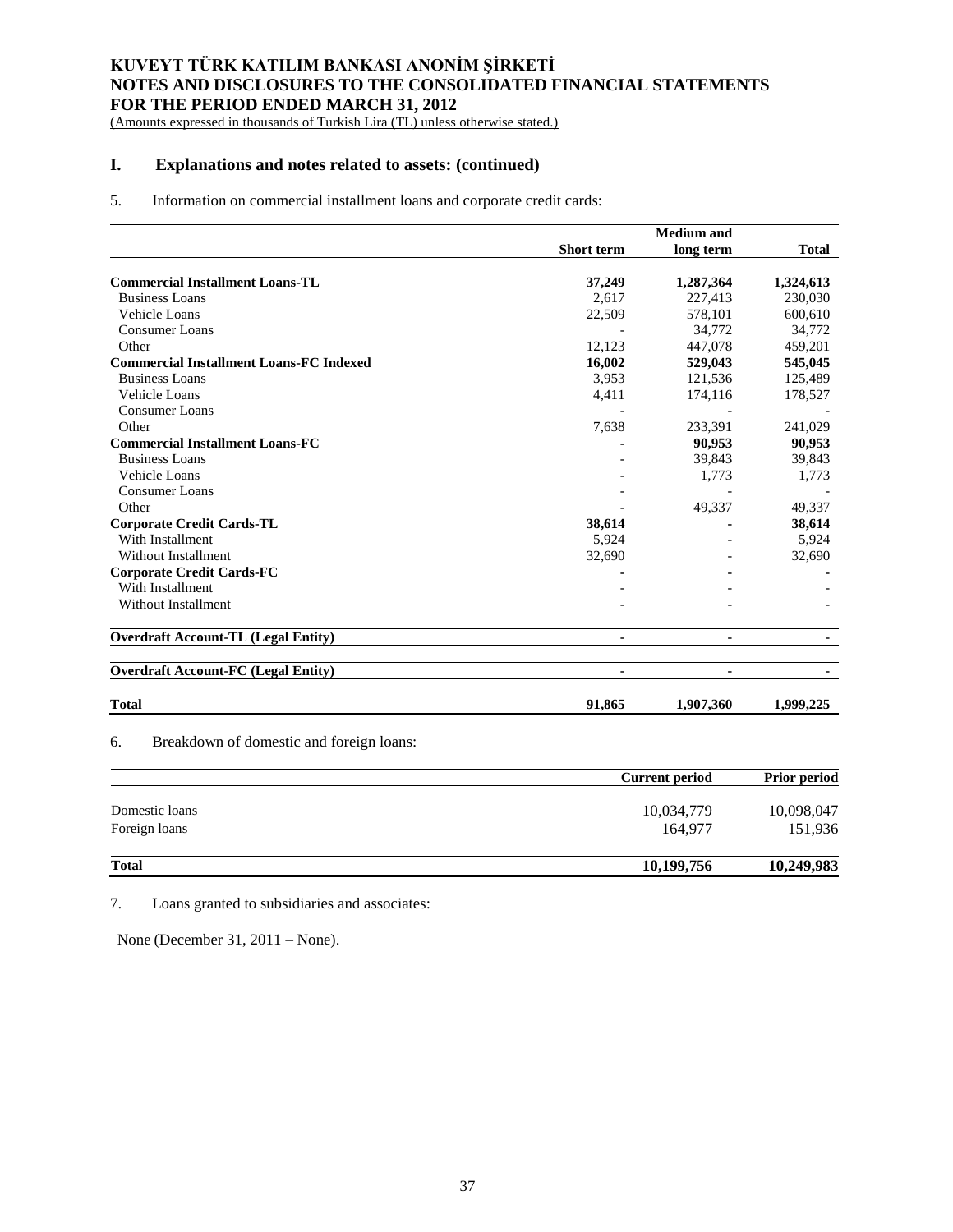(Amounts expressed in thousands of Turkish Lira (TL) unless otherwise stated.)

# **I. Explanations and notes related to assets: (continued)**

# 8. Specific provisions for loans:

|                                                    | <b>Current period</b> | <b>Prior period</b> |
|----------------------------------------------------|-----------------------|---------------------|
| Specific provisions                                |                       |                     |
| Loans and receivables with limited collectability  | 41,636                | 20,538              |
| Loans and receivables with doubtful collectability | 26,046                | 24.279              |
| Uncollectible loans and receivables                | 130.286               | 133,897             |
| <b>Total</b>                                       | 197.968               | 178,714             |

# 9. Information on non-performing loans (net):

(i). Information on non-performing loans and other receivables restructured or rescheduled:

|                                                                                                                | <b>Group III</b>                                           | <b>Group IV</b>                                             | <b>Group V</b>                            |
|----------------------------------------------------------------------------------------------------------------|------------------------------------------------------------|-------------------------------------------------------------|-------------------------------------------|
|                                                                                                                | Loans and<br>receivables with<br>limited<br>collectability | Loans and<br>receivables with<br>doubtful<br>collectability | Uncollectible<br>loans and<br>receivables |
| <b>Current period</b><br>(Gross amounts before specific provision)<br>Restructured loans and other receivables | 17,759                                                     | 4.021                                                       | 47,830                                    |
| Rescheduled loans and other receivables<br><b>Prior period</b><br>(Gross amounts before specific provision)    |                                                            |                                                             |                                           |
| Restructured loans and other receivables<br>Rescheduled loans and other receivables                            | 11,440                                                     | 9,540                                                       | 44,268                                    |

(ii). Information on the movement of total non-performing loans:

|                                                               | <b>Group III</b>                                                  | <b>Group IV</b>                                                    | <b>Group V</b>                                   |
|---------------------------------------------------------------|-------------------------------------------------------------------|--------------------------------------------------------------------|--------------------------------------------------|
|                                                               | <b>Loans</b> and<br>receivables with<br>limited<br>collectability | <b>Loans</b> and<br>receivables with<br>doubtful<br>collectability | <b>Uncollectible</b><br>loans and<br>receivables |
| Ending balance of prior period                                | 28,016                                                            | 29,201                                                             | 152,211                                          |
| Additions in the current period $(+)$                         | 49,935                                                            | 2,669                                                              | 653                                              |
| Transfers from other categories of non-performing loans $(+)$ |                                                                   | 14,170                                                             | 10,952                                           |
| Transfers to other categories of non-performing loans (-)     | 14,080                                                            | 11,042                                                             |                                                  |
| Collections in the current period (-)                         | 2,614                                                             | 3,851                                                              | 7,795                                            |
| Disposals in the current period $(-)$                         | 32                                                                | 41                                                                 |                                                  |
| Write offs $(-)$                                              |                                                                   |                                                                    | 10,258                                           |
| Corporate and commercial loans                                |                                                                   |                                                                    |                                                  |
| Retail loans                                                  |                                                                   |                                                                    |                                                  |
| Credit Cards                                                  |                                                                   |                                                                    |                                                  |
| Other                                                         |                                                                   |                                                                    |                                                  |
| Ending balance of the current period                          | 61,225                                                            | 31,106                                                             | 145,763                                          |
| Specific provisions (-)                                       | 41,636                                                            | 26,046                                                             | 130,286                                          |
| Net balance at the balance sheet                              | 19,589                                                            | 5,060                                                              | 15,477                                           |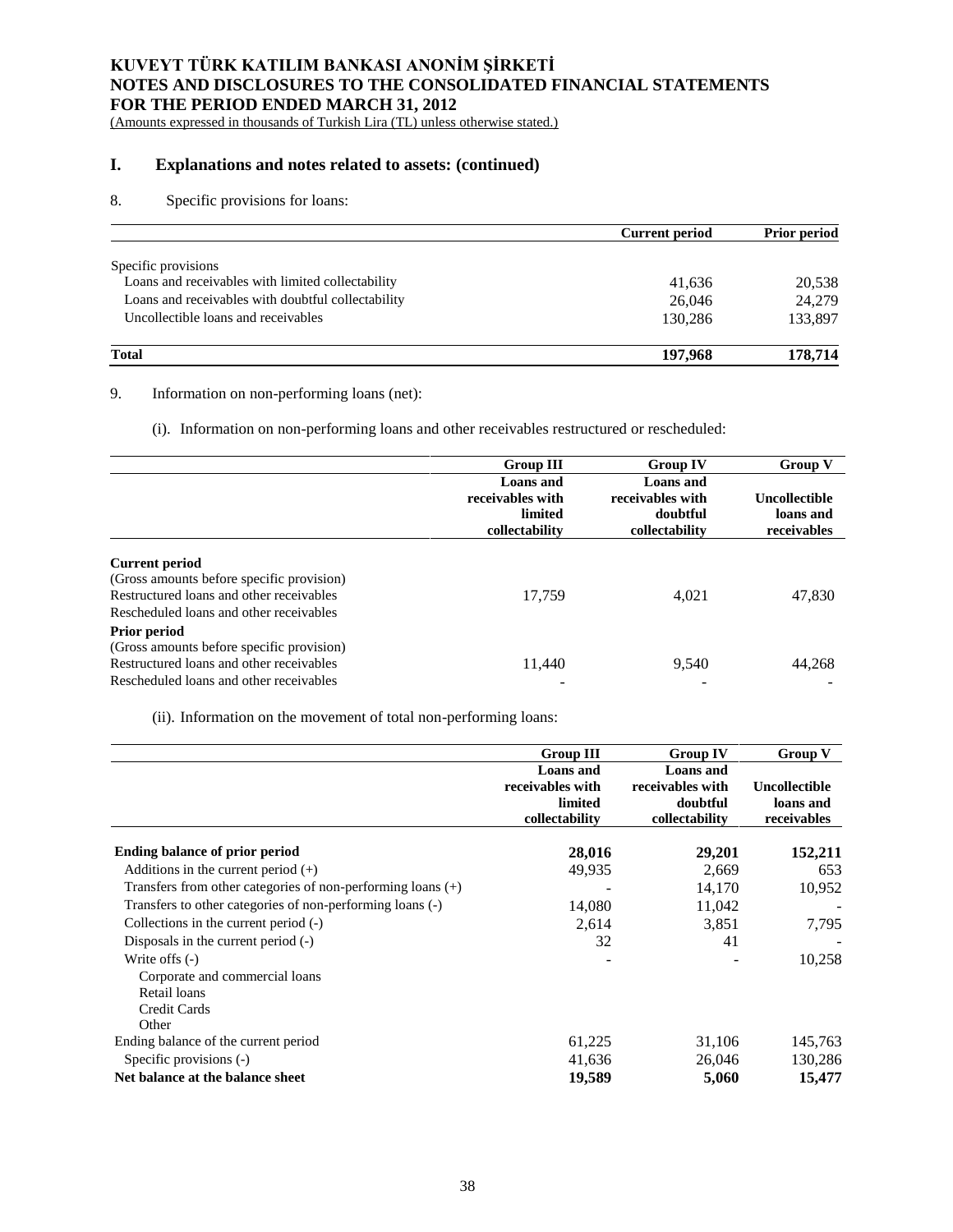(Amounts expressed in thousands of Turkish Lira (TL) unless otherwise stated.)

## **I. Explanations and notes related to assets: (continued)**

(iii). Information on non-performing loans granted as foreign currency: None (December 31, 2011 – None).

#### (iv). Gross and net amounts of non-performing loans with respect to user groups:

|                                                          | Group III:                                                 | Group IV:                                                          | Group V:                                         |
|----------------------------------------------------------|------------------------------------------------------------|--------------------------------------------------------------------|--------------------------------------------------|
|                                                          | Loans and<br>receivables with<br>limited<br>collectability | <b>Loans</b> and<br>receivables with<br>doubtful<br>collectability | <b>Uncollectible</b><br>loans and<br>receivables |
| Current period (Net)                                     |                                                            |                                                                    |                                                  |
| Loans granted to real persons and legal entities (Gross) | 19,589                                                     | 5,060                                                              | 15,477                                           |
| Specific provision (-)                                   | 61,225                                                     | 31,106                                                             | 145,763                                          |
| Loans to real persons and legal entities (Net)           | 41,636                                                     | 26,046                                                             | 130,286                                          |
| Banks (Gross)                                            | 19,589                                                     | 5,060                                                              | 15,477                                           |
| Specific provision (-)                                   |                                                            |                                                                    |                                                  |
| Banks (Net)                                              |                                                            |                                                                    |                                                  |
| Other loans and receivables (Gross)                      |                                                            |                                                                    |                                                  |
| Specific provision (-)                                   |                                                            |                                                                    |                                                  |
| Other loans and receivables (Net)                        |                                                            |                                                                    |                                                  |
| Prior period (Net)                                       | 7,478                                                      | 4,922                                                              | 18,314                                           |
| Loans to real persons and legal entities (Gross)         | 28,016                                                     | 29,201                                                             | 152,211                                          |
| Specific provision (-)                                   | 20,538                                                     | 24,279                                                             | 133,897                                          |
| Loans to real persons and legal entities (Net)           | 7,478                                                      | 4,922                                                              | 18,314                                           |
| Banks (Gross)                                            |                                                            |                                                                    |                                                  |
| Specific provision (-)                                   |                                                            |                                                                    |                                                  |
| Banks (Net)                                              |                                                            |                                                                    |                                                  |
| Other loans and receivables (Gross)                      |                                                            |                                                                    |                                                  |
| Specific provision (-)                                   |                                                            |                                                                    |                                                  |
| Other loans and receivables (Net)                        |                                                            |                                                                    |                                                  |

The Bank holds collaterals like mortgage pledge, customer cheques and other collaterals against these financial assets.

10. Main guidelines for liquidation process of uncollectible loans and other receivables:

Loans and other receivables, which were deemed uncollectible according to the "Principles and Procedures for the Determination of the Quality of Loans and Other Receivables and Reserves to be provided for these Loans" published in the Official Gazette No. 26333 dated November 01, 2006 and for which a full impairment provision has been made, are written-off per the decision of the Bank top management. Within 2012, non-performing loans amounting to TL 10,258 have been written-off (December 31, 2011 – TL 45,833 ).

11. Information on the write-off policy:

The Bank 's write-off policy is to write-off the loan receivables that have been already transferred to legal follow-up and fully provided for and for which there is no possibility of collection through legal process and for which there is no collateral. Such loans are written off as per the decision of top management.

## **f. Information on held-to-maturity investments (Net):**

None (December 31, 2011 – None).

### **g. Information on investment in associates (Net):**

1. The % 1.67 ownership of Kredi Garanti Fonu A.Ş. of TL 3,000 (December 31, 2011 – TL 3,000 ), % 8.99 ownership of Islamic International Rating Agency of TL 714 (December 31, 2011 – TL 714 ) and % 6.99 ownership of Neova Sigorta A.Ş. of TL 3,332 (December 31, 2011 – TL 2,800 ) and TL 28 amount of swift shares (December 31, 2011 – TL 28 ) are classified as financial assets available for sale since the Parent Bank's ownership in these institutions is less than 10% and the Parent Bank does not have a significant influence on these institutions.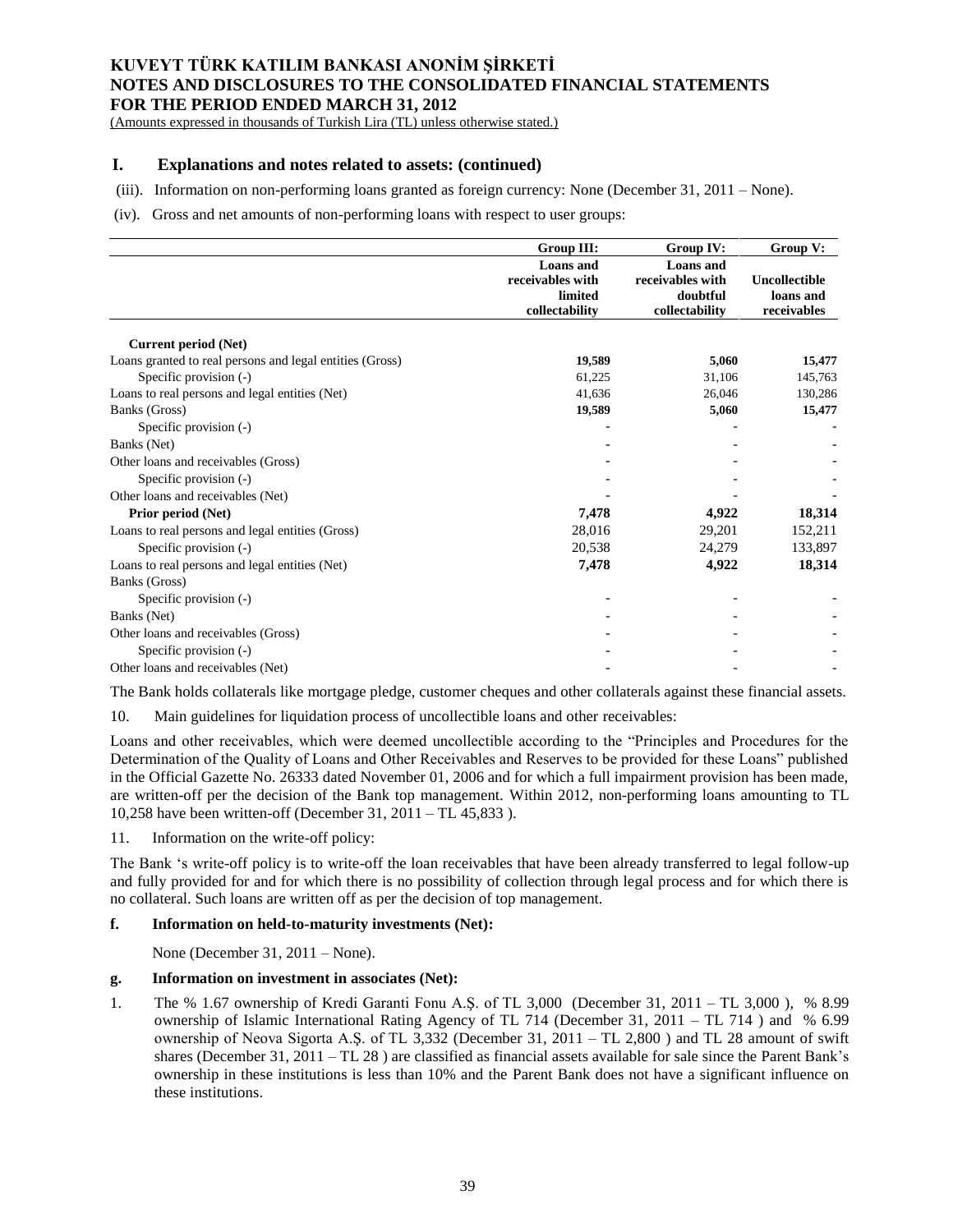(Amounts expressed in thousands of Turkish Lira (TL) unless otherwise stated.)

## **I. Explanations and notes related to assets: (continued)**

- 2. Information about investments in unconsolidated associates: None (December 31, 2011 None).
- 3. Information related to consolidated associates: None (December 31, 2011 None).

### **h. Information on subsidiaries (Net):**

1. Although the Bank has control power over the management and capital of its non-financial subsidiaries, these subsidiaries do not confirm to the definition of financial subsidiary in accordance with "Regulation related to Preparation of Consolidated Financial Statements by Banks" published in the Official Gazette No. 26340 dated November 8, 2006; hence they have not been consolidated. The Bank has reflected its subsidiaries at restated cost less any provision for impairment in its financial statements until December 31, 2004.

# 2. Information on subsidiaries:

| Title                                                                                     | <b>Address (City/</b><br>Country) | <b>Bank's share</b><br>percentage, if<br>different-voting<br>percentage $(\% )$ | <b>Bank's risk</b><br>group share<br>percentage $(\% )$ |
|-------------------------------------------------------------------------------------------|-----------------------------------|---------------------------------------------------------------------------------|---------------------------------------------------------|
| Körfez Tatil Beldesi Turistik Tesisler<br>ve Devremülk İşletmeciliği San.ve Tic. A.Ş. (*) | Istanbul/Turkey                   | %99.9                                                                           | %99.9                                                   |
| Körfez Gayrimenkul Yatırım Ortaklığı A.S. (*) (**)                                        | Istanbul/Turkey                   | %99.9                                                                           | %99.9                                                   |

Information on subsidiaries in the order presented in the above table:

| <b>Total assets</b> | <b>Equity</b> | Total<br>fixed<br>assets | <b>Profit share</b><br>income | <b>Income from</b><br>marketable<br>securities | Current period<br>income/loss | <b>Prior period</b><br>income/loss | Fair<br>value |
|---------------------|---------------|--------------------------|-------------------------------|------------------------------------------------|-------------------------------|------------------------------------|---------------|
| 22,378              | 22.252        | 3,739                    | 164                           | -                                              | $(10^{-1}$                    | $105^\circ$                        |               |
| 76,039              | 51.070        | 58.869                   | 317                           | $\sim$                                         | 30                            | (112)                              | $\sim$        |

(\*) Represents the amounts in the financial statements as of 31 March 2012.

(\*\*) The previous name of the company is Körfez Gayrimenkul İnşaat Taahhüt Turizm Sanayi ve Anonim Şirketi. On December 29, 2011 the company completed its conversion to real estate investment trust company and registered as Körfez Gayrimenkul Yatırım Ortaklığı Anonim Şirketi.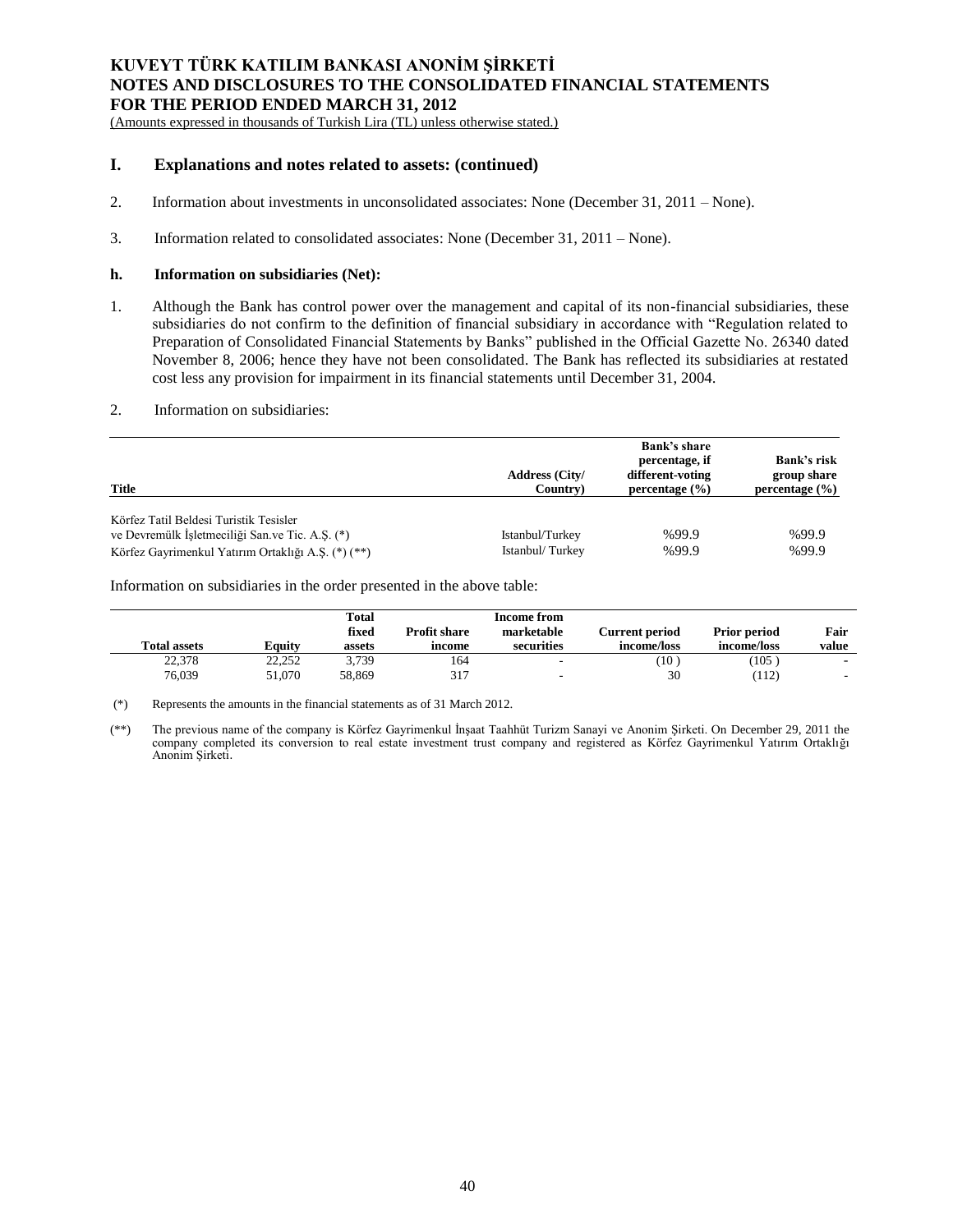(Amounts expressed in thousands of Turkish Lira (TL) unless otherwise stated.)

# **I. Explanations and notes related to assets: (continued)**

Movement for subsidiaries:

|                                             | <b>Current period</b> | <b>Prior period</b> |
|---------------------------------------------|-----------------------|---------------------|
|                                             |                       |                     |
| Balance at the beginning of the year        | 65,653                | 39,253              |
| Movements during the year                   |                       |                     |
| Purchases $(*)$ $(**)$                      |                       | 15,361              |
| Transfers from subsidiaries                 |                       |                     |
| Bonus shares                                |                       |                     |
| Dividends from current year income          |                       |                     |
| Sales $(*)$                                 |                       | (15,361)            |
| <b>Revaluation</b> increase                 |                       |                     |
| Impairment provision (*)                    | (7,790)               | (7,200)             |
| Capital commitment payments (***)           |                       | 33,600              |
| Balance at the end of the year              | 57,863                | 65,653              |
| Capital commitments (***)                   |                       |                     |
| Share percentage at the end of the year (%) |                       |                     |

(\*) The Parent Bank has sold 51% of equity shares of Körfez Gayrimenkul, to Kuwait based Hayat Investment Company for USD 10,613,000 (TL 15,729) and TL 2,450 on November 23, 2009. However, the Bank has bought back 51% of Körfez Gayrimenkul A.S. from Hayat Investment Company under the same conditions; USD 10,572,000 (TL 16,840) and TL 2,450 on June 10, 2010. Consecutively, Körfez Gayrimenkul has been classified back to "Subsidiaries" account and additional TL 9,978 impairment has been booked.

There has been an impairment provision for Körfez Tatil Beldesi Turistik Tesisler ve Devremülk İşletmeciliği San.ve Tic. A.Ş. in year 2012 for an amount of TL 7,790 (2011: TL 7,200).

- (\*\*) The Parent Bank has bought %25 share of the joint venture, called Körfez İnşaat İş Ortaklığı, which was established by one of its non-financial subsidiary Körfez Gayrimenkul İnşaat Taahhüt Turizm Sanayi ve Ticaret A.Ş. and a third party company who have 75% and 25% stakes, respectively. The Bank has bought the 25% stake of the third party company in Körfez İnşaat İş Ortaklığı for a total consideration of TL 22,589 in exchange of releasing the debt of the third party company to the bank amounting to TL 15,888 and taking over the debt of the third party company to Körfez İnşaat İş Ortaklığı amounting to TL 6,701. The purchase price has been determined based on the expected discounted future cash flows of Körfez İnşaat İş Ortaklığı. Afterwards the Bank has transferred 8% of the joint venture shares, amounting to TL 7,229, to Körfez Gayrimenkul İnşaat Taahhüt Turizm Sanayi ve Ticaret A.Ş. in exchange of release of its debt to Körfez İnşaat İş Ortaklığı amounting to TL 6,701 and for a cash consideration amounting to TL 528. The Bank has transferred the remaining 17% equity stake in Körfez İnşaat İş Ortaklığı to Körfez Gayrimenkul İnşaat Taahhüt Turizm Sanayi ve Ticaret A.Ş. on September 23, 2011 for an amount of TL 15,361. Additionally, the Bank established Sukuk Varlık Kiralama A.Ş. as a subsidiary on September 23, 2011 and paid its capital commitment amounting TL 50.
- (\*\*\*) The Parent Bank has paid capital commitments of TL 7,600 to its subsidiary Körfez Tatil Beldesi Turistik Tesisler ve Devremülk İşletmeciliği San. Ve Tic. A.Ş. in February 2011 and TL 26,000 to its subsidiary Körfez Gayrimenkul İnşaat Taahhüt Turizm Sanayi ve Ticaret A.Ş. in April 2011.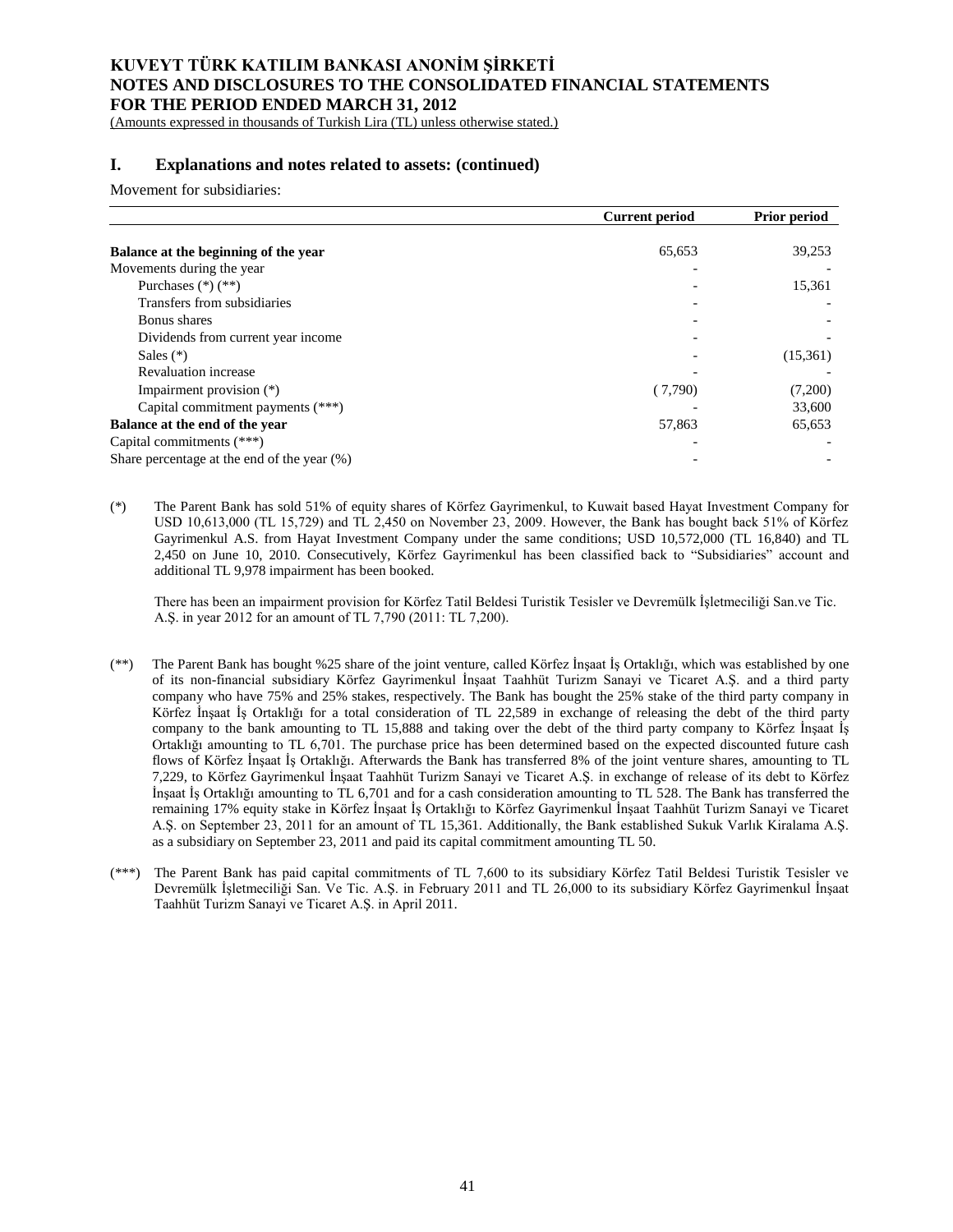(Amounts expressed in thousands of Turkish Lira (TL) unless otherwise stated.)

# **I. Explanations and notes related to assets: (continued)**

### 3. Information on consolidated subsidiaries:

| <b>Description</b>                                        | <b>Address (City/Country)</b> | Bank's share percentage-<br>If different<br>voting percentage $(\% )$ | <b>Bank's risk group</b><br>share percentage $(\% )$ |
|-----------------------------------------------------------|-------------------------------|-----------------------------------------------------------------------|------------------------------------------------------|
| Kuwait Turkish Participation Bank Dubai Ltd (*) Dubai/BAE |                               | %100                                                                  | %100                                                 |
| KT Sukuk Varlık Kiralama A.S. (**)                        | Istanbul/Türkiye              | %100                                                                  | %100                                                 |

| <b>Total Assets</b> | Shareholders'<br>Equity | <b>Total Fixed</b><br>Assets | Profit<br><b>Share</b><br>Income | Income<br>from<br>marketable<br>securities | Current<br>Period<br><b>Profit/Loss</b> | Prior<br>Period<br><b>Profit/Loss</b> | Fair<br>Value |
|---------------------|-------------------------|------------------------------|----------------------------------|--------------------------------------------|-----------------------------------------|---------------------------------------|---------------|
| 28.327              | 20.911                  | 353                          | 439                              | -                                          | (441)                                   | (80)                                  |               |
| 673.831             | 49                      | $\overline{\phantom{0}}$     | $\overline{\phantom{0}}$         | -                                          | $\overline{\phantom{0}}$                | $\overline{\phantom{0}}$              |               |

Sectoral information on consolidated subsidiaries and the related carrying amounts:

|                                     | <b>Current period</b>    | <b>Prior period</b> |
|-------------------------------------|--------------------------|---------------------|
|                                     |                          |                     |
| Banks $(*)$                         | 17,917                   | 17,917              |
| <b>Insurance Companies</b>          | ۰                        |                     |
| <b>Factoring Companies</b>          |                          |                     |
| Leasing Companies                   | $\overline{\phantom{0}}$ |                     |
| <b>Finance Companies</b>            | ٠                        |                     |
| <b>Other Financial Subsidiaries</b> | 50                       | 50                  |

(\*) Financial figures as of 31 March2012 for this entity in the table above are based on the financial information prepared in accordance with the local regulations of the country in which this entity operates.

(\*\*) The special purpose entity, Kuveyt Turk Sukuk Limited was established at August 24, 2010 which is not a subsidiary of the Bank. Since the Bank has 100% control power on the special purpose entity it is included in the scope of consolidation.

4. Subsidiaries that are quoted on the stock exchange: None (December 31, 2011 – None).

### **i. Information on joint ventures (business partnerships) (Net):** None (December 31, 2011 – None).

## **j. Information on finance lease receivables (Net):**

1. Presentation of remaining maturities of net finance leases:

|                   | <b>Current period</b> |            |         | <b>Prior period</b> |  |
|-------------------|-----------------------|------------|---------|---------------------|--|
|                   | Gross                 | <b>Net</b> | Gross   | <b>Net</b>          |  |
| Less than 1 year  | 61,762                | 48,343     | 56,397  | 43,177              |  |
| 1 to 4 years      | 101,894               | 80,545     | 108,287 | 85,897              |  |
| More than 4 years | 2,806                 | 2,345      | 4,530   | 3,798               |  |
| Total             | 166,462               | 131,233    | 169,214 | 132,872             |  |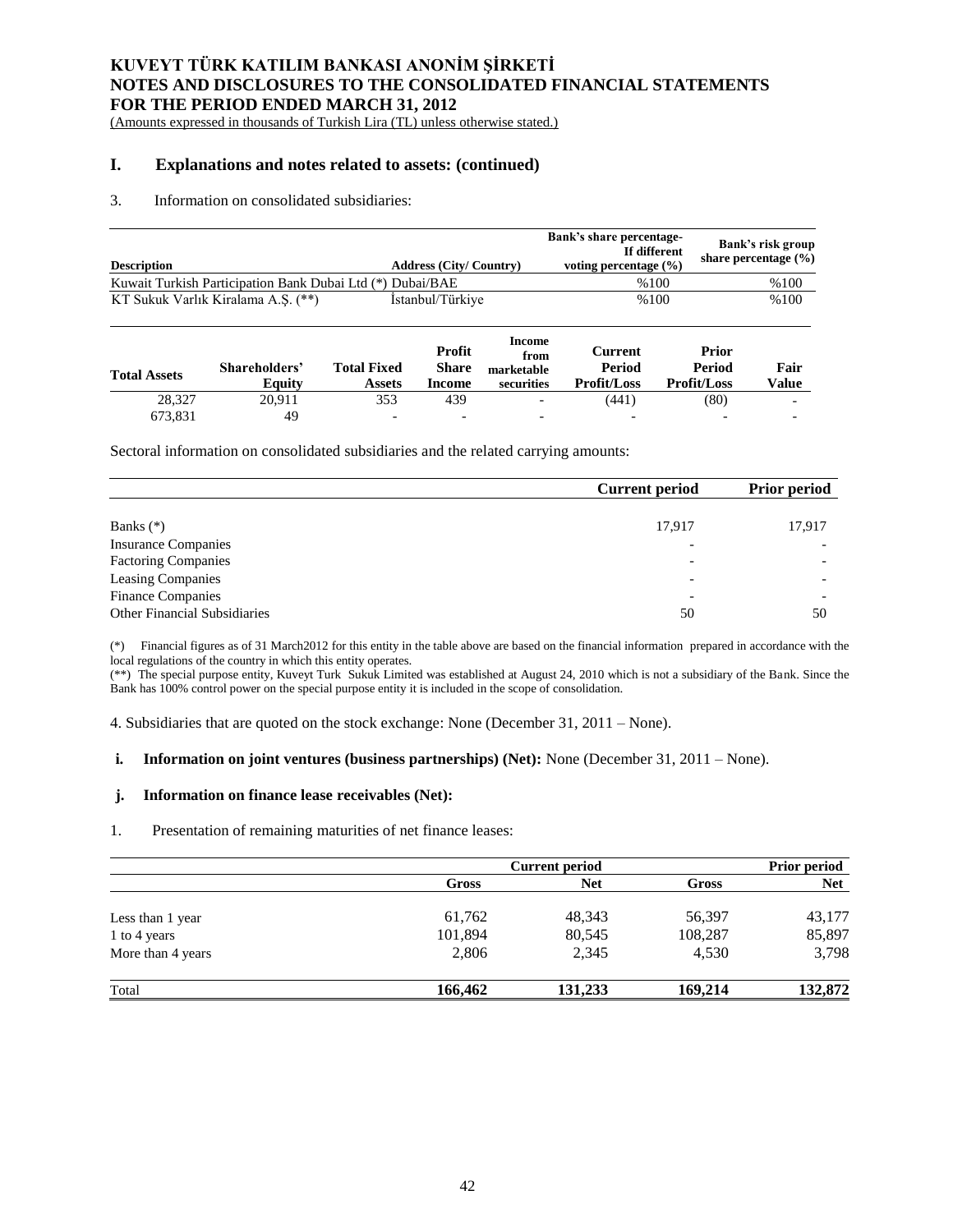(Amounts expressed in thousands of Turkish Lira (TL) unless otherwise stated.)

## **I. Explanations and notes related to assets: (continued)**

#### 2. Net investments in finance leases:

|                                      | <b>Current period</b> | <b>Prior period</b> |
|--------------------------------------|-----------------------|---------------------|
|                                      |                       |                     |
| Gross receivable from finance leases | 166.462               | 169,214             |
| Unearned finance lease income (-)    | (35,229)              | (36,342)            |
| Cancelled amounts (-)                |                       |                     |
| Net receivable from finance leases   | 131,233               | 132,872             |

### 3. Information on finance lease contracts:

The Group determines the settlements of the financial lease agreements in accordance with related legislations. Payment terms and amounts may be rearranged with additional agreements upon customers' requests. On the agreements, the Group gives the customer the option to buy the related property. According to the Financial Lease Law, if a customer does not fulfill its obligations, the Group sends a notice to the customer and informs them that if the obligations are not fulfilled within 60 days the financial lease agreement will be terminated. If the customer does not fulfill its obligations in 60 days, the Bank takes legal action against the customer. Non performing finance lease receivables amounting to TL 3,986 are included in the non-performing loans (December 31, 2011 – TL 5,242 ).

Impairment provision amounting to TL 3,575 (December 31, 2011 – TL 4,994 ) for financial lease receivables are included under the specific provision account under loans in the balance sheet.

## **k. Information on derivative financial assets for hedging purposes:**

None (December 31, 2011 – None).

### **l. Information on deferred tax asset:**

In accordance with the related regulations deferred tax asset calculated as of March 31, 2012 is TL 28,945 (December 31, 2011 – TL 43,575 ) and deferred tax liability is TL 15,260 (December 31, 2011 – TL 10,748).

|                                                                              | <b>Current period</b> | <b>Prior period</b> |
|------------------------------------------------------------------------------|-----------------------|---------------------|
|                                                                              |                       |                     |
| Personnel bonus accrual and vacation pay liability                           | 1,955                 | 807                 |
| Retirement pay liability                                                     | 1,988                 | 1,839               |
| Deferred income                                                              | 17,431                | 16,712              |
| Impairment provision for subsidiaries, fixed assets and assets held for sale | 2,998                 | 1,703               |
| Precious metals valuation difference                                         | 2,913                 |                     |
| Tax losses                                                                   | 1,291                 | 21,610              |
| Other                                                                        | 369                   | 904                 |
| Deferred tax asset                                                           | 28,945                | 43,575              |
| Financial lease adjustments                                                  | (196)                 | (369)               |
| Difference between carrying value and tax base of tangible assets            | (2,034)               | (2,117)             |
| Accruals of derivative financial instruments held for trading (net)          | (11,049)              | (6,020)             |
| Other                                                                        | (1,981)               | (2,242)             |
| Deferred tax liability                                                       | (15,260)              | (10,748)            |
| Deferred tax asset, (net)                                                    | 13,685                | 32,827              |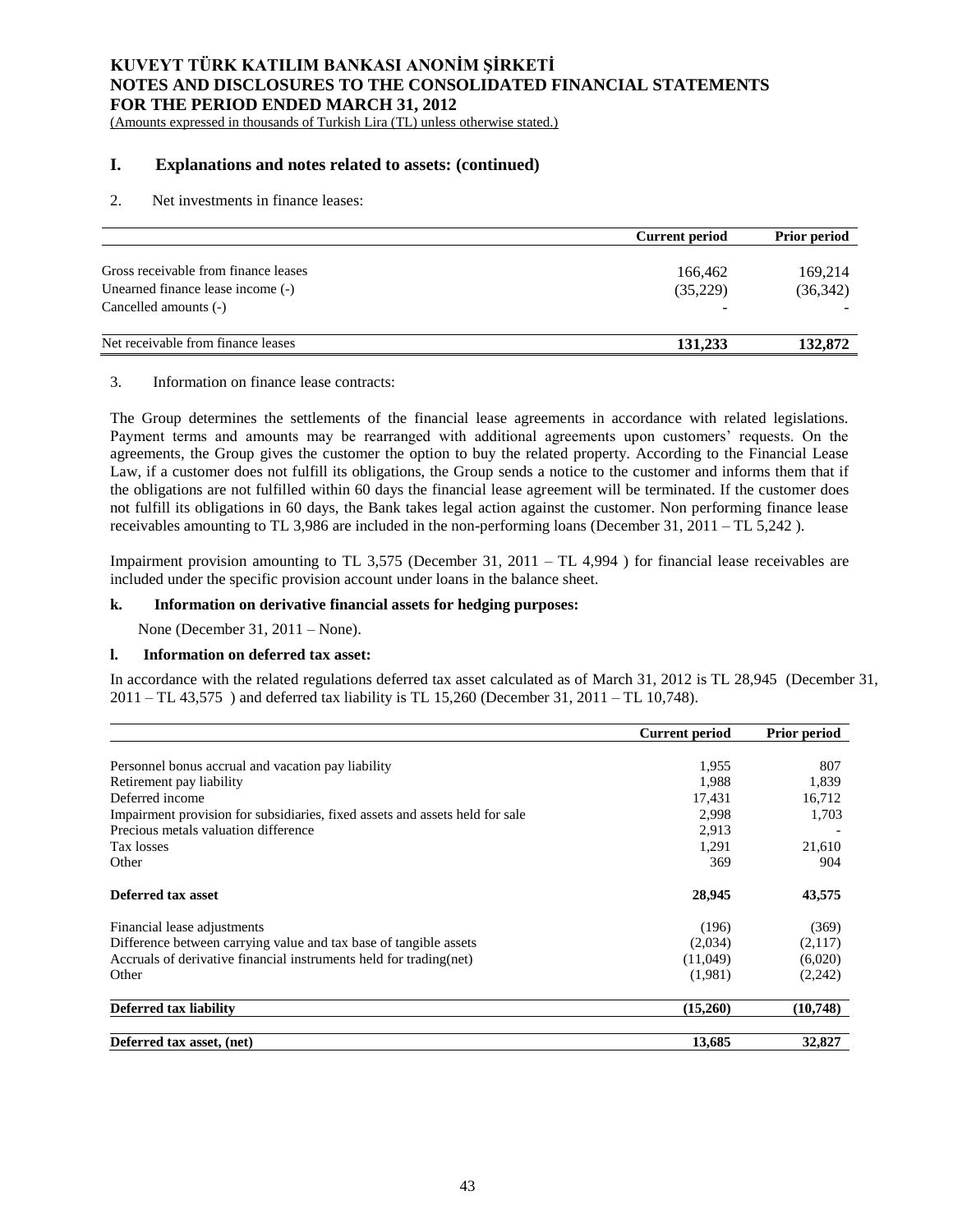(Amounts expressed in thousands of Turkish Lira (TL) unless otherwise stated.)

# **I. Explanations and notes related to assets: (continued)**

Deferred tax asset movement table:

|                                                   | Current period | <b>Prior period</b> |
|---------------------------------------------------|----------------|---------------------|
| As of January 1                                   | 32,827         | 8,471               |
| Deferred tax expense/(income)                     | 19.142         | 942                 |
| Deferred tax accounted under shareholders' equity | -              |                     |
| Deferred tax asset                                | 13,685         | 7.529               |

#### **m. Information on other assets:**

As of balance sheet date, the Group's other assets amount to TL 242,297 (December 31, 2011 – TL 212,702 ). Other assets balance does not exceed 10% of the total assets on the balance sheet excluding off balance sheet commitments.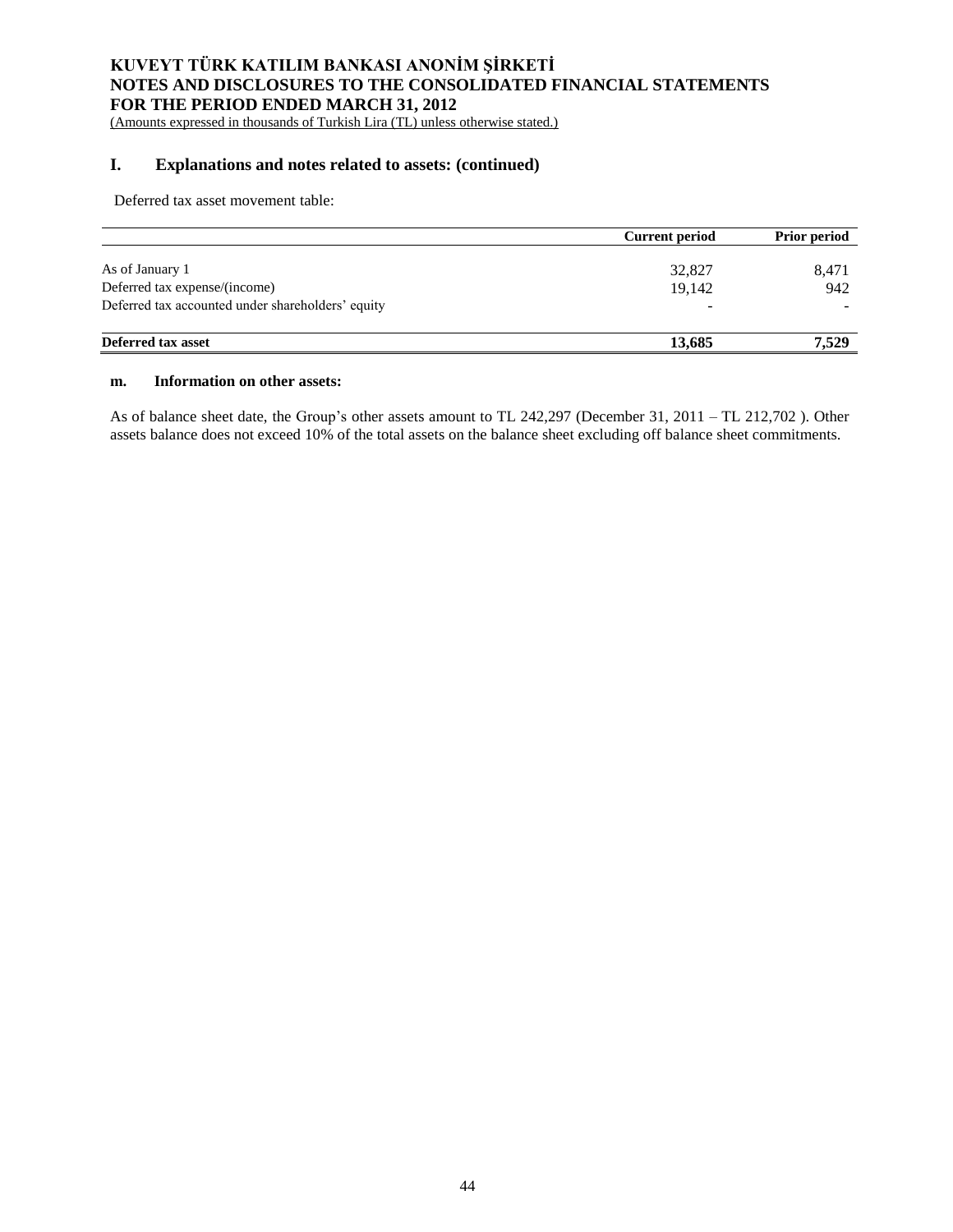(Amounts expressed in thousands of Turkish Lira (TL) unless otherwise stated.)

# **SECTION FIVE**

# **II. Explanations and notes related to liabilities**

## **a. Information on funds collected**:

1. Information on maturity structure of funds collected:

## i. Current period:

|                                                | Accumulated    |           |           |           |                |                |                                 |          |           |
|------------------------------------------------|----------------|-----------|-----------|-----------|----------------|----------------|---------------------------------|----------|-----------|
|                                                |                | Up to 1   | Up to $3$ | Up to $6$ | Up to 9        |                | Up to 1 year and profit sharing |          |           |
|                                                | <b>Demand</b>  | month     | months    | months    | months         | 1 year         | over                            | accounts | Total     |
| I. Real persons current accounts-TL            |                |           |           |           |                |                |                                 |          | 483,213   |
| II. Real persons profit sharing accounts-TL    | 483,213        | 832,781   | 1,745,557 | 126,153   |                | 92,611         | 632,944                         |          | 3,430,046 |
| III. Other current accounts-TL                 |                |           |           |           |                |                |                                 |          |           |
| Public sector                                  | 651,308        |           |           |           |                |                |                                 |          | 651,308   |
| Commercial sector                              | 21,243         |           |           |           |                |                |                                 |          | 21,243    |
| Other institutions                             | 610,414        |           |           |           |                |                |                                 |          | 610,414   |
| Commercial and other institutions              | 9,758          |           |           |           |                |                |                                 |          | 9,758     |
|                                                |                |           |           |           |                |                |                                 | ä,       |           |
| Banks and participation banks                  | 9,893          |           |           |           |                |                |                                 |          | 9,893     |
| Central Bank of Republic of Turkey             |                |           |           |           |                |                |                                 |          |           |
| Domestic banks                                 |                |           |           |           |                |                |                                 |          |           |
| Foreign banks                                  | 9,880          |           |           |           |                |                |                                 | ٠        | 9,880     |
| Participation banks                            | 13             |           |           |           |                |                |                                 |          | 13        |
| Others                                         |                |           |           |           |                |                |                                 |          |           |
| IV. Profit sharing accounts-TL                 |                | 71,598    | 325,172   | 49,673    |                | 37,682         | 80,406                          |          | 564,531   |
| Public sector                                  |                | 6         | 19        | 36        | $\blacksquare$ | 6,212          | 251                             | ٠        | 6.524     |
| Commercial sector                              |                | 64,936    | 289,716   | 48.506    |                | 31,088         | 77.932                          |          | 512.178   |
| Other institutions                             |                | 6.656     | 34.092    | 1.131     | $\blacksquare$ | 273            | 2,223                           | ä        | 44.375    |
| Commercial and other institutions              |                |           | 478       |           |                | 109            |                                 |          | 587       |
| Banks and participation banks                  |                | L,        | 867       |           |                | ÷.             |                                 |          | 867       |
| V. Real persons current accounts-FC            | 299,900        | ä,        | ÷.        |           |                | ÷              |                                 |          | 299,900   |
| VI. Real persons profit sharing accounts-FC    |                | 380,176   | 705,355   | 79,251    |                | 89,155         | 167,715                         | J.       | 1,421,652 |
| VII. Other current accounts-FC                 | 413,267        |           |           |           |                |                |                                 |          | 413,267   |
| Commercial residents in Turkey                 | 312,400        |           |           |           |                |                |                                 |          | 312,400   |
| Commercial residents in Abroad                 | 18.745         |           |           |           |                |                |                                 |          | 18,745    |
| Banks and participation banks                  | 82,122         |           |           |           |                |                |                                 |          | 82,122    |
| Central Bank of Republic of Turkey             | $\overline{a}$ |           |           |           |                |                |                                 |          |           |
| Domestic banks                                 | 3              |           |           |           |                |                |                                 |          | 3         |
| Foreign banks                                  | 74,760         |           |           |           |                |                |                                 |          | 74,760    |
| Participation banks                            | 7.359          |           |           |           |                |                |                                 |          | 7,359     |
| Others                                         |                |           |           |           |                |                |                                 |          |           |
| VIII. Profit sharing accounts- FC              |                | 47,394    | 359,016   | 15,951    |                | 5,900          | 65,395                          |          | 493,656   |
| Public sector                                  |                |           |           |           |                |                |                                 |          |           |
| Commercial sector                              |                | 30,539    | 327,624   | 12,075    |                | 5,825          | 56,171                          |          | 432,234   |
| Other institutions                             |                | 14,893    | 24,301    | 494       |                | 75             | 3,311                           | ٠        | 43,074    |
| Commercial and other institutions              |                | 1,941     | 3,158     | 3,382     |                | $\overline{a}$ | 5,913                           | J.       | 14,394    |
| Banks and participation banks                  |                | 21        | 3,933     |           |                | ÷              |                                 | ٠        | 3,954     |
| IX. Precious metal funds                       | 717,064        |           | 1,222,499 | 33.816    |                | 55,516         |                                 |          | 2,028,895 |
| X. Profit sharing accounts special funds - TL  |                | ÷,        |           |           |                |                |                                 |          |           |
| <b>Residents in Turkey</b>                     |                |           |           |           |                |                |                                 |          |           |
| Residents Abroad                               |                |           |           |           |                |                |                                 |          |           |
| XI. Profit sharing accounts special funds - FC |                |           |           |           |                |                |                                 |          |           |
| Residents in Turkey                            |                |           |           |           |                |                |                                 |          | ٠         |
| <b>Residents Abroad</b>                        |                |           |           |           |                |                |                                 |          |           |
|                                                |                |           |           |           |                |                |                                 |          |           |
| Total                                          | 2.564.752      | 1.331.949 | 4.357.599 | 304,844   | $\blacksquare$ | 280,864        | 946.460                         | ÷,       | 9.786.468 |

There are no 7 day notification and accumulative deposit accounts of the Group.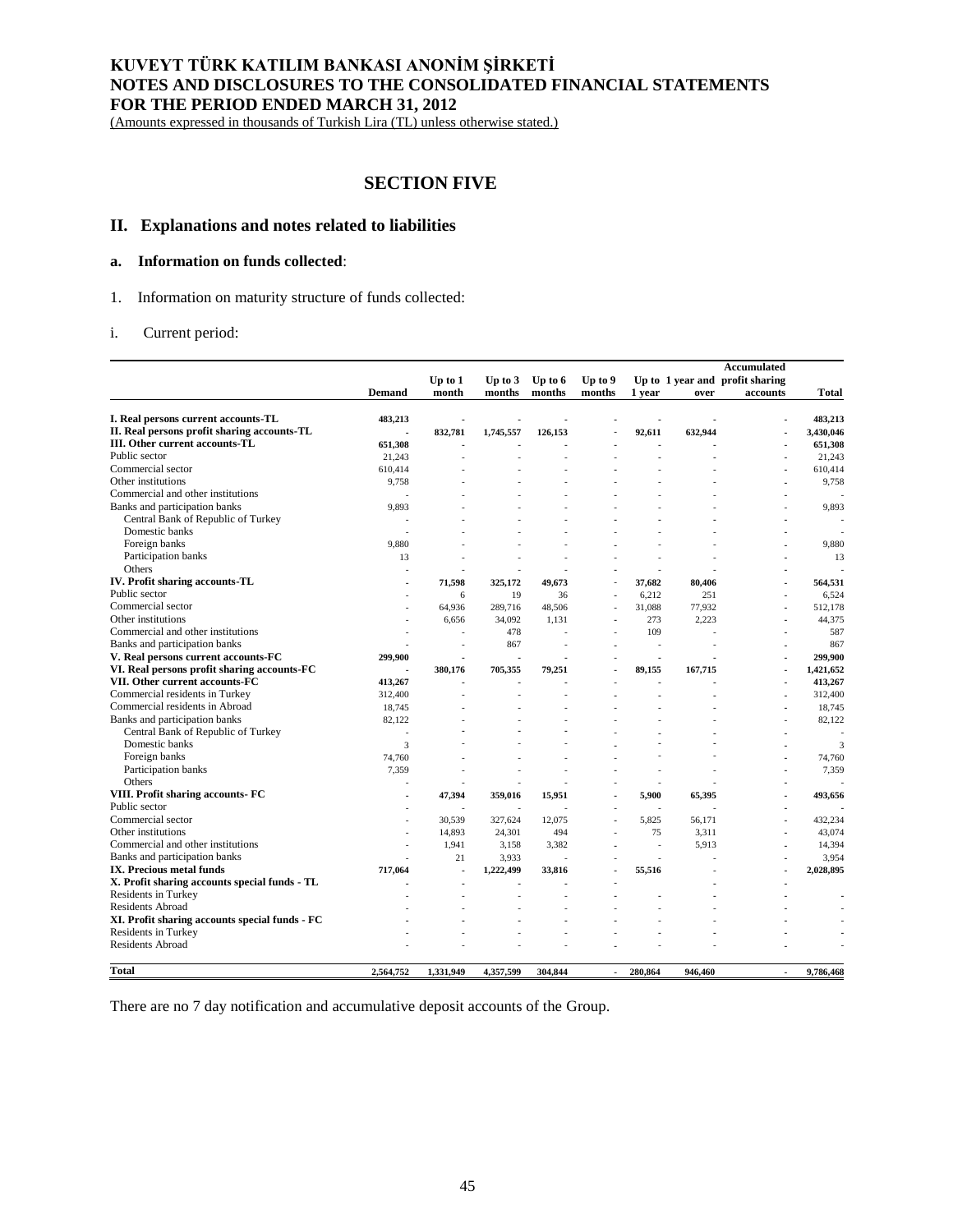(Amounts expressed in thousands of Turkish Lira (TL) unless otherwise stated.)

# **III. Explanations and notes related to liabilities: (continued)**

## i. Prior period:

|                                                |           |                  |                   |                     |                   |                 |                    | <b>Accumulated</b>         |           |
|------------------------------------------------|-----------|------------------|-------------------|---------------------|-------------------|-----------------|--------------------|----------------------------|-----------|
|                                                | Demand    | Up to 1<br>month | Up to 3<br>months | Up to $6$<br>months | Up to 9<br>months | Up to<br>1 year | 1 year and<br>over | profit sharing<br>accounts | Total     |
| I. Real persons current accounts-TL            | 524,181   |                  |                   |                     |                   |                 |                    |                            | 524,181   |
| II. Real persons profit sharing accounts-TL    |           | 927,121          | 1,578,060         | 92,563              |                   | 100,057         | 669,077            |                            | 3,366,878 |
| III. Other current accounts-TL                 | 769,635   |                  |                   |                     |                   |                 |                    |                            | 769,635   |
| Public sector                                  | 16,604    |                  |                   |                     |                   |                 |                    |                            | 16,604    |
| Commercial sector                              | 729,256   |                  |                   |                     |                   |                 |                    |                            | 729,256   |
| Other institutions                             | 13,555    |                  |                   |                     |                   |                 |                    |                            | 13,555    |
| Commercial and other institutions              |           |                  |                   |                     |                   |                 |                    |                            |           |
| Banks and participation banks                  | 10,220    |                  |                   |                     |                   |                 |                    |                            | 10,220    |
| Central Bank of Republic of Turkey             |           |                  |                   |                     |                   |                 |                    |                            |           |
| Domestic banks                                 |           |                  |                   |                     |                   |                 |                    |                            |           |
| Foreign banks                                  | 10,159    |                  |                   |                     |                   |                 |                    |                            | 10,159    |
| Participation banks                            | 61        |                  |                   |                     |                   |                 |                    |                            | 61        |
| Others                                         |           |                  |                   |                     |                   |                 |                    |                            |           |
| IV. Profit sharing accounts-TL                 |           | 88,170           | 314,971           | 24,261              |                   | 33,285          | 93,972             |                            | 554,659   |
| Public sector                                  |           | 6                | 1,046             |                     |                   | 5,024           | 251                |                            | 6,327     |
| Commercial sector                              |           | 82,864           | 276,957           | 23,292              | $\blacksquare$    | 27,986          | 91,450             |                            | 502,549   |
| Other institutions                             |           | 5,300            | 35,727            | 969                 | $\blacksquare$    | 166             | 2,271              |                            | 44,433    |
| Commercial and other institutions              |           |                  | 391               |                     |                   | 109             |                    |                            | 500       |
| Banks and participation banks                  |           |                  | 850               |                     |                   |                 |                    |                            | 850       |
| V. Real persons current accounts-FC            | 291,084   |                  |                   |                     |                   |                 |                    |                            | 291,084   |
| VI. Real persons profit sharing accounts-FC    |           | 455,054          | 604,593           | 64,865              |                   | 92,625          | 178,362            |                            | 1,395,499 |
| VII. Other current accounts-FC                 | 557,982   |                  |                   |                     |                   |                 |                    |                            | 557,982   |
| Commercial residents in Turkey                 | 393,842   |                  |                   |                     |                   |                 |                    |                            | 393,842   |
| Commercial residents in Abroad                 | 70,362    |                  |                   |                     |                   |                 |                    |                            | 70,362    |
| Banks and participation banks                  | 93,778    |                  |                   |                     |                   |                 |                    |                            | 93,778    |
| Central Bank of Republic of Turkey             |           |                  |                   |                     |                   |                 |                    |                            |           |
| Domestic banks                                 |           |                  |                   |                     |                   |                 |                    |                            |           |
| Foreign banks                                  | 87,849    |                  |                   |                     |                   |                 |                    |                            | 87,849    |
| Participation banks                            | 5,929     |                  |                   |                     |                   |                 |                    |                            | 5,929     |
| Others                                         |           |                  |                   |                     |                   |                 |                    |                            |           |
| VIII. Profit sharing accounts- FC              |           | 64,768           | 331,796           | 49,239              |                   | 5,506           | 73,005             |                            | 524,314   |
| Public sector                                  |           |                  |                   |                     |                   |                 |                    |                            |           |
| Commercial sector                              |           | 44.547           | 321.506           | 10.579              |                   | 5.427           | 62,784             |                            | 444.843   |
| Other institutions                             |           | 16.082           | 2.024             | 37,056              |                   | 79              |                    |                            | 55,241    |
| Commercial and other institutions              |           | 4.132            | 1.206             | 1,604               |                   | ÷               | 10,221             |                            | 17,163    |
| Banks and participation banks                  |           | 7                | 7.060             |                     |                   | i.              |                    |                            | 7.067     |
| IX. Precious metal funds                       | 727,254   | $\overline{a}$   | 1,121,175         | 26,047              |                   | 58.111          |                    |                            | 1,932,587 |
| X. Profit sharing accounts special funds - TL  |           |                  |                   |                     | $\blacksquare$    |                 |                    |                            |           |
| Residents in Turkey                            |           |                  |                   |                     |                   |                 |                    |                            |           |
| <b>Residents Abroad</b>                        |           |                  |                   |                     |                   |                 |                    |                            |           |
| XI. Profit sharing accounts special funds - FC |           |                  |                   |                     |                   |                 |                    |                            |           |
| Residents in Turkey                            |           |                  |                   |                     |                   |                 |                    |                            |           |
| Residents Abroad                               |           |                  |                   |                     |                   |                 |                    |                            |           |
| <b>Total</b>                                   | 2,870,136 | 1,535,113        | 3,950,595         | 256,975             | $\blacksquare$    | 289,584         | 1,014,416          | $\blacksquare$             | 9,916,819 |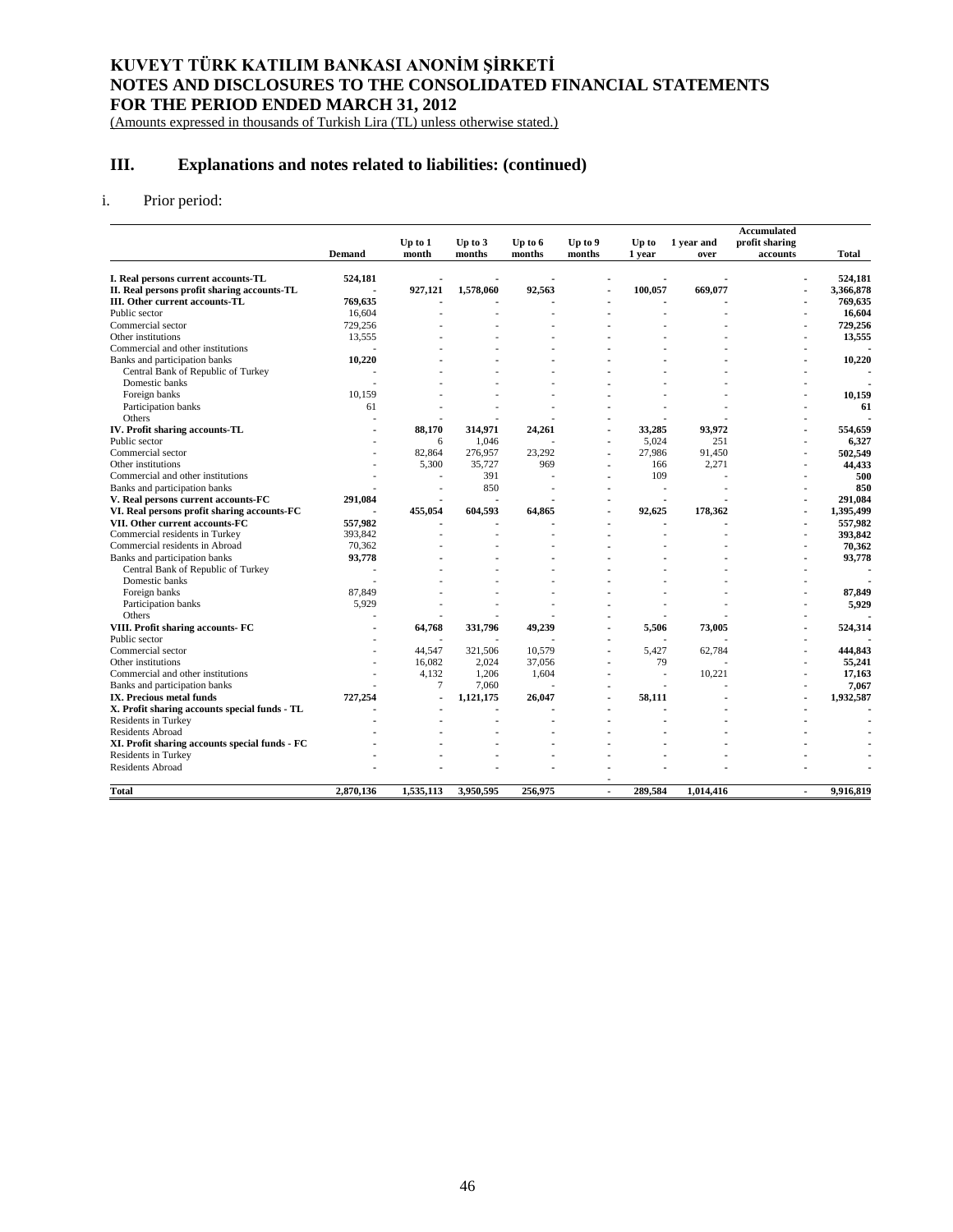(Amounts expressed in thousands of Turkish Lira (TL) unless otherwise stated.)

## **II. Explanations and notes related to liabilities: (continued)**

- 2. Information's on current and profit share accounts that are in the scope of Saving Deposit/Saving Deposit Insurance Fund:
- i. Current and Participation Accounts Attributable to Real Entities/Persons under the Guarantee of Saving Deposit Insurance Fund Exceeding the Limit of the Deposit Insurance Fund:

|                                                                                                                                          | Under the guarantee of saving<br>deposit insurance |                     | <b>Exceeding the limit of saving</b><br>deposit |                     |
|------------------------------------------------------------------------------------------------------------------------------------------|----------------------------------------------------|---------------------|-------------------------------------------------|---------------------|
|                                                                                                                                          | <b>Current period</b>                              | <b>Prior period</b> | <b>Current period</b>                           | <b>Prior period</b> |
| Real persons current and profit sharing<br>accounts that are not subject to commercial<br>activities                                     |                                                    |                     |                                                 |                     |
| TL accounts                                                                                                                              | 1,893,789                                          | 1,868,101           | 1.995.849                                       | 2,001,560           |
| FC accounts                                                                                                                              | 1,708,868                                          | 1,625,816           | 1,919,196                                       | 1,864,836           |
| Foreign branches' deposits under foreign<br>authorities' insurance<br>Off-shore banking regions' under foreign<br>authorities' insurance |                                                    |                     |                                                 |                     |

Funds collected by Participation Banks (except for foreign branches) through current and profit share accounts which are opened by real persons and denominated in Turkish Lira or foreign currency with a limit of maximum of TL 50 (including both capital and profit shares) for each person is under the guarantee of Saving Deposit Insurance Fund in accordance with the Banking Law No. 5411 published by the Official Gazette No. 25983, dated November 1, 2005.

ii. If the headquarters of the Bank is abroad and the deposit account in its Turkish branch is in the scope of the insurance policy in the country of the headquarter of the Bank is founded, it should be explained:

The headquarters of the Bank is in Turkey.

iii. Current and Profit Share Accounts of the real persons who are not in the scope of Saving Deposits Insurance Fund:

The Bank has no current or profit sharing accounts which are not under the guarantee of the Saving Deposit Insurance Fund except for the current and profit sharing accounts of shareholders, member of Board of Directors, CEO, the Vice Presidents and their first degree relatives.

|                                                                                         | <b>Current period</b> | <b>Prior period</b> |
|-----------------------------------------------------------------------------------------|-----------------------|---------------------|
|                                                                                         |                       |                     |
| Foreign branches' profit sharing accounts and other accounts                            |                       |                     |
| Profit sharing accounts and other accounts of controlling shareholders and profit       |                       |                     |
| sharing accounts of their mother, father, spouse, children in care                      |                       |                     |
| Profit sharing account and other accounts of President and Members of Board of          |                       |                     |
| Directors, CEO and Vice Presidents and profit sharing accounts of their mother,         |                       |                     |
| father, spouse and children in care                                                     | 3.545                 | 1.037               |
| Profit sharing account and other accounts in scope of the property holdings derived     |                       |                     |
| from crime defined in article 282 of Turkish Criminal Law No:5237 dated                 |                       |                     |
| September 26, 2004                                                                      |                       |                     |
| Profit sharing accounts in participation banks which are established in Turkey in order |                       |                     |
| to engage in off-shore banking activities solely                                        | 165                   | 177                 |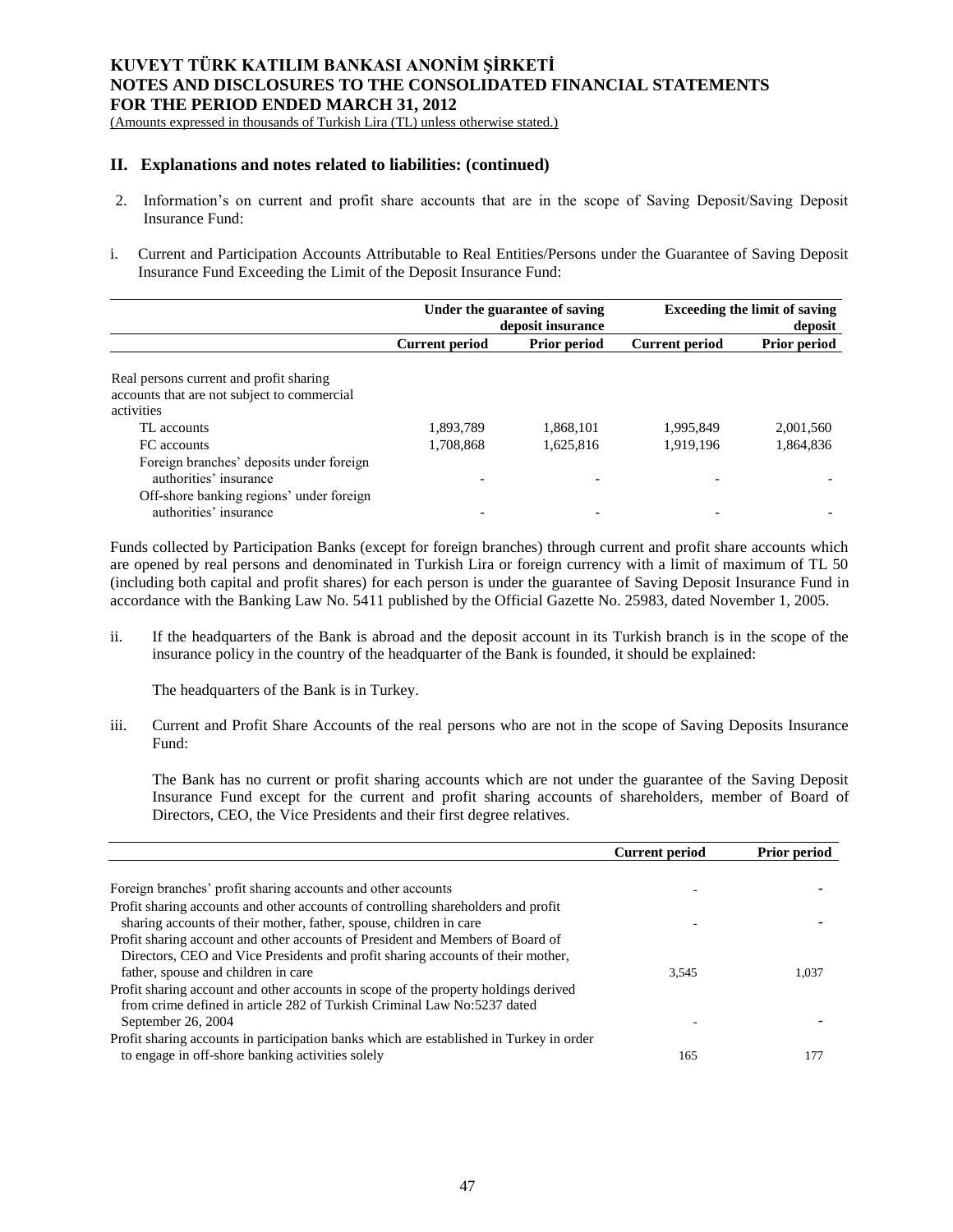(Amounts expressed in thousands of Turkish Lira (TL) unless otherwise stated.)

## **II. Explanations and notes related to liabilities: (continued)**

## **b. Information on derivative financial liabilities held for trading:**

Derivative financial liabilities held for trading:

|                             |                          | <b>Current period</b>    |                          |                          |
|-----------------------------|--------------------------|--------------------------|--------------------------|--------------------------|
|                             | TL                       | FC                       | TL                       | FC                       |
| Forward transactions        | 8,388                    | 9,037                    | 8,152                    | 8,450                    |
| Swap transactions           | 850                      | 2,254                    | 414                      | 21,249                   |
| <b>Futures transactions</b> | $\overline{\phantom{a}}$ |                          | $\overline{\phantom{a}}$ | $\overline{\phantom{a}}$ |
| Options                     | $\overline{\phantom{0}}$ | $\overline{\phantom{0}}$ | $\overline{\phantom{0}}$ |                          |
| Other                       |                          |                          | $\overline{\phantom{0}}$ | $\overline{\phantom{a}}$ |
| <b>Total</b>                | 9,238                    | 11,291                   | 8,566                    | 29,699                   |

#### **c. Information on funds borrowed:**

## 1. Information on banks and other financial institutions:

|                                            | <b>Current period</b>    |           |                          | <b>Prior period</b> |  |
|--------------------------------------------|--------------------------|-----------|--------------------------|---------------------|--|
|                                            | TL                       | FC.       | TL                       | FC                  |  |
|                                            |                          |           |                          |                     |  |
| Loans from The Central Bank                |                          |           |                          |                     |  |
| of the Republic of Turkey                  | $\overline{\phantom{0}}$ |           |                          |                     |  |
| From Domestic Banks and Institutions       |                          | 626,030   |                          | 673,781             |  |
| From Foreign Banks, Institutions and Funds |                          | 1.192.260 | $\overline{\phantom{0}}$ | 851,142             |  |
| <b>Total</b>                               |                          | 1,818,290 | ۰                        | 1,524,922           |  |

### 2. Information on maturity structure of borrowings:

|                      |                          | <b>Current period</b> |                          |           |
|----------------------|--------------------------|-----------------------|--------------------------|-----------|
|                      | TL                       | FС                    |                          | FC        |
| Short-term           | $\overline{\phantom{a}}$ | 1,604,313             |                          | 1,283,229 |
| Medium and Long-Term | $\overline{\phantom{0}}$ | 213,977               | $\overline{\phantom{0}}$ | 241,693   |
| <b>Total</b>         | $\blacksquare$           | 1,818,290             |                          | 1,524,922 |

3. Information on maturity structure of marketable securities issued:

The Parent Bank has issued 100.000.000 USD Sukuk with a 3 year maturity and 5.25% cost on August 24, 2010.

On October 31, 2011 the Parent Bank has issued 5-year rent certificate (sukuk) amounting USD 350 million with a profit share rate of 5.875%.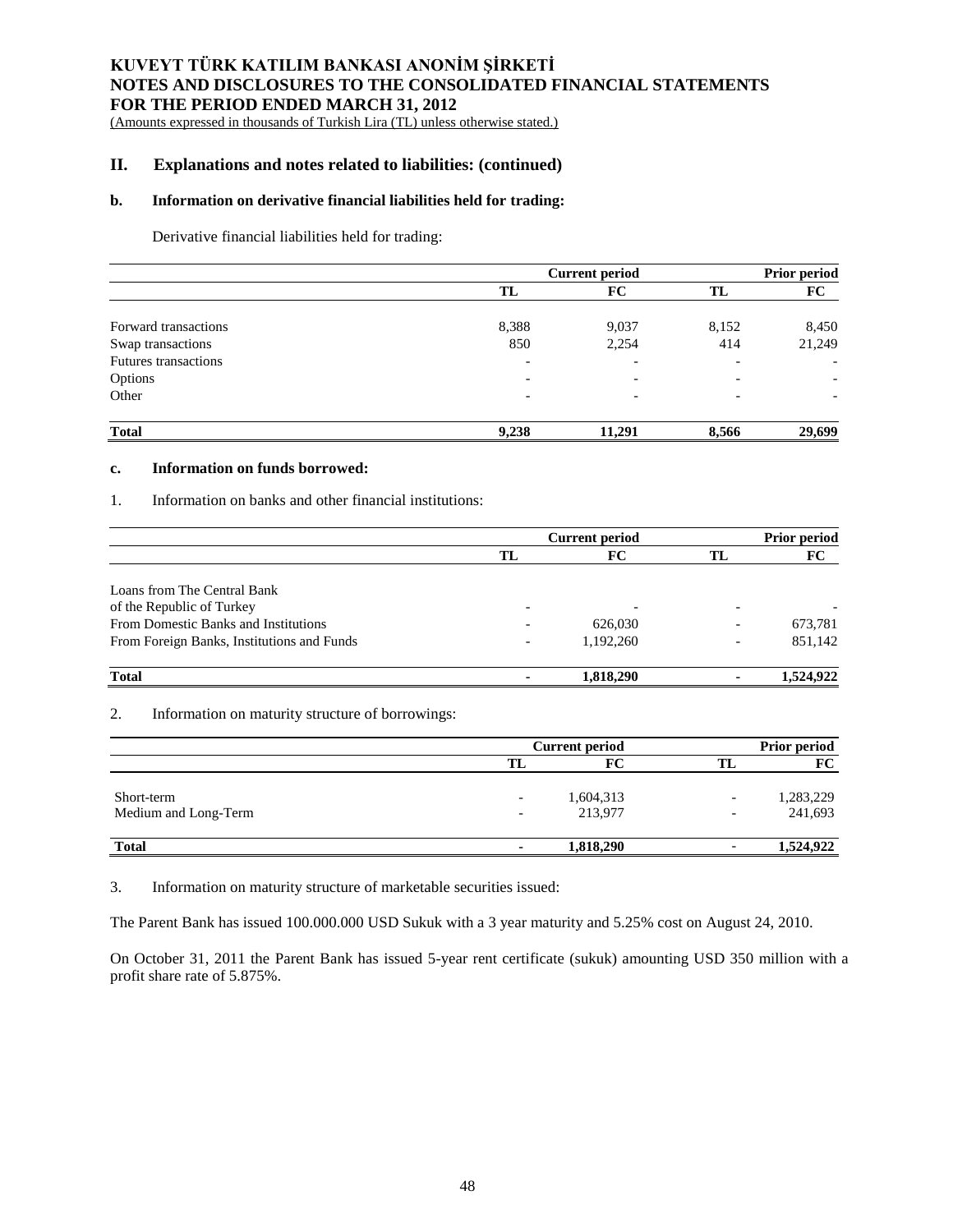(Amounts expressed in thousands of Turkish Lira (TL) unless otherwise stated.)

## **II. Explanations and notes related to liabilities: (continued)**

### **d. Information on other liabilities and miscellaneous payables:**

As of March 31, 2012, other liabilities amount to TL 220,121 (December 31, 2011 – TL 208,402), miscellaneous payables amount to TL 143,220 (December 31, 2011 – TL 140,965), both of them do not exceed 10% of the balance sheet total.

## **e. Information on finance lease payables (net):**

The Group bought some of the information technology equipment through financial lease and the liabilities originated from the agreements are paid in monthly installments to the leasing firms. These agreements do not raise any further liabilities other than already committed payments by the Group.

- i. Information on the changes in agreements and new obligations originating from these changes: None (December 31, 2011 – None).
- ii. Information on Financial Lease Obligations None (December 31, 2011- None).
- iii. Information on Operational Leases:

The leasing transactions, in which all risks and benefits of the leased asset are held by the lessor, are classified as operational leases. Such transactions consist of rent contracts of branches which may be cancelled by declaration.

There are no significant commitments regarding the changes at the operational lease agreements.

The payments related with operational leases are recognized as expense in the income statement during the period of the agreement in equal installments.

- iv. Information on sale and leaseback transactions: None (December 31, 2011 None).
- **f. Information on hedging derivative financial liabilities:** None (December 31, 2011 None).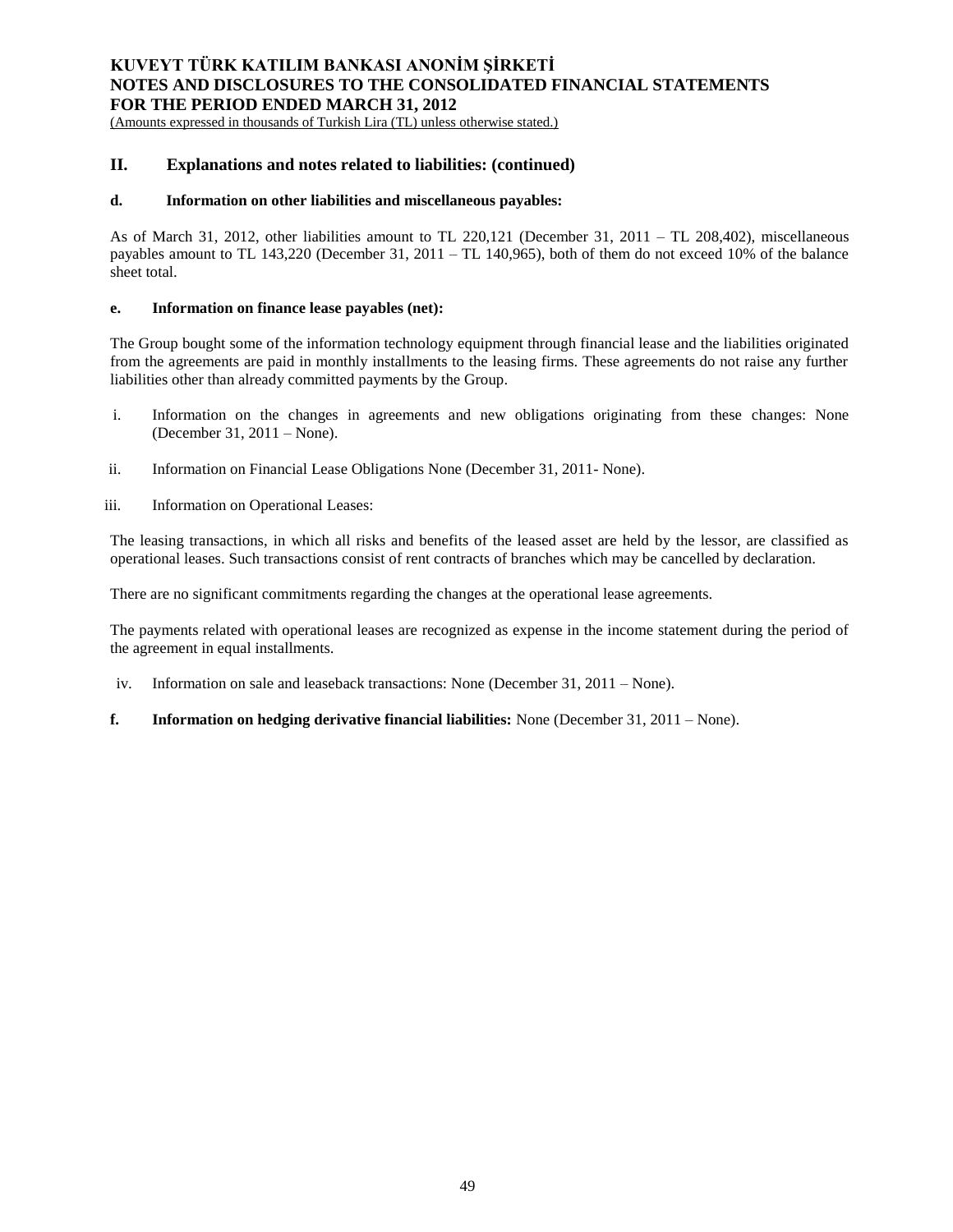(Amounts expressed in thousands of Turkish Lira (TL) unless otherwise stated.)

## **II. Explanations and notes related to liabilities: (continued)**

## **g. Information on provisions:**

1. Information on general provisions:

|                                                   | <b>Current period</b> | Prior period |
|---------------------------------------------------|-----------------------|--------------|
|                                                   |                       |              |
| General provisions                                | 111,840               | 110,388      |
| Provisions for first group loans and receivables  | 91,547                | 91,890       |
| Profit sharing accounts' share                    | 35,011                | 31,699       |
| The Bank's share                                  | 56,536                | 60,191       |
| Other                                             |                       |              |
| Provisions for second group loans and receivables | 8,282                 | 7,522        |
| Profit sharing accounts' share                    | 3,101                 | 2,406        |
| The Bank's share                                  | 5,181                 | 5,116        |
| Other                                             |                       |              |
| Provisions for non-cash loans                     | 12,011                | 10,976       |
| Other                                             |                       |              |

2. Information on provisions related with foreign currency evaluation difference of foreign currency indexed loans: As of March 31, 2012, effect of decrease in exchange rates on foreign currency indexed loans amounting to TL 51,324 (December 31, 2011 – TL 1,515) and TL for leasing receivables 3,899 (December 31, 2011 – TL 0) is offset against loans and receivables.

3. Information on other provisions:

|                                                  | <b>Current period</b> | <b>Prior period</b> |
|--------------------------------------------------|-----------------------|---------------------|
|                                                  |                       |                     |
| General provisions for possible risks            |                       |                     |
| Provisions for non-liquidated non cash loans (*) | 21,176                | 18,457              |
| Provisions for cheque books $(*)$                | 3,832                 | 5,246               |
| Provisions from equity/profit sharing accounts   | 10.858                | 13,762              |
| Other                                            | 523                   | 860                 |
| <b>Total</b>                                     | 36,389                | 38,325              |

(\*) As of March 31, 2011, according to temporary article 2 of "Regulation on Procedures and Principles for Determination of Qualifications of Loans and Other Receivables by Banks and Provisions to be Set Aside", the Bank recognizes provisions for nonliquidated non-cash loans and check books of customers who have any other non-performing exposures within the Bank.

4. Information on provisions for employee benefits:

Provisions for employee benefits consist of reserve for employee termination benefits amounting to TL 9,940 (December 31, 2011 – TL 9,193), vacation pay liability amounting to TL 5,795 (December 31, 2011 – TL 0), performance premium for 2012 of an amount TL 3,125 (December 31, 2011 – TL 28,356) and retirement bonuses on payment of TL 856 (December 31, 2011 – TL 0).

Under the Turkish Labor Law, the Parent Bank is required to pay termination benefits to each employee who has completed at least one year of service and whose employment is terminated without due cause, is called up for military service, dies or retires or earns the right to retire.

The amount payable consists of one month's salary limited to a maximum of TL 2,805 (December 31, 2011 – TL 2,732) for each year of service. The liability is not funded, as there is no funding requirement.

The reserve has been calculated by estimating the present value of the future probable obligation of the Group arising from the retirement of its employees. TAS 19 requires actuarial valuation methods to be developed to estimate the enterprise's obligation for such benefits. Accordingly, the following actuarial assumptions were used in the calculation of the total liability:

|                                               | Current period | <b>Prior period</b> |
|-----------------------------------------------|----------------|---------------------|
| Discount rate $(\%)$                          |                | ).8                 |
| Estimated increase rate of salary ceiling (%) |                |                     |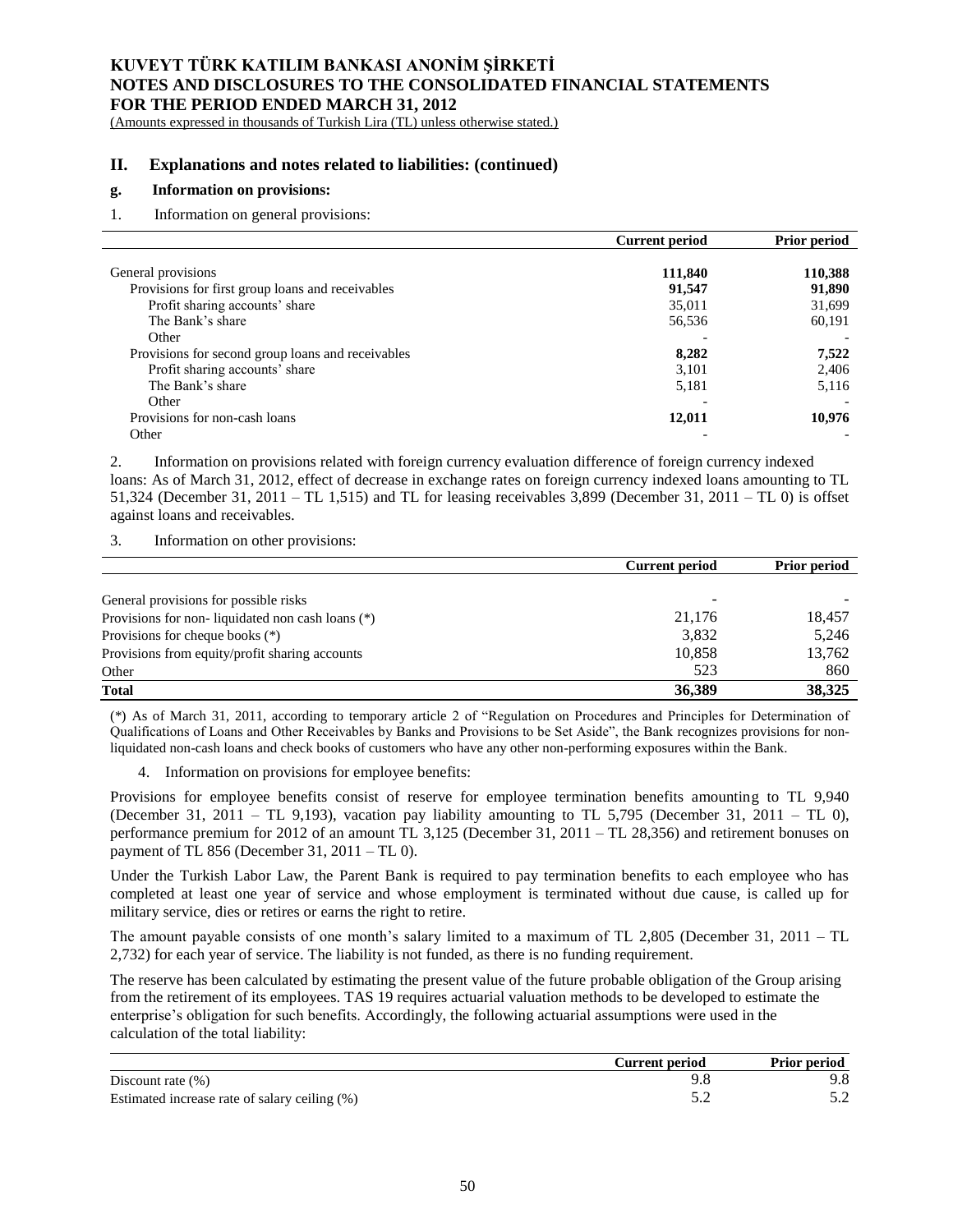(Amounts expressed in thousands of Turkish Lira (TL) unless otherwise stated.)

# **II. Explanations and notes related to liabilities: (continued)**

Movements in the reserve for employment termination benefits during period are as follows:

|                                         | <b>Current period</b> | <b>Prior period</b> |
|-----------------------------------------|-----------------------|---------------------|
| Balance at the beginning of the period  | 9,193                 | 7,080               |
| Provisions recognized during the period | 1,199                 | 959                 |
| Paid during the period                  | (452)                 | (470)               |
| Balances at the end of the period       | 9.940                 | 7,569               |

#### **h. Explanations on tax liability:**

1. Explanations on current tax liability:

i. Information on tax provisions: As of March 31, 2012, the Bank has no current tax liability after deducting temporary taxes paid during the period from the provision for corporate income tax.

|                                    | <b>Current period</b> | <b>Prior period</b> |
|------------------------------------|-----------------------|---------------------|
|                                    |                       |                     |
| Provision for corporate income tax |                       | 74,770              |
| Prepaid taxes                      |                       | (71,087)            |
| Total $(*)$                        | $\blacksquare$        | 3,683               |

(\*) Related amount is presented in the current tax liability line, under liabilities.

#### ii. Information on taxes payable (\*):

|                                          | Current period | <b>Prior period</b> |
|------------------------------------------|----------------|---------------------|
|                                          |                |                     |
| Taxation of marketable securities        | 5,336          | 5,268               |
| Taxation of immovable property           | 564            | 382                 |
| Banking Insurance Transaction Tax (BITT) | 5,912          | 7,128               |
| Foreign Exchange Transaction Tax         |                |                     |
| Value Added Tax Payable                  | 261            | 298                 |
| Income tax deducted from wages           | 2,174          | 2,457               |
| Other                                    | 586            | 545                 |
| <b>Total</b>                             | 14,833         | 16.078              |

### iii. Information on premiums (\*):

|                                   | <b>Current period</b> | <b>Prior period</b> |
|-----------------------------------|-----------------------|---------------------|
|                                   |                       |                     |
| Social Security Premiums-Employee | 1,847                 | 1.439               |
| Social Security Premiums-Employer | 1,850                 | 1.427               |
| Unemployment insurance-Employee   | 132                   | 103                 |
| Unemployment insurance-Employer   | 299                   | 237                 |
| Other                             |                       |                     |
| <b>Total</b>                      | 4.128                 | 3,206               |

(\*) Included in miscellaneous payables line item on the balance sheet.

iv. Information on deferred tax liability: None (December 31, 2011 - None).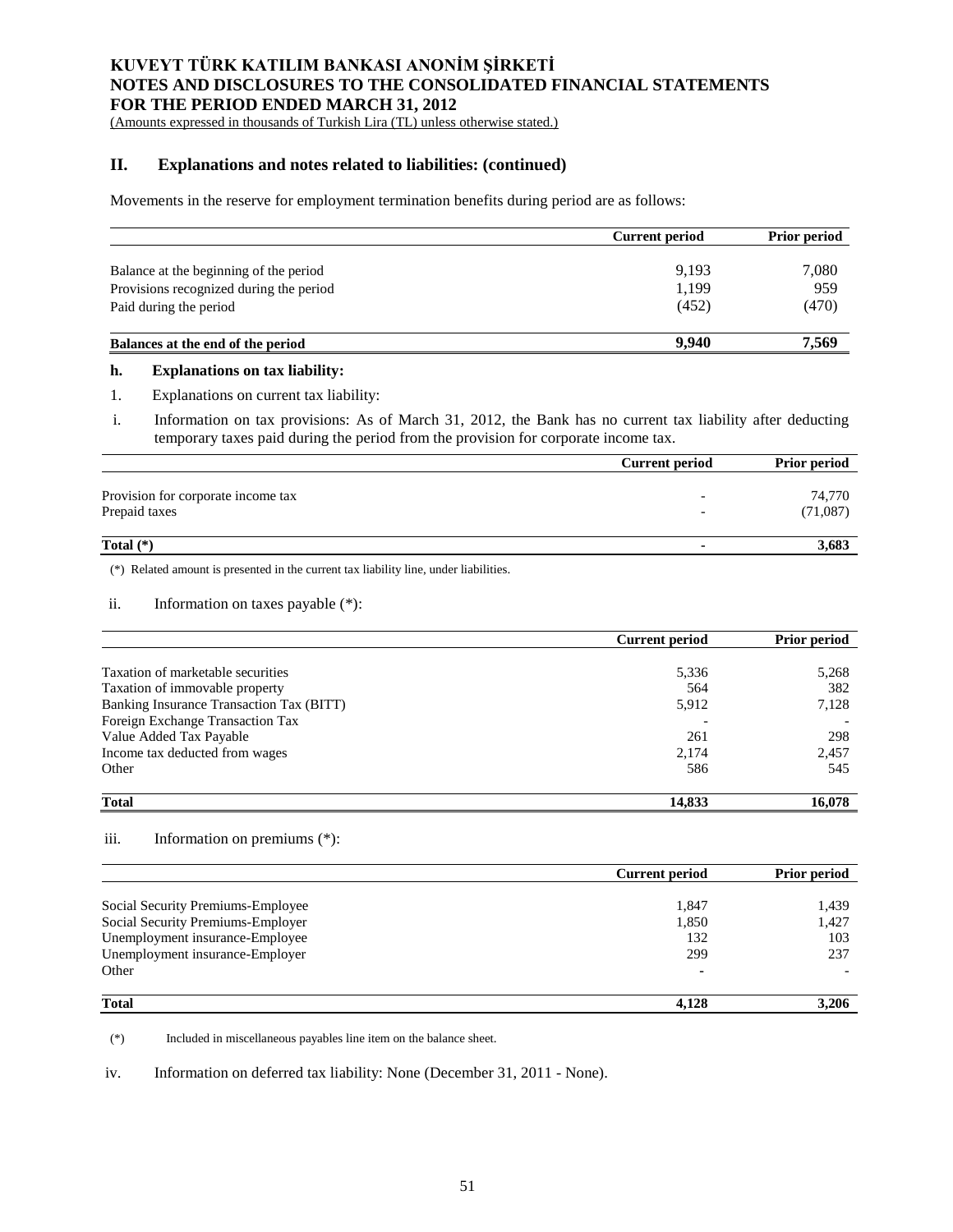(Amounts expressed in thousands of Turkish Lira (TL) unless otherwise stated.)

## **II. Explanations and notes related to liabilities: (continued**

## **i. Information on payables related to assets held for sale:** None (December 31, 2011 – None).

## **j. Information on subordinated loans:**

|                                         | <b>Current Period</b> |         |    | <b>Prior Period</b> |
|-----------------------------------------|-----------------------|---------|----|---------------------|
|                                         | TL                    | FC      | TL | FC                  |
|                                         |                       |         |    |                     |
| <b>From Domestic Banks</b>              | -                     |         |    |                     |
| <b>From Other Domestic Institutions</b> | -                     |         |    |                     |
| From Foreign Banks                      |                       | 354,477 |    | 386,681             |
| From Other Foreign Institutions         |                       |         |    |                     |
|                                         |                       |         |    |                     |
| <b>Total</b>                            |                       | 354,477 |    | 386,681             |

As of September 29, 2011, the Parent Bank has been provided with a subordinated loan with 10-years maturity, amounting to USD 200 million, by Kuwait Finance House. Profit share amount will be determined as the purchase price multiplied by a profit return rate equal to the applicable margin in the Murabaha period. Classification of this subordinated loan as tier-II capital upon the receipt of the cash amounting to USD 200 million by the Parent Bank for the purpose of supplementary capital calculation was confirmed by the BRSA by their notification dated September 30, 2011.

## **k. Information on shareholders' equity:**

1. Presentation of paid-in capital:

|                 | <b>Current period</b>    | <b>Prior period</b> |
|-----------------|--------------------------|---------------------|
| Common stock    | 950,000                  | 950,000             |
| Preferred stock | $\overline{\phantom{0}}$ | -                   |

- 2. Amount of Paid-in Capital, Disclosure on whether the Bank Applies the Registered Share Capital System, and, if so, the Ceiling Amount of the Registered Share Capital: Registered capital system is not applied in the Parent Bank.
- 3. Information on the share capital increases during the period and their sources; other information on increased capital shares in the current period: (December 31, 2011 – TL).
- 4. Information on share capital increases from capital reserves during the current period: None (December 31,  $2011 - None$ ).
- 5. Information on capital commitments, the purpose and the sources until the end of the fiscal year and the subsequent interim period: There is no capital commitment.
- 6. Possible effect of estimations made for the Group's revenues, profitability and liquidity on equity considering prior period indicators and uncertainties:

Based on the evaluation made considering the Group's prior and current period indicators related to net profit share and commission income, it is observed that the Bank continues its operations profitably.

- 7. Summary of privileges given to shares representing the capital: None.
- 8. Information on marketable securities value increase fund: None (December 31, 2011 None).

# **l. Information on minority shares:** None**.**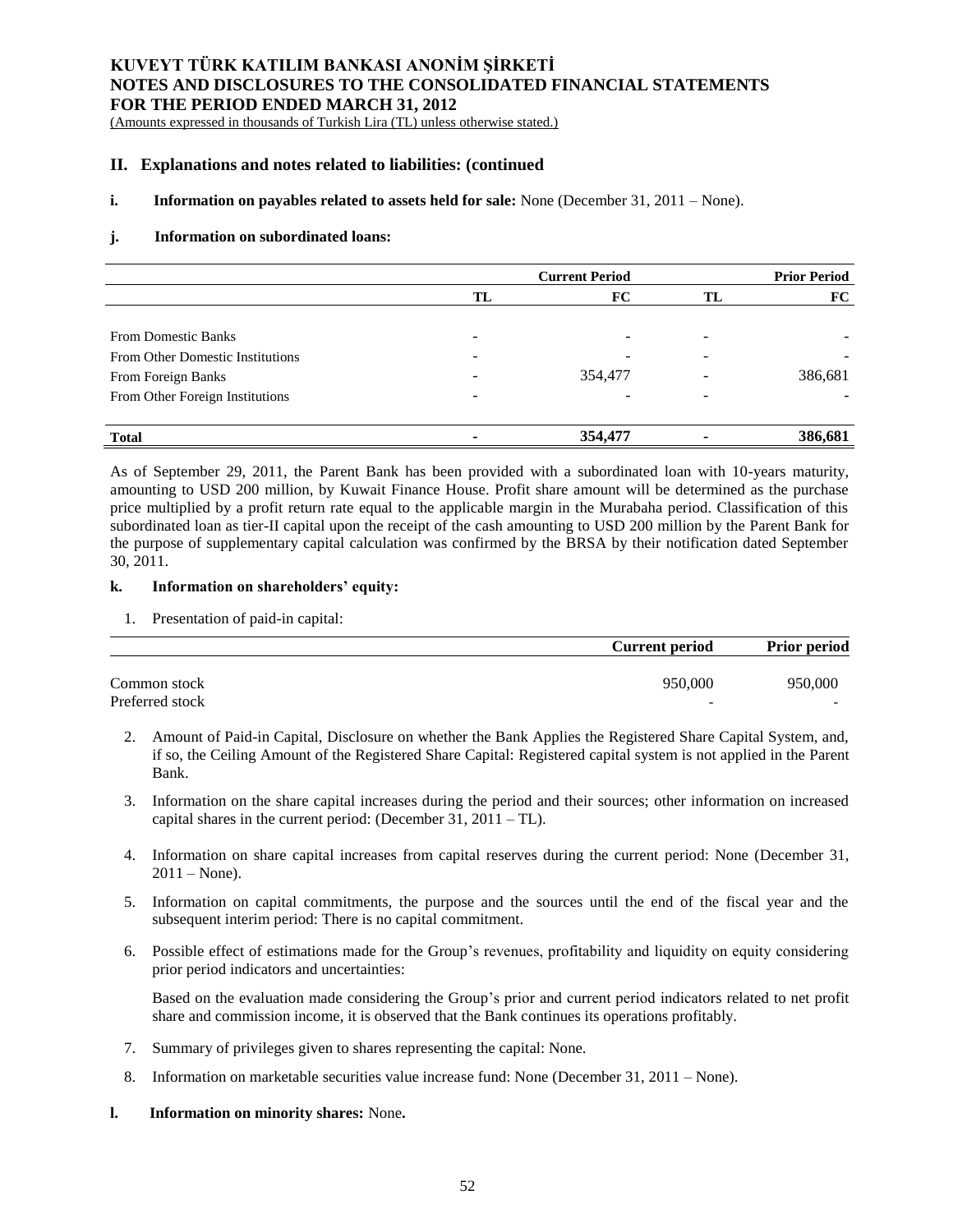(Amounts expressed in thousands of Turkish Lira (TL) unless otherwise stated.)

## **III. Explanations and notes related to off-balance sheet commitments**

### **a. Explanations on off-balance sheet accounts:**

- 1. Type and amount of irrevocable commitments: Commitment for credit card limits, as of March 31, 2012 is TL 221,966 (December 31, 2011 – TL 193,110); payment commitments for cheque books are TL 936,584 (December 31, 2011 – TL 652,891).
- 2. Type and amount of probable losses and obligations arising from off-balance sheet items:
- i. Non-cash loans including guarantees, bank acceptances, collaterals and others that are accepted as financial commitments and other letter of credits:

As of March 31, 2012, the Group has guarantees and surety ships constituting of TL 4,608,571 (December 31, 2011 – TL 4,355,975) letters of guarantee; TL 66,353 (December 31, 2011 – TL 59,492) acceptances and TL 667,867 (December 31, 2011 – TL 606,486) letters of credit.

- ii. Revocable, irrevocable guarantees and other similar commitments and contingencies : There are no other than those explained in 2.i)
- 3. (i). Total amount of non-cash loans:

|                                            | <b>Current period</b>    | <b>Prior period</b> |
|--------------------------------------------|--------------------------|---------------------|
|                                            |                          |                     |
| Non-cash loans given against cash loans    | -                        |                     |
| With original maturity of 1 year or less   | $\overline{\phantom{a}}$ |                     |
| With original maturity of more than 1 year | -                        |                     |
| Other non-cash loans                       | 5,388,402                | 5,041,678           |
| <b>Total</b>                               | 5,388,402                | 5,041,678           |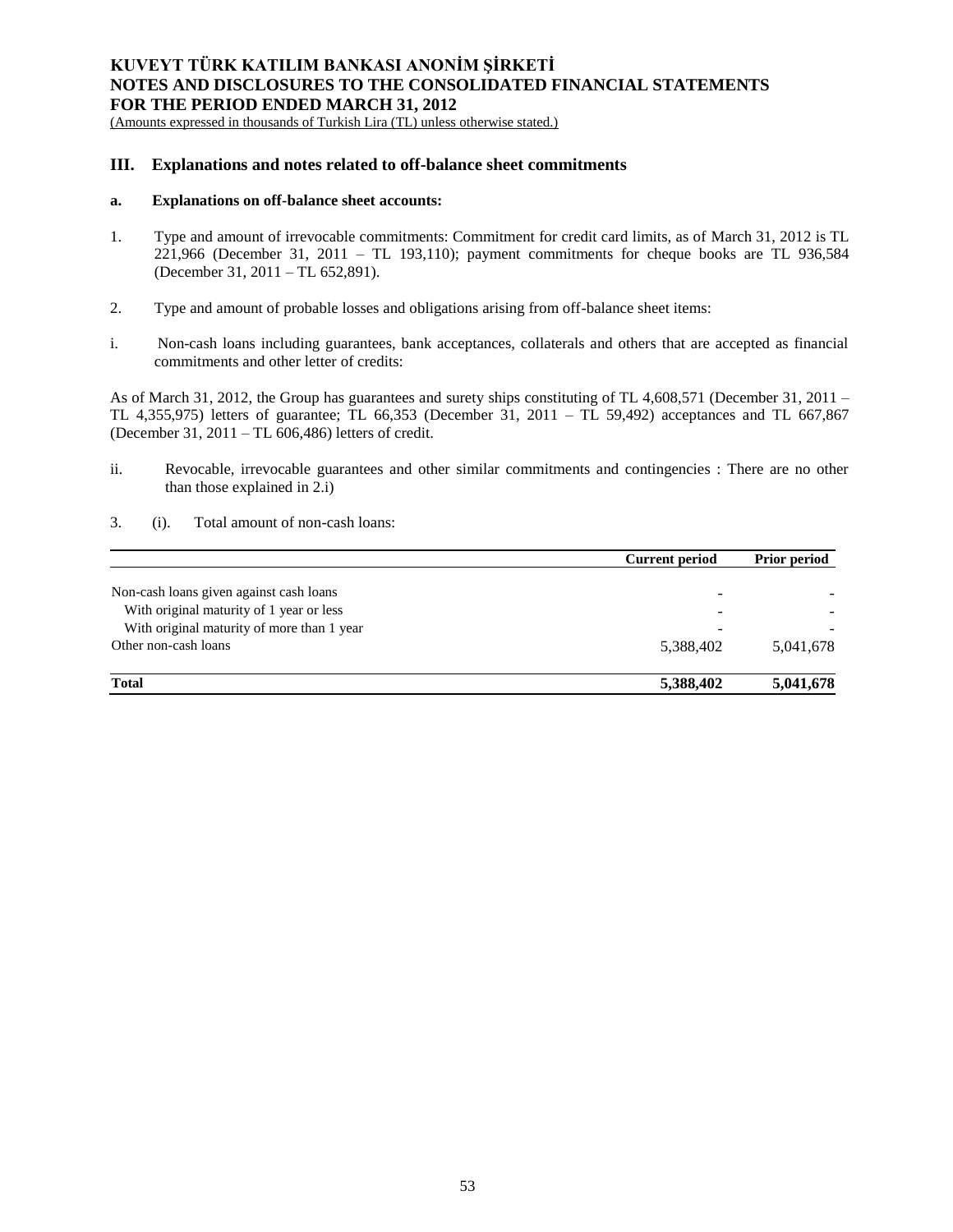(Amounts expressed in thousands of Turkish Lira (TL) unless otherwise stated.)

# **IV. Explanations and disclosures related to the income statement**

## **a. Information on profit share income:**

## **1. Information on profit share received from loans:**

|                                                                                                     | <b>Current period</b> |        |         | <b>Prior period</b> |  |
|-----------------------------------------------------------------------------------------------------|-----------------------|--------|---------|---------------------|--|
|                                                                                                     | TL.                   | FC     |         | FC                  |  |
| Profit share on loans                                                                               | 287,539               | 11.977 | 190,740 | 7,198               |  |
| Short term loans                                                                                    | 97,373                | 2,498  | 52,377  | 1,526               |  |
| Medium and long term loans                                                                          | 189.440               | 9.479  | 135,426 | 5,672               |  |
| Profit share on non-performing loans<br>Premiums received from resource utilization<br>support fund | 726                   |        | 2.937   |                     |  |

## **2. Information on profit share received from banks:**

|                                            | <b>Current period</b> |                          | <b>Prior period</b> |     |
|--------------------------------------------|-----------------------|--------------------------|---------------------|-----|
|                                            | TL                    | FC                       | TL                  | FC  |
| The Central Bank of the Republic of Turkey |                       | $\overline{\phantom{0}}$ |                     |     |
| <b>Domestic Banks</b>                      |                       | $\overline{\phantom{0}}$ |                     |     |
| Foreign Banks                              | 301                   | 407                      | 3,158               | 390 |
| Branches and head office abroad            |                       | $\overline{\phantom{0}}$ |                     |     |
| <b>Total</b>                               | 301                   | 407                      | 3,158               | 390 |

## **iii. Information on profit share income received from associates and subsidiaries:** None ( December 31, 2011: None).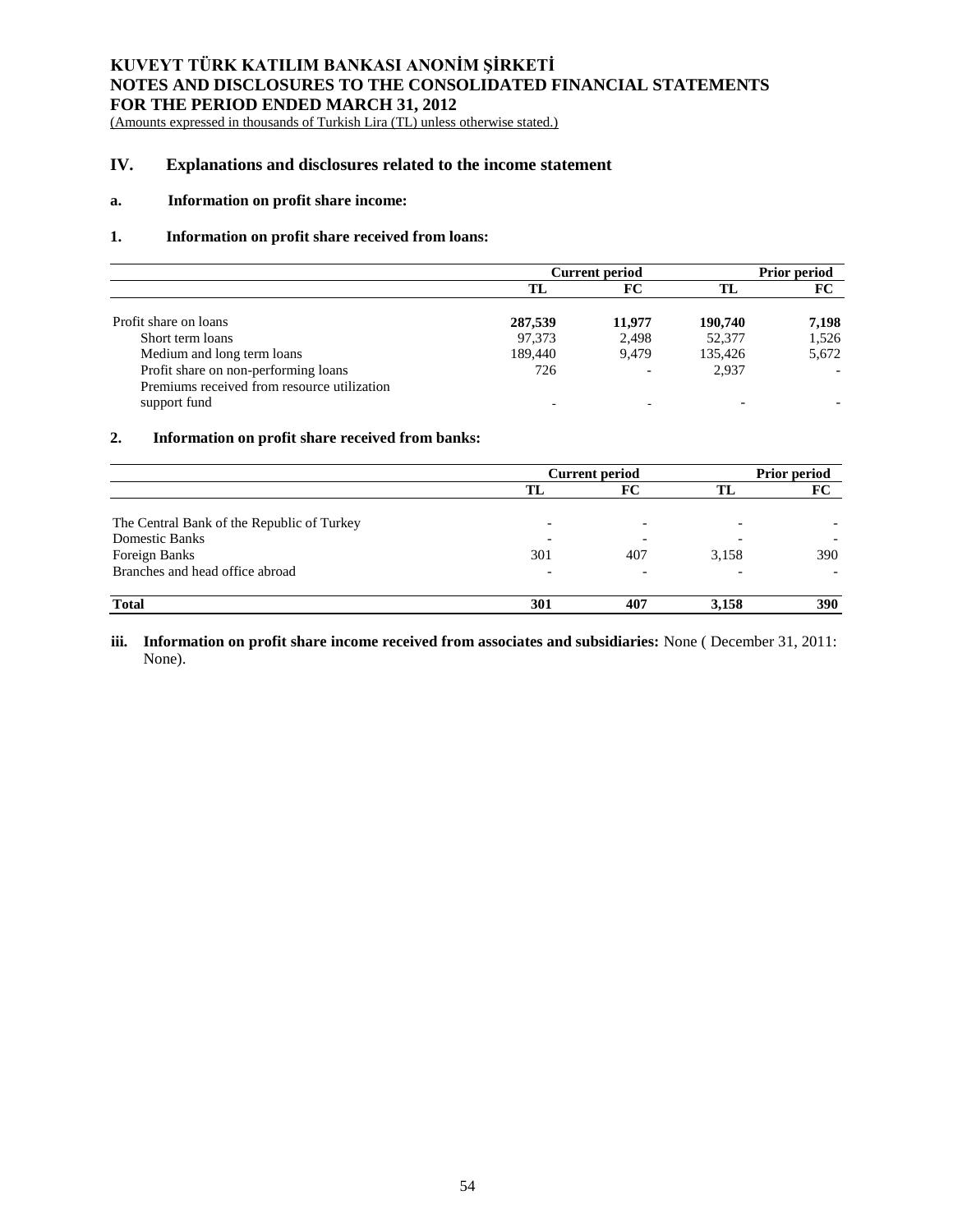(Amounts expressed in thousands of Turkish Lira (TL) unless otherwise stated.)

# **IV. Explanations and disclosures related to the income statement: (continued)**

## **b. Information on profit share expenses:**

### **i. Information on profit share expense given to funds borrowed:**

|                                            | <b>Current period</b>    |                          |                          | <b>Prior period</b> |  |
|--------------------------------------------|--------------------------|--------------------------|--------------------------|---------------------|--|
|                                            | TL                       | FC                       | TL                       | FC                  |  |
|                                            |                          |                          |                          |                     |  |
| <b>Banks</b>                               | $\overline{\phantom{0}}$ | 13,985                   | $\overline{\phantom{0}}$ | 2,084               |  |
| The Central Bank of the Republic of Turkey | $\overline{\phantom{0}}$ | $\overline{\phantom{0}}$ |                          |                     |  |
| Domestic banks                             | $\overline{\phantom{0}}$ | $\overline{\phantom{0}}$ |                          |                     |  |
| Foreign banks                              | $\overline{\phantom{0}}$ | 13,985                   |                          | 2,084               |  |
| Branches and head office abroad            |                          |                          |                          |                     |  |
| <b>Other Institutions</b>                  | $\overline{\phantom{0}}$ | 2,893                    |                          | 2,119               |  |
| <b>Total</b>                               | ٠                        | 16,878                   |                          | 4,203               |  |

## **ii. Profit share expense given to associates and subsidiaries:**

| Current period Prior period                                |  |
|------------------------------------------------------------|--|
| Profit share expenses given to associates and subsidiaries |  |

## **iii. Profit share expense paid to securities issued:** TL 10,892 (March 31, 2011: TL 2,119).

#### **c. Information on trading income/loss (Net):**

|                                            | <b>Current period</b> | <b>Prior period</b> |
|--------------------------------------------|-----------------------|---------------------|
| Income                                     | 2,609,679             | 930,821             |
| Gain on capital market transactions        | 449                   | 126                 |
| Gain on derivative financial instruments   | 45,355                | 95,401              |
| Foreign exchange gains                     | 2,563,875             | 835,294             |
| Losses $(-)$                               | 2,566,283             | 910,684             |
| Losses on capital market transactions      | 711                   | 16                  |
| Losses on derivative financial instruments | 20,550                | 93,182              |
| Foreign exchange losses                    | 2,545,022             | 817,486             |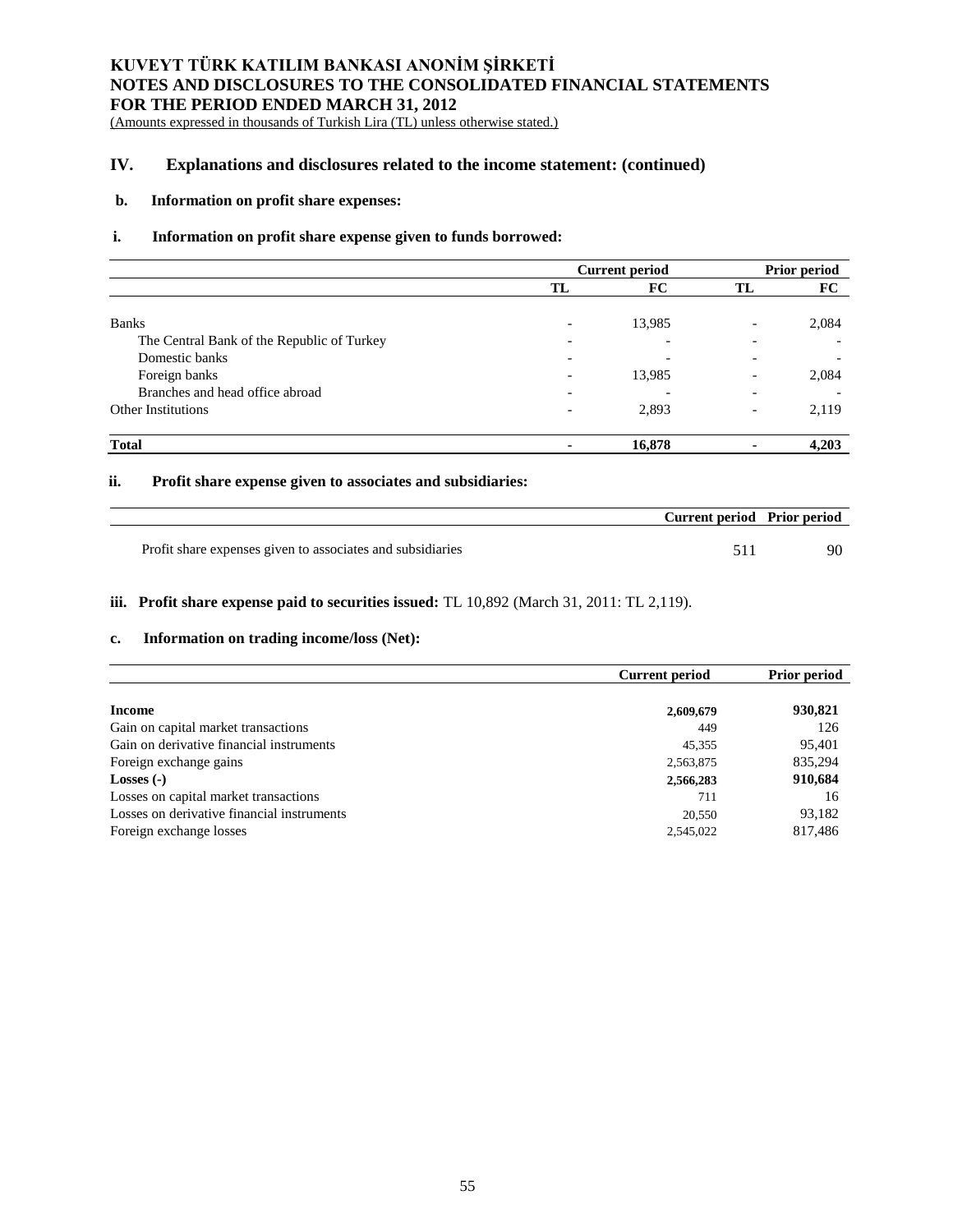(Amounts expressed in thousands of Turkish Lira (TL) unless otherwise stated.)

# **IV. Explanations and disclosures related to the income statement: (continued)**

## **d. Information on other operating income:**

The details of other operating income are presented below. There are no unusual items in the other operating income which materially affect the income of the Group.

|                                      | <b>Current period</b> | <b>Prior period</b> |
|--------------------------------------|-----------------------|---------------------|
|                                      |                       |                     |
| Reversal of prior period provisions  | 16,565                | 20,837              |
| Income from sale of assets           | 2,476                 | 2,295               |
| <b>Expertise</b> fees                | 1,992                 | 1,919               |
| Income from EFT and money transfers  | 1,432                 | 995                 |
| Income from checkbooks               | 929                   | 792                 |
| Income from bounced check provisions | 675                   | 582                 |
| Income from check provisions         | 437                   | 419                 |
| Lease income                         | 373                   | 237                 |
| Other Income                         | 1,487                 | 1,458               |
| <b>Total</b>                         | 26,366                | 29,534              |

## **e. Provisions for loan losses and other receivables of the Bank:**

|                                                                              | <b>Current period</b> | <b>Prior period</b> |
|------------------------------------------------------------------------------|-----------------------|---------------------|
|                                                                              |                       |                     |
| Specific provisions for loans and other receivables                          | 45,372                | 43,352              |
| III. group loans and receivables                                             | 28,096                | 863                 |
| IV. group loans and receivables                                              | 7,577                 | 1,738               |
| V. group loans and receivables                                               | 9,699                 | 40,751              |
| Doubtful commissions, fees and other receivables                             |                       |                     |
| General provision expenses                                                   | 1,452                 | 7,946               |
| Provision expenses for possible losses                                       |                       |                     |
| Impairment provision of marketable securities                                |                       |                     |
| Financial Assets at fair value through profit and loss                       |                       |                     |
| Investment securities available for sale                                     |                       |                     |
| Impairment provision of associates, subsidiaries, joint ventures and held to |                       |                     |
| maturity investments                                                         | 7,838                 |                     |
| Associates                                                                   |                       |                     |
| Subsidiaries                                                                 | 7,838                 |                     |
| Joint ventures                                                               |                       |                     |
| Held to maturity investments                                                 |                       |                     |
| Other                                                                        | 68                    | 603                 |
| <b>Total</b>                                                                 | 54,730                | 51,901              |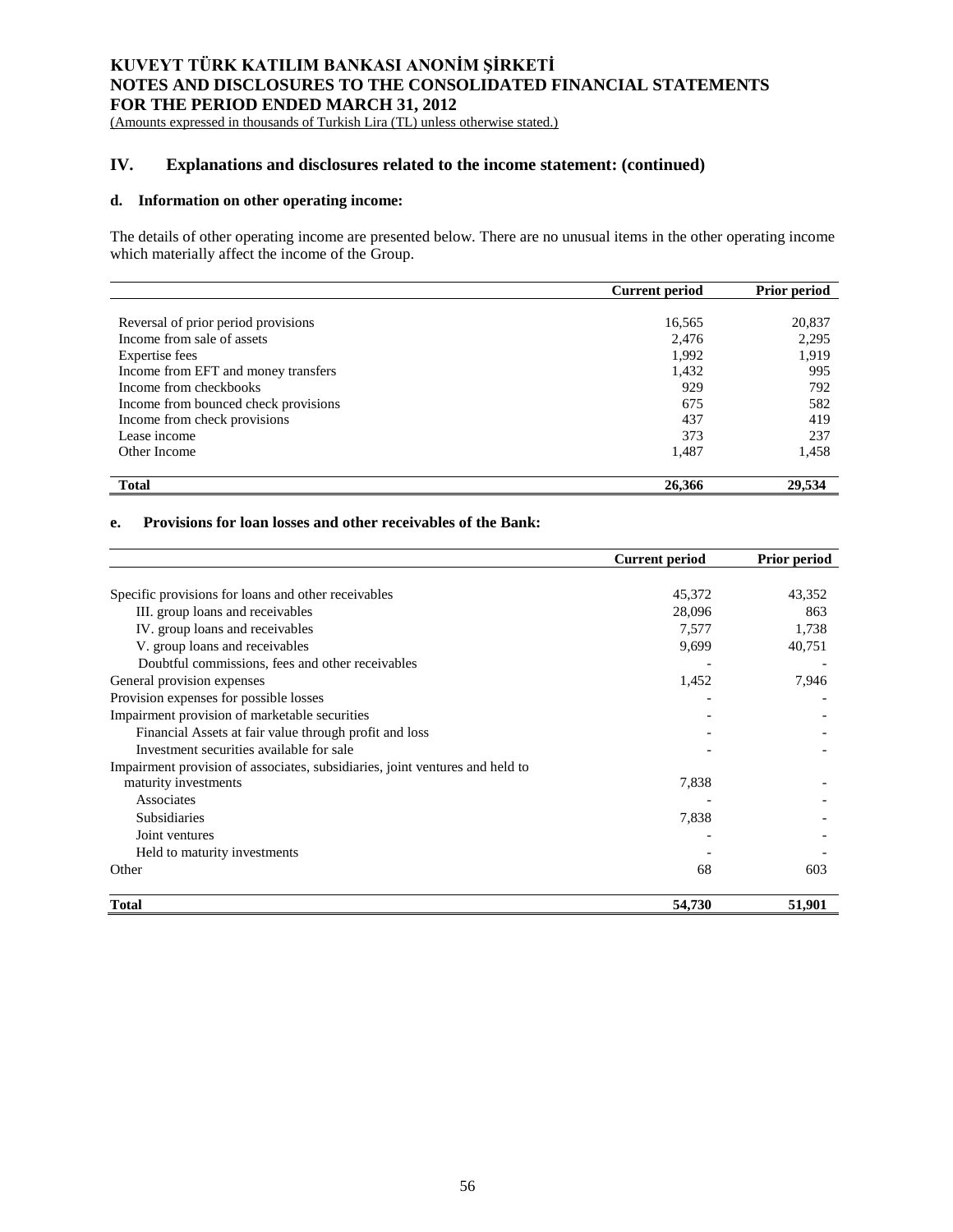(Amounts expressed in thousands of Turkish Lira (TL) unless otherwise stated.)

# **IV. Explanations and disclosures related to the income statement: (continued)**

## **g. Information on other operating expenses:**

|                                               | <b>Current period</b> | <b>Prior period</b> |
|-----------------------------------------------|-----------------------|---------------------|
|                                               |                       |                     |
| Personnel expenses                            | 61,479                | 46,348              |
| Provision for retirement pay liability        | 768                   | 489                 |
| Depreciation expenses of fixed assets         | 5,665                 | 5,048               |
| Depreciation expenses of intangible assets    | 1,350                 | 955                 |
| Depreciation expenses of assets held for sale | 178                   | 198                 |
| Other operating expenses                      | 20,354                | 17,558              |
| Rent expenses                                 | 9,375                 | 7,077               |
| Maintenance expenses                          | 3,109                 | 2,685               |
| Advertisement expenses                        | 1,498                 | 1,039               |
| Communication expenses                        | 2,604                 | 2,282               |
| Heating, electricity and water expenses       | 1,358                 | 1,248               |
| Cleaning expenses                             | 352                   | 1,456               |
| Vehicle expenses                              | 671                   | 534                 |
| Stationery expenses                           | 606                   | 489                 |
| Other expenses                                | 781                   | 748                 |
| Losses on sales of assets                     | 38                    | 101                 |
| Deposit insurance fund expenses               | 4,691                 | 3,861               |
| Other                                         | 11,814                | 8,392               |
| <b>Total</b>                                  | 106,337               | 82,950              |

### **h. Information on profit/loss from continued and discontinued operations before taxes:**

Income before tax amounts to TL 99,874 increasing by 113.08% as compared to the prior period (March 31, 2011 – TL 46,871). Income before tax includes TL 172,203 (March 31, 2011 – TL 115,781 ) net profit share income and TL 18,976 (March 31, 2011 – TL 16,270 ) net fees and commission income. Other operating expense amount is TL 106,337 (March 31, 2011 – TL 82,950 ).

## **i. Information on tax provision for continued and discontinued operations:**

As of March 31, 2012, deferred tax expense of the Group is TL 19,142 (March 31, 2011 – TL 942) and current tax expense is TL 0 (March 31, 2011 – TL 8,228 ).

### **j. Information on net income/loss from continued and discontinued operations:**

There is no income or loss for discontinued operation in net operating income after tax.

### **k. Information on net income/loss:**

- i. The nature and amount of certain income and expense items from ordinary operations is disclosed if the disclosure for nature, amount and repetition rate of such items is required for a complete understanding of the Group's performance for the period: As of March 31, 2012, net profit share income is TL 172,203 (March 31, 2011 – TL 115,781), net fees and commission income is TL 18,976 (March 31, 2011 – TL 16,270 ).
- ii. Effect of changes in accounting estimates on income statement for the current and, if any for subsequent periods: None (March 31, 2011 – None).
- iii. Profit/Loss attributable to minority interest: None (March 31, 2011 None).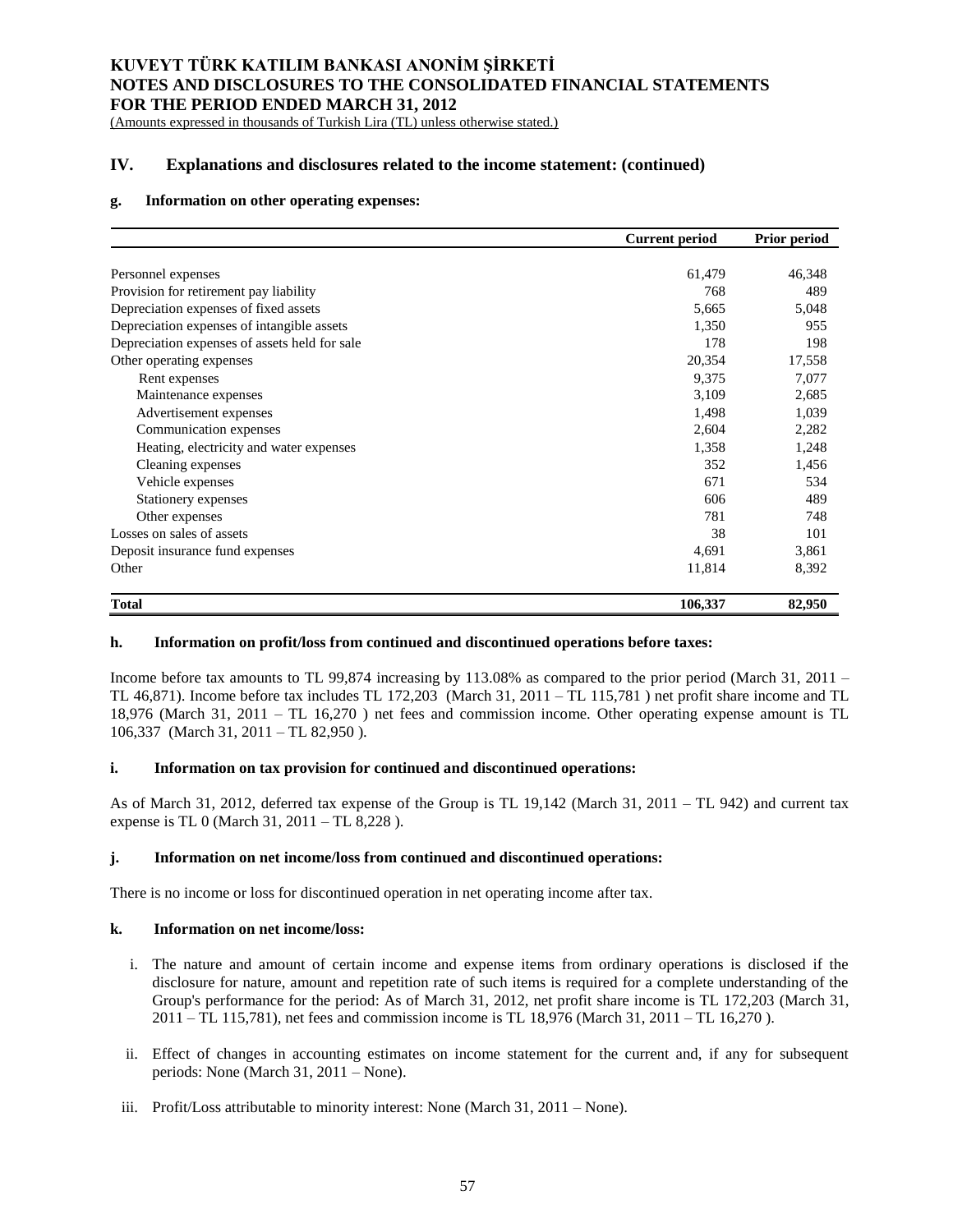(Amounts expressed in thousands of Turkish Lira (TL) unless otherwise stated.)

## **IV. Explanations and disclosures related to the income statement: (continued)**

## **l. Details of sub accounts comprising at least 20% of other items in income statement, exceeding 10% of total income statement:**

As of March 31, 2012, other fees and commissions received is TL 17,137 (March 31, 2011 – TL 11,578 ), TL 3,068 of this amount is related with credit card fees and commissions (March  $31$ ,  $2011 - TL 1,927$ ) and  $TL 5,007$  of this amount is related with POS machine commissions (March 31, 2011 – TL 2,083).

As of March 31, 2012, other fees and commissions given is TL 12,811 (March 31, 2011 – TL 6,688 ), TL 5,923 (March 31, 2011 – TL 3,149 ) of this amount is related with POS clearing commissions and installation expenses, TL 1,407 (March 31, 2011 – TL 811) of this amount is related with fees and commissions paid for credit cards.

## **V. Explanations and notes related to cash flow statement**

### **a. Information regarding the balances of cash and cash equivalents at the beginning of the period:**

1. Components of cash and cash equivalents and accounting policy applied in their determination:

"Cash" is defined as cash in vault and foreign currency cash, cash in transit, checks purchased, unrestricted amount in the Central Bank and demand deposits in Banks. "Cash equivalents" is defined as money market placements, investments in securities and time deposits in banks with original maturity less than three months.

(i). Cash and cash equivalents at the beginning of the period:

|                                     | <b>Current period</b> | <b>Prior period</b> |
|-------------------------------------|-----------------------|---------------------|
| Cash                                | 1,355,187             | 1,349,774           |
| Cash in TL/foreign currency, others | 170,832               | 121,573             |
| Demand deposits at banks            | 1,184,355             | 1,228,201           |
| <b>Cash equivalents</b>             |                       |                     |
| Interbank money markets             |                       |                     |
| Time deposits at banks              |                       |                     |
| Marketable securities               |                       |                     |
| Total cash and cash equivalents     | 1,355,187             | 1,349,774           |

(ii). Cash and cash equivalents at the end of the period:

|                                        | <b>Current period</b> | <b>Prior period</b> |
|----------------------------------------|-----------------------|---------------------|
| Cash                                   | 1,439,515             | 1,166,656           |
| Cash in TL/foreign currency, others    | 200,229               | 155,315             |
| Demand deposits at banks               | 1,239,286             | 1,011,341           |
| <b>Cash equivalents</b>                |                       |                     |
| Interbank money markets                | -                     |                     |
| Time deposits at banks                 |                       |                     |
| Marketable securities                  |                       |                     |
| <b>Total cash and cash equivalents</b> | 1.439.515             | 1.166.656           |

## **b. Cash and cash equivalent items which are restricted for the usage of the Group by legal or other limitations:** None.

### **d. Effects of the changes in foreign currency rates on cash and cash equivalents:**

Effect of the changes in foreign currency rates on cash and cash equivalents has been calculated approximately TL 5,876 as of March 31, 2012 (March 31, 2011 – TL 7,589).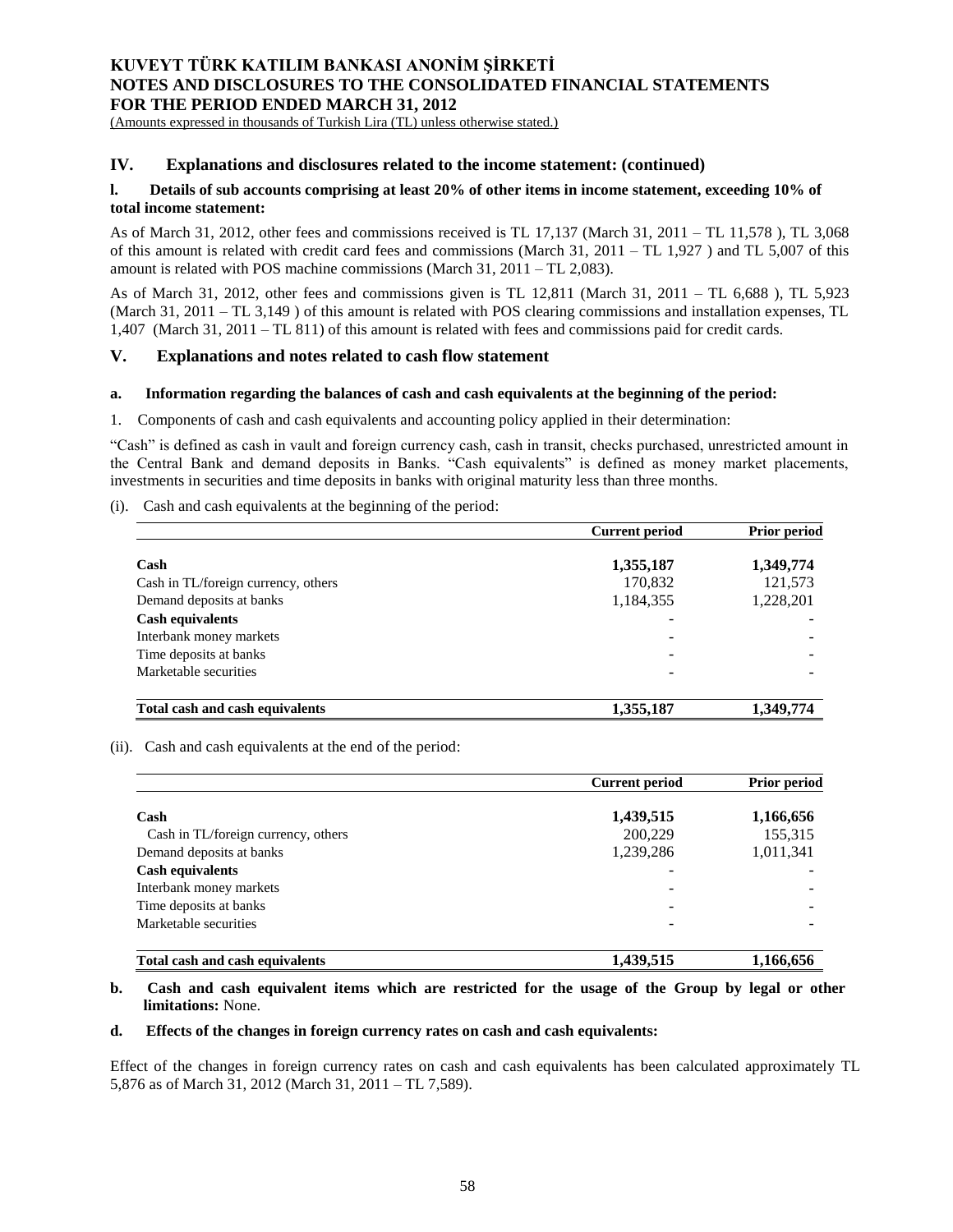(Amounts expressed in thousands of Turkish Lira (TL) unless otherwise stated.)

#### **VI. Explanations and notes related to risk group of the Bank:**

## **a. Information on the volume of transactions relating to the Bank's risk group, outstanding loans and funds collected and income and expenses for the period:**

#### 1. Current period:

| Risk group of the Bank $(*)$       |      | <b>Investment</b> in associates,<br>subsidiaries and joint<br>ventures (business<br>partnerships) | shareholders of the Bank | Direct and indirect | Other real or legal persons | included in<br>the risk group |
|------------------------------------|------|---------------------------------------------------------------------------------------------------|--------------------------|---------------------|-----------------------------|-------------------------------|
|                                    | Cash | <b>Non-Cash</b>                                                                                   | Cash                     | <b>Non-Cash</b>     | Cash                        | <b>Non-Cash</b>               |
| Loans and other receivables        |      |                                                                                                   |                          |                     |                             |                               |
| Balance at beginning of period     |      | 30                                                                                                | 147                      | 298                 | 87.387                      | 2.919                         |
| Balance at end of period           |      | 30                                                                                                | 700                      | 1.225               | 134.367                     | 2.965                         |
| Profit share and commission income |      |                                                                                                   | 18                       |                     | 946                         |                               |

(\*) Defined in the Subsection 2, Article 49 of the Banking Law No. 5411.

### 1. Prior period:

| Risk group of the Bank $(*)$       | <b>Investment in associates,</b><br>subsidiaries and joint ventures<br><b>Direct and indirect</b><br>(business partnerships)<br>shareholders of the Bank |          |      |                 |         |                 | Other real or legal persons | included in<br>the risk group |
|------------------------------------|----------------------------------------------------------------------------------------------------------------------------------------------------------|----------|------|-----------------|---------|-----------------|-----------------------------|-------------------------------|
|                                    | Cash                                                                                                                                                     | Non-Cash | Cash | <b>Non-Cash</b> | Cash    | <b>Non-Cash</b> |                             |                               |
| Loans and other receivables        |                                                                                                                                                          |          |      |                 |         |                 |                             |                               |
| Balance at beginning of period     | $\overline{\phantom{0}}$                                                                                                                                 | 61       | 186  | 314             | 110.359 | 5,097           |                             |                               |
| Balance at end of period           |                                                                                                                                                          | 30       | 147  | 298             | 87.387  | 2.919           |                             |                               |
| Profit share and commission income |                                                                                                                                                          |          | 10   | $\overline{a}$  | 5,028   |                 |                             |                               |

(\*) Defined in the Subsection 2, Article 49 of the Banking Law No. 5411.

2. (i) Information on current and profit sharing accounts of the Bank's risk group:

|                                     |                                               | <b>Investment</b> in associates, |                          |                        |                                            |                 |
|-------------------------------------|-----------------------------------------------|----------------------------------|--------------------------|------------------------|--------------------------------------------|-----------------|
|                                     | subsidiaries and joint<br>ventures (business) |                                  | Direct and indirect      |                        | Other real or legal persons<br>included in |                 |
| Risk group of the Bank $(*)$        |                                               | partnerships)                    | shareholders of the bank |                        |                                            | the risk group  |
|                                     | <b>Current</b><br>period                      | <b>Prior</b><br>period           | <b>Current</b><br>period | <b>Prior</b><br>period | <b>Current</b><br>period                   | Prior<br>period |
| Current and profit sharing accounts |                                               |                                  |                          |                        |                                            |                 |
| Balance at the beginning of period  | 28.441                                        | 5.055                            | 22,759                   | 159,769                | 95.340                                     | 33,436          |
| Balance at the end of period        | 15.159                                        | 28.441                           | 25,013                   | 22,759                 | 81.776                                     | 95.340          |
| Profit share expense                | 511                                           | 90                               | 249                      | 1.523                  | 54                                         | 210             |

(\*) Defined in the Subsection 2, Article 49 of the Banking Law No. 5411.

(ii) Forward and option agreements and other similar agreements with the risk group of the Bank: None. (March 31, 2011: None)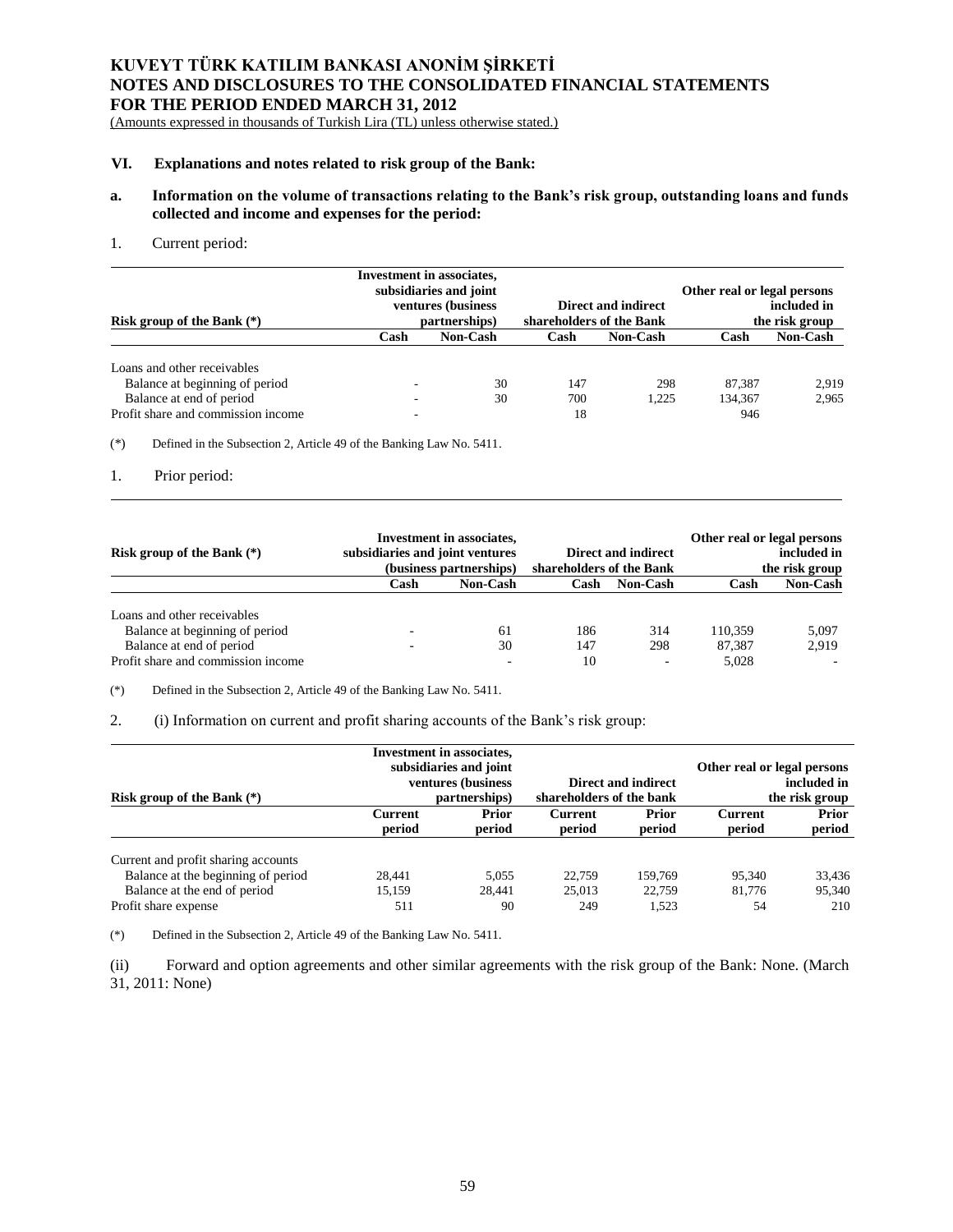(Amounts expressed in thousands of Turkish Lira (TL) unless otherwise stated.)

# **VI. Explanations and notes related to risk group of the Bank: (continued)**

### 3. Information on loans received from the Bank's risk group:

| <b>Risk group of the Bank</b>  | <b>Investment in associates,</b><br>subsidiaries and joint | ventures (business<br>partnerships) $(**)$ | shareholders of the bank | Direct and indirect    | Other real or legal persons | included in<br>the risk group |
|--------------------------------|------------------------------------------------------------|--------------------------------------------|--------------------------|------------------------|-----------------------------|-------------------------------|
|                                | Current<br>period                                          | <b>Prior</b><br>period                     | <b>Current</b><br>period | <b>Prior</b><br>period | <b>Current</b><br>period    | Prior<br>period               |
| Loans Received                 |                                                            |                                            |                          |                        |                             |                               |
| Balance at beginning of period | -                                                          | $\overline{\phantom{a}}$                   | 953.854                  | 282,345                | 242,455                     |                               |
| Balance at end of period       |                                                            | $\overline{\phantom{a}}$                   | 1,058,255                | 953,854                | 332,715                     | 242,455                       |
| Profit share expense           | -                                                          | ٠                                          | 9.982                    | 5.915                  | 1.514                       |                               |

### **c. Information on remunerations provided to top management:**

As of March 31, 2012, the Bank has paid TL 4,658 to top management (March 31, 2011 - TL 4,445).

## **VII. Explanations and notes related to subsequent events**

At the ordinary meeting of the General Assembly as of April 18, 2012; from 2011 year's profit, it has been decided to pay TL 17,305 amount to the Board of Directors' members and to the shareholders in cash, TL 150,000 portion to increase capital and the remaining portion to be used for legal reserve and other reserves.